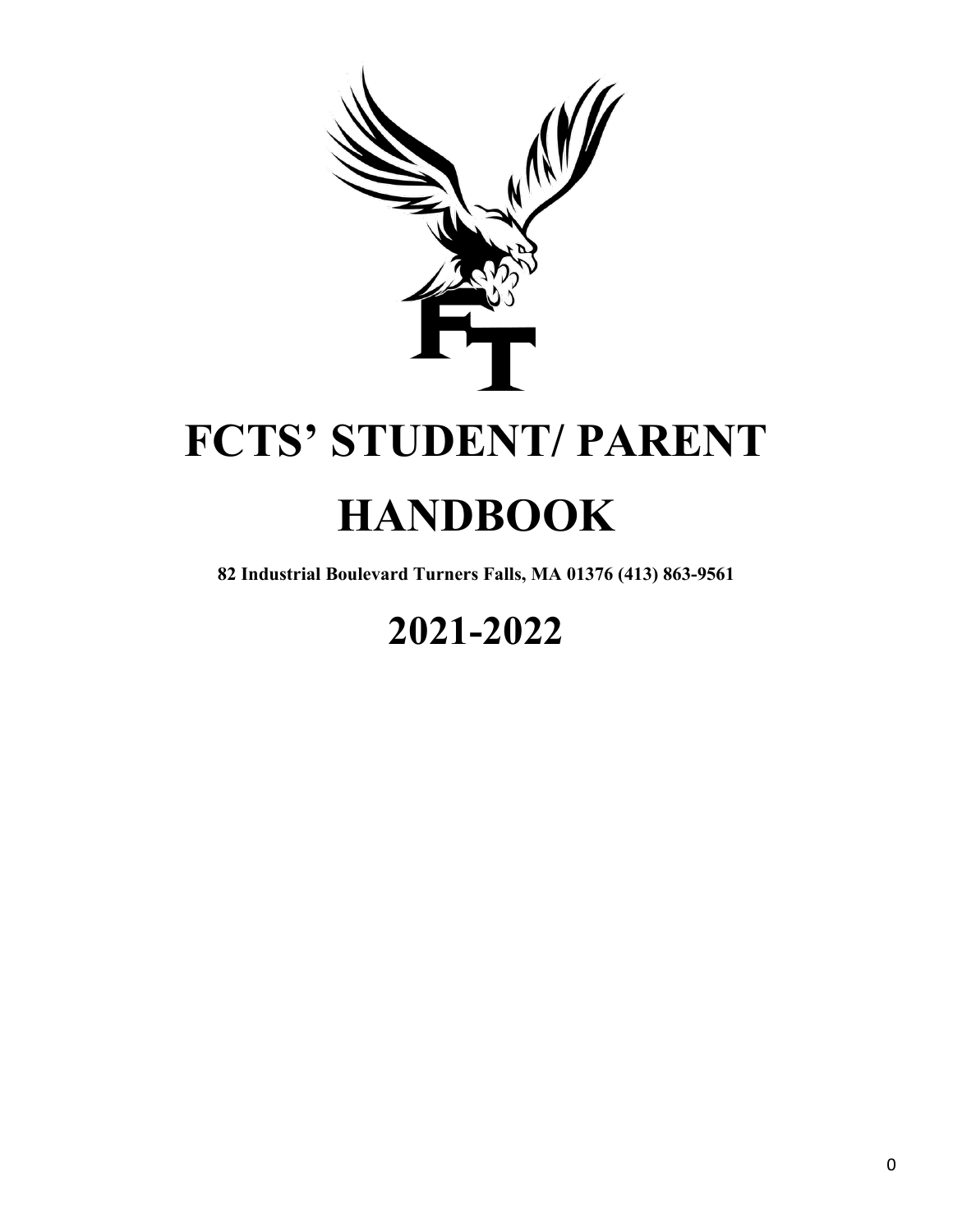### <span id="page-1-0"></span>ACCREDITATION STATEMENT

Franklin County Technical School is accredited by the New England Association of Schools and Colleges, Inc., a non-governmental, nationally recognized organization whose affiliated institutions include elementary schools through collegiate institutions offering post-graduate instruction.

Accreditation of an institution by the New England Association indicates that it meets or exceeds criteria for the assessment of institutional quality periodically applied through a peer group review process. An accredited school or college is one which has available the necessary resources to achieve its stated purposes through appropriate educational programs. This school shall substantially do so, and shall give reasonable evidence that it will continue to do so in the foreseeable future. Institutional integrity is also addressed through accreditation.

Accreditation by the New England Association is not partial but applies to the institution as a whole. As such, it is not a guarantee of the quality of every course or program offered or of the competence of individual graduates. Rather, it provides reasonable assurance about the quality of opportunities available to students who attend the institution.

Inquiries regarding the status of an institution's accreditation by the New England Association should be directed to the administrative staff of the school or college. Individuals may also contact the:

NEW ENGLAND ASSOCIATION OF SCHOOLS AND COLLEGES 3 BURLINGTON WOODS DRIVE BURLINGTON, MA 01803-4514

#### **Main/Guidance Office Hours are 7:30 AM-3:30 PM Student Hours 8:00 AM-2:35 PM Help Sessions are by teacher appointment remotely**

### <span id="page-1-1"></span>Non-Discriminatory Statement

It is the policy of the Franklin County Technical School not to discriminate on the basis of homeless status, sex, race, religion, age, sexual orientation, transgender, gender identity, creed, color, national origin or disability in its educational programs, activities or employment policies.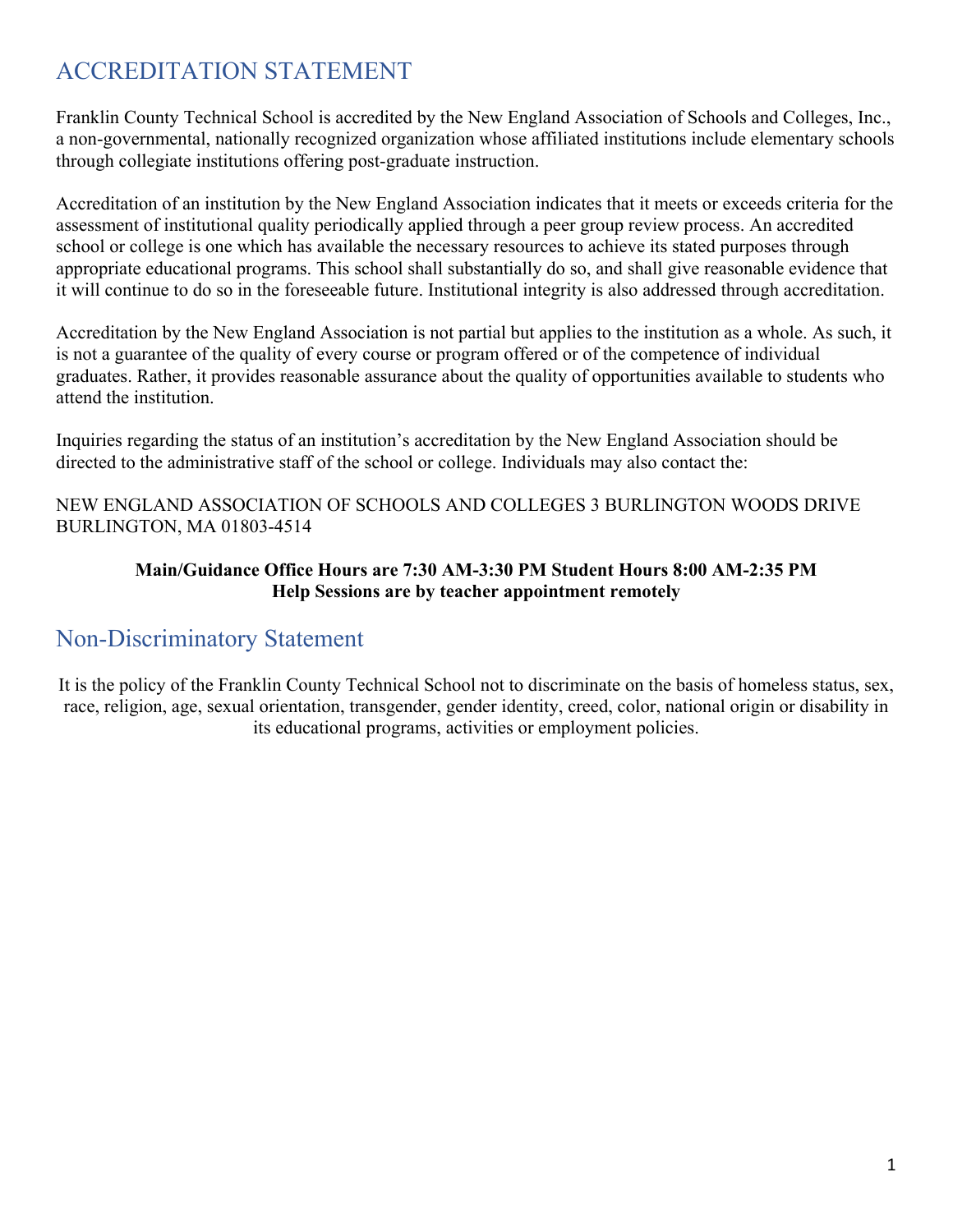### **TABLE OF CONTENTS**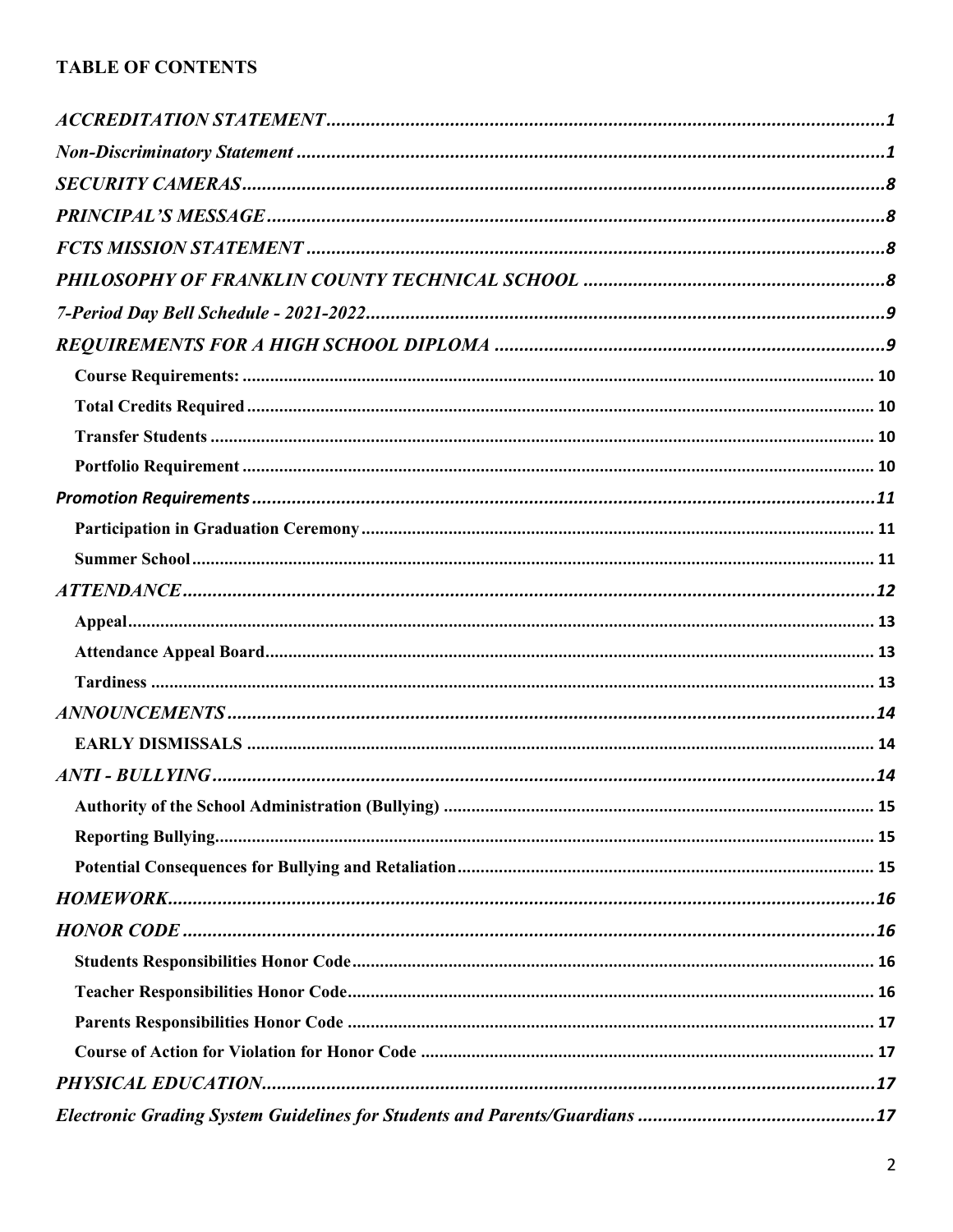| Electronic Grading System Guidelines for Students and Parents/Guardians Respectful Use Specifics 18 |  |
|-----------------------------------------------------------------------------------------------------|--|
|                                                                                                     |  |
|                                                                                                     |  |
|                                                                                                     |  |
|                                                                                                     |  |
|                                                                                                     |  |
|                                                                                                     |  |
|                                                                                                     |  |
|                                                                                                     |  |
|                                                                                                     |  |
|                                                                                                     |  |
|                                                                                                     |  |
|                                                                                                     |  |
|                                                                                                     |  |
|                                                                                                     |  |
|                                                                                                     |  |
|                                                                                                     |  |
|                                                                                                     |  |
|                                                                                                     |  |
|                                                                                                     |  |
|                                                                                                     |  |
|                                                                                                     |  |
|                                                                                                     |  |
|                                                                                                     |  |
|                                                                                                     |  |
|                                                                                                     |  |
|                                                                                                     |  |
|                                                                                                     |  |
|                                                                                                     |  |
|                                                                                                     |  |
|                                                                                                     |  |
|                                                                                                     |  |
|                                                                                                     |  |
|                                                                                                     |  |
|                                                                                                     |  |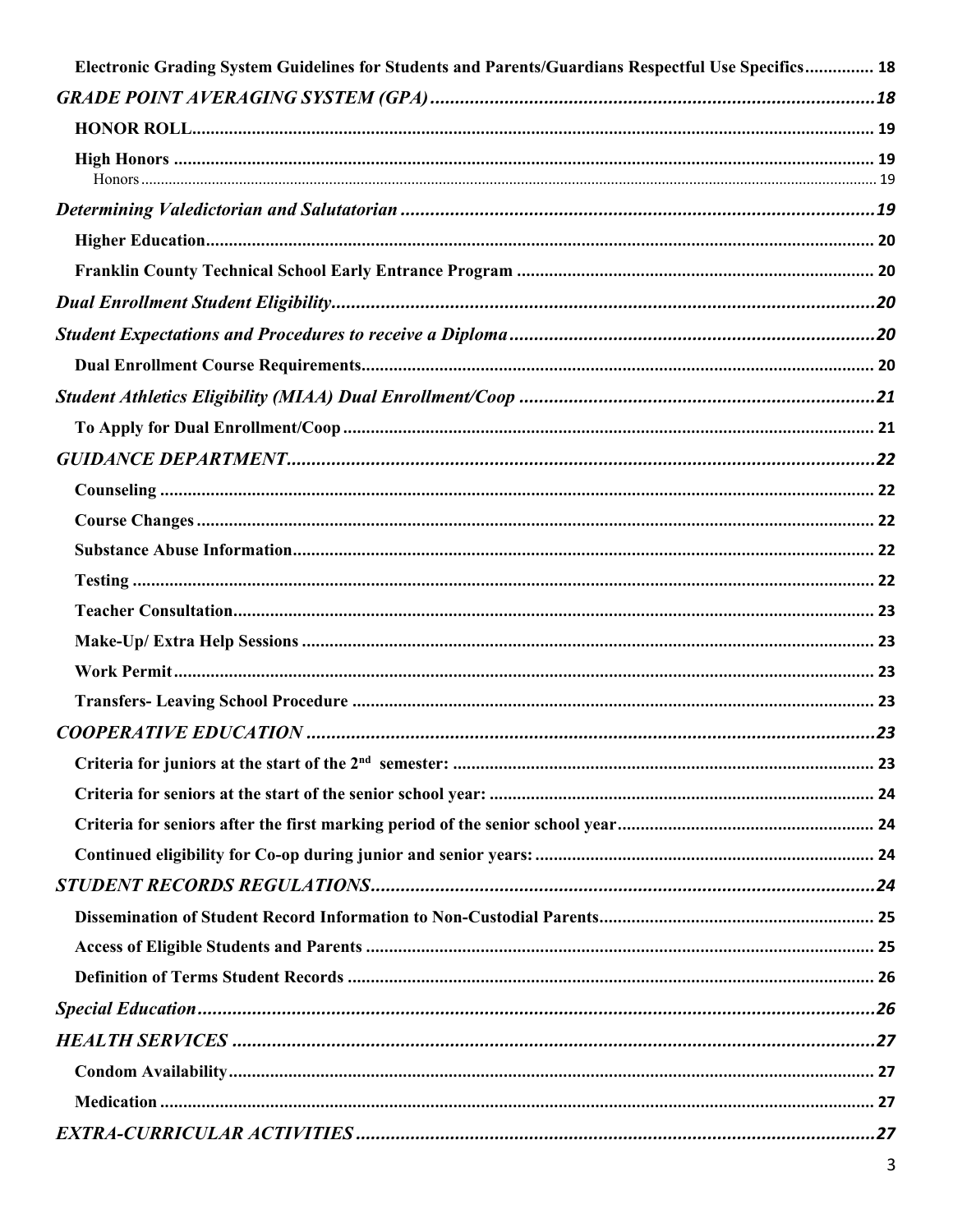| STUDENT ADVISORY COUNCIL TO THE STATE BOARD OF EDUCATION (SAC)30                                              |  |
|---------------------------------------------------------------------------------------------------------------|--|
|                                                                                                               |  |
|                                                                                                               |  |
|                                                                                                               |  |
|                                                                                                               |  |
|                                                                                                               |  |
|                                                                                                               |  |
|                                                                                                               |  |
|                                                                                                               |  |
| Technical programs will have additional clothing requirements based on safety and professional standards.  33 |  |
|                                                                                                               |  |
|                                                                                                               |  |
|                                                                                                               |  |
|                                                                                                               |  |
|                                                                                                               |  |
|                                                                                                               |  |
|                                                                                                               |  |
|                                                                                                               |  |
|                                                                                                               |  |
|                                                                                                               |  |
|                                                                                                               |  |
|                                                                                                               |  |
|                                                                                                               |  |
|                                                                                                               |  |
|                                                                                                               |  |
|                                                                                                               |  |
|                                                                                                               |  |
|                                                                                                               |  |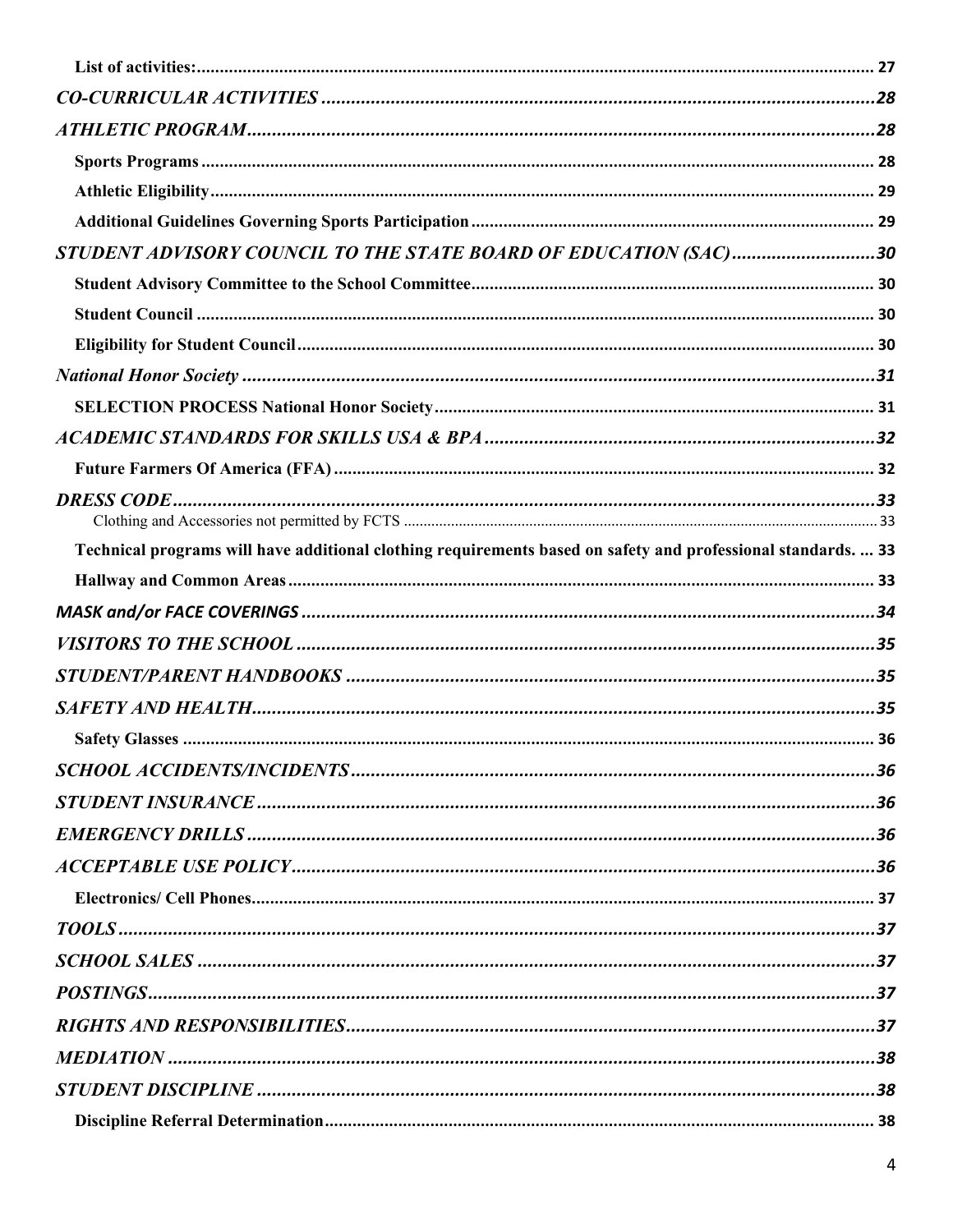| 1.       |                                                                                                      |      |
|----------|------------------------------------------------------------------------------------------------------|------|
| 2.       |                                                                                                      |      |
| 3.       |                                                                                                      |      |
| 4.       |                                                                                                      |      |
| 5.       |                                                                                                      |      |
| 6.       |                                                                                                      |      |
| 7.<br>8. |                                                                                                      |      |
| 9.       |                                                                                                      |      |
| 10.      |                                                                                                      |      |
| 11.      |                                                                                                      |      |
| 12.      |                                                                                                      |      |
|          |                                                                                                      |      |
|          |                                                                                                      |      |
|          |                                                                                                      |      |
|          |                                                                                                      |      |
|          |                                                                                                      |      |
|          |                                                                                                      |      |
|          |                                                                                                      |      |
|          |                                                                                                      |      |
|          |                                                                                                      |      |
|          |                                                                                                      |      |
|          |                                                                                                      |      |
|          | SUSPENSION OR EXPULSION FOR DISCIPLINARY OFFENSES UNDER M.G.L. 71 §§37H and 37H1/2 46                |      |
|          |                                                                                                      |      |
|          |                                                                                                      | . 47 |
|          | Felony conviction or adjudication/admission in court of guilt for a felony or felony delinguency  47 |      |
|          |                                                                                                      |      |
|          |                                                                                                      |      |
|          |                                                                                                      |      |
|          |                                                                                                      |      |
|          |                                                                                                      |      |
|          |                                                                                                      |      |
|          |                                                                                                      |      |
|          |                                                                                                      |      |
|          |                                                                                                      |      |
|          |                                                                                                      |      |
|          |                                                                                                      |      |
|          |                                                                                                      |      |
|          |                                                                                                      |      |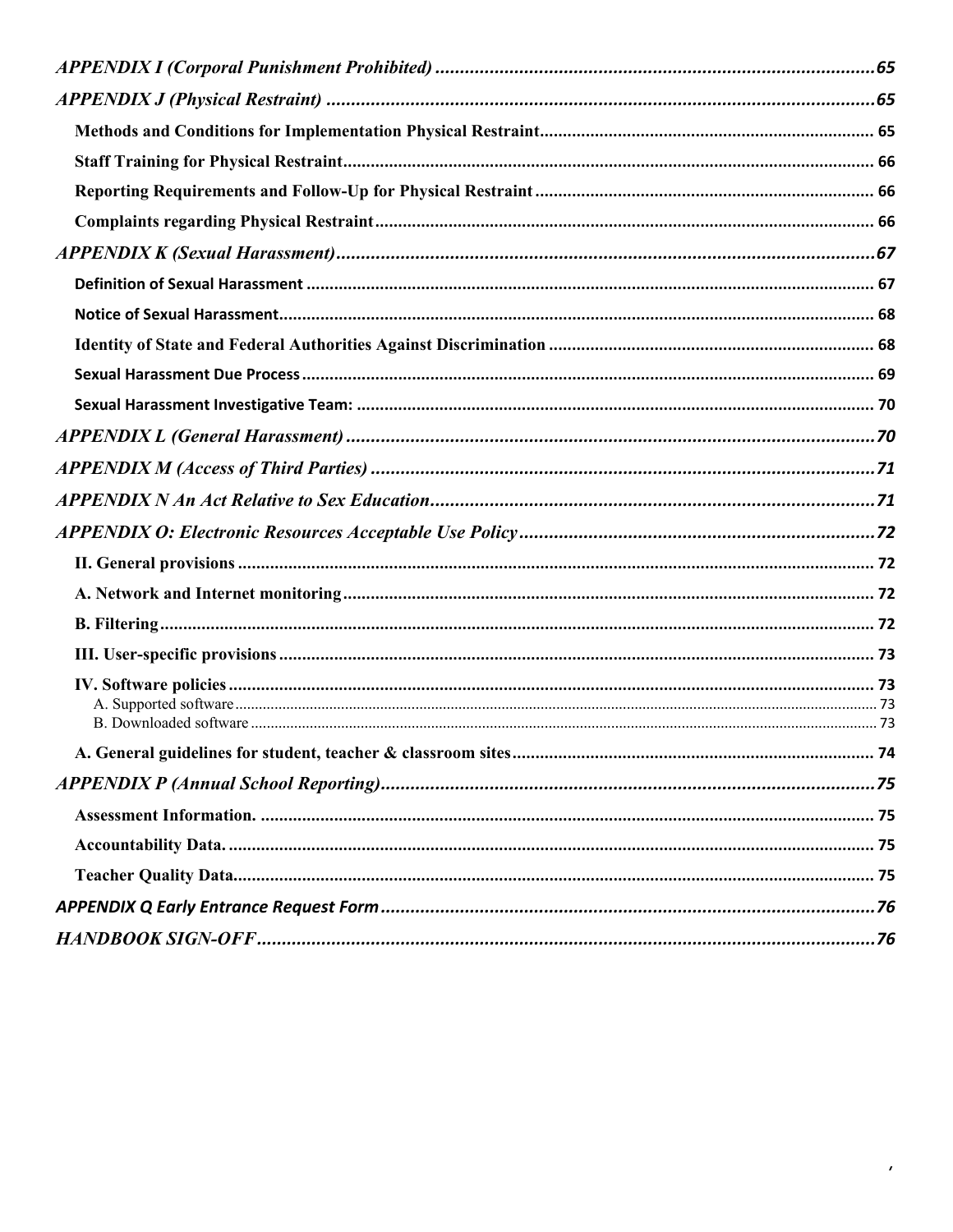### <span id="page-8-0"></span>SECURITY CAMERAS

For purposes of workplace safety and security, and to prevent theft and other misconduct, FCTS has installed video surveillance cameras inside and outside of the facility. See the Policy EBAC

### <span id="page-8-1"></span>PRINCIPAL'S MESSAGE

*To the FCTS Student(s), Parent(s) and Guardian(s):* 

*Welcome to Franklin County Technical School (FCTS). It is my pleasure to work with you throughout your tenure here at FCTS. It is the belief of FCTS that all students are able to learn in a safe, tolerant, disciplined and supportive environment. The following booklet outlines the measures established to help achieve that belief.* 

Here are some common values that we strive to achieve everyday:

- Respect
- Responsibility
- Honesty
- Integrity
- Citizenship

*Each year you make these values come to life in the way you think, act, and treat others. Your success at FCTS and beyond will be determined by how you use those values. I wish you the best!* 

<span id="page-8-2"></span>*Respectfully Submitted, Brian Spadafino, Principal* 

### FCTS MISSION STATEMENT

To Prepare Students for Success through Technical and Academic Education

### <span id="page-8-3"></span>PHILOSOPHY OF FRANKLIN COUNTY TECHNICAL SCHOOL

The foundational philosophy of the Franklin County Technical School is that all students are capable of academic and technical skills. All students can grow intellectually, socially, ethically and physically. Students learn best in a safe, tolerant and disciplined environment.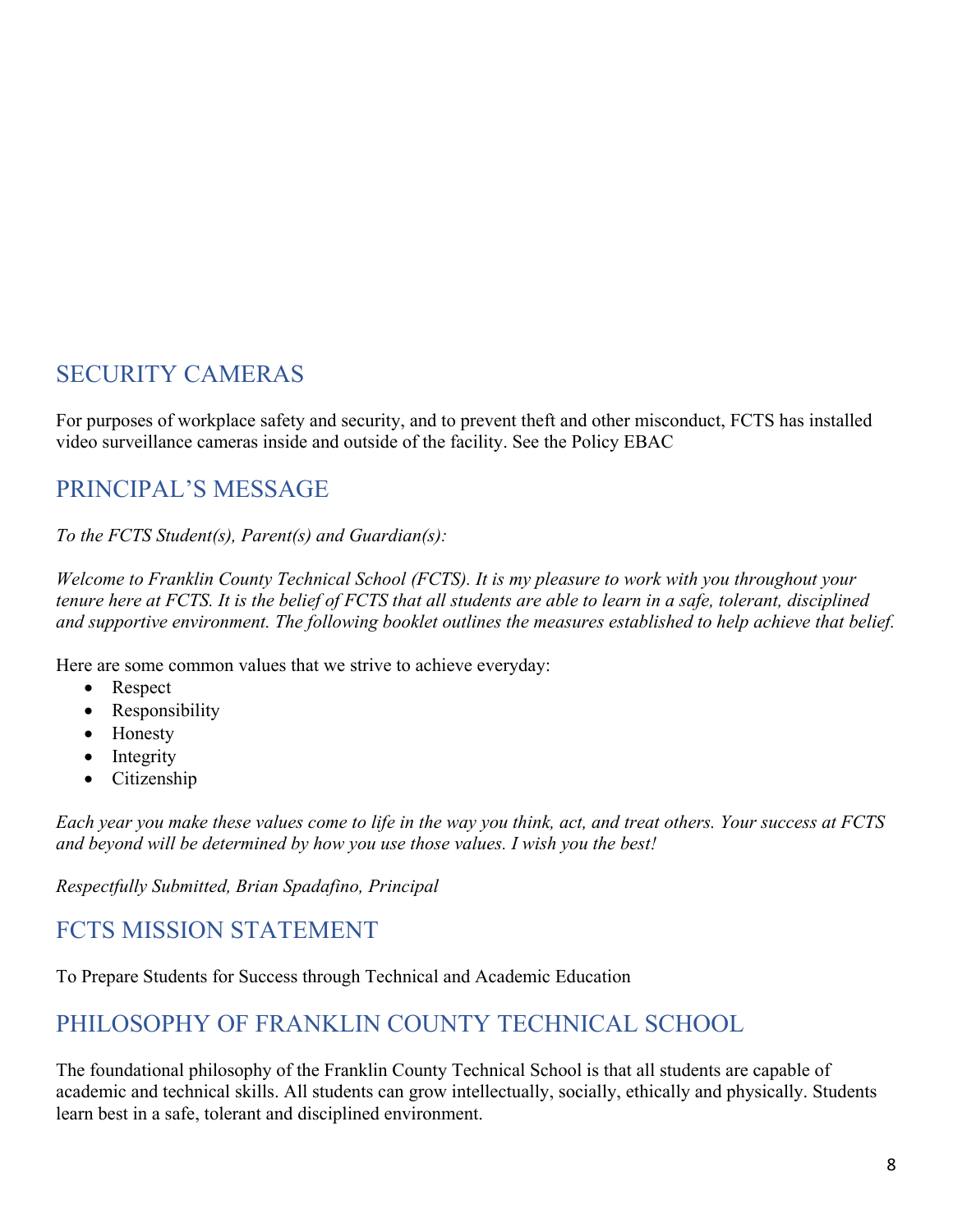It is our task to nurture students into mature, young adults capable of life-long learning and curiosity. We achieve that by providing the professionally trained technical and academic teachers who are accomplished in reaching all students. We focus on support and individual instruction in those areas students will need for full, successful lives.

The basis of all instruction is that enjoyable learning is connected to students' immediate lives and their working and learning futures. Our programs are designed to mold students into young adults who have extensive training in their technical fields and who have reached levels of competence in their academic disciplines. All of our students are prepared for further educational experience after high school and are

provided with cooperative working skills for the workplace. We are confident that our students will have pride in workmanship, character, commitment to services, and the ethical maturity to perform outstandingly in their community after they graduate from Franklin County Technical School.

### <span id="page-9-0"></span>7-Period Day Bell Schedule - 2021-2022

- Homeroom: 8:00-8:07
- Period 1: 8:10-8:59
- Period 2: 9:02-9:51
- Period 3: 9:54-10:43
- Period 4: 10:46-11:35
	- Shop Lunch #1: 11:05-11:27
- Period 5: 11:38-12:51
	- Academic Lunch  $\#1: 11:35-11:57$
	- Shop Lunch #2: 12:01-12:23
	- Academic Lunch  $#2: 12:29-12:51$

Period 6: 12:54-1:43

Period 7: 1:46-2:35

Classes and shops will be assigned to the various lunch periods and locations.

#### **DELAYED OPENING BELL SCHEDULE**

On days where there is a scheduled delayed opening or delayed opening due to weather, the following schedule will be followed:

Student Warning 9:55 First Period 10:00

### <span id="page-9-1"></span>REQUIREMENTS FOR A HIGH SCHOOL DIPLOMA

Awarding a high school diploma and a certificate of technical competency is based on the following: earning a sufficient number of credits, meeting course requirements, achieving a passing grade in required courses,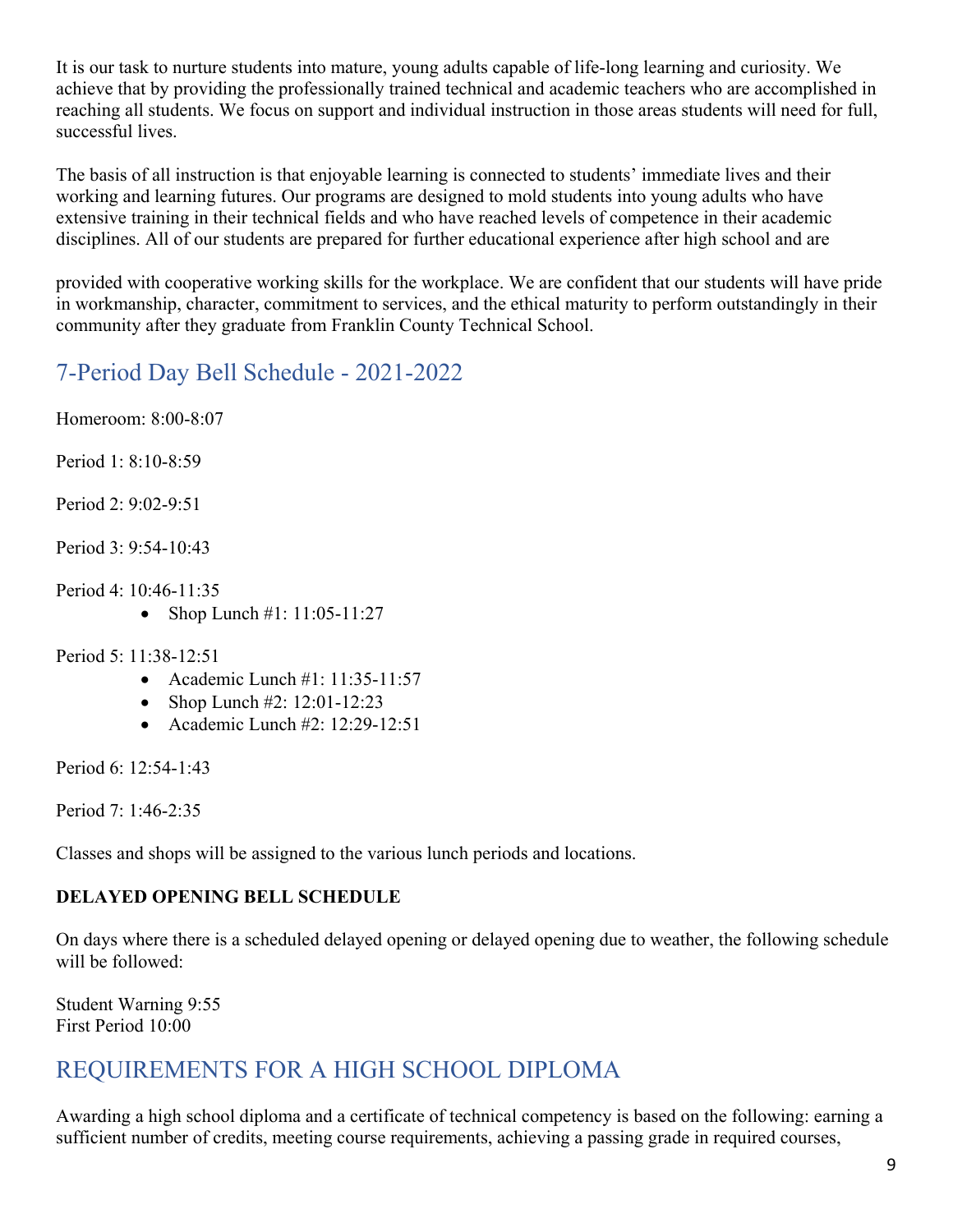completion of a student portfolio, and any other requirements mandated by the Massachusetts Department of Elementary & Secondary Education (i.e., MCAS). If a student has fulfilled local requirements but has not met the MCAS requirement, a local certificate or a state-endorsed certificate of attainment will be awarded in lieu of the diploma. A student who has earned a certificate becomes eligible to receive a diploma when he or she has passed the MCAS in re-takes after graduation.

### <span id="page-10-0"></span>Course Requirements:

- four years: Technical Program
- four years: English Language Arts
- four years: Mathematics
- four years: Science and Technology (change in policy)
- three years: History and Social Science\*
- two years: Physical Education
- academic courses required for technical program
- elective courses

\* Students who have passed two years of history may elect an alternative course junior year, and take a history course senior year. Alternatively, students who have passed three (3) years of history, as seniors, may elect to drop the course and replace it with an elective.

### <span id="page-10-1"></span>Total Credits Required

Class of  $2015 - 145$  credits Class of  $2016 - 149$  credits Class of  $2017 - 153$  credits Class of 2018 forward – 157 credits

#### <span id="page-10-2"></span>Transfer Students

Total credit requirements for upper class transfer in to Franklin County Technical School will be determined by the number of years in attendance at the Franklin County Technical School. Transfers in for sophomore year will need to accrue a minimum of 113 credits during 3 years of attendance at FCTS in order to meet credit requirements for graduation. Transfers in for junior year will need to accrue a minimum of 74 credits during 2 years of attendance at FCTS in order to meet credit requirements for graduation.

### <span id="page-10-3"></span>Portfolio Requirement

A satisfactorily completed portfolio must minimally contain:

- Three (3) letters of recommendation. These letters may be from: shop teachers,
- academic teachers, employers, coaches, counselors or non-family members
- A cover letter
- A resume
- A list of achieved vocational competencies
- A record of grades
- List of books read independently
- A grade 9 self-selected project in English class demonstrating acquired research skills and formation of vocational identity.
- A grade 10 selection of work reflecting the Math & Science Frameworks.
- A grade 11 history-focused project on a topic relevant to the world of work.
- A grade 12 Capstone project representing the culmination of the student's shop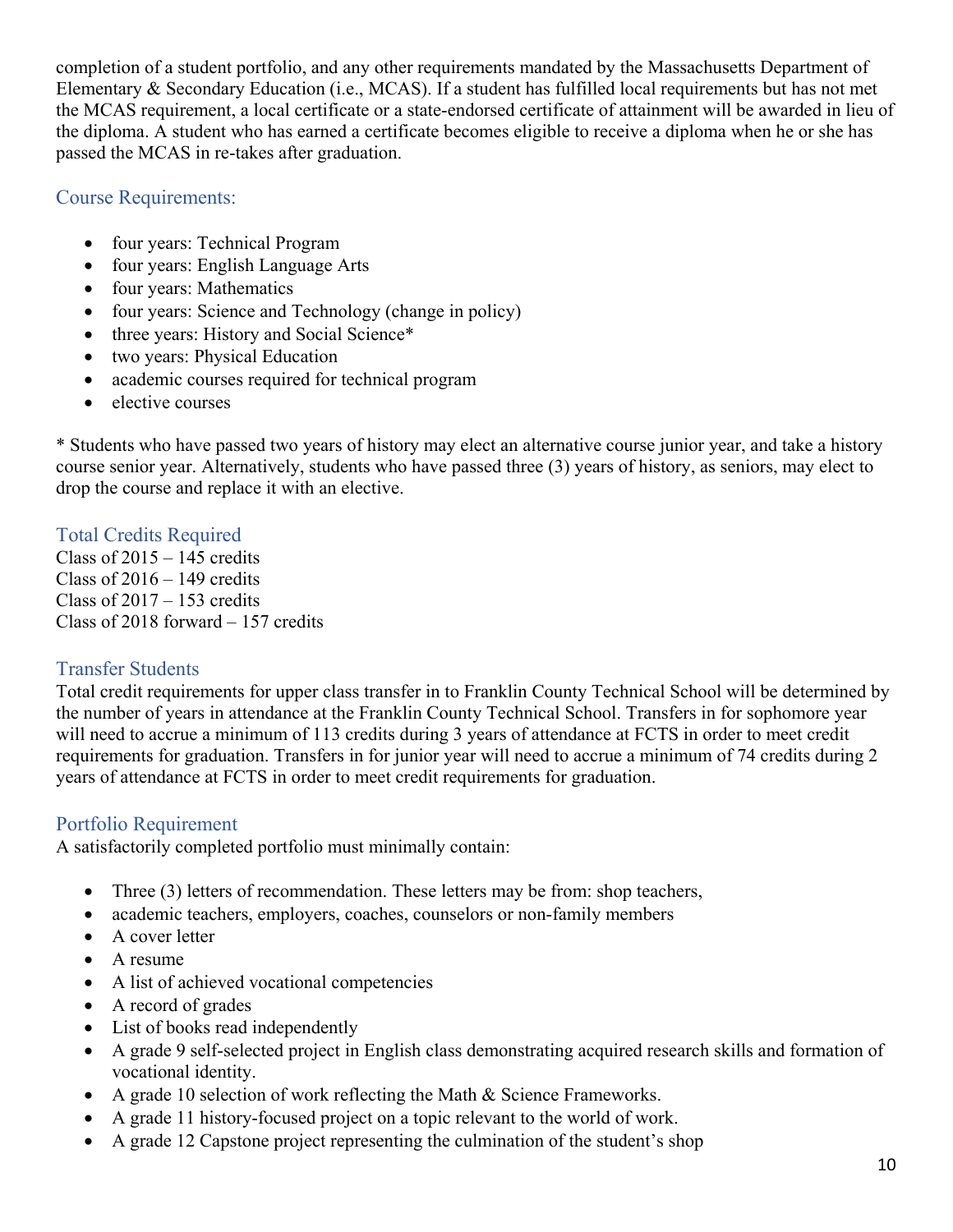experience.

### <span id="page-11-0"></span>Promotion Requirements

Promotion from year to year is not based on the acquisition of a specific number of credits. Promotion is based primarily on the successful completion of specific courses passed, and attendance (see attendance policy beginning page 13). However, students will be expected to have earned a prescribed number of total credits in order to graduate. In order to be promoted, students, at each grade level, must achieve a passing grade and receive credit in the following areas:

| Grade 9                       | Grade 10                      | Grade 11 & 12                 |
|-------------------------------|-------------------------------|-------------------------------|
| Vocational/Technical Program* | Vocational/Technical Program* | Vocational/Technical Program* |
| English                       | English                       | English                       |
| Math                          | Math                          | Math                          |
| Science                       | Science                       | Science                       |
| <b>History</b>                | <b>History</b>                | History**                     |

#### \* VOCATIONAL/TECHNICAL PROGRAM WILL CONSIST OF PRACTICAL APPLICATION AND RELATED THEORY

#### <span id="page-11-1"></span>Participation in Graduation Ceremony

Only students who have fulfilled all of their academic, technical, disciplinary, attendance, and financial obligations to the Franklin County Technical School by the day of graduation may participate in the graduation ceremony.

#### <span id="page-11-2"></span>Summer School

The Franklin County Technical School Summer School Program may be available to Franklin County Technical School students, pending sufficient enrollment, for the following purposes:

- For students who will be taking the MCAS exam during the next school year and who could benefit from additional preparation. Course credits toward graduation will be awarded for participation.
- For any approved student who failed a required academic course during the school year. This program will enable students to regain credits in these courses. Students who have previously attended FCTS Summer School to make up failed courses may not be automatically allowed to participate.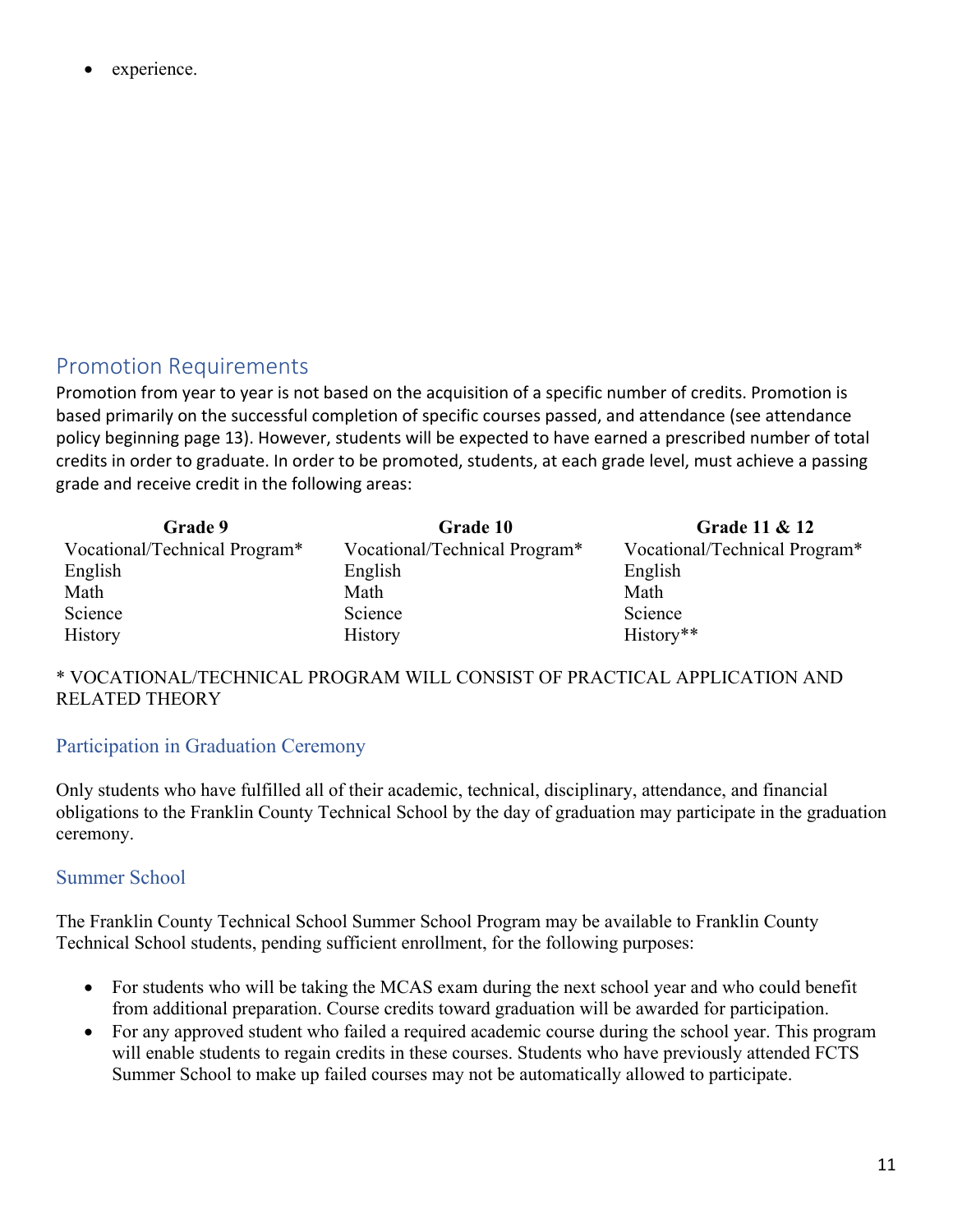Admission of these students to FCTS Summer School will be determined on a case-by case basis. To be considered for re-admission, the student must demonstrate regular attendance at after-school help sessions throughout the year in the course(s) failed.

### <span id="page-12-0"></span>**ATTENDANCE**

The administration and faculty of the Franklin County Technical School considers regular attendance in all classes vital to the learning process. The attendance procedure is intended to promote responsibility and selfdiscipline in students. Regular attendance in school establishes good work habits for future success and provides them with an opportunity to be promoted to the next grade towards graduation. Therefore, students are expected to be in attendance every day of the school year.

Daily attendance will be taken at the beginning of each day. The absences will be recorded and submitted by teachers. Period attendance will be taken in every class/shop and each absence will be recorded and submitted by teachers. Excessive absences may jeopardize a student's successful completion of a course, required shop hours, promotion, and graduation. The intent of this policy is to impose a limit on a student's number of absences, and to ensure prompt and effective communication between students/parents and the school.

- A. For administrative purposes there are two absence categories:
	- Absent: "Absent" status is assigned with submission of documentation of an appointment, receipt of a note from the parent/guardian and/or a parent/guardian phone call. All absences and unexcused absences count toward the maximum number of absences permitted. Acceptance of the note is subject to administrative discretion.
	- Unexcused absent: "Unexcused Absent" status is assigned when there is no parent/guardian contact with the school.
- B. It is expected that a parent/guardian will contact FCTS when the student is absent from school.
- C. Students will be able to make up work during the three (3) school days after returning from an absence. It is the student's responsibility to obtain missed work from his/her teachers (see I below).
- D. After a student is absent from school three (3) times, the Assistant Principal/ Administrative Designee will notify the parent/guardian in writing. The intent of this correspondence is to review the FCTS attendance policy and encourage compliance.
- E. After a student is absent from school six (6) times, the Assistant Principal/ Administrative Designee will meet with the student and make a reasonable effort to meet with the parent/guardian. The intent of this meeting is to review the FCTS attendance policy and encourage compliance.
- F. When a student is absent from school for eight (8) days from a full year academic course or eight (8) absences from their vocational technical program, the student will receive no credit (NC) regardless of the grade in the course or shop. The Assistant Principal/ Administrative designee will notify the parent/guardian and/or student in writing. An Attendance Appeal meeting will be scheduled by the Assistant Principal/ Administrative designee. Attendance Appeal Meetings are scheduled by the end of each semester. (see Appeal below)
- G. Absences occurring due to participation in either organized athletic events covered by MIAA or administratively sanctioned field trips/activities/appointments do not count toward "absent" or "unexcused absent" status accrual.
- H. The effect of excessive absences is that a student may in fact receive a passing grade in a course/shop although receive no credit for that course/shop. FCTS graduation requirements include both accrued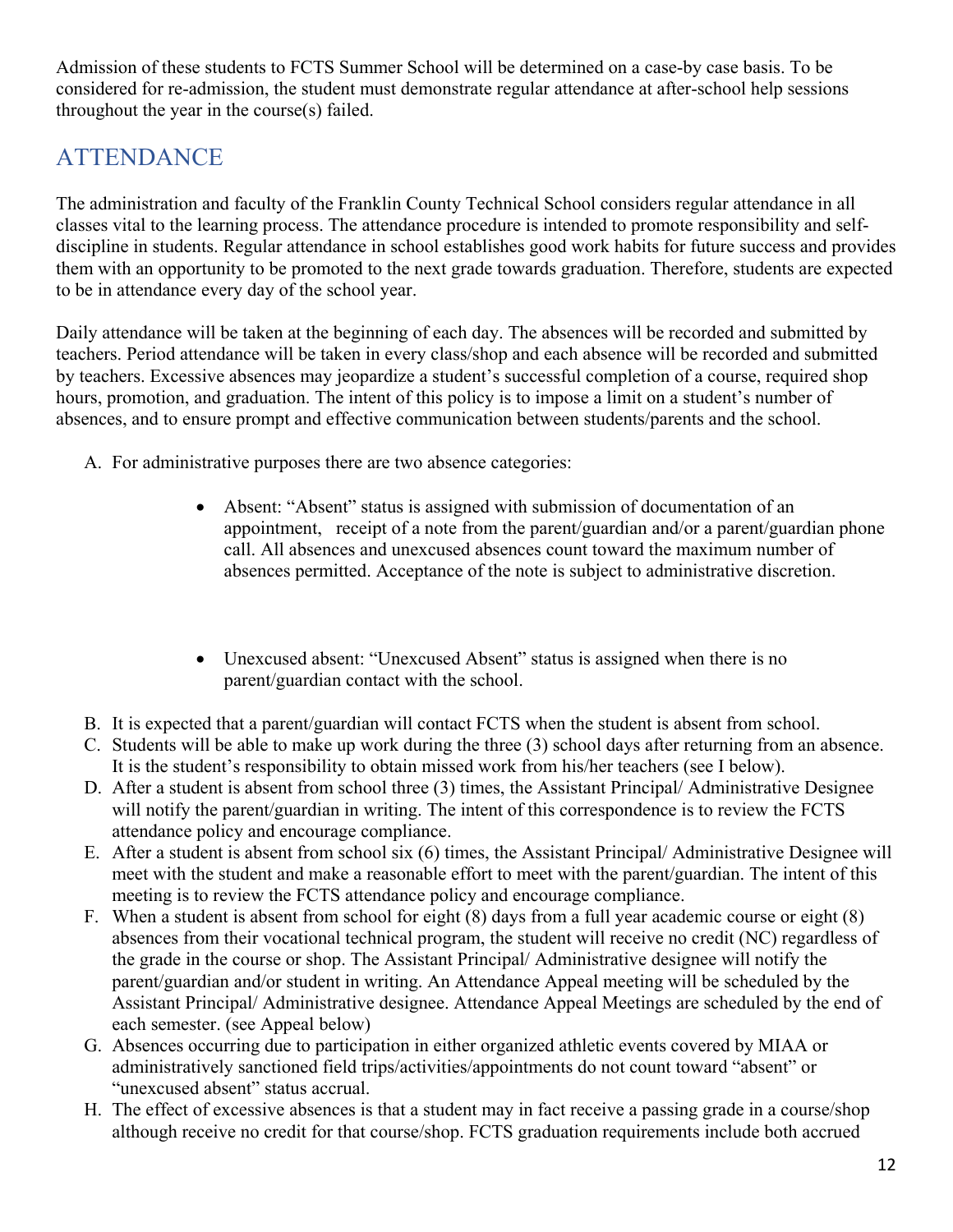credits and passing grades in required courses/shops (see Promotion policy). The policy allows students an opportunity to accrue lost credits by passing an approved online, credit-recovery, or community college course of equal or more credits. Students who receive no credit for shop may be required to return to Franklin County Technical School for a portion of the school year following his/her class' graduation date.

- I. Students are responsible for getting make-up assignments. Students will be able to make up work during the three (3) school days after returning from an absence. Unless extenuating circumstances exist, as determined by the administration, in no case will make up privileges extend for more than ten (10) school days beyond the date that the student returns to school from an absence.
- J. Students who are absent from school will not be allowed to participate in any after-school activity (athletic, extracurricular, co-curricular) on the day of the absence (students absent on a Friday will not participate in any event until school reconvenes.) In extenuating circumstances, the administration has the discretion to override this provision.
- K. Students who miss more than twenty (20) minutes of a single period course will be considered absent for that class. Students who miss more than eighty (80) minutes of a shop day will be considered absent for that day. Reasonable accommodations to the above policy will be made for students who are absent due to a disability in accordance with IDEA and/or Section 504 of the Rehabilitation Act of 1973.

### <span id="page-13-0"></span>Appeal

When a student exceeds the limit of absences in any course/shop, parents/guardians will receive written notice of the loss of credit. An appeal meeting will be scheduled. The Attendance Appeal Board meetings will take place by the end of each semester and will take into consideration all types of absence. In addition, the Principal/Assistant Principal/ Administrative Designee in extreme circumstances, reserves the right to forego a student appeal. Extreme circumstances are documented medical situation, death in family, etc.

Excessive absences may result in loss of credit and possible retention. In such cases, the Appeals Board may determine that it is in the student's best interest to repeat the course or school year. In cases where a student must repeat his/her grade, FCTS cannot guarantee a student's spot within the current shop placement due to enrollment limitations.

### <span id="page-13-1"></span>Attendance Appeal Board

The Attendance Appeal Board will consist of the Assistant Principal/ Administrative Designee, the Career & Technical Education Coordinator (CTE), the student's Guidance Counselor, one academic teacher and one vocational-technical teacher and the school nurse. The Assistant Principal/ Administrative Designee will serve as a non-voting member. In the event of a tie vote, the Assistant Principal/Administrative Designee will cast a deciding vote. Additional faculty, staff, and administration may be included as non-voting members on an asneeded basis per the request of the Attendance Appeal Board. The next levels of appeal involve the Principal and then the Superintendent.

### <span id="page-13-2"></span>**Tardiness**

Tardiness to class is defined as missing up to 20 minutes of an academic period or up to 80 minutes of a shop program. Students who are tardy will receive a referral from a teacher and a consequence (see Daily Misbehavior section) Continued tardiness and excessive period absences will result in further discipline and may result in loss of credit for the course in which excessive tardiness occurs pursuant to the loss of credit guidelines (see section B, C, D under attendance)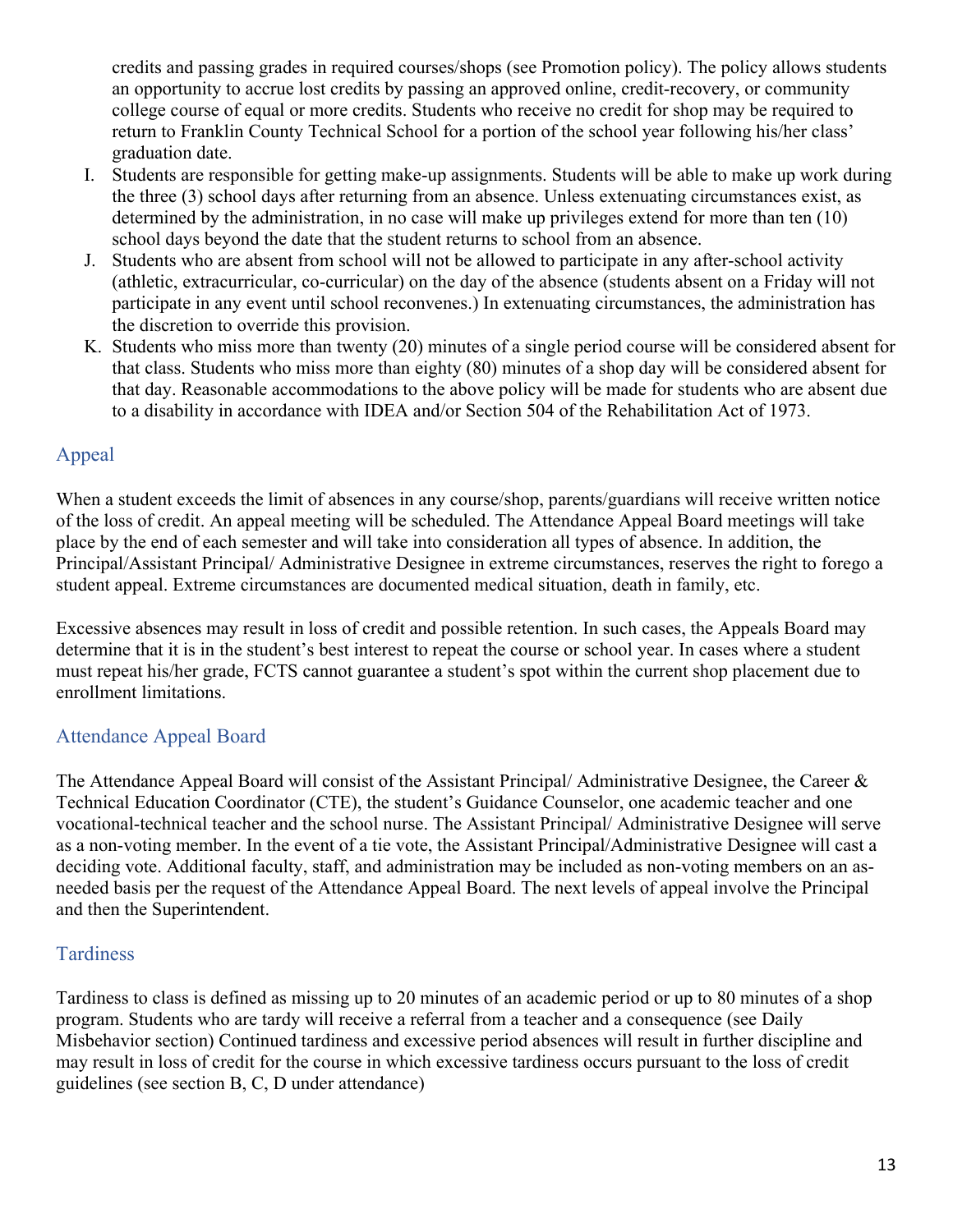### <span id="page-14-0"></span>ANNOUNCEMENTS

In the event of inclement weather, or if it becomes necessary to either call off school or delay opening, an announcement of school closing will be made over WHAI, WRSI, WPVQ, WGAW, WHMP, Channel 40, Channel 22 Television, and on our website at www.fcts.us.

In addition, parents will be contacted by the school's automated communication system to notify them about school cancellations, delays, emergency early releases, as well as general announcements, reminders, and notifications that semester progress reports and report cards are being sent home with students.

### <span id="page-14-1"></span>EARLY DISMISSALS

Except for situations of an emergency nature, all students requesting early dismissal must submit a written request signed by a parent/guardian or other appropriate authority to the Main Office, upon arriving at school, on the day of which the early dismissal is requested. **No student is to leave the building during the school day without permission from an administrator and from a parent/guardian identified in the Student Information System and without signing out in the Main Office.** This procedure applies even if a student expects to return to the building during the day. **This rule applies to all students regardless of age or status.**  The administration reserves the right to verify all given reasons for early dismissal. It also reserves the right to determine whether a dismissal will be "excused" or "unexcused" based on the legitimacy of the reason for dismissal. A final list of students on field trips is to be submitted to the Main Office on the day of the field trip. This list will serve as a sign-out. Drivers' Education classes are not allowed during school hours.

### <span id="page-14-2"></span>ANTI - BULLYING

At the Franklin County Technical School, bullying and cyber-bullying is prohibited and may result in disciplinary action by the school administration. This handbook is published in conjunction with the School Committee Policy prohibiting bullying.

Definitions Bullying – Bullying is the repeated use by one or more students of a written, verbal, or electronic expression or a physical act or gesture or any combination thereof, directed at a victim that: (i) causes physical or emotional harm to the victim or damage to the victim's property; (ii) places the victim in reasonable fear of harm to himself/herself or of damage to his/her property; (iii) creates a hostile environment at school for the victim; (iv) infringes on the rights of the victim at school; or (v) materially and substantially disrupts the education process or the orderly operation of a school. Bullying may include conduct such as physical intimidation or assault, including intimidating an individual into taking an action against his/her will; oral or written threats; teasing; putdowns; name-calling; stalking; threatening looks, gestures, or actions; cruel rumors; false accusations; and social isolation.

Cyber-Bullying – Cyber-bullying is bullying through the use of technology or any electronic communication, which shall include, but not limited to, any transfer of signs, signals, writing, images, sounds, data or intelligence of any nature transmitted whole or in part by a wire, radio, electromagnetic, photo electronic or photo optical system, including, but not limited to, electronic mail, internet communications, instant messages or facsimile communications. Cyber-bullying shall also include (i) the creation of a web page or blog in which the creator assumes the identity of another person or (ii) the knowing impersonation of another person as the author of posted content or messages, if the creation or impersonation creates any of the conditions enumerated above in clauses (i) to (v), inclusive, of the definition of bullying. Cyber-bullying shall also include the distribution of electronic means of a communication to more than one person or the posting of material on an electronic medium that may be accessed by one or more persons, if the distribution or posting creates any of the conditions enumerated above in clauses (i) to (v), inclusive, of the definition of bullying. Cyber-bullying may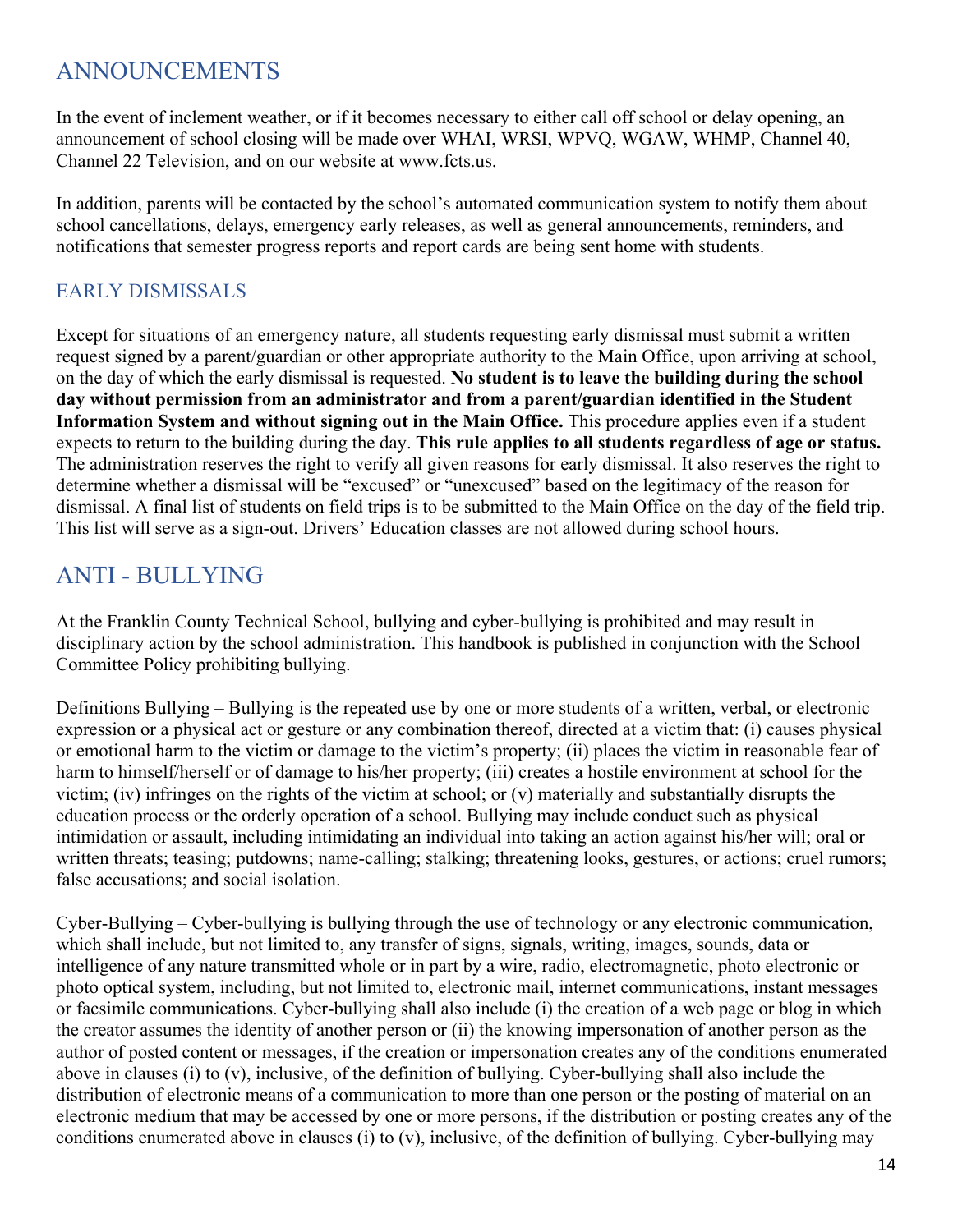include conduct such as sending derogatory, harassing or threatening email messages, instant messages, or text messages; creating websites that ridicule, humiliate, or intimidate others; and posting on websites or disseminating embarrassing or inappropriate pictures or images of others.

Hostile Environment – A hostile environment is a situation in which bullying causes the school environment to be permeated with intimidation, ridicule or insult that is sufficiently severe or pervasive to alter the conditions of the student's education.

Retaliation – Retaliation is any form of intimidation, reprisal, or harassment against a person who reports bullying, provides information during an investigation of bullying, or witnesses or has reliable information about bullying.

### <span id="page-15-0"></span>Authority of the School Administration (Bullying)

Bullying can occur in many places among and between students. Bullying which occurs away from school can nevertheless have a serious impact on a student's ability to engage in the educational process. Therefore, students are prohibited from engaging in any bullying conduct:

- On school grounds or any space adjacent to school grounds
- At the bus stop or on school buses or any other school vehicle
- At any school-sponsored, or school-related activities, functions, or programs
- Through use of any school-based technology including but not limited to school computers or the school's internet connection
- At a location, activity, function, or program that is not school related, or through student owned technology, including home computers and cell phones, if the bullying creates a hostile environment at school for the victim, infringes on the rights of the victim at school or materially and substantially disrupts the education or the orderly operation of a school

### <span id="page-15-1"></span>Reporting Bullying

Students who are victims of bullying, who witness bullying activity, or who are retaliated against for reporting bullying, should report the incident to the Assistant Principal and fill out a Bullying Incident Reporting Form located on the Franklin County Technical School website (www.fcts.org) and/or a hard copy located in the main office. Students may also report to a teacher or Guidance Counselor, or other trusted adult in the building, who will in turn report the incident to the Assistant Principal. A student who knowingly makes a false accusation of bullying or retaliation shall be subject to disciplinary action.

### <span id="page-15-2"></span>Potential Consequences for Bullying and Retaliation

Students who engage in bullying will be subject to discipline by the Principal or Assistant Principal. Depending on the nature and severity of the bullying, students may face a range of possible consequences, including but not limited to, one or more of the following:

- Verbal warning
- Written warning
- Reprimand
- Detention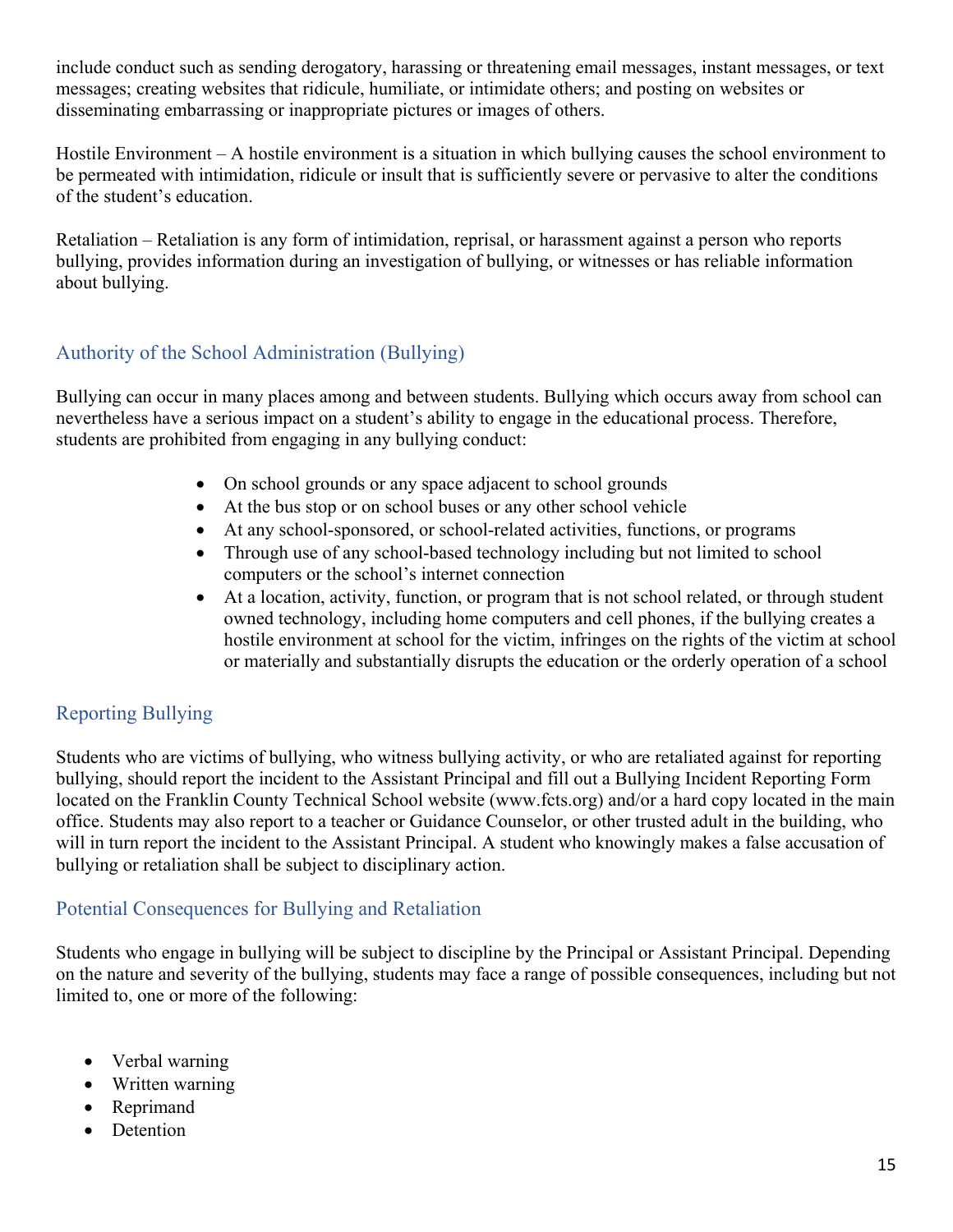- Short-term or long-term suspension
- Expulsion from school as determined by the school administration and/or school committee, subject to applicable procedural requirements

<span id="page-16-0"></span>\*For the complete bullying policy please reference FCTS Policy Manual JEBH the (Approved September 8 , 2010)

### **HOMEWORK**

To provide students and teachers with better utilization of shop and class time, and to increase the quality and quantity of material covered homework assignments during academic and shop weeks will be given. Homework assignments will be collected and graded in a timely manner for accuracy and completion, become a part of the grade, and be in compliance with applicable section(s) of the Employee Handbook.

### <span id="page-16-1"></span>HONOR CODE

The Franklin County Technical School's Honor Code is as follows:

**"All students will take pride in performing their own work and accomplishing their own learning goals. Students attending the Franklin County Technical School are expected to conduct themselves honorably in the pursuit of their academic and technical education. Cheating and plagiarism violate ethical codes of conduct and will neither be accepted at FCTS nor in the workplace in students' working lives."**  Cheating or plagiarizing are violations of each student's Honor Code. All students agree in writing to abide by the Honor Code when they enroll and attend the Franklin County Technical School.

There are two major Honor Code violations: Cheating and plagiarism.

1. Cheating is defined by Franklin County Technical School as sharing information before or during testing situations, copying of another individual's work that is submitted for a grade including; sharing information through electronic devices/media, and using "cheat sheets" during testing.

2. Plagiarism is defined by Franklin County Technical School as taking work or ideas from the Internet, books, magazines, television, movies, or any person or any other source whatsoever, and deliberately passing it off as one's own work. Plagiarism can be intentional (ex. purposefully inserting copied text into an essay) or unintentional (ex. forgetting to properly cite the source of information used in a project). Be sure to apply a footnote where applicable. Responsibilities for Upholding FCTS Honor Code

### <span id="page-16-2"></span>Students Responsibilities Honor Code

- Submit his/her own work
- Follow proper methods of citation
- Ask for help when unsure about citations
- Protect work during testing situations
- Refuse to share any graded assignments
- Report any suspected Honor Code violations to a teacher in shop or class

#### <span id="page-16-3"></span>Teacher Responsibilities Honor Code

- Conduct a presentation of the Honor Code to all students
- Indicate clearly when collaborative work on a project is permitted
- Review proper method of citation appropriate to subject area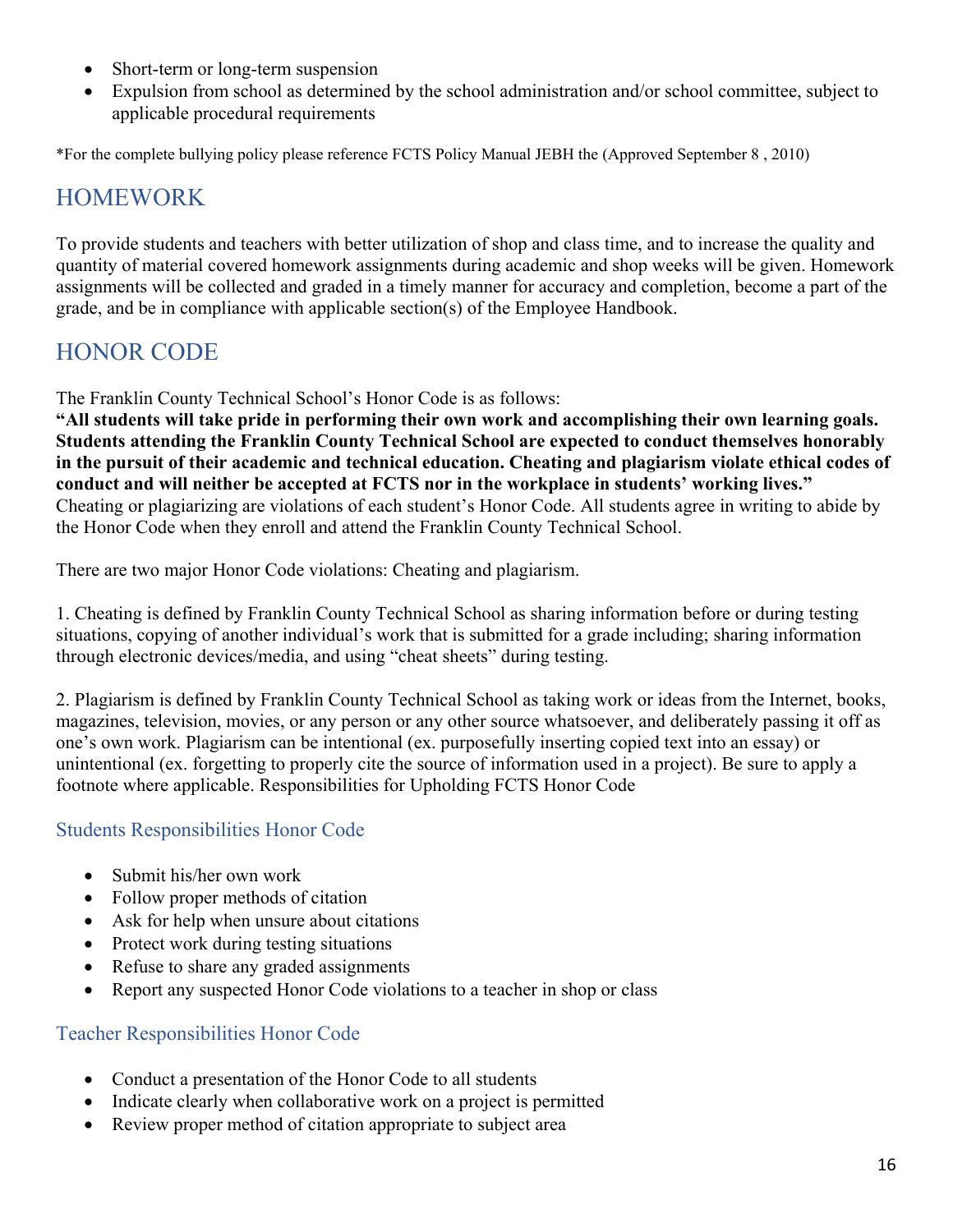- Be available to students for additional help and questions regarding citations
- Provide and closely supervise secure testing environments
- Report any Honor Code violations

<span id="page-17-0"></span>Parents Responsibilities Honor Code

- Know the Franklin County Technical School's Honor Code and consequences for
- infraction
- Support their child in adhering to the Honor Code
- Support faculty in the application of the Honor Code

### <span id="page-17-1"></span>Course of Action for Violation for Honor Code

If a teacher determines that plagiarism may have taken place, the teacher will notify the Assistant Principal and the student's Guidance Counselor. Students will be issued a "0" for the assignment with no opportunity to redo the work, The Assistant Principal will contact the student's parent/guardian to explain the ethical severity of the infraction. Subsequent offenses will result in a student/parent meeting, and may result in further disciplinary action, up to and including suspension, loss of credit, or failure to promote.

### <span id="page-17-2"></span>PHYSICAL EDUCATION

1) Unless their physical condition prohibits participation, all students will be required to participate in two (2) years of physical education. Students must pass at least two (2) years of P.E. to fulfill Franklin County Technical School graduation requirements.

- A. Credit requirements may be waived in cases of documented medical circumstances.
- B. If a student fails physical education for a year, he/she must make up the course the following year. The make-up course will automatically be scheduled and may prevent the student from taking a desired elective.
- 2) Excuses from physical education are permissible for just cause.
	- A. A request to be excused from physical education class for a very short term medical problem must be written by parent or guardian and approved by the School Nurse.
	- B. A request to be excused from physical education class for a longer term medical problem must be signed by a physician and a copy provided to the School Nurse or administrator for approval.

3) Students involved in co-curricular and interscholastic activities may be exempt from physical education as determined by administration or as indicated from a condition depicted above.

4) A change of clothes is required for participation in gym. Proper gym attire consists of shorts, or sweat-pants, t-shirts, socks, and sneakers, and must be worn during all physical education classes unless otherwise directed by the instructor in charge.

### <span id="page-17-3"></span>Electronic Grading System Guidelines for Students and Parents/Guardians

To meet the goal of enhanced communication, Franklin County Technical School (FCTS) provides a "Parent/ Student Portal" into the Electronic Grading System (EGS). Through arrangements with its service providers,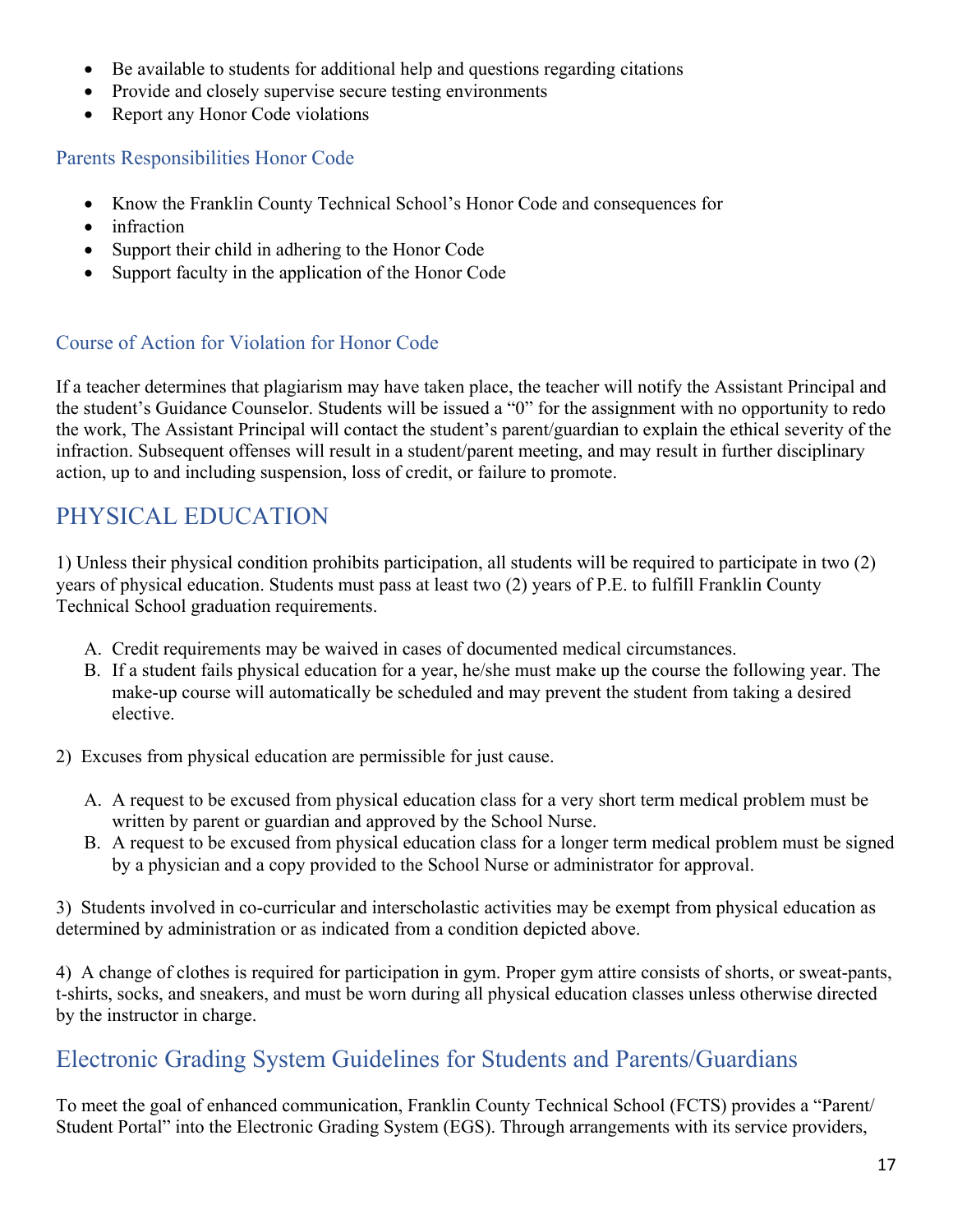FCTS will make every reasonable effort to ensure the full operation and availability of the EGS on a continuous basis, with the exception of scheduled maintenance or emergency service periods as they may arise. The necessary means of connecting to these services via the Internet from any locations outside the School District buildings and grounds are the sole responsibility of the end user. The Franklin County Technical School District assumes no financial or technical responsibility for any equipment, software, or service that may be required for these purposes.

The purpose of the EGS is to provide communication between the teacher representing the School District, and the parent/guardian in the best interest of the student(s). To ensure that this privilege is used in a positive way, FCTS has laid out the following guidelines by which users must abide in order to maintain access. By logging into EGS users are agreeing to the:

### <span id="page-18-0"></span>Electronic Grading System Guidelines for Students and Parents/Guardians Respectful Use Specifics

1. To maintain appropriate communication flow, the following protocol must be followed (by both users and non-users of EGS) if any questions or concerns arise regarding grades:

a. First, the parent/ guardian should speak with their student.

- b. If not resolved, the student should talk to their teacher for clarification.
- c. Check the teacher's grading policy posted on the course page or class materials.

d. If still not resolved, parent/guardian may communicate via email (cc'ing their guidance counselor as well) or call the teacher directly, Parent/Guardian should expect a response by the end of the following school day. e. If still not resolved within an agreed upon timeframe, a parent/guardian may contact the appropriate Guidance

Counselor by phone or by email and expect a response by the end of the following school day.

f. Failing to reach a resolution after all of the above, Parent/guardian may contact school administration by phone or by email.

2. Teachers will update grades in the EGS once a week but no longer than 9 school days for individual assignments, except in special circumstances.

### <span id="page-18-1"></span>GRADE POINT AVERAGING SYSTEM (GPA)

In order to calculate grade point average (GPA), each course will be awarded a rating based on the number of periods a class/shop is in session, the credit assigned to the class/shop, and whether the course is required to meet graduation requirements as mandated under Massachusetts Common Core, and whether the course is taken at the college level. (Electives and some content courses may be weighted differently than state mandated courses.)

The Franklin County Technical School uses a two-level grade-weighting system. Courses taken at the high school are assigned a neutral weighted value of '1'. Advanced Placement (AP) courses taken at FCTS and college level dual high school courses receiving college credit are assigned and weighted value of '1.25'. Grade point average is determined by multiplying the grade point value by the number of credits for a given course by the weighted value assigned to that course, adding these values and dividing by the number of credits attempted.

| Grade | GPA Weight | Range     |
|-------|------------|-----------|
| A     | 4.0        | 93-100    |
| $A -$ | 3.7        | $90 - 92$ |
| $B+$  | 3.3        | 87-89     |
| B     | 3.0        | 83-86     |
| B-    | 2.7        | 80-82     |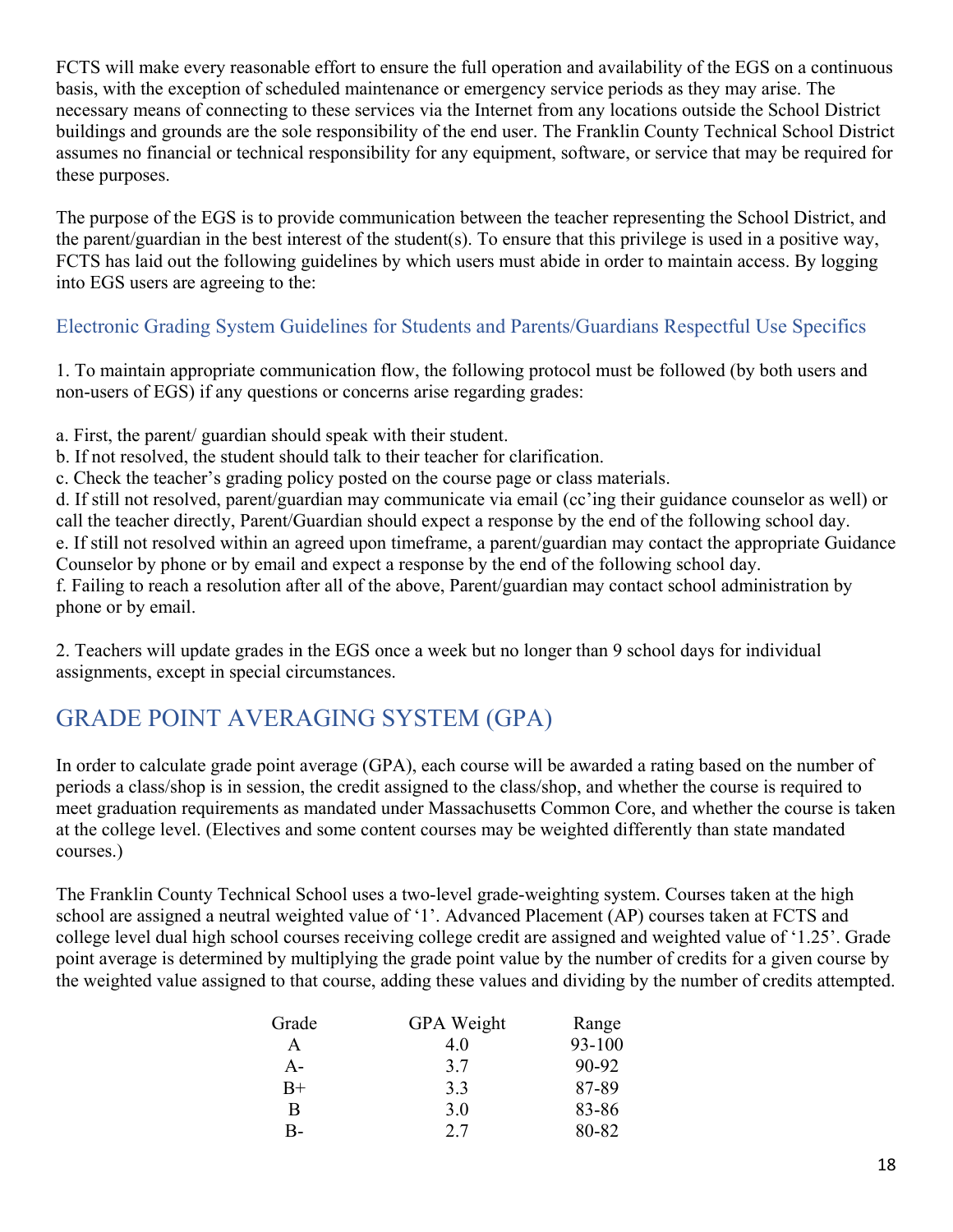| $C+$               | 2.3 | 77-79     |
|--------------------|-----|-----------|
| $\mathcal{C}$      | 2.0 | $73 - 76$ |
| $C-$               | 1.7 | 70-72     |
| $D+$               | 1.3 | 67-69     |
| D                  | 1.0 | 63-66     |
| D-                 | 0.7 | 60-62     |
| F                  | 0.0 | 50-59     |
| WX (withdraw/fail) |     |           |

<span id="page-19-0"></span>HONOR ROLL Eligibility for the Honor Roll is based on the following criteria:

### <span id="page-19-1"></span>High Honors

- All A's and 1 B in academic subject
- A in Shop

<span id="page-19-2"></span>**Honors** 

- All "A's" and "B's" in academic subjects
- Only 1 "C" grade will be considered for eligibility in academic subjects.
- A grade of "A" or "B" in shop.

### <span id="page-19-3"></span>Determining Valedictorian and Salutatorian

The Valedictorian and Salutatorian at the Franklin County Technical School are to be determined by the combination of the following two factors:

- 1. Total cumulative grade point average
- 2. Minimum scores in the proficiency range in all standard MCAS exams

The student who scores in the proficiency range or better in all standard MCAS exams and has the highest cumulative GPA in his/her class by the end of the first semester of the senior year will be determined to be the class valedictorian.

The student who scores in the proficiency range or better in all standard MCAS exams and has the second highest cumulative GPA in his/her class by the end of the first semester of the senior year will be determined to be the class salutatorian.

Note that the standard MCAS exams' scoring for the determination of proficiency or better occurs only during standard testing sessions, not during the re-test sessions typically offered to juniors and students who had previously failed portions of the exam. Students who do not score in the proficiency range or better in the standard MCAS exams during the standard grade 10 testing session, but who are nevertheless seeking status as either valedictorian or salutatorian, may elect to retake the exams as juniors during the standard testing sessions for that year. Achieving proficiency during this retest opportunity would enable these students to meet the MCAS qualifier for status as either valedictorian or salutatorian.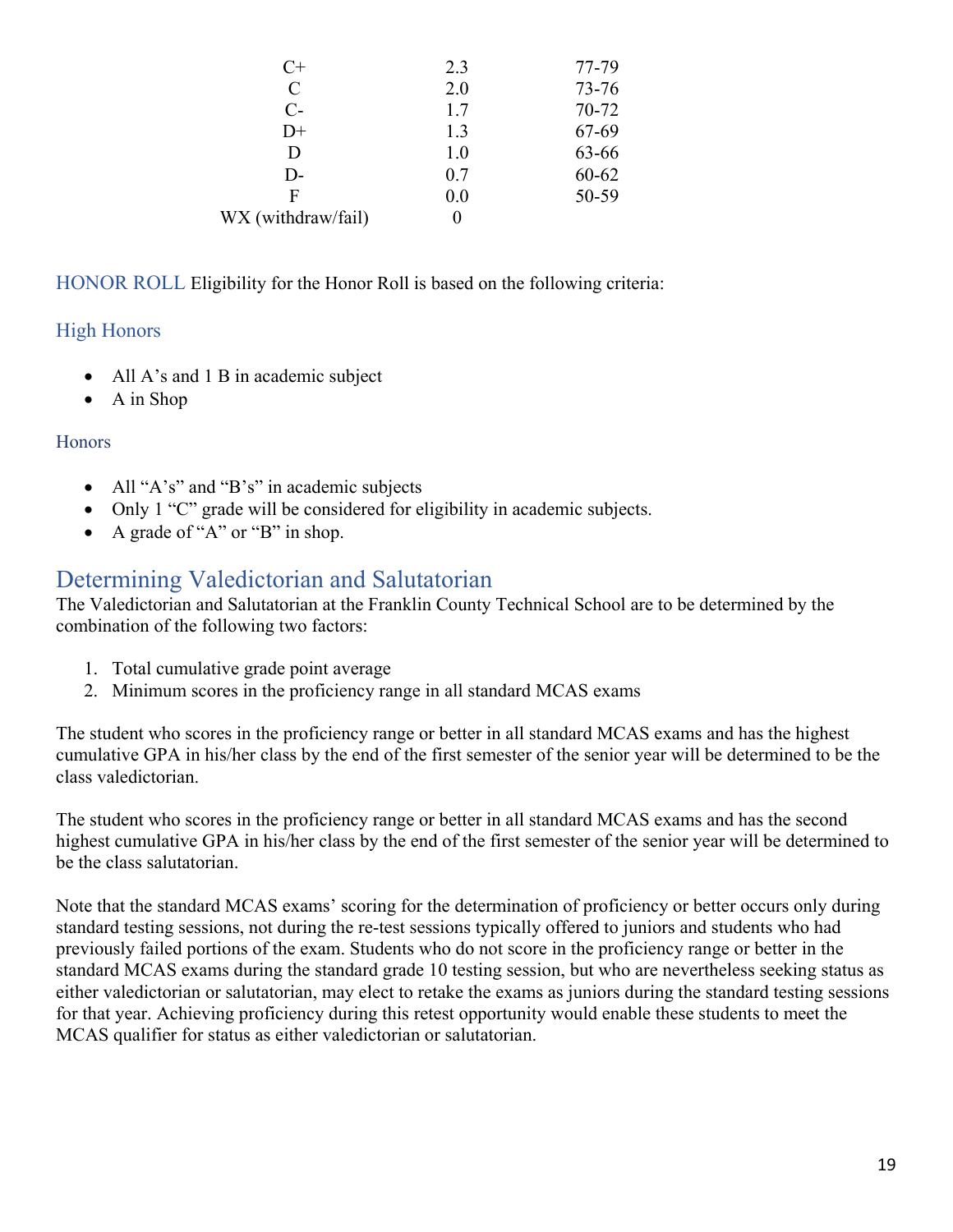### <span id="page-20-0"></span>Higher Education

Students who complete our high school program may continue their education if it is their choice. In the past, seniors in vocational schools have applied to and have been accepted into technical institutes, colleges, and universities. Interested students may obtain information pertaining to their career, whether it be vocational or academic, from the Guidance Department. We feel it is important that students take advantage of this service to assist in the planning of their future. Financial Aid and scholarship information is also available from the Guidance Department.

Articulation agreements between numerous colleges and Franklin County Technical School may grant FCTS students advance standing in specific programs. For further detailed information, contact the Guidance Department at Franklin County Technical School.

### <span id="page-20-1"></span>Franklin County Technical School Early Entrance Program

The Early Entrance Program enables qualified Franklin County Technical School seniors to dually attend both high school and college. By doing so, students earn both college credits and high school credits that are applied toward their high school diploma.

### <span id="page-20-2"></span>Dual Enrollment Student Eligibility

To be eligible for dual enrollment, students must meet the following criteria:

- Students must have a 3.0 GPA with a grade of "C" or better in their vocational program
- Students must have a minimum of 90% attendance
- Early entrance is available to students in the 12 grade who have been enrolled as a full-time student for a minimum of 2 years within the same vocational program
- Students must achieve Accuplacer scores that allow entry into credit bearing courses
- Shop teacher, Guidance Counselor, and school Principal or designee must recommend students
- Students must maintain a grade of "C" or better in all courses to continue participation

<span id="page-20-3"></span>Student Expectations and Procedures to receive a Diploma<br>In order to obtain a diploma from Franklin County Technical School without a physical presence on campus, the early entrance student must comply with the following:

- All graduation requirements, as outlined in the student handbook, must be met in order to receive a diploma; this includes completing all portfolio requirements
- Credits and grades will transfer to the high school transcript and will be used in the computation of grade point average.
- It is the student's responsibility to have their college transcripts forwarded to the Guidance Office at the conclusion of each semester.
- Students are responsible for all college costs: including tuition, fees, transportation, books, and materials.
- Students must comply with all of the policies and regulations of FCTS, GCC and the classes they enroll for (meeting the student code of conduct, adhering to attendance policies, etc.)

### <span id="page-20-4"></span>Dual Enrollment Course Requirements

Dual enrolled students must take courses that meet the graduation requirements of FCTS, electives from specific areas of study, and courses required for their vocational program.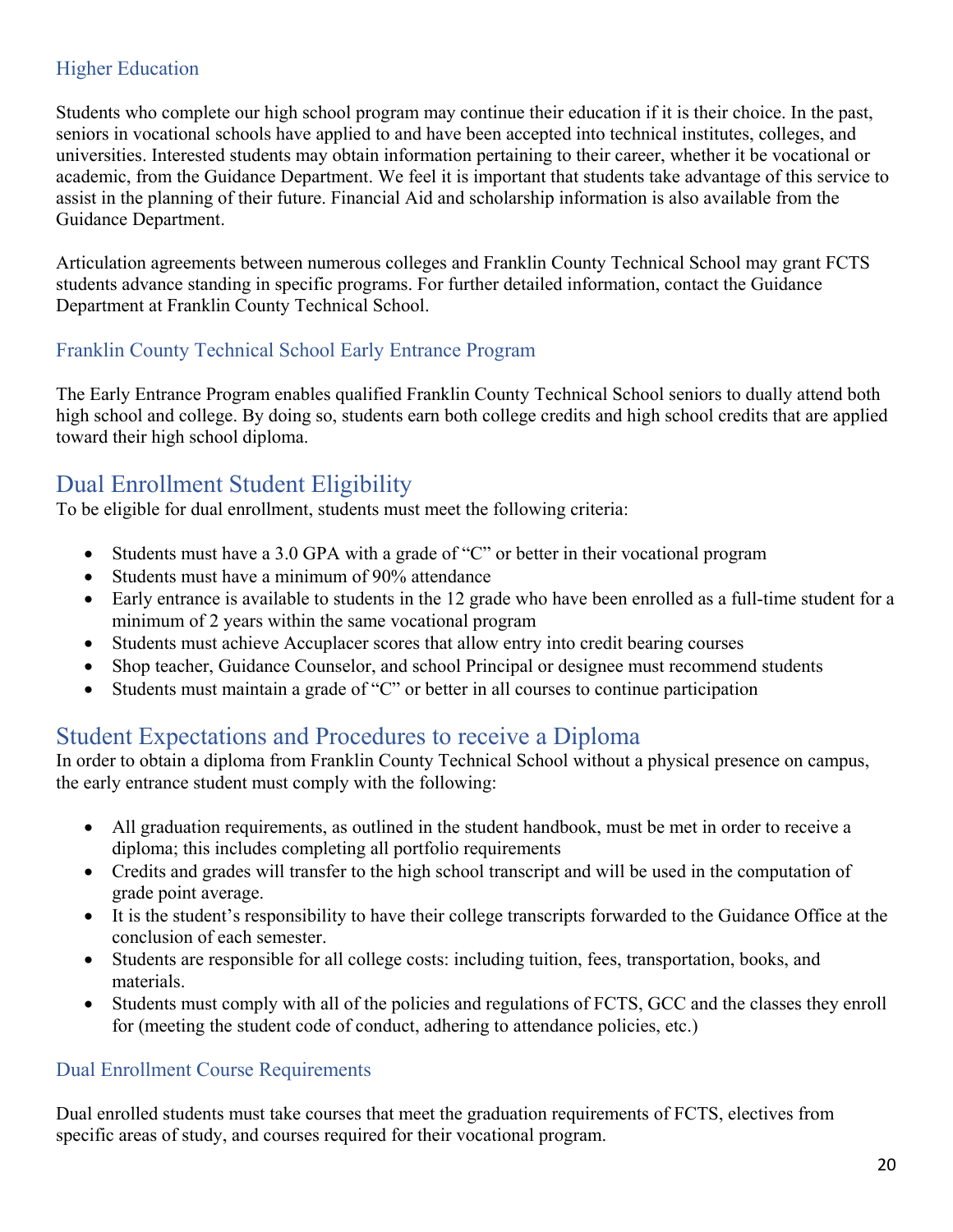- Two full-time semesters (minimum of 13 hours/4 classes per semester) must be completed. It is strongly suggested that the second semester comprise 15 credits of coursework.
- For students who are earning vocational credits through an internship, work study or cooperative employment, they must document 60 work hours per month with a minimum of 10 hours (3 classes with one lab per semester) of academic coursework.
- Course choices and selection must be discussed with both shop teacher and Guidance Counselor, and a copy of the finalized schedule must be approved by both counselor and principal (or designee).

| <b>Full Time Dual Enrolled</b>                         | <b>Dual Enrolled with Cooperative Employment</b>     |
|--------------------------------------------------------|------------------------------------------------------|
| Minimum 4 courses per semester                         | Minimum 3 courses per semester                       |
| 1 English course (3 credits)                           | 1 English course (3 credits)                         |
| 1 Mathematics course (3-4 credits)                     | 1 Mathematics course (3-4 credits)                   |
| 1 Science with lab (4 credits)                         | 1 Science with lab (4 credits)                       |
| 1 Elective course in social sciences, humanities, art, | 3-4 Elective courses in social sciences, humanities, |
| foreign language, science, or other approved areas (3- | art, foreign language, science, or other approved    |
| 4 credits)                                             | areas $(9-12 \text{ credits})$                       |
| 4 Technical (Shop approved) related courses (12)       |                                                      |
| credits)                                               |                                                      |
| Total Credits: 25-27                                   | Total Credits: 20-22                                 |

### <span id="page-21-0"></span>Student Athletics Eligibility (MIAA) Dual Enrollment/Coop

Students who participate in activities sanctioned by the MIAA are regarded as under the jurisdiction and supervision of the high school Principal who, for purposes of eligibility, has the authority to suspend a student from participation in such sport if the student does not fall within the eligibility guidelines. Student athletes will be required to submit daily proof of attendance sheets from their teachers in order to be able to either practice or p6articipate in athletic events.

1 English course (3 credits) 1 Mathematics course (3-4 credits) 1 Science with lab (4 credits)

### <span id="page-21-1"></span>To Apply for Dual Enrollment/Coop

Students need to complete the following paperwork:

- Early Entrance Request form prior to the beginning of the  $2<sup>nd</sup>$  Semester of their  $11<sup>th</sup>$  grade year<sup>\*</sup>. (Appendix Q)
- A signed parent/guardian permission form (below)
- Application to the college you are interested in attending
- An approved copy of the student's college schedule to Guidance counselor prior
- to beginning of classes
- Students eligible for this program who wish to participate must return this signed form to the Guidance Department by the following deadlines: June 1 for the fall semester and December 5 for the spring semester.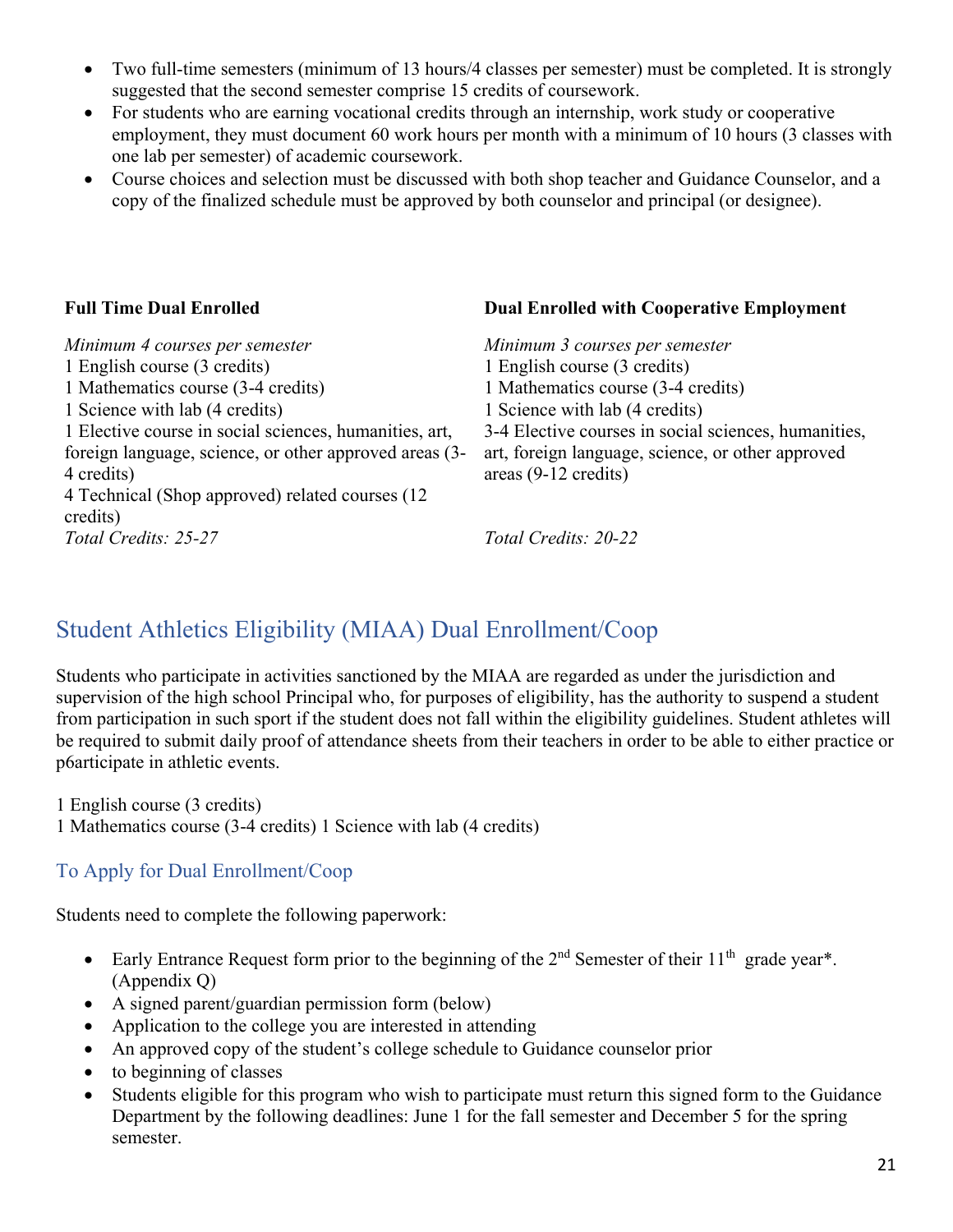### <span id="page-22-0"></span>GUIDANCE DEPARTMENT

The Guidance Department at the Franklin County Technical School is committed to providing appropriate personal, vocational, and career-counseling services supporting each student's ability, interest, and motivation. By creating an environment in which personal growth and opportunity occur, the counseling staff cultivates and emphasizes the skills necessary for good citizenship, productive social behavior, and success on the job.

Counselors assist students with their post-school plans, including career plans, placement in colleges, technical schools and the work force. Involvement with parents during this process is strongly encouraged.

Guidance counselors meet with students to discuss attendance, behavioral issues, and academic and shop performance.

### <span id="page-22-1"></span>Counseling

We consider the counseling services to be the prime function of the Guidance Department, and we make every effort to make this service available to all students. When a student wishes to see his/her counselor, he/she should make an appointment through either the counselor or the Guidance secretary. Appointments may be made before or after school, during lunch period, or with a guidance pass signed by the period teacher. It is the intent of the Guidance personnel to meet with each student periodically throughout the school year.

### <span id="page-22-2"></span>Course Changes

All course changes recommended after one month by counselors, teachers, or administrators, must be approved by the Principal or designee. The Principal or designee will consult with the immediate supervisors regarding these changes. Upon approval of course changes by the principal or designee, the Coordinator of Pupil Personnel Services will proceed to make the necessary changes and disseminate the schedules.

#### <span id="page-22-3"></span>Substance Abuse Information

The Guidance Department has received formal training to help students and parents with drug and/or alcohol problems. Counselors recognize the importance of continuous drug/alcohol education, counseling, and early intervention.

Franklin County Technical School has a strong affiliation with area Mental Health Centers, Hospitals, Clinical Associates, and Adolescent Alcohol and Drug Treatment Centers, and works cooperatively with themStudents who re-enter Franklin County Technical School, following extended treatment in Drug/Alcohol programs, are strongly urged to join these groups as follow-up.

#### <span id="page-22-4"></span>Testing

The aim of our testing program is to assist each student in understanding his/her aptitudes, interest, achievements, and abilities. In addition, we wish to assist teachers in understanding their students better by interpreting and discussing test data as a regular part of our counseling responsibility.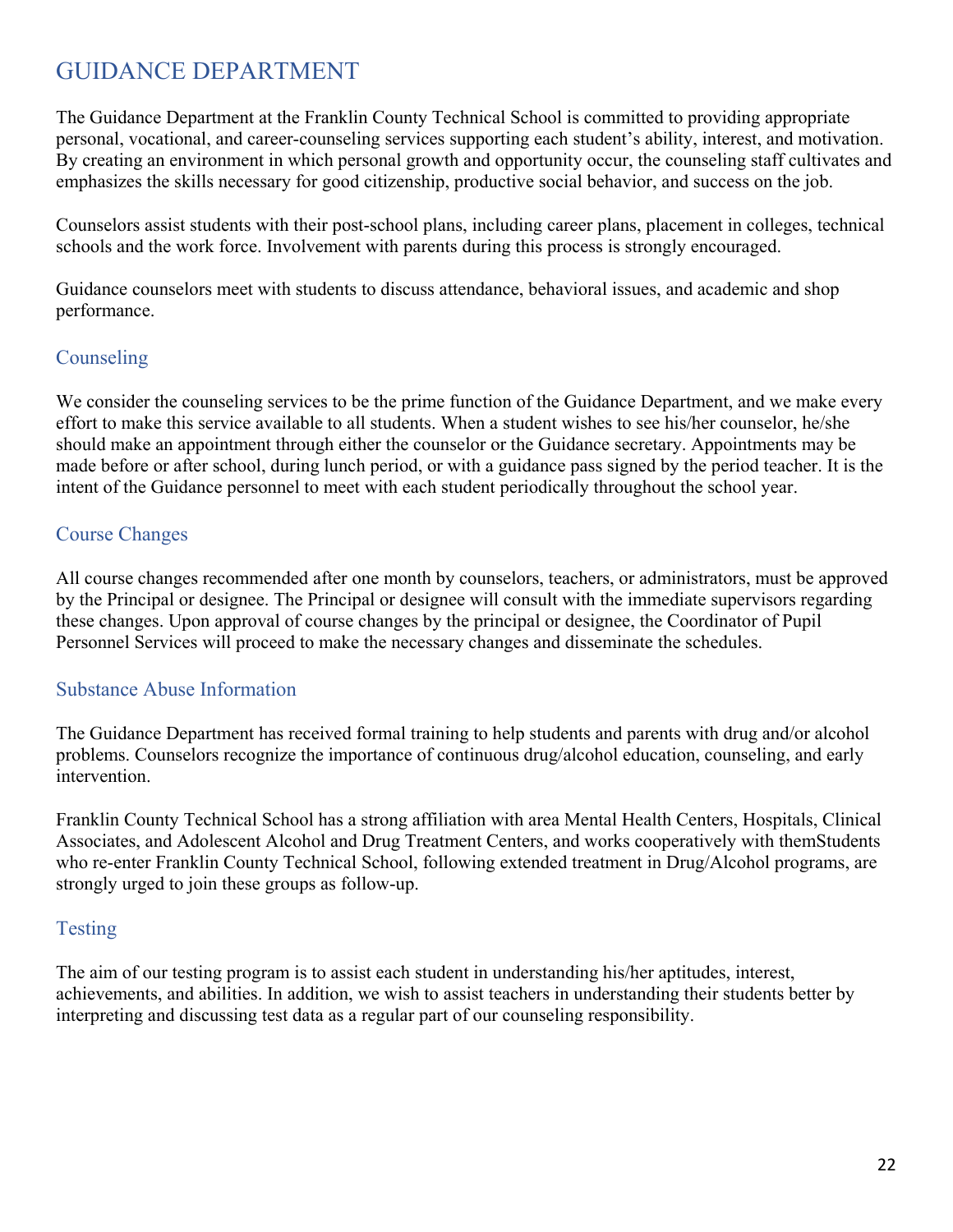### <span id="page-23-0"></span>Teacher Consultation

Perhaps one of the most valuable ways of assisting a student in his/her personal and educational development is the teacher-counselor discussion. Our plan is to consult with teachers frequently. It is the hope that by working together we can develop approaches of mutual benefit to students and teacher alike.

### <span id="page-23-1"></span>Make-Up/ Extra Help Sessions

Make-Up/ Extra Help sessions are available on Tuesdays and Thursdays. They are meant to provide each student an extended opportunity to work with classroom and vocational teachers after the school day. All students are encouraged to stay after school with teachers to attend make-up/ extra help sessions. Abbreviated busing routes are provided both days. These buses depart at 3:50 PM on Tuesdays and Thursdays. The late bus routes drop off students at points close to centers of member towns.

### <span id="page-23-2"></span>Work Permit

Work permits are provided for any student attending Franklin County Technical School, regardless of the town in which they live. Permits are also prepared for any student who has attended FCTS and has not enrolled in another school after leaving FCTS. Work permits may be obtained in the Guidance Office.

### <span id="page-23-3"></span>Transfers- Leaving School Procedure

In order to leave school or transfer to another school, students should follow the prescribed procedure:

- 1. Obtain a sign out sheet from the Guidance Office
- 2. The student must have all his/her teachers sign the sheet once he/she has returned all school materials. The Director of Pupil Personnel Services will sign the form last.
- 3. A student transferring to another school will return this sheet to the Guidance Office and request a student transfer card
- 4. The student must participate in an exit interview The Coordinator of Pupil Personnel Services or Guidance Counselor.
- 5. The student's new school will send for a complete school record

### <span id="page-23-4"></span>COOPERATIVE EDUCATION

The Cooperative Education program is a procedure for extending the student's shop learning experiences into the world of work, whereby the student is placed into a paid position during the shop week. While some employers may contact FCTS with Co-op opportunities, generally, it is the student who is responsible for locating a Co-op opportunity.

A student may become eligible for Co-op  $(1)$  at the start of the  $2<sup>nd</sup>$  semester of the junior year; or (2) at the start of the senior year; or (3) after the first marking period of the senior year, depending on the criteria listed below:

### <span id="page-23-5"></span>Criteria for juniors at the start of the  $2<sup>nd</sup>$  semester:

- The student is recommended by the shop instructor and have a minimum of two years in that shop.
- The student must have a "B" average or better in shop.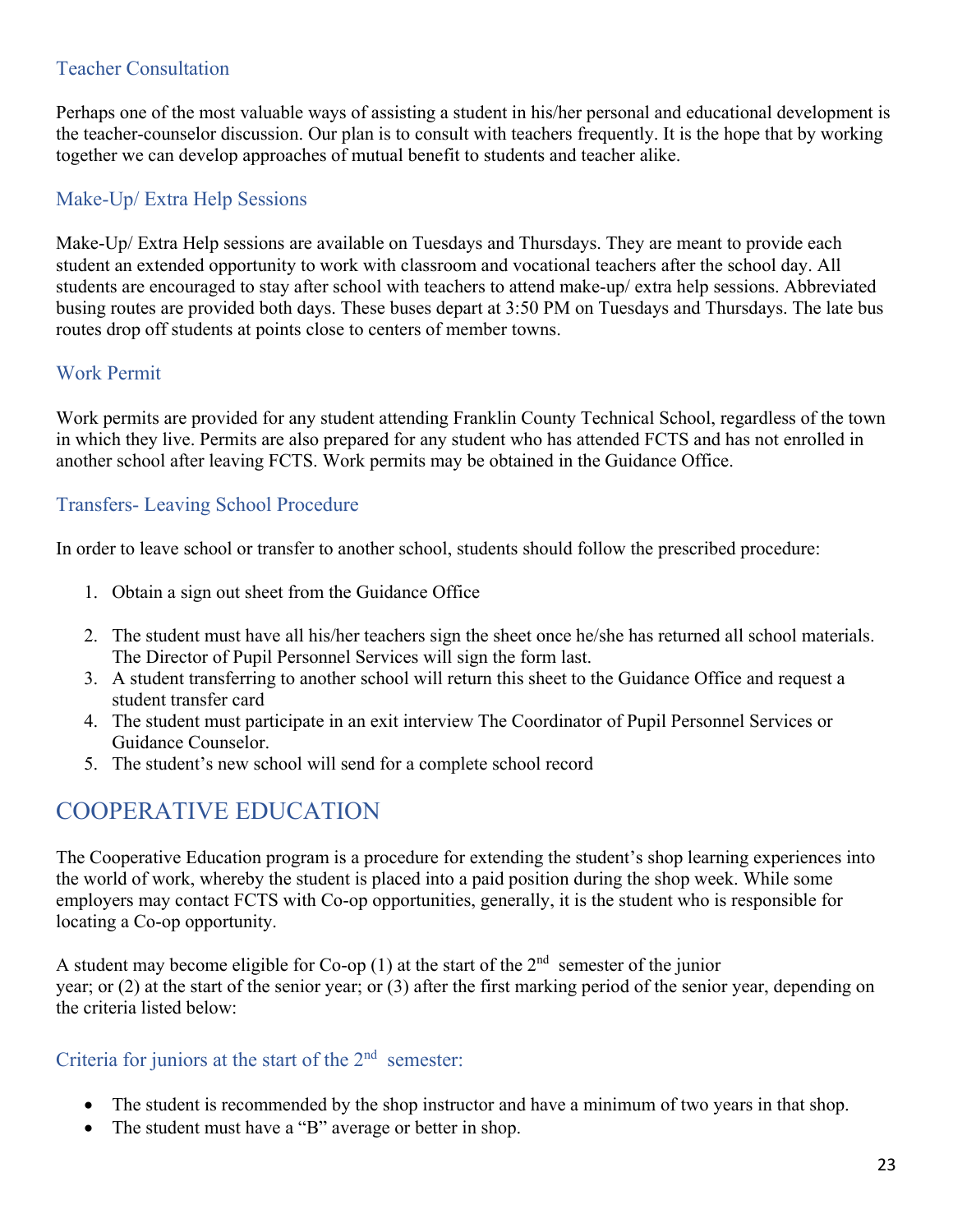- The student cannot have more than one fail in an academic course. Related is considered an academic course.
- The student must have a 90% attendance or better in academic classes and shop.
- Vocational portfolio requirements must be current, and remain current.
- Semesters will determine eligibility moving forward.
- Ineligibility is determined on the day report cards are issued.

#### <span id="page-24-0"></span>Criteria for seniors at the start of the senior school year:

- The student is recommended by the shop instructor and have a minimum of two years in that shop.
- The student must have a "B" average or better in shop as a **Final Grade** from the previous school year.
- The student cannot have more than one fail in an academic course. Related is considered an academic course. Grades are determined from the **Final Grades** of the junior school year.
- Vocational Capstone and portfolio requirements must be current, and remain current.
- Semesters will determine eligibility moving forward.
- Ineligibility is determined on the day report cards are issued.

#### <span id="page-24-1"></span>Criteria for seniors after the first marking period of the senior school year

- The student is recommended by the shop instructor and have a minimum of two years in that shop.
- The student must have a "C" average or better in shop.
- The student cannot have more than one fail in an academic course. Related is considered an academic course.
- Vocational Capstone and portfolio requirements must be current, and remain current.
- Semesters will determine eligibility moving forward.
- Ineligibility is determined on the day report cards are issued.

#### <span id="page-24-2"></span>Continued eligibility for Co-op during junior and senior years:

- Eligibility (or continued eligibility) for Co-op is reviewed at the conclusion of each semester.
- The student must have a minimum "B" or "C" average in shop based on:
- Criteria for juniors at the start of the 2 semester described above Criteria for seniors at the start of the senior school year described above Criteria for seniors after the first marking period of the senior school year described above
- The student cannot have more than one fail in an academic course. Related is
- considered an academic course.
- The student must have a 90% attendance or better in academic classes and shop.
- Vocational Capstone and portfolio requirements must be current, and remain current.
- Semesters will determine eligibility moving forward.
- Ineligibility is determined on the day report cards are issued.
- Students out on Co-op who do not meet the eligibility guidelines will return to school.
- Eligibility review will take place at the next progress report time.
- Even if eligibility is reinstated, there is no guarantee of a continued Co-op placement.

### <span id="page-24-3"></span>STUDENT RECORDS REGULATIONS

These regulations are promulgated to insure parent's and students' rights of confidentiality, inspection, amendment, and destruction of student records and to assist the local school systems in adhering to the law. These regulations should be liberally construed for these purposes.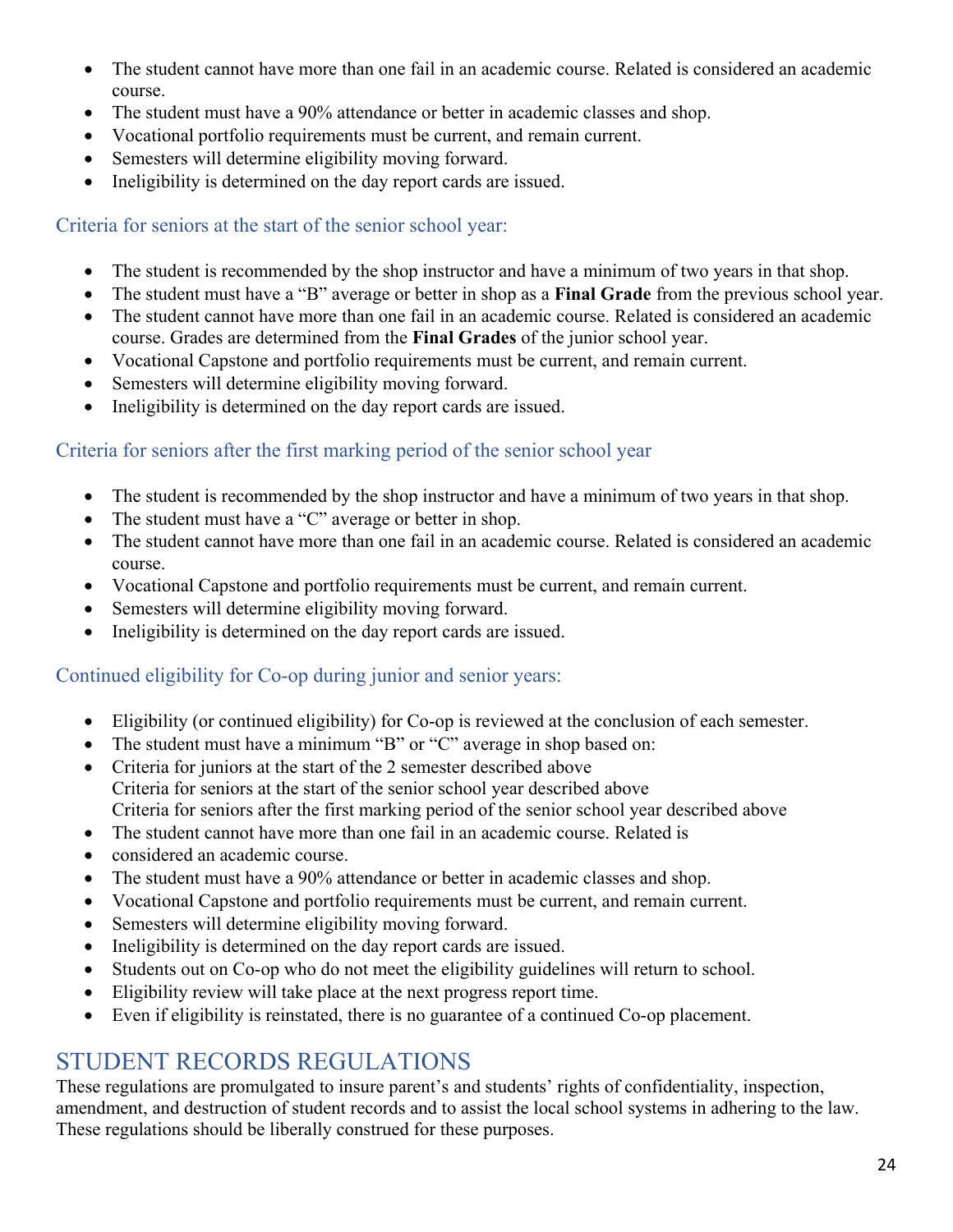- 1.1 These rights shall be the rights of the student upon reaching 14 years of age or upon entering the 9 grade, whichever comes first.
- 1.2 If the student is under the age of 14 and has not yet entered the 9 grade, these rights shall devolve to his/her parents.
- 1.3 if the student is from 14 to 17 years of age or has entered the ninth grade, both the student and his/her parent or either one acting alone, shall exercise these rights.
- 1.4 If the student is 18 years of age or older, he/she alone may exercise these rights. However, the parent may still continue to review records. Each year Franklin County Technical School engages in an extensive recruitment campaign to attract students for the following school year. Photographs of students involved in sporting events and community service projects may be used for public relations purposes. SEE APPENDIX N.
- 1.5 Section 9528(a), No Child Left Behind Act of 2001, requires the school to release the names, addresses, and telephone listings of students to military recruiters and institutions of higher education upon request unless the parent or eligible student objects, in writing, to such request.

### <span id="page-25-0"></span>Dissemination of Student Record Information to Non-Custodial Parents

As required by M.G.L. c. 71, S 34H, a non-custodial parent may have access to the student record in accordance with the following provisions. As set forth in the amended regulation, 603 CMR 23.07(5), non-custodial parents are eligible to obtain access to their children's student records *unless* the school or district has been given documentation that:

- 1. The parent has been denied legal custody or has been ordered to supervised visitation, based on a threat to the safety of the student and the treat is specifically noted in the order pertaining to custody or supervised visitation, or
- 2. The parent has been denied visitation, or
- 3. The parent's access to the student has been restricted by a temporary or permanent protective order, unless the protective order (or any subsequent order modifying the protective order) specifically allows access to the information contained in the student record, or
- 4. There is an order of a probate and family court judge which prohibits the distribution of student records to the parent.

### <span id="page-25-1"></span>Access of Eligible Students and Parents

The eligible student or the parent, subject to the provisions of 603 MCR 23.07 (5), shall have access to the student record. Access shall be provided as soon as possible and within ten days after the initial request, except in the case of non-custodial parents as provided in 603 CMR 23.07 (5). Upon request for access, the entire student record regardless of physical location of its parts shall be made available.

- A. Upon request, copies of any information contained in the student record shall be furnished to the eligible student or parent. A reasonable fee, not to exceed the cost of reproduction, may be charged. However, a fee may not be charged if to do so would effectively prevent the parents or eligible student from exercising their right, under federal law, to inspect and review the records.
- B. Any student, regardless of age, shall have the right pursuant to M.G.L. c. 71, section 34A, to receive a copy of his/her transcript.
- C. The eligible student or the parent shall have the right upon request to meet with professionally qualified school personnel and to have any of the contents of the student record interpreted.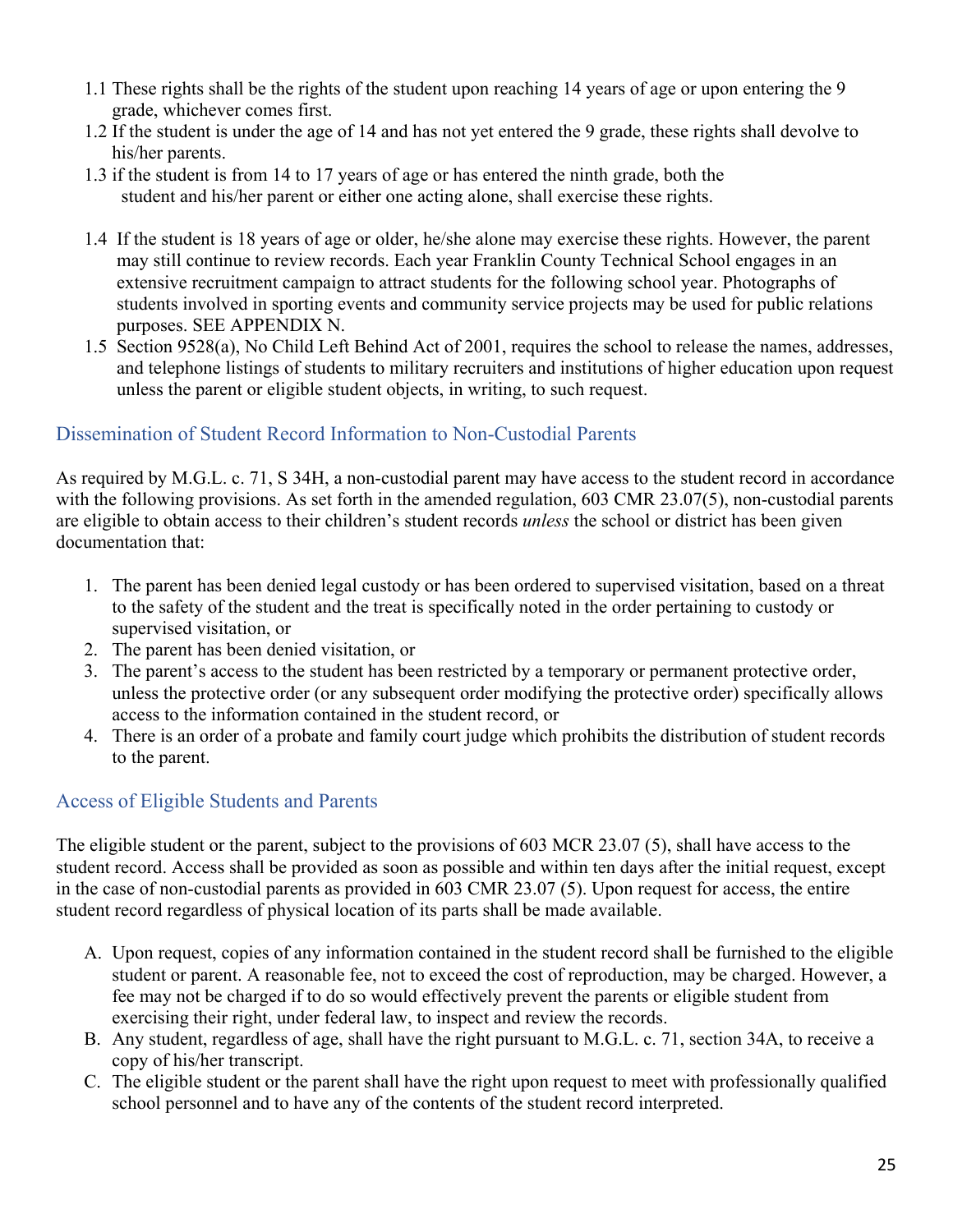D. The eligible student or the parent may have the student record inspected or interpreted by a third party of their choice. Such third party shall present specific written consent of the eligible student or parent, prior to gaining access to the student record.

### <span id="page-26-0"></span>Definition of Terms Student Records

The various terms as used in these regulations are defined below:

**2.1** The student record shall consist of the transcript and the temporary record, including all information concerning a student (computer tapes, microfilm, microfiche, or any other materials regardless of physical form or characteristics), that is organized on the basis of the form.

**2.2** The temporary record shall consist of all the information in the student's record which is not contained in the transcript. This information clearly shall be of importance to the educational process. Such information may include standardized test results, class rank (when applicable), school sponsored extracurricular activities, and evaluations by teachers, counselors, and other school staff.

**2.3** Amending the student record.

**2.4** The eligible student and his/her parent or either one, as applicable under the rules in Section 1 of these regulations, shall have the right to add information, comments, data or any other relevant written material to the student record.

**2.5** The eligible student and his/her parent or either one, as applicable under the rules of Section 1 of these regulations, shall have the right to request deletion or amendment of any information which was inserted into that record by a Special Education Evaluation Team. Such information inserted by the team shall not be subject to such a request until after the acceptance of Educational Plan, or, if the Educational Plan is rejected, after the completion of the special education appeal process.

### <span id="page-26-1"></span>Special Education

The federal Special Education Law, IDEA-97 and Section 504 of the Rehabilitation Act of 1973 mandate that school systems provide every child between the ages of  $3 - 22$  the right to a free and public education regardless of the child's special needs. Special needs would include significant problems in the area of:

- A. Vision
- B. Audition or hearing
- C. Speech or language
- D. Cerebral or perceptual functions
- E. Physical or mobility functions
- F. Behavior
- G. Mental development or maturation
- H. Other health impairment: Attention Deficit Disorder and Attention Deficit Hyperactivity Disorder
- I. Multiples of foregoing, to the extent that a child "is unable to progress effectively in a regular school program and requires special services in order to successfully develop his/her individual educational potential"

When a student is suspected of having special needs, he/she should be referred in writing to the Coordinator of Pupil Personnel Services. Such a student may be referred by classroom teachers, principals, parents, physicians, counselors, social workers, judicial officers, or himself/herself.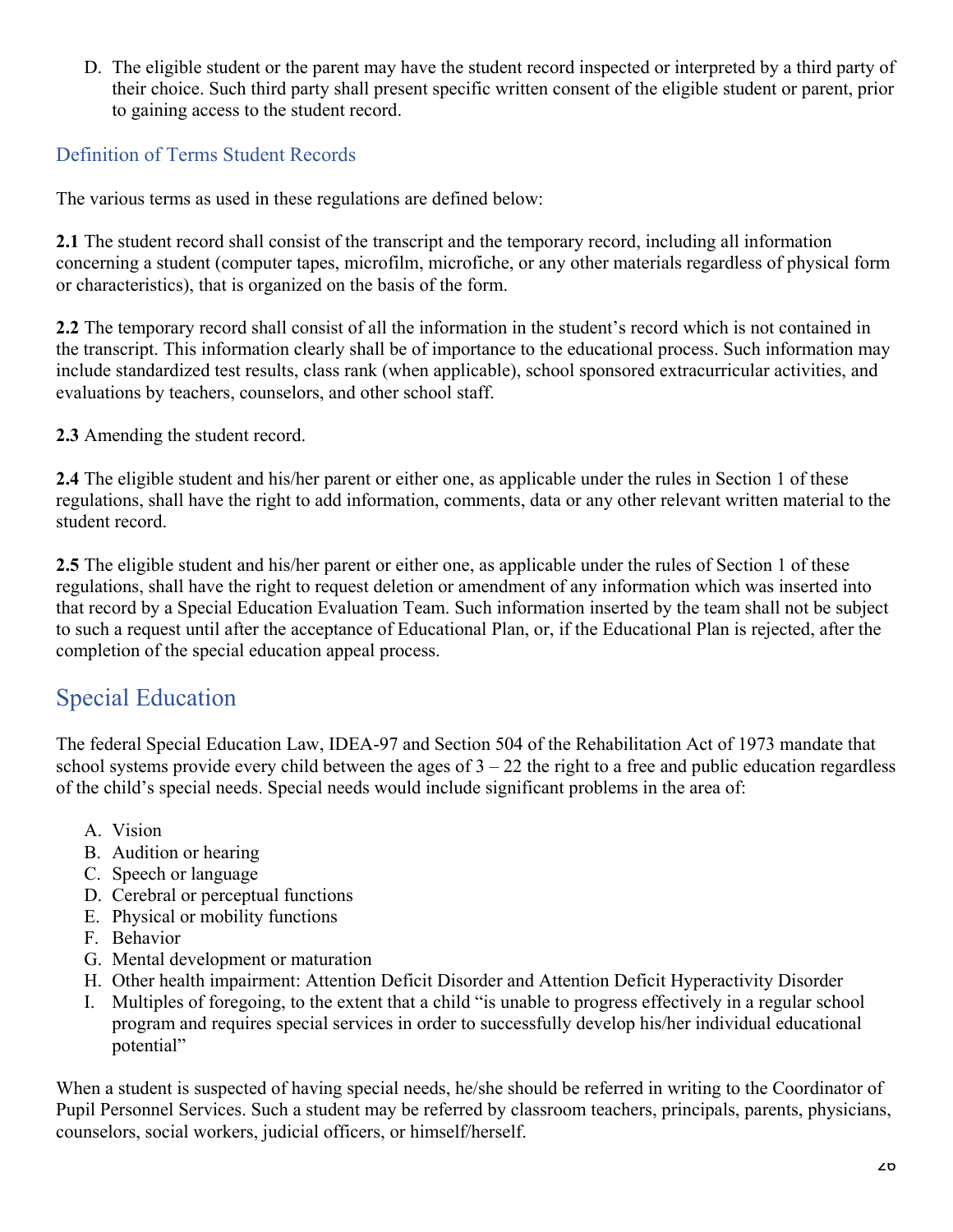With parental approval, an evaluation team is convened to determine if the student qualifies for Special Education and to determine how the student's needs can best be met. The evaluation team may be composed of the team chairperson, school psychologist, school nurse, parent(s), classroom teachers, special needs teachers, and other outside specialists. If the student is at least 14 years of age, he/she may also be a member of the team.

If a student is found to be eligible for special services, an Individual Educational Plan or 504 Accommodation Plan may be developed. Services, as specified, will then be implemented with written approval from the parent or from the student him/herself, if he/she is 18 years of age or older.

A wide range of services are available at Franklin County Technical School including speech therapy, psychological services, academic remediation, and counseling. It is important that students who are experiencing difficulty be given assistance. For that reason, parents and students are encouraged to notify the Coordinator of Pupil Personnel Services when help is needed.

### <span id="page-27-0"></span>HEALTH SERVICES

A registered school nurse is on duty in the health services (nurse's) office daily, Monday through Friday, during regular school hours. If a student is injured in any way, the injury should be reported immediately to the teacher in charge. The teacher will arrange for the student to see the nurse. **No student, including those 18 years or older, is to sign-out for early dismissal due to illness without first reporting to the school nurse.** 

### <span id="page-27-1"></span>Condom Availability

On May 11, 1994 the Franklin County Technical School District Committee voted into policy the availability of condoms to assist in the prevention of HIV/AIDS. Condoms are available through the health services office. Students requesting condoms will receive appropriate counseling and educational information prior to condom distribution. A parent/guardian opt-out form will be sent home with the general information package during the summer prior to the beginning of each school year.

### <span id="page-27-2"></span>**Medication**

Parents whose child requires medication during the day must inform the nurse of the type of medication required and leave it with the school nurse. Students taking or possessing medication without permission or knowledge of the school nurse will be considered in possession of a controlled substance and sent to the Assistant Principal immediately.

Note: School personnel are not authorized to dispense medication of any kind unless otherwise specified in the medical administration plan.

### <span id="page-27-3"></span>EXTRA-CURRICULAR ACTIVITIES

<span id="page-27-4"></span>These activities are offered to help our students interact with their classmates and the school community outside of their traditional school experience in order to expand students' independent interests and pro-social interactions.

### List of activities:

Art Club Camera Club Drama Club Fins, Feathers, and Fur Club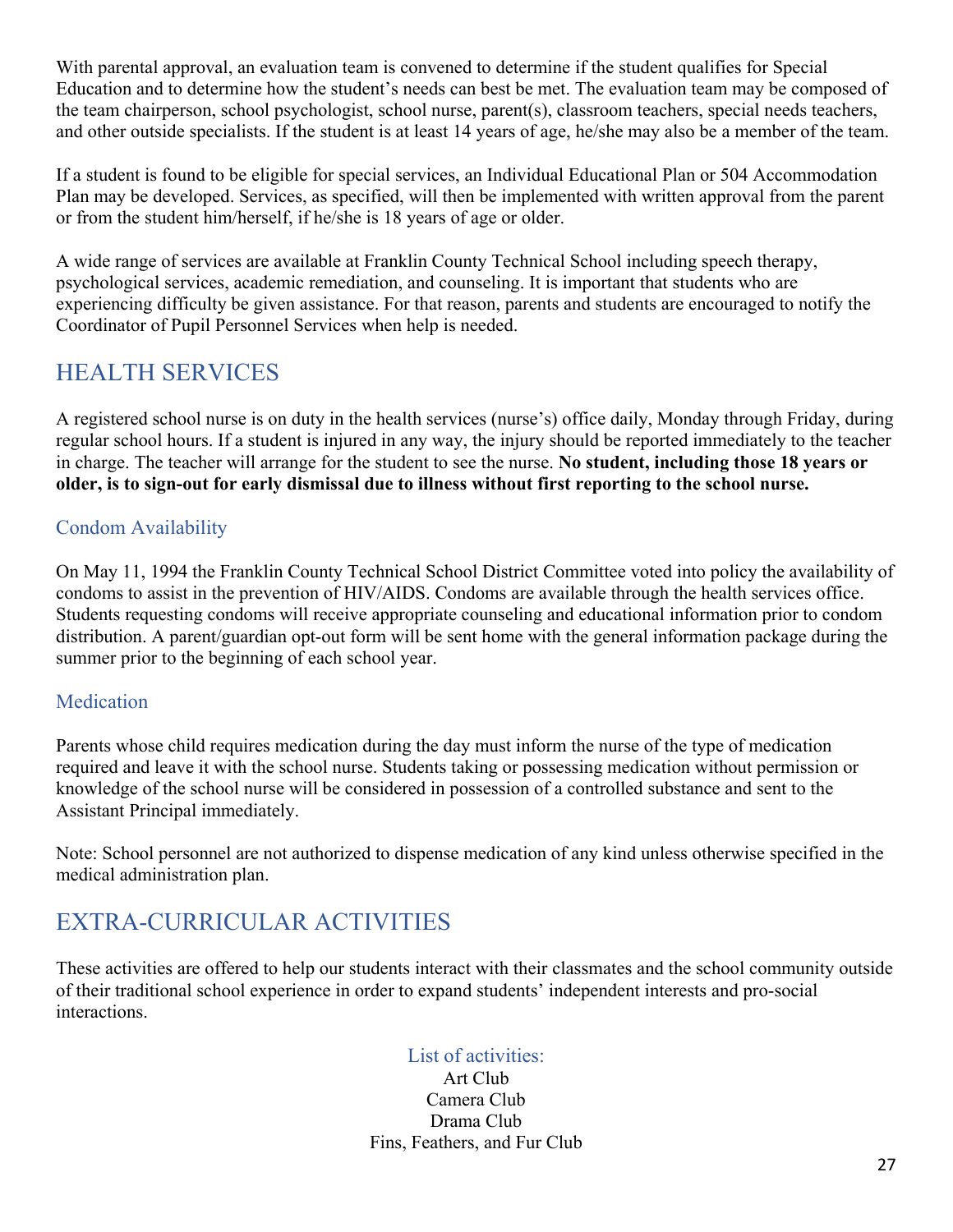#### Music Club National Honor Society Outing Club Peer Mediation Team School Council Ski/Snowboarding Club Student Council Sexuality and Gender Acceptance Student Peer Mediation Yearbook BMX and Skateboard Club

### <span id="page-28-0"></span>CO-CURRICULAR ACTIVITIES

Membership in these national organizations is offered to students who wish to pursue their career and technical education further with research, travel, project-based learning, and competitions at the regional, state, and national level. The Franklin County Technical School has a history of student achievement in these organizations.

> *SkillsUSA Future Farmers of America (FFA) Business Professionals of America (BPA) Drumline Electrathon Robotics*

### <span id="page-28-1"></span>ATHLETIC PROGRAM

The Franklin County Technical School Athletic Department is a member of, and abides by, the rules of the Pioneer Valley Interscholastic Athletic Conference and the Massachusetts Interscholastic Athletic Association. At the end of each sport season there is a banquet held for all athletes. Varsity letters are awarded to those athletes meeting the requirements. Junior Varsity athletes receive their numbers. Once an athlete has received both of these awards they will receive a certificate and pin.

It is the policy of the Franklin County Technical School not to discriminate on the basis of homeless status, sex, race, religion, age, sexual orientation, transgender, gender identity, creed, color, national origin or disability in its educational programs, activities or employment policies.

#### <span id="page-28-2"></span>Sports Programs

Offered subject to sufficient participation as follows:

#### **FALL** Cross Country- Girls and Boys Field Hockey Football Golf **Soccer** Volleyball

#### **WINTER**

Basketball - Girls Basketball – Boys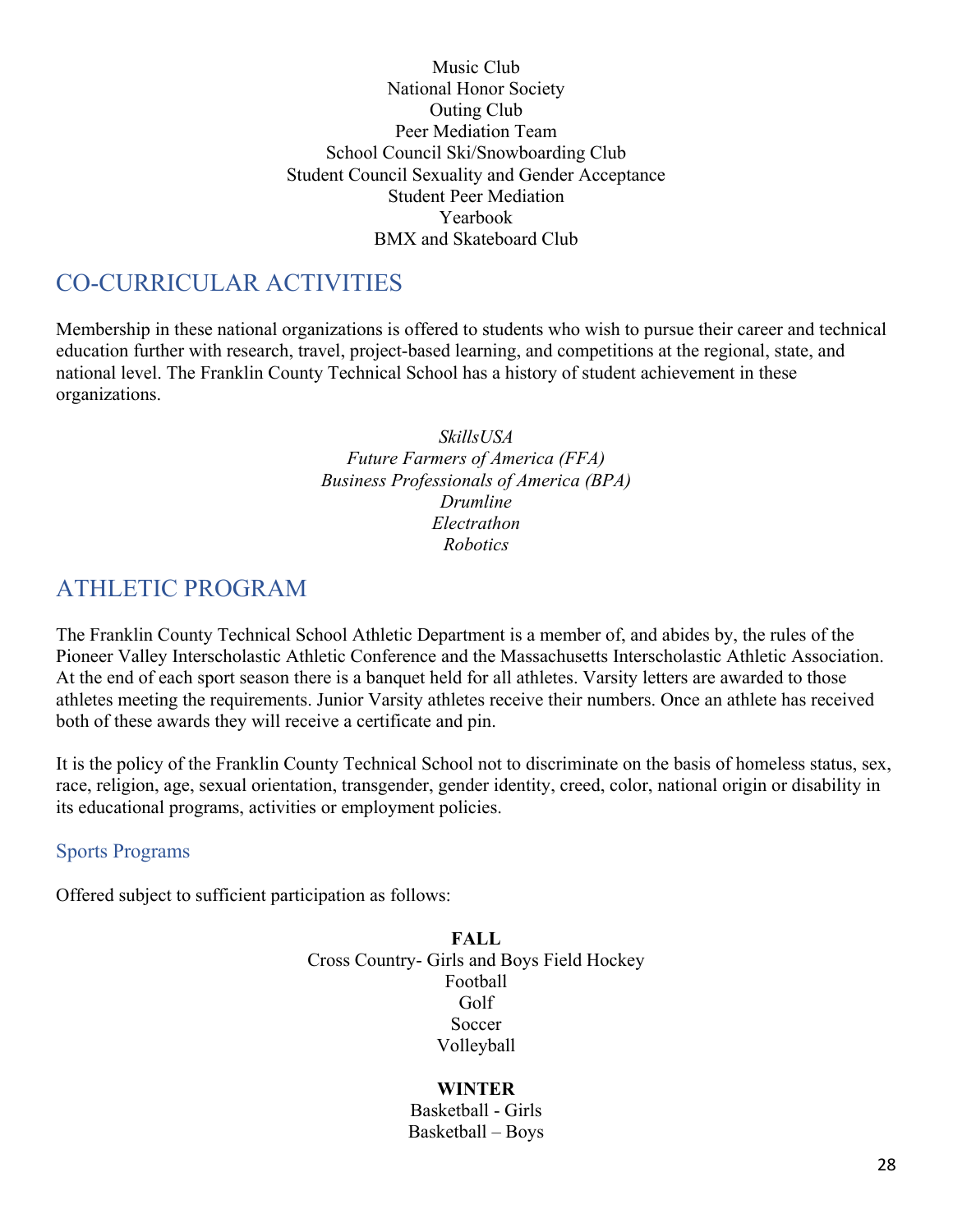#### Wrestling – Girls and Boys

#### **SPRING**

#### Baseball Softball Track & Field – Girls and Boys

Athletics at the Franklin County Technical School are open to all students providing they meet school and MIAA rules. Students representing the school athletic teams at Franklin County Technical School District must meet the following requirements:

### <span id="page-29-0"></span>Athletic Eligibility

The Franklin County Technical School Interscholastic Sports Program is governed by the Massachusetts Interscholastic Athletic Association with regard to eligibility. The Franklin County Technical School policy is as follows:

- Academic Eligibility No student may fail: More than one academic course from the **prior school year**  in order to be eligible for the new school year. Shop related course is considered an academic course for purposes of eligibility. Shop from the **prior school year** in order to be eligible for the new school year.
- Semesters will determine eligibility moving forward
- Final Grade from the previous year determines  $1<sup>st</sup>$  semester eligibility.
- $\bullet$  1<sup>st</sup> semester eligibility determines  $2<sup>nd</sup>$  semester determines eligibility during the school year.
- For the purposes of eligibility incomplete grades count as failures until completed with a passing grade.
- For the purposes of Fall eligibility successful completion an approved subject-specific credit recovery course(s) or summer school course(s) may be used in place of a failing grade.
- In order to be eligible to practice or play that day, students must attend school unless approval of absence is given by the Principal or designee. A student who is ineligible may request a meeting with the Athletic Director and/or Principal, Assistant Principal to develop a contract for the purpose of attending and participating in practice.
- Ineligibility is determined on the day report cards are issued to the parents/guardians.

### <span id="page-29-1"></span>Additional Guidelines Governing Sports Participation

- 1. Students participating in sports must pass a physical examination.
- 2. Students will be expected to attend regular practice sessions unless they have an approved medical excuse.
- 3. Students will be expected to maintain good sportsmanship at all times.
- 4. Students will be expected to attend school regularly. Chronic tardiness to school on the day of or after an event will not be tolerated and will be handled on a case by case basis.
- 5. Students will be expected to conduct themselves properly during the regular school day in a manner beneficial to themselves and their school.
	- a. When a student is suspended they are ineligible to participate in athletics that day.
	- b. When a multi-day suspension has been assigned on consecutive days, the eligibility period will include weekend and vacation days which fall during that period.
- 6. If a student is not promoted to the next grade, student will be ineligible to participate in fall sports.
- 7. If a student drops out of school (unless for medical reasons) in order to be eligible for the season the student must receive one report card.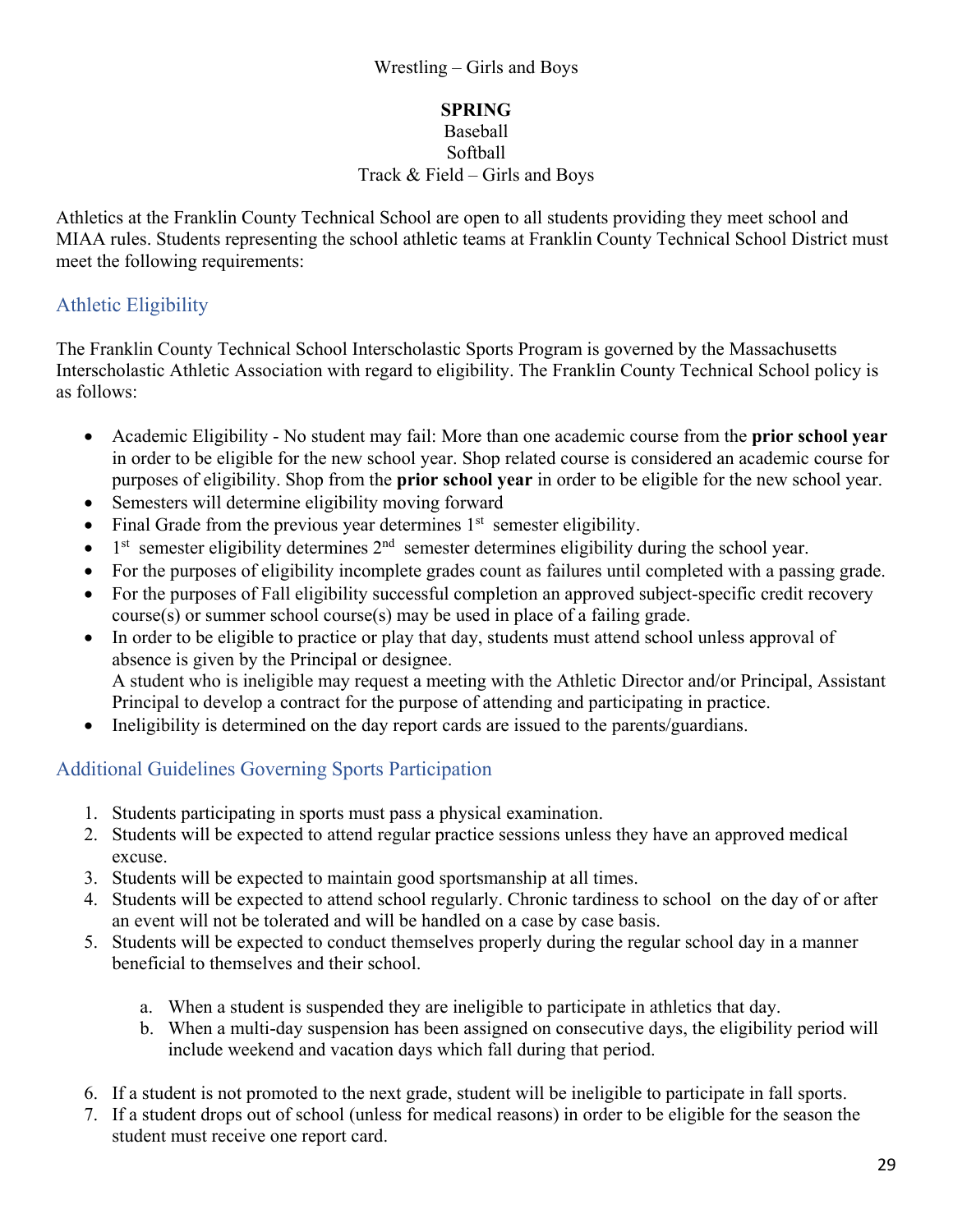8. The Chemical Health Rule has been extended to be inclusive of the period from the first allowable day of fall practice, through the end of the academic year or final athletic competition of the year, whichever is later. See MIAA handbook (www.miaa.net) for sports specific consequences.

### <span id="page-30-0"></span>STUDENT ADVISORY COUNCIL TO THE STATE BOARD OF EDUCATION (SAC)

SAC is a statewide organization of high school students elected by their fellow students. The SAC advises the Commissioner of Education and has voting representation on the State Board of Education. Thereare11regional councils across the state, as well as a coordinating state council elected by the regions. A SAC member represents the concerns of his/her student body at regional meetings and acts upon these needs and interests. A member usually spends one day a month on SAC. Travel expenses to and from meetings are paid for by the member's School Committee.

### <span id="page-30-1"></span>Student Advisory Committee to the School Committee

#### Purposes of SAC are:

- To provide for a meaningful link and to promote a mutual sense of respect and understanding between the student body and the School Committee. (Meetings are held the 2<sup>nd</sup> Wednesday of the month).
- To represent, before the School Committee, the attitudes, interests, and concerns, both positive and negative, of the student body.
- To advise the School Committee and add insight to their deliberations.
- To carry to the School Committee specific proposals and items of concern to the student body, and to initiate, on behalf of the student body and in conjunction with the student government, projects and proposals for presentation to the School Committee.
- To inform the student body of the function and workings of the School Committee.
- To represent to the School Committee a cross-section of the entire student body.

#### <span id="page-30-2"></span>Student Council

Purposes of the Student Council are:

- To give the broadest possible representation to the student body, and to therefore respond responsibly to their will.
- To encourage and maintain the participation of students in school activities.
- To help create school unity and encourage school spirit.
- To represent the student body in relations with the faculty and administration.
- To be involved with and initiate modifications connected with the student body's affairs.
- To develop leadership qualities at Franklin County Technical School.
- To provide a forum for student expression on matters of school policy affecting their well-being.
- To assist the administration in its implementation of school policies, rules, and regulations.

#### <span id="page-30-3"></span>Eligibility for Student Council

Eligibility of students for all student council or student government positions is restricted to the following:

1. Academic: "C" average for previous year. The "C" average must be maintained during the year of election. Elected students whose grade average falls below a "C" average will be reviewed by a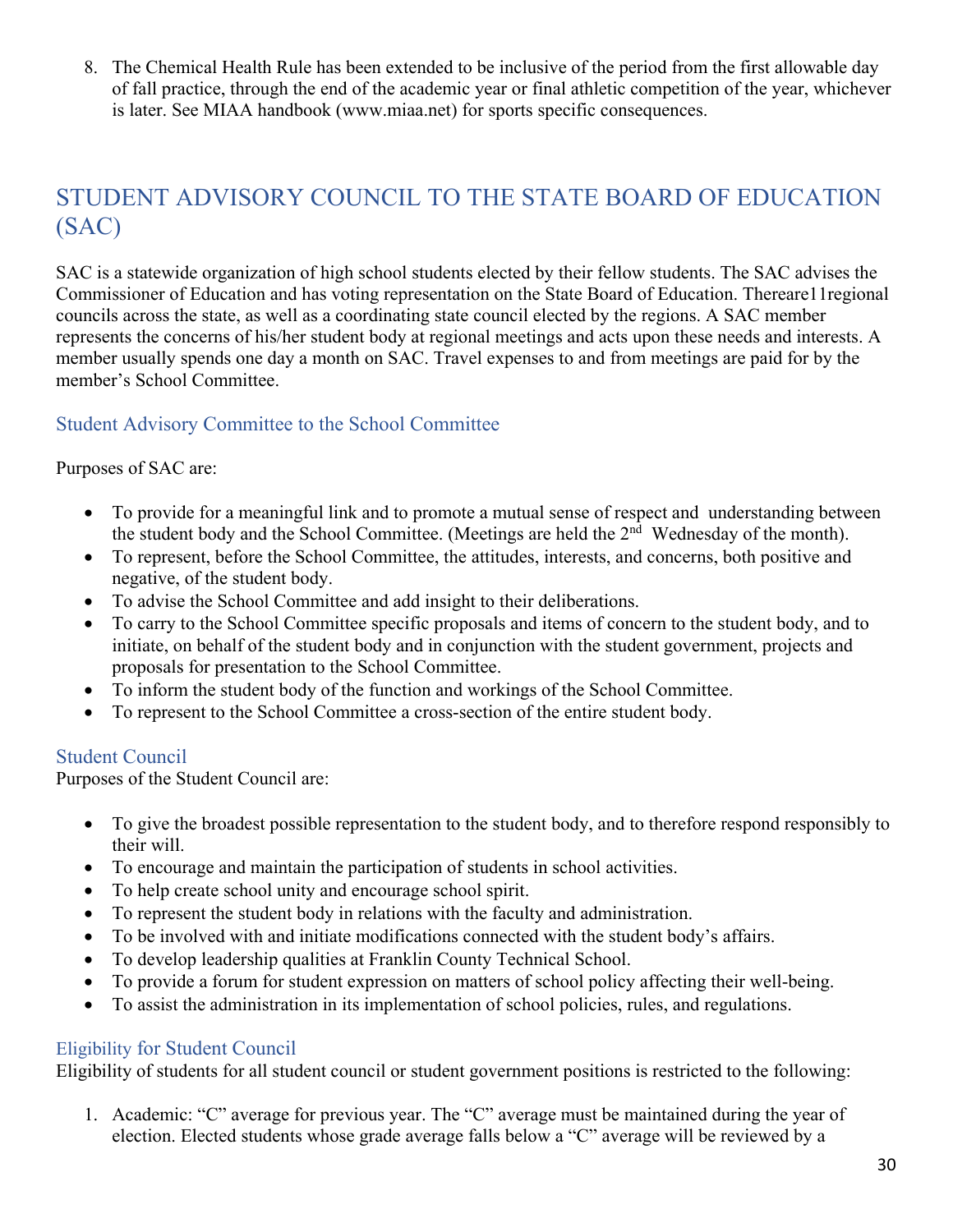committee made up of the advisor(s) and three (3) elected students in the same activity. The elected student who is being reviewed will be put on probation for the office until the next marking period ends. Failure to earn at least a "C" average will result in automatic removal from office.

- 2. Discipline: Students who receive 2 days of suspension will be reviewed by the committee stated above and placed on probation for the office. A second 4 days of suspension will result in Student Council automatic removal from office. Exception: Any student found guilty by the school administrator of a prohibited act will be automatically removed from office.
- 3. Attendance: Students in office may not have more than 10% unexcused absences.
- 4. Procedure: When convening the review committee, for the purpose of removal of a member from office, the following steps will be used:
	- a) A vote to remove from office.
	- b) Send the person a letter of intent to remove them from office.
	- c) Schedule a meeting to provide the individual being removed a chance of rebuttal.
	- d) Take a 2<sup>nd</sup> vote to remove the student from office or to override the initial vote.

### <span id="page-31-0"></span>National Honor Society

The name of this chapter is the Franklin County Technical School Chapter of the National Honor Society of Secondary Schools. The object of this chapter shall be to create an enthusiasm for scholarship, to stimulate a desire to render service, to promote worthy leadership, and to encourage the development of the character of students of Franklin County Technical School.

To be inducted in the NHS, one must be exemplary in each of the four following areas:

- 1. Scholarship maintaining a minimum of 3.0 cumulative GPA
- 2. Character possessing a strong moral and ethical character
- 3. Service participating in school and/or community events and Organizations
- 4. Leadership taking on active leadership roles within community and school activities and organizations

#### <span id="page-31-1"></span>SELECTION PROCESS National Honor Society

#### **Step1.**

Prior to selection, the following shall occur:

- a. Student must in be in at least grade 11
- b. Students' academic records shall be reviewed to determine scholastic eligibility. Student must achieve a cumulative grade point average of 3.0 or higher.
- c. Student must have earned advanced or proficient on all required parts of the MCAS
- d. Student must not have a significant disciplinary record or excessive absences

#### **Step 2**.

Students who are eligible scholastically ("candidates") shall be notified and asked to attend a mandatory NHS meeting in which the admission criteria, application form and personal statement are explained.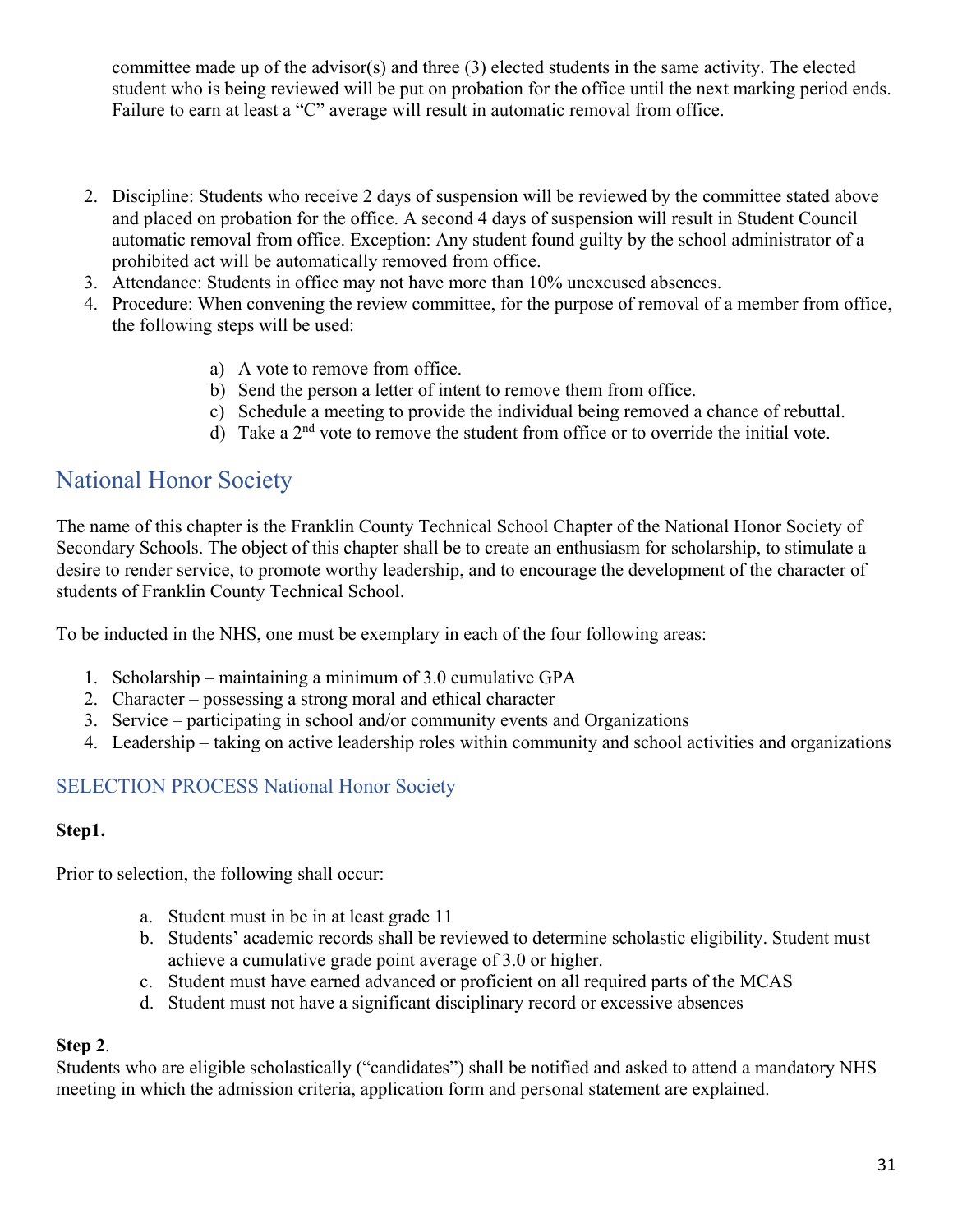#### **Step 3**.

The Faculty Council shall be requested to evaluate the candidate's application form and personal reflection. The candidate must receive a majority yes vote among the Faculty Council in order to be asked to join the NHS.

### **Step 4**.

Following the Faculty Council selection meeting, students will be informed of their status. All students will receive a formal letter stating whether acceptance was granted or denied. Non-selected students will have ten (10) school days as of the postmark date of the notification letter to appeal the decision by the faculty council.

### **Step 5**.

Newly accepted NHS members and their parent(s)/guardian(s) will be invited to a recognition and induction ceremony which will include the members of Administration, Advisor(s), and the current NHS officers.

### <span id="page-32-0"></span>ACADEMIC STANDARDS FOR SKILLS USA & BPA

Skills USA, and Business Professionals of America (BPA) are national student organizations serving trade, industrial, technical, and health occupations students with leadership, citizenship, and character development activities and programs. Members serve others and work toward a solution to today's situations in a responsible way, and prepare for a citizenship role through leadership development activities, workshops, and conferences, which develop job skills and personal abilities. Members learn to take advantage of education and prepare for a vital contribution to the community and nation, as well as a personally satisfying life role. The following are guidelines for membership and/or officer candidates:

- 1. Meet attendance guidelines as outlined in the Franklin County Technical School attendance policy.
- 2. Will attend and be actively involved in scheduled meetings.
- 3. Maintain a minimum C average. Students with failing grades or receiving more than one grade below a C- are ineligible. Students receiving only one grade below a C- will be placed on probation. To remain eligible, all grades on their next report card must be a C- or above with a minimum average of C.
- 4. In addition to grade requirements outlined in #4, competitors must maintain a minimum B average in the course or shop area in which they are competing.
- 5. Officers will be elected annually. Grades, attendance, and discipline records from the previous marking period (including the previous year, as applicable) will be used to determine eligibility.
- 6. Candidates for officer positions will need to obtain their shop instructor's recommendation.
- 7. Grades,attendance,anddisciplinerecordsfromthelatestgradeprintoutpriorto the contest submission deadline will be used to determine competitor's eligibility. Students also need their shop teacher's permission.
- 8. Should a conflict of eligibility arise, a review committee will be established. This committee will consist of two student members, one advisor, and one administrator. The procedure will be the same as the procedure outlined above in #4 for the Student Council.
- 9. Professional business dress is required for official activities. No jeans or any type of sneakers are allowed at official functions, casual dress may be permitted in some other circumstances.
- 10. During competitions, dress will comply with industry standards including safety shoes and equipment, relative to the contest area.
- 11. For Skills USA district level competition there is no grade requirement; school attendance and student discipline record will be used to determine eligibility; for state and national competition(s) please refer to 4-6 above.

### <span id="page-32-1"></span>Future Farmers Of America (FFA)

A. Officers must wear official dress for meetings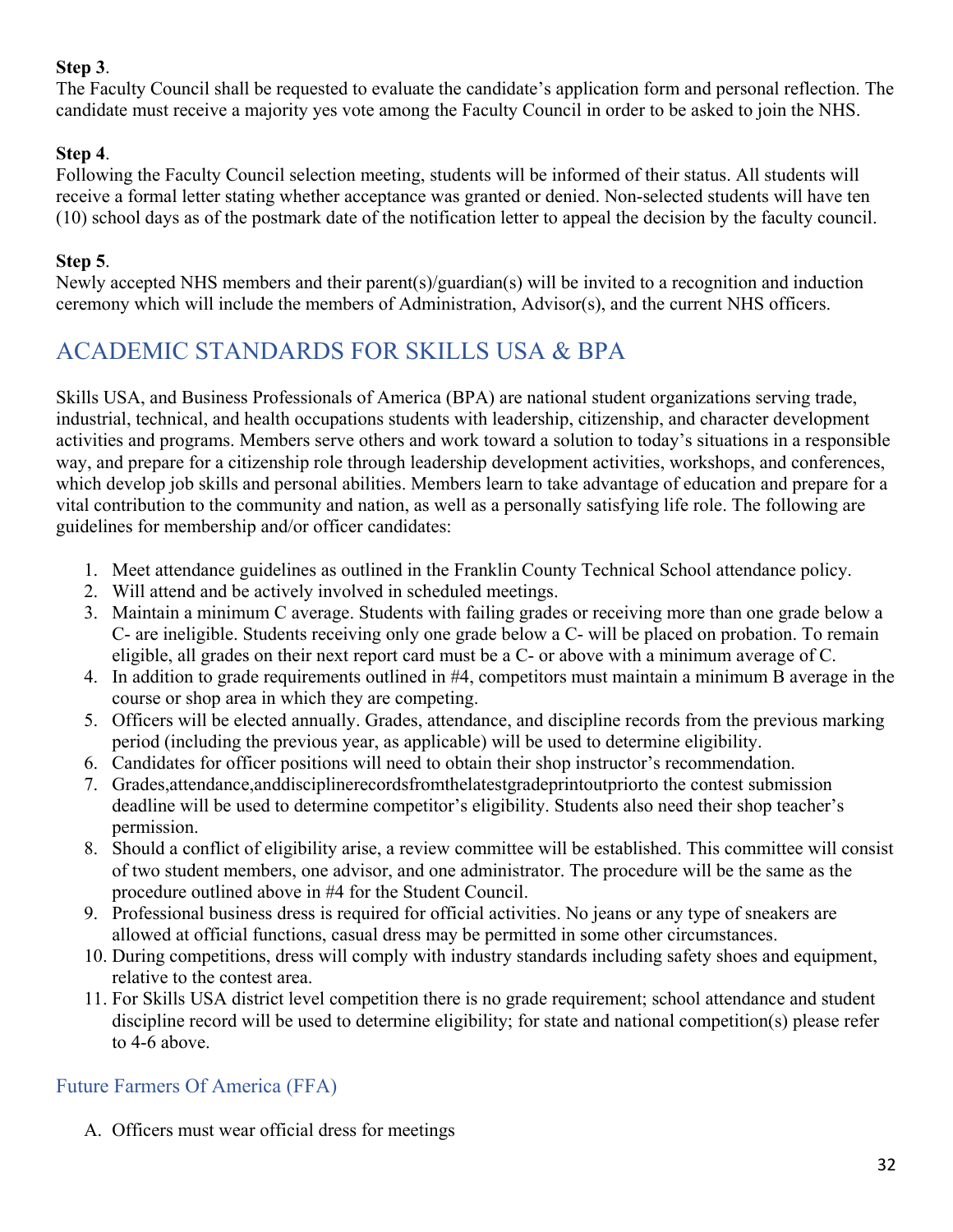- B. A Greenhand degree is necessary in order to be eligible for the office of either President or Vice-President.
- C. Attendance is mandatory at scheduled CDE Practices to qualify to compete in state competitions.

### <span id="page-33-0"></span>DRESS CODE

Because Franklin County Technical School is a vocational/technical school, students frequently come in contact with the general public through a wide variety of programs at the school and in the community. It is important to create a learning environment that is safe, clean, and not distracting to others. Attire should be appropriate, and a reflection of the student's future goal as an employed adult. All students are to dress in a manner that does not violate established codes of respect, health, and safety. In particular, any student dress which obscures the face (masks, hoods, sunglasses, blankets, etc.) is considered in appropriate in a school setting. All staff will monitor and address students with inappropriate attire. Students may be sent to the Main Office for a dress code violation, if in the opinion of the staff member the student is not cooperative with a teacher request to comply with the dress code.

### <span id="page-33-1"></span>Clothing and Accessories not permitted by FCTS

Clothing which:

- Exposes any undergarments.
- Fails to cover the entire abdominal region, front and back. Pants/trousers and shirts will cover undergarments, to include muscle shirts, tank tops, and bras.
- Shows any cleavage, which is defined as the depression between the breast.
- Contains offensive pictures, statements, or language.
- Promotes drugs/alcohol/tobacco.
- Contains slurs or derogatory images of individuals based upon gender, religion, race, ethnicity, disability, sexual orientation, transgender, gender identity, etc.
- Includes profanity, sexually suggestive words, or gang-related symbols.

Also Prohibited:

- Pajamas, slippers/ socks, blankets and bare feet.
- Halter top, tank tops, spaghetti-style straps, sheer shirts, muscle shirts.

### <span id="page-33-2"></span>Technical programs will have additional clothing requirements based on safety and professional standards.

All faculty and staff will be responsible for enforcing this dress code. Students must adhere to the dress code; failure to comply will result in disciplinary action as determined by the Assistant Principal.

### <span id="page-33-3"></span>Hallway and Common Areas

Before the start of school (During 7:45-8:05 Bell), all students with opened food or beverage containers will be prompted to dispose of them or report to the cafeteria to consume them. After the start of school, consumption or carrying opened food and beverages will be prohibited in all hallways and common areas unless the beverage is water.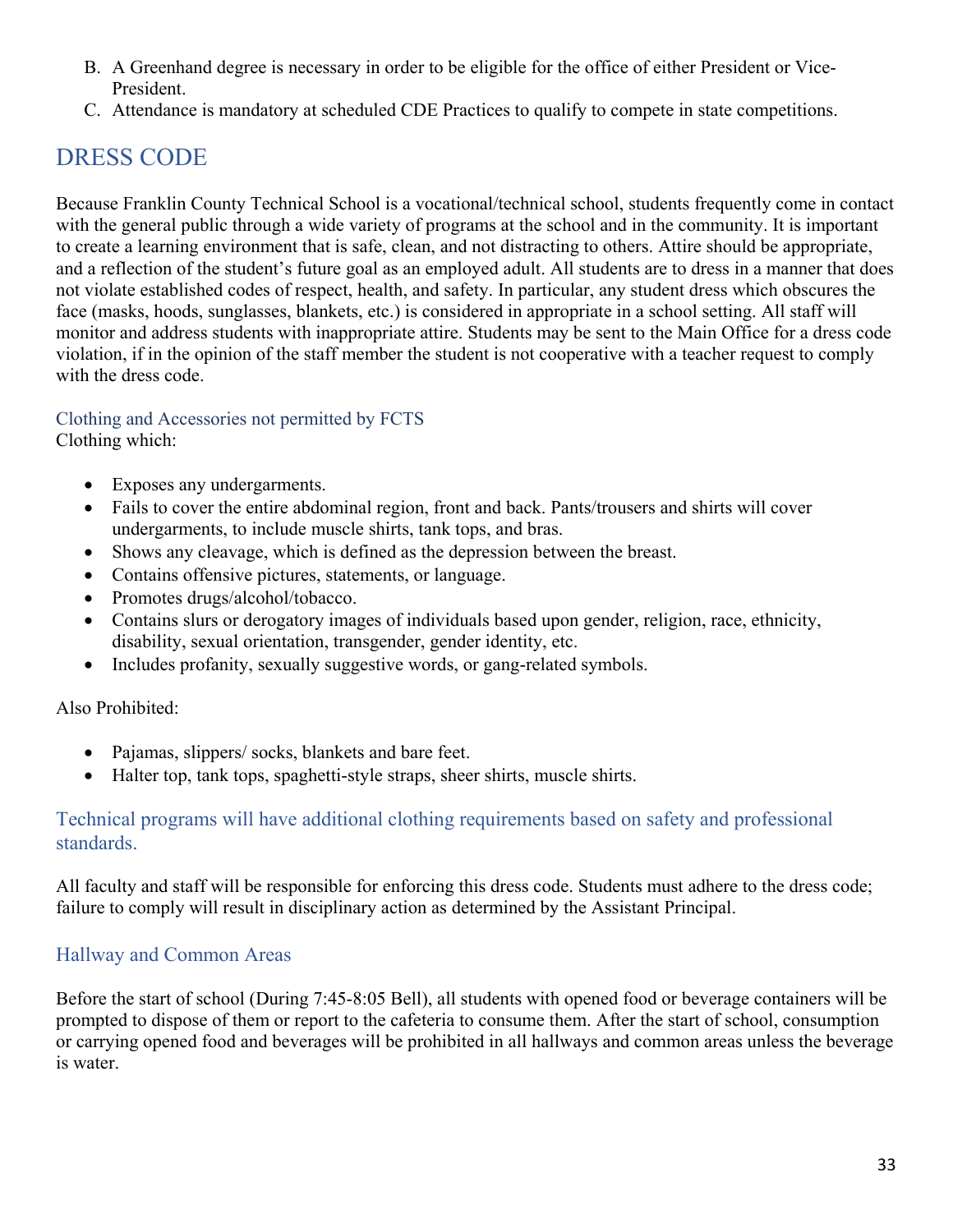### <span id="page-34-0"></span>MASK and/or FACE COVERINGS

The Franklin County Technical School is committed to providing a safe environment in schools during the ongoing COVID-19 pandemic. Maintaining a safe environment is critical to the District's ability to return students to a full-time classroom and vocational learning experience.

According to public health experts, one of the best ways to stop the spread of coronavirus, and its variants, and to keep members of our school community safe is the use of face masks or face coverings. Therefore, using the guidance and recommendations from the Center for Disease Control (CDC), the Department of Elementary and Secondary Education (DESE), and the Massachusetts Department of Public Health (DPH), the District has established the following requirements which will remain in place until further notice.

A face covering that covers the nose and mouth must be worn by all individuals in school buildings and on school transportation.

Individuals may be excused from the requirement for the following list of reasons, per CDC guidance:

The individual:

- has trouble breathing.
- is unconscious.
- is incapacitated.
- cannot remove the mask or face covering without assistance.

In addition, masks or face coverings will not be required for anyone who has a medical, behavioral or other challenge making it unsafe to wear a face mask or face covering. A written note from a qualified health professional is required for a requested exemption. Parents/guardians may not excuse their child from the face mask requirement by signing a waiver.

Additionally, face masks or face coverings will not be required:

- during mask breaks.
- while eating or drinking.
- while outside.

Exceptions to this policy under certain circumstances, such as for students with medical, behavioral or other challenges who are unable to wear masks, must be approved by the building principal in consultation with the school nurse or local Board of Health. Face shields or physical barriers may provide an alternative in some instances.

The District may modify its mask requirements in accordance with DESE guidance.

Punitive Action for not wearing face masks: Students are expected to comply with the mask or face covering requirement. Student noncompliance will be handled on a case-by-case basis, with the first goal to encourage compliance. Teachers are the first line of defense and will address students to wear their face masks and/or pull it up over the mouth and nose. If a student after several attempts is not compliant and refuses to put on the face mask, they will be immediately referred to the Principals Office. If after a discussion with an administrator and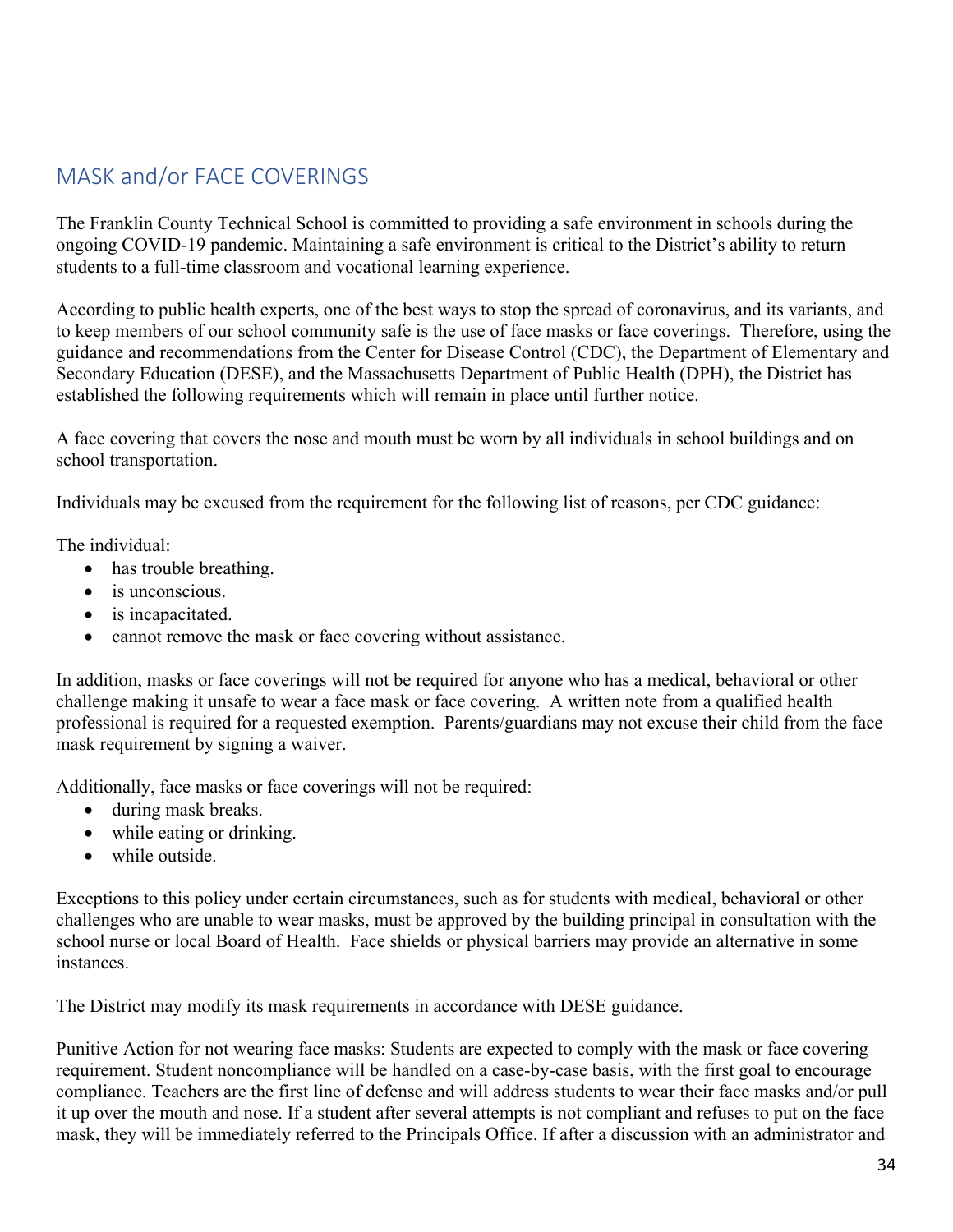call home to parent, the student is unable to comply, the parent will come to the school and drive the student home.

The Principal will consult with parents/guardians and health professionals to determine if an exception should be made. Where appropriate, additional supports/accommodations may be provided in order for students to comply. Students in violation of the mask or face covering requirement may be removed from the school setting until such a time as they can comply with the mask or face covering requirement. Disciplinary action, as a last resort, may be applied. Discipline will be progressive but could include suspension from school.

Violations of this policy by staff will be handled in the same manner as other violations of School Committee policy.

Visitors in violation of this policy will be denied entry to the school/district facility. This policy will remain in place until modified or rescinded by the School Committee.

### <span id="page-35-0"></span>VISITORS TO THE SCHOOL

The following guidelines to school visits should be followed:

- For security purposes, during regular school hours, it is required that all visitors, whose purpose is observation and/or meeting with school personnel, report to the Main Office upon entering and leaving the building and sign a guest log showing arrival and departure times. Teachers are encouraged to ask visitors if they have registered in the Main Office.
- Parental requests for classroom visitations will be welcomed as long as the educational process is not disrupted. To this end we require that such requests be made at least forty-eight (48) hours in advance to allow for proper arrangements to be made.
- Food or beverages (not including bottled water) cannot be brought into the building from any outside entity unless approved by Administration.

### <span id="page-35-1"></span>STUDENT/PARENT HANDBOOKS

Students will be issued one Student/Parent Handbook. It is expected that students and parents will familiarize themselves with the school policies and procedures detailed in this handbook. Students and Parents will need to sign off on the Student/Parent Handbook in order for the student to maintain their required network account access. An electronic version is on the website at www.fcts.us under the Student Links menu.

### <span id="page-35-2"></span>SAFETY AND HEALTH

The safety and health of everyone in this school is of primary importance; this concern for safety requires that we maintain and enforce a strict set of guidelines related to dress and safety equipment in shops.

- Open-toed shoes, high heels, and sneakers are prohibited in certain shop areas, as well as in certain science laboratories.
- Many shops will require shoes with sturdy soles and uppers. Sneakers are prohibited in certain shop areas.
- Hairnets and uniforms may be required in some shop areas.
- Hair must be tied up in some shops.
- Wearing sunglasses is inappropriate inside the school building at all times during the school day.
- When a question of health or safety within a shop arises, the judgment of the shop teacher in conjunction with administration will be the determining factor.
- Artificial fingernails and nail polish are prohibited in certain shops areas.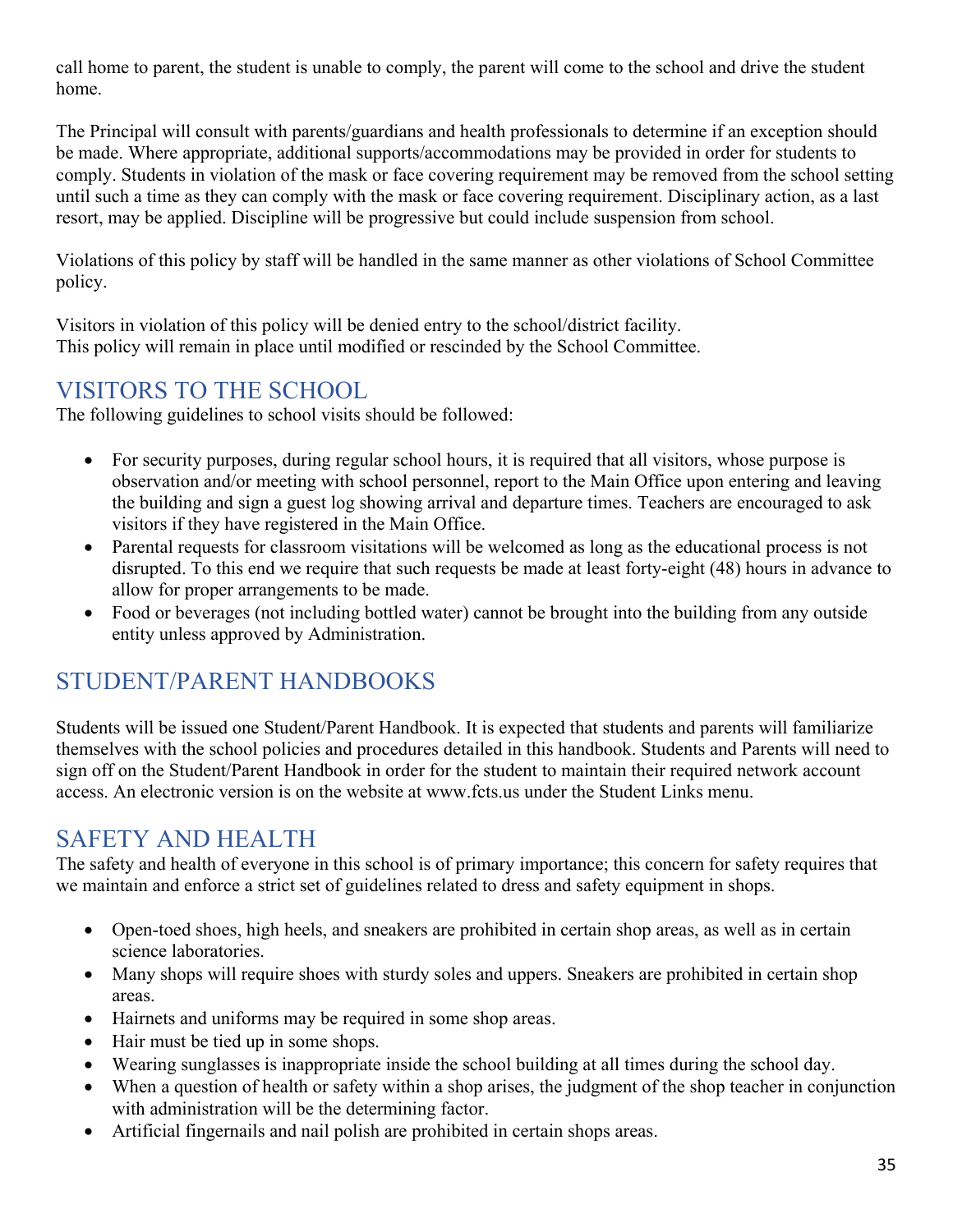### Safety Glasses

Safety glasses must be worn in designated areas. All safety glasses must be ANSI approved. If a student is in an environment (shop or laboratory) which requires safety glasses, he or she will be provided with their first pair. In the event that a student has misplaced his or her safety glasses or fails to bring them to class or wear them as directed to do so, the student will be considered unprepared for shop/class.

Each student will receive his or her first pair of approved safety glasses for free; after that students will be responsible for the replacement costs. Replacement safety glasses may be purchased in the Business Office. Regular safety glasses and safety glasses that fit over eye glasses cost \$2.00. If a student wears corrective eyeglasses, he or she will need to purchase the safety glasses that fit over eye glasses.

# SCHOOL ACCIDENTS/INCIDENTS

Any student who is injured in the building or on school grounds or at any school-sponsored activity must report the injury to the person in charge at the time of the incident. The person in charge of the student will:

Contact the school nurse and/or the Main Office.

- a. Send or accompany the student to the school nurse depending on the significance of the injury.
- b. Complete an Accident/Incident Report Form within 48 hours and submit the completed report to the Nurse.
- c. The Nurse will forward copy of Accident/ Incident report to the Principal's Office for his/her signature.
- d. The Principal or designee will send the Accident/ Incident report to the Superintendent's Office.

# STUDENT INSURANCE

Free supplementary accident insurance is provided by the School Committee for students at Franklin County Technical School.

# EMERGENCY DRILLS

During emergency drills, students are to leave the area in a quiet and orderly fashion. Patterns for leaving the building are posted in each area of the school, and the teacher in charge will secure his/her area. Students are to report to the area where your first period class (for that day) is located outside for attendance purposes. An announcement will signal when to return to the building. Fire lanes should be kept open at all times.

Fire drills and Emergency Response Drills will be practiced and conducted according to district policy (EAE).

# ACCEPTABLE USE POLICY

FCTS has established certain protocols to ensure the safety of our school communities, the security of computer networks, and compliance with applicable law. Students/ Parents/ Guardians should be aware of the following standard practices:

1. Use of the Internet and other electronic resources are only for legitimate educational purposes.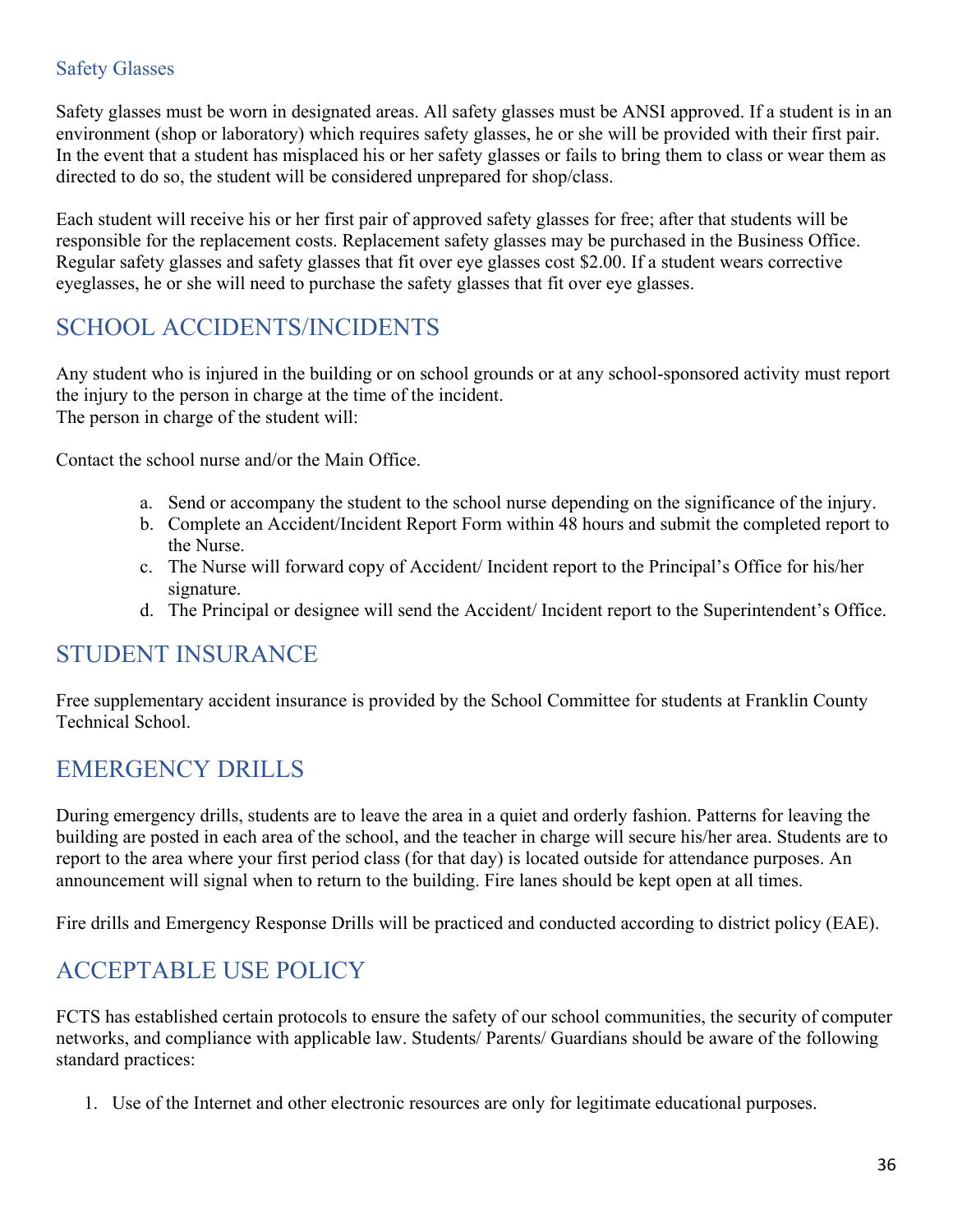- 2. Respect commonly accepted practices of Internet etiquette including, but not limited to, use of appropriate language.
- 3. Be aware of potential security risks at all times and take all reasonable steps to minimize risks such as logging off the network when a computer is unattended.
- 4. Treat all computer areas and equipment with the utmost care and respect.

Students/Parents receive the complete Acceptable Use Policy at the beginning of each school year and are expected to read the policy in its entirety, sign and return the form that accompanies it. For full policy please refer to Appendix O and/or FCTS School Policy IFC.

### Electronics/ Cell Phones

Electronic Devices: The playing or possession of radios, tape recorders, cassette players, computer games, electronic communication devices, IPod, MP3 players and the like are not allowed unless approved by the classroom teacher for use in that classroom. Students are responsible for securing this equipment at the 8:05 AM bell. Equipment not secured may be confiscated. Franklin County Technical School is not responsible for confiscated items. FCTS no longer allows using the USB port on the school's computers as a charging option. Students must use AC outlets in shops and classrooms to charge devices.

# TOOLS

Tools, textbook manuals and instruments used in the shops and laboratories are furnished by the school district. Students are responsible for the return of item(s) used or issued and will be billed for items not returned. Students are not permitted to take tools from the building or bring their own tools into the building without administrative approval.

# SCHOOL SALES

Pupils or school organizations must obtain permission from the Principal's Office prior to conducting the sale of any items in the school building, or on the outside under the sponsorship of the school. This includes fundraisers of any type.

# **POSTINGS**

Before postings are placed on bulletin boards around the school building or on the walls, permission must be obtained from the Principal's Office. Please use masking tape rather than scotch tape when applicable. Posters should be placed only on surfaces which will not be permanently marked.

# RIGHTS AND RESPONSIBILITIES

In order for a public school to operate both effectively and efficiently, it is necessary to have rules and regulations that all people, both students and staff, abide by. In the world of work many similar rules and regulations apply to employees on the job. Thus, such rules and regulations not only help our school to run better, but also are a part of each student's training for future employment.

All students have the right to obtain a high quality education to the extent of their individual abilities. Faculty and staff have the responsibility to assist all students in the pursuit of their individual educational endeavors. When student behavior interferes with the educational process or the smooth operation of the school, then the issue of student discipline arises. The following student code of conduct shall be in effect at all school-related functions in addition to the regular school day.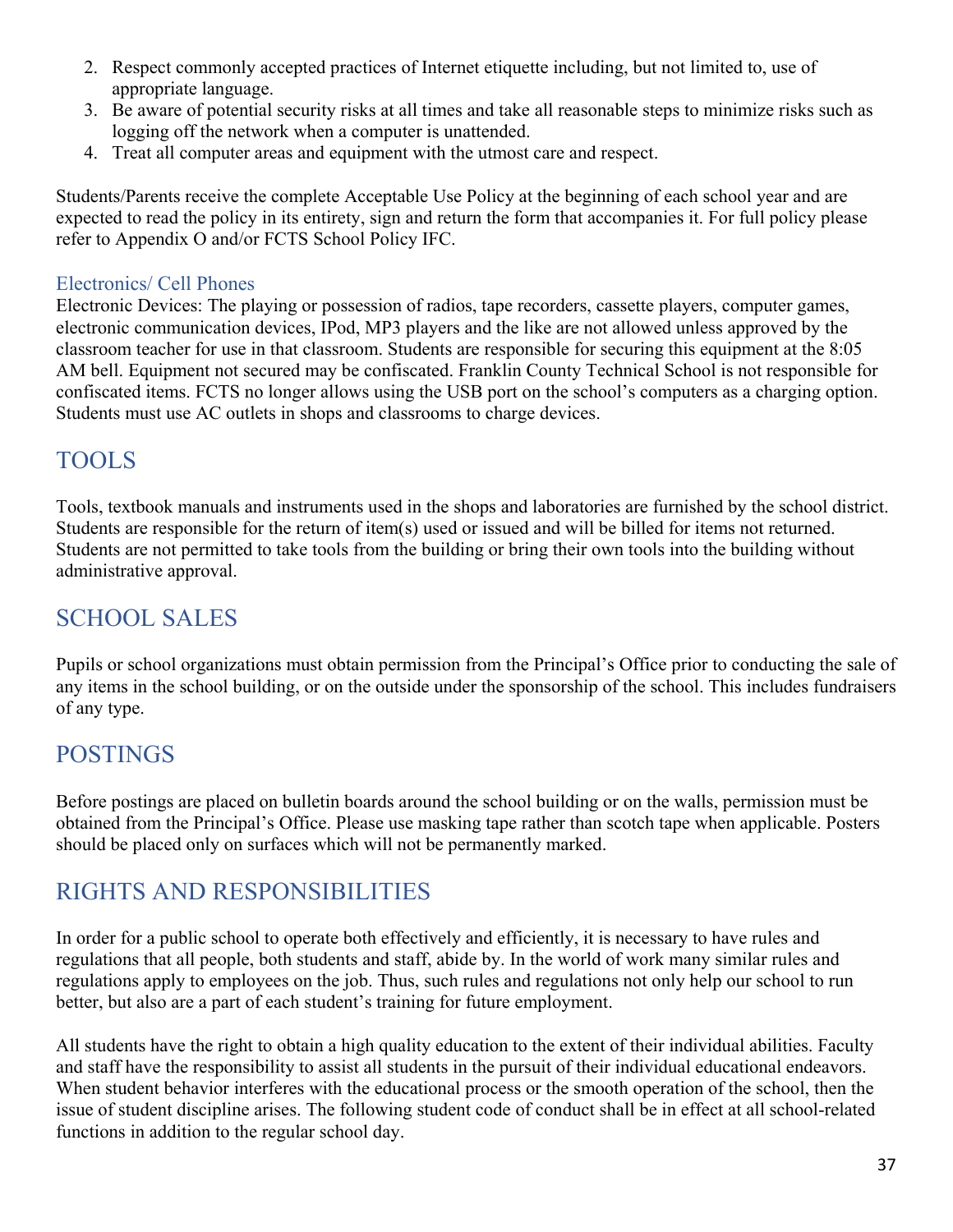# MEDIATION

We at Franklin County Technical School believe that conflict is a natural process. Finding productive and peaceful solutions to these conflicts is the goal of the mediation program. Mediation may be voluntary or required by the Building Based Support Team and/or Assistant Principal. Peer Mediation students complete special training in all forms of discrimination and learn how to help facilitate peer to peer conflict resolution. Student mediators do not give advice or solve problems. Student mediators help students come up with solutions that will work for them in a balanced and realistic way. They help to create a safe, non-judgmental, and confidential environment that is conducive to effective communication.

Recognizing that students are competent to take part in the resolution of their own disputes fosters student growth and skills such as listening, critical thinking, and problem solving, that are all basic to all learning.

It is our belief that if students can resolve conflicts, communicate their needs, listen to another person's point of view and respect rather than fear differences among people, problems can be solved peacefully with a greater understanding and appreciation for the diversity of people.

# STUDENT DISCIPLINE

At Franklin County Technical School, we believe that discipline should not be solely a matter of punishment, but a logical consequence for misbehavior and a method for changing or correcting unacceptable student behavior. The discipline process should contain the elements of fairness, firmness, and consistency. This leads us to consider most disciplinary action as a matter of adjustment. For this reason, the following procedures will be followed in handling student discipline:

- 1. In general, students who find themselves involved in unacceptable behavior can be referred to either a counselor or to the Assistant Principal by any teacher or staff member.
- 2. A counselor may utilize a variety of techniques or services to bring about a change in behavior or to resolve disciplinary issues.
- 3. Teachers may refer a problem to the Assistant Principal by filling out a Student Report Form and informing the student that such a referral is being made. Depending on the severity of the problem, the student may be sent directly to the Assistant Principal. All referrals received are recorded in the student's paper-based and electronic file by the Assistant Principal.
- 4. The Assistant Principal may use one or more of the following interventions to change unacceptable behaviors:
- Parental notification
- Referral to counselor
- Referral to PPS/Special Education Coordinator
- Conference with teacher and students
- Conference with parent and student
- Teacher issued detention
- Office issued detention
- In-school suspension (ISS)
- Out of school suspension (OSS)

### Discipline Referral Determination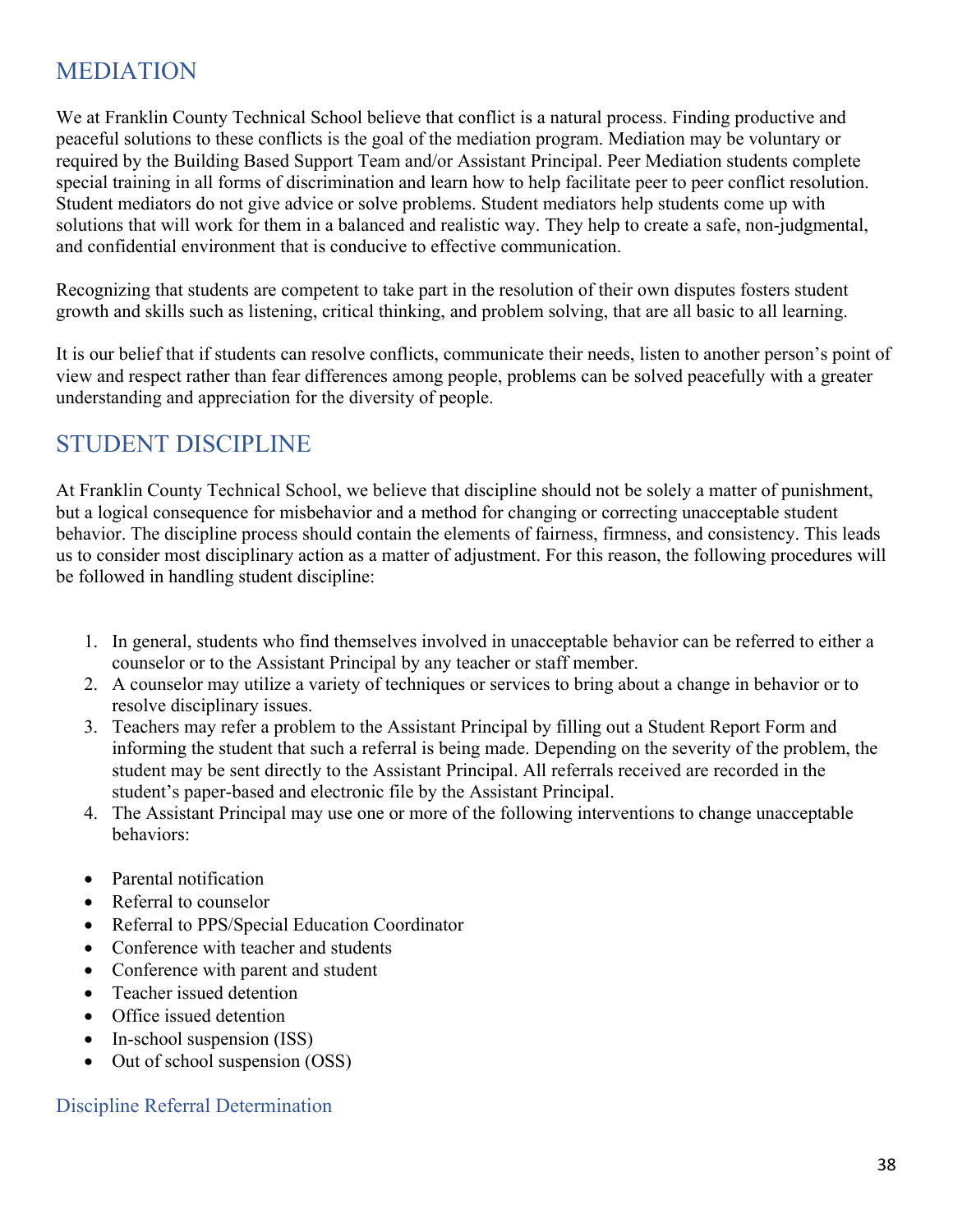In determining the disposition of a discipline referral, the following factors will be considered:

- The amount of time since the previous referral
- Additional information obtained since the referral was written
- Other effective ways to bring about the desired change in student behavior

## Unacceptable Student Behavior

The four major categories are as follows:

- 1. Daily Misbehavior
- 2. Severe Misbehavior
- 3. Prohibited Acts
- 4. Motor Vehicles Responsibilities

## Daily Misbehavior and Dispositions

- Offenses listed as Daily Misbehavior include but are not limited to the following and result in a teacher action(s):
- Cell Phone: Unauthorized mis-use
- Tardy to Class: Not seated in class by the starting bell or not present in shop by the starting bell.
- Leaving Early: Unauthorized absence from shop or class at the end of an assigned period.
- Misuse of Hall Pass: Anywhere on school grounds other than the assigned shop or classroom area without proper pass.
- Cutting Class: Unexcused leave or absence from class for more than 20 minutes at any point during class will receive no credit for that period. Make-up is not allowed for full credit.
- Cutting Shop: A student absent from shop for more than 80 minutes at any point during the shop day will receive no credit for that period. Make-up is not allowed for full credit.
- Unprepared for Class: Not having the proper equipment and/or materials for meaningful participation in shop or class activities.
- Dress Code/Shop Attire: Failure to abide by the dress code or shop attire requirements.
- Disruptive Behavior: Interrupting the educational process may result in referral and/or being sent to the Main Office (i.e. Roughhousing: Including but not limited to; Horseplay, shoving, poking).
- Honor Code Violation: Cheating and Plagiarism (see Honor Code)
- Inappropriate Language: A student using unacceptable language in class including swearing.
- Misuse of property: Careless use of school supplies, materials, equipment, building facilities, or property of other individuals.
- Computers: Using classroom computers for activities other than those assigned by a teacher and/or tampering with computers/ network during class time.
- Excessive Public Displays of Affections: Includes kissing, petting, caressing, and/or fondling.

Teachers will notify students that a teacher-issued detention is to be served. Continued infractions of the above misbehaviors list may result in teacher/ staff referral to the Assistant Principal for further discipline, i.e. office detention, ISS, OSS, Discipline/ Behavioral Contract, Exclusion.

## Severe Misbehavior and Dispositions

Offenses listed as Severe Misbehavior and Dispositions may result in Administrative action(s) with teacher/ staff referral including but not limited to: Discipline/ Behavioral Contract, Office Detention, ISS, OSS, Exclusion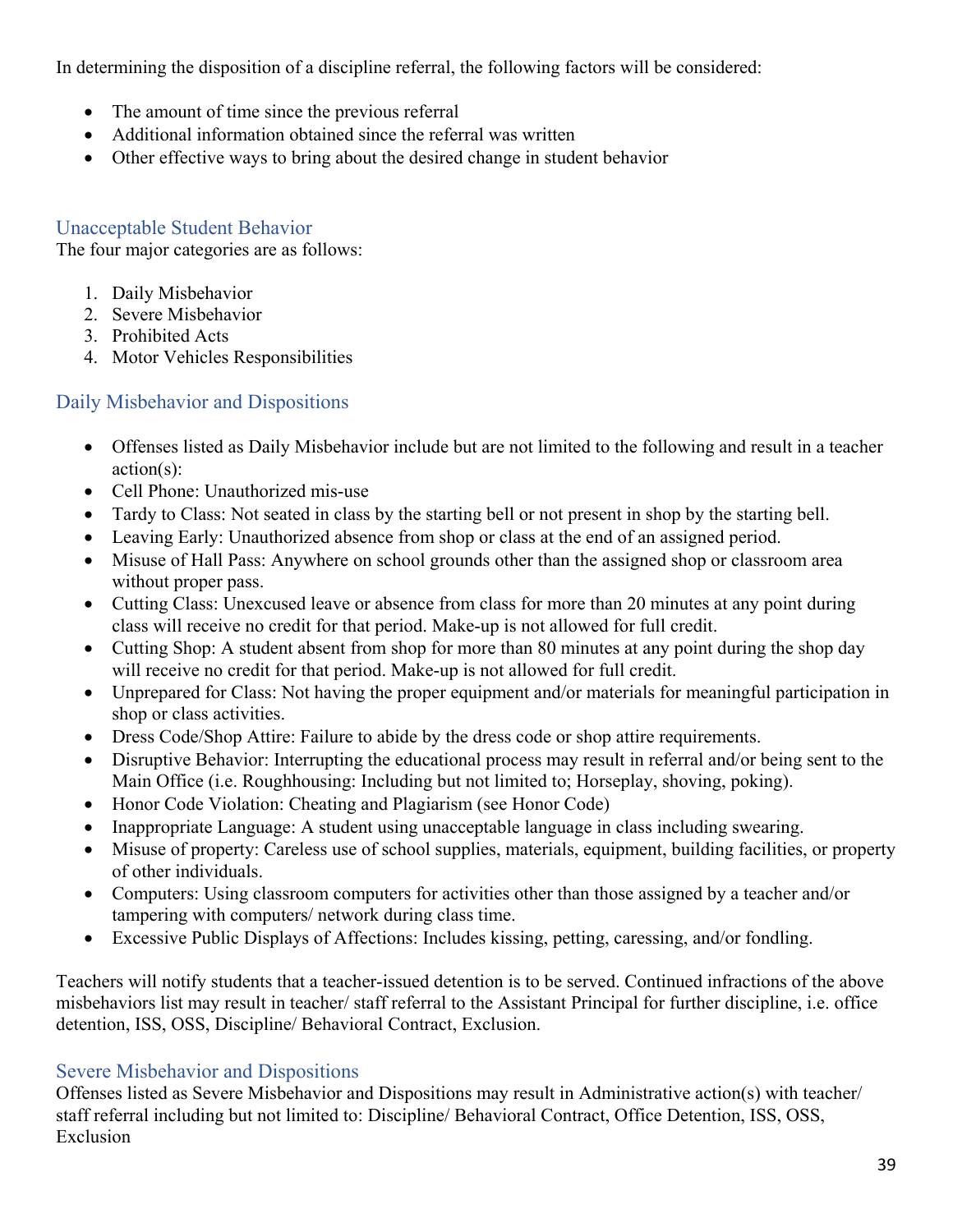- Cutting Teacher Detention
- Tardy to Teacher Detention
- Abusive Language: Improper language directed at other persons or things
- Disrespect/Insolence: Lack of respect for other individuals, discourteous, arrogant, or overbearing behavior.
- Overt Safety Violation: Deliberate violation of safety procedures for any particular school environment. This includes throwing any items.
- Continued Attendance Issues: Including but not limited to: tardy, cutting class/shop, leaving early and/or unauthorized absence.
- Forgery: Signing of school required permission slips for oneself or others when a parent's or guardian's signature is required, or any other tampering with school documents.
- Tardy to School: Not present by the starting bell in first period assignment Excessive tardiness to school will result in an office issued detention.
- Leaving School Grounds: Leaving the school grounds without permission of the administration and returning during the school day. When students arrive on school property they are not allowed to leave until the end of the school day.
- Insubordination: Deliberate refusal to follow the instructions or directions of a teacher or staff member.
- Vandalism: Intentional damage to or destruction of school property or the property of others.
- Larceny: The unlawful taking of another's property; stealing. This includes school property.
- Gambling: The playing of games of chance or cards for money or profit. Continued misbehavior may result in more severe dispositions, i.e. Discipline/ Behavior Contract, loss of credit, ISS, OSS, Exclusion, Expulsion, referral to law enforcement.

Discipline Appeal Procedure: The Following is the procedure that should be used to appeal a student disciplinary consequence.

- 1. Appeal of a teacher disciplinary consequence:
	- A. Contact the teacher(s)  $\&$  any appeals are made to the Direct Supervisor
		- Academic teacher- Assistant Principal
		- Vocational Teacher- Vocational Director
- 2. Appeal of the Assistant Principal disciplinary consequence:
	- B. Contact the building principal
- 3. Appeal of the Principal disciplinary consequence
	- C. Contact the Superintendent

## Prohibited Acts

Offenses listed as prohibited acts will result in In-School Suspension (ISS), Out of School Suspension (OSS), exclusion, expulsion, or referral to law enforcement:

- 1. Drugs/Alcohol: Being in the presence of, possession of, using, buying, or selling of, being under the influence of illegal or otherwise prohibited chemical substances, or paraphernalia for the use thereof; the major effect or intent of which is to physiologically alter one's state of mind will result in Administrative action.
	- o Any student under the influence of alcohol or other substances will be assessed by the school nurse. If further action is deemed necessary the student may be referred for further evaluation.
	- o Counseling/ education programs may be recommended and/or assigned by administration as needed if available.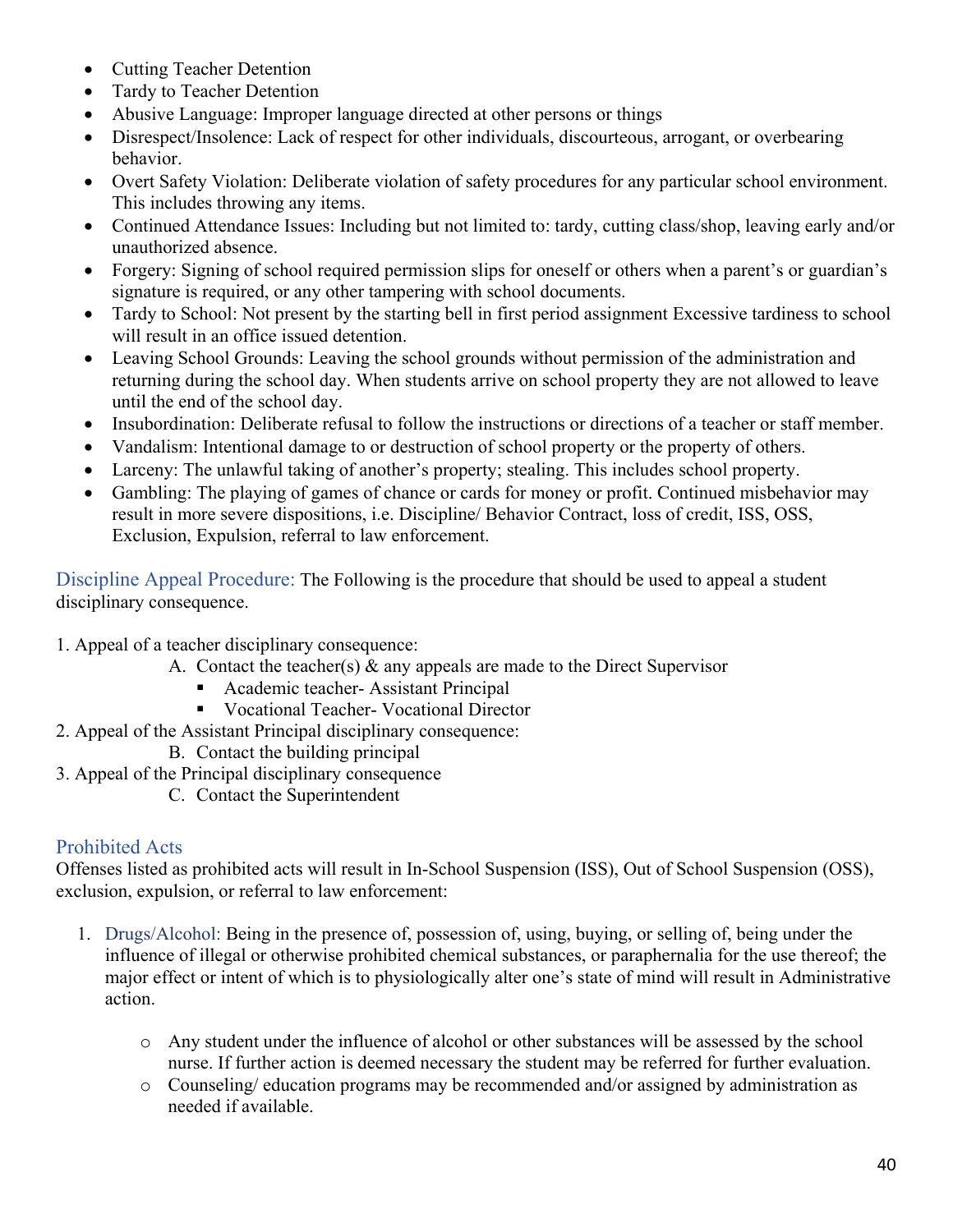- 2. Weapons: The possession or use of any instrument that can be used to intimidate or inflict physical damage on another person. This includes knives not directly related to shop use which will result in Administrative action. Note the state law concerning weapons in schools in the Appendix D of the Student/ Parent Handbook.
- 3. Knife Rules: Students are not permitted to have personal knives in school at anytime If a knife is needed in shop, the shop will issue the knife.
- 4. Incendiary Devices: The possession of, using, buying, or selling of any explosive or flammable devices, including fireworks of any kind. Violation will result in Administrative action
- 5. Fighting: Physical Fight: 2 or more actively engaged in a physical altercation
	- a. Physical Attack**:** Physical contact on another individual.
	- b. No Fault Policy: If two or more students are actively engaged in a fight all parties will be suspended. Violation will result in Administrative action
- 6. Assault: Language and/or gesturing that make the recipient feel threatened. Violation will result in Administrative action
- 7. Hazing: Shall mean any conduct or method of initiation into any student organization, whether on public or private property, which willfully or recklessly endangers the physical or mental health of any student or other person. Such conduct shall include whipping, beating, branding, forced calisthenics, exposure to the weather, forced consummation of any food, liquor, beverage, drug or other substances, or any other brutal treatment or forced physical activity which is likely to adversely affect the physical health or safety of any such student or other person, or which subjects such student or other person, to extreme mental stress, including extended deprivation of sleep or rest or to extended isolation. Violation will result in Administrative action
- 8. Violation of Another's Civil Rights: Any action including any harassment, sexual or other which violates another's freedom from discrimination, including verbal or physical attacks based on race, national origin, religion, gender, disability, transgender, gender identity, or sexual orientation. Violation will result in Administrative action (SEE APPENDIX K&L).
- 9. Gang Activity/Secret Societies: A gang is defined as any group, secret society, organization, or association that advocates drug use, violence, ethnic intimidation, or disruptive or illegal behavior. Symbols: Gang symbols are inherently disruptive to the educational process. Therefore, prohibited are the presence of any insignia, apparel, jewelry, accessory, notebook or other school supply, or manner of grooming which by virtue of its color, arrangement, trademark or any other attribute, denotes membership in gangs. Further prohibited, is any demonstration of gang membership through the use of hand gestures, graffiti, or printed materials, This policy shall be applied by the Principal or his/her designee as the need for it arises. Violation will result in Administrative action.
- 10. Willful Acts Against the School: Behaviors deemed illegal and/or dangerous to the school community, including but not limited to; activating a fire alarm, bomb threats, smoke/stink bombs, arson, etc. Due to the extent of the damage, the Montague Police Department will be notified. Violation will result in Administrative action
- 11. Use and/or Possession of Tobacco Products and Disposition: Students possessing tobacco products will have them confiscated. Refusal to turn over tobacco products will be considered insubordination and will be dealt with accordingly. Smoking products such as e-cigarettes, vaporizers, mint based flavored chewing tobacco, hookahs, and chewing tobacco are prohibited. Violation will result in Administrative action. Counseling/ education programs may be recommended and/or assigned by administration as needed if available.
- 12. Computers: Inappropriate use of computers for illegal activities including but not limited to: Sending harassing messages, accessing pornographic sites etc., as described in the Acceptable Use Policy. Violation will result in Administrative action (See Appendix O)

### Disposition & Procedures of Prohibited Acts

A prohibited act is a serious violation of a school rule or policy. In many cases, the prohibited act is also an illegal act that could subject the student committing such an act to either a criminal or a civil complaint in a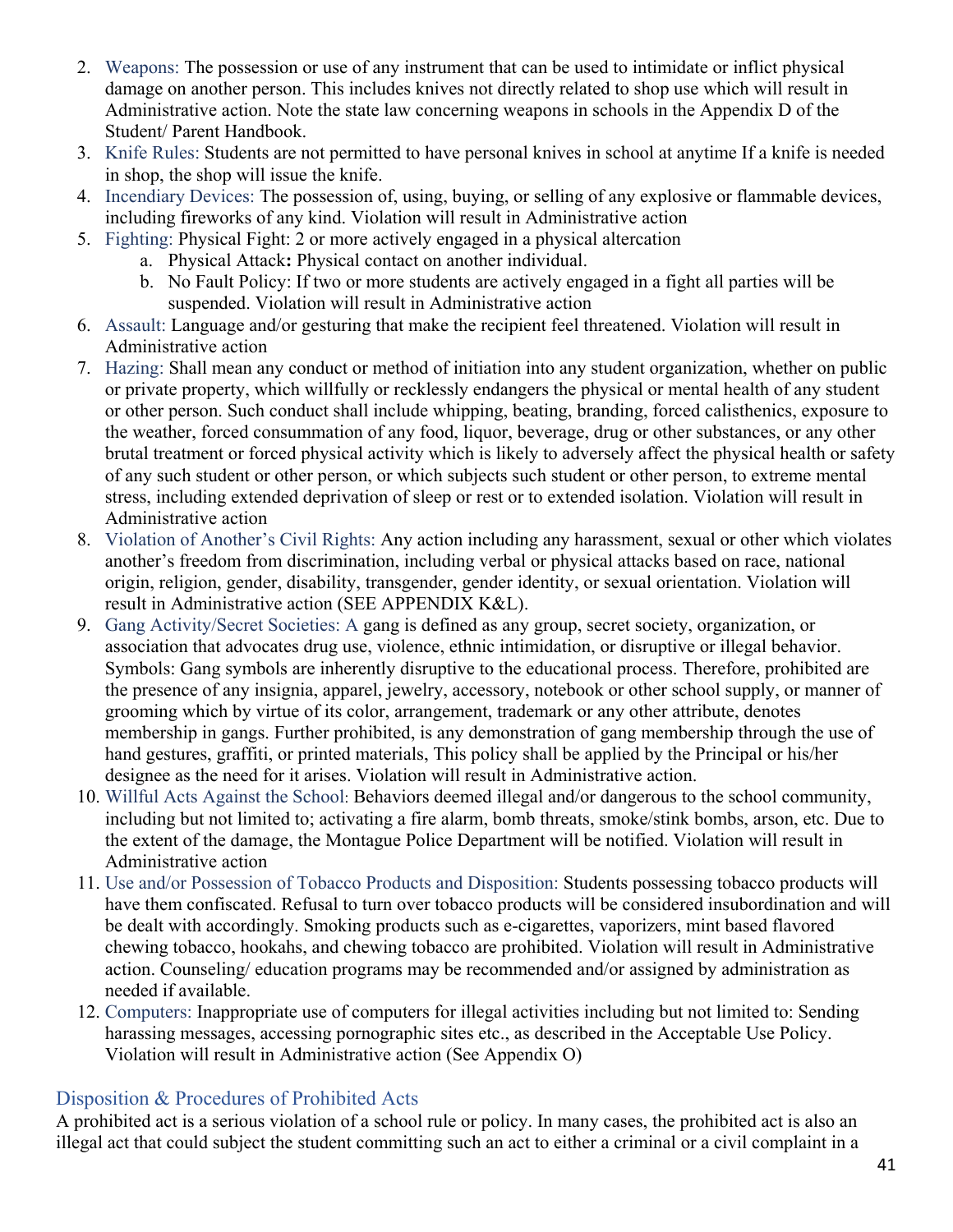court of law. Any student who commits a prohibited act, which is classified as a criminal act, while on school grounds or at a school sponsored/sanctioned activity is liable to criminal charges as well as school disciplinary measures, which can include suspension or exclusion/expulsion from school. The Franklin County Technical School District School Committee assures all students that their civil rights will be protected during the investigation of any prohibited act.

The following procedures are to be followed when dealing with a prohibited act at the Franklin County Technical School:

- 1. All school personnel shall report any direct knowledge or suspicion of prohibited acts committed within the school, on school grounds, or at a school sponsored/sanctioned activity. Such reports can be made to any administrator.
- 2. The Assistant Principal will consult with any student, instructor, or other school personnel on any problems which arise in relation to prohibited acts.
- 3. The Assistant Principal will further follow up on any report of a prohibited act by interviewing any and all students allegedly involved in committing the prohibited act, interviewing any witnesses, and gathering any available evidence.
- 4. Search and seizure, under the doctrine of reasonable cause, as determined by the U.S. Supreme Court (New Jersey vs. T.L.O., 1985, student search and seizure), Franklin County Technical School policy allows for any administrator with reasonable cause to conduct a search.

Search of Student Procedure: (General) An Administrator can legally search a student, or his/her possessions on school property, which includes lockers, or at a school related event, if there is reasonable suspicion that the student has violated or is violating either the law or the rules of FCTS or whenever a situation deems it necessary to ensure the safety of all students, faculty, and staff: This applies to motor vehicles, bags, or containers while on school property or at school related events.

School Officials & Legal Search Procedure: School Officials do not need "probable cause" (reliable evidence of wrong-doing and/or violation of school rules) to conduct a search and must only conclude that a search is reasonable and necessary to maintain the security and safety of the school building and its occupants. Searches by police personnel require probable cause. School Administration and police may rely and use all sources of information, including their own observations (sight, smell, etc.), anonymous tips, student statements and past misconduct. Note:

What maybe Searched: Search (Student) Students may be subject to search of their person, locker, or their personal possessions at any time whenever there are reasonable grounds for suspecting that a search will reveal evidence that the student has violated or is violating either the law or the rules of FCTS or whenever a situation deems it necessary to ensure the safety of all students, faculty, and staff. Drug sniffing dogs may be used at any time during the school year. Note: For students on school property or school sponsored/sanctioned activities, possession means on one's person, in one's personal belongings, or in any school locker assigned to or used by the student.

The Storage of Contraband (e.g. weapons, narcotics, alcohol and stolen property) in school lockers is not permissible. Lockers are provided only for use consistent with legitimate school functions. All lockers are subject to periodic inspections by administrators. The local police will receive and destroy all confiscated contraband.

It is recommended in so far as possible that the pupil be present during the search.

When Law Enforcement is Notified: The Assistant Principal or a designee will contact the Montague Police Department when there is reason to believe that a criminal act has been committed on school property. No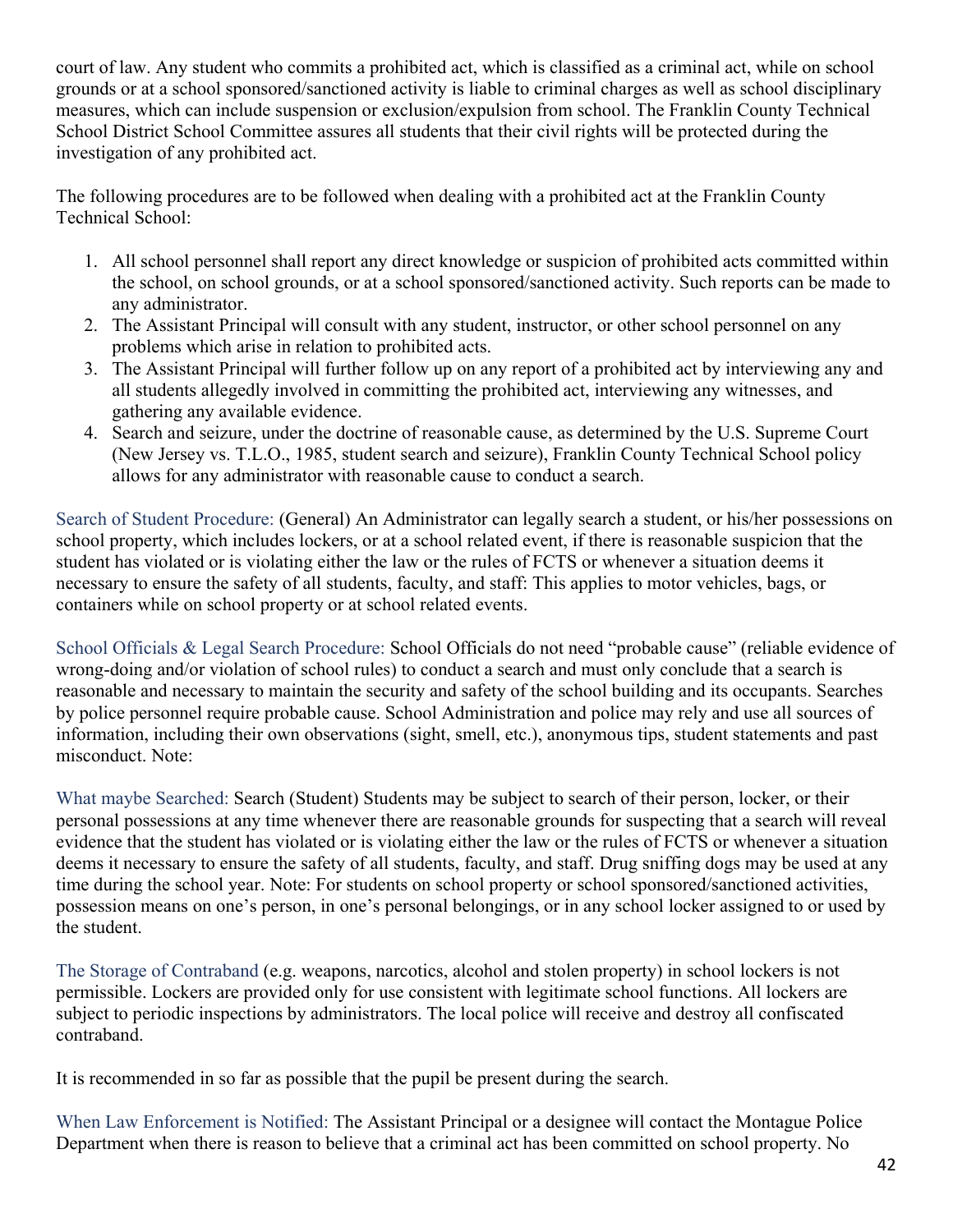student will be questioned by the police at Franklin County Technical School without his/her parent or legal guardian being notified. A student of legal age may waive this right; however, the parent or guardian will be informed of such an action.

The Assistant Principal will notify personally and in writing, the parents or legal guardian of any student suspended from school for committing a prohibited act. A parent meeting with the Assistant Principal will be required for students to return to school.

The Following Sections Relate to significant violations as identified in Massachusetts General Laws (MGL) 37H, 37H1/2, & 37H3/4. The following descriptions are directly from MGL 37H, 371/2, & 37H3/4.

SECTION 37H: Policies relative to conduct of teachers or students; student handbooks

Section 37H. The superintendent of every school district shall publish the district's policies pertaining to the conduct of teachers and students. Said policies shall prohibit the use of any tobacco products within the school buildings, the school facilities or on the school grounds or on school buses by any individual, including school personnel. Said policies shall further restrict operators of school buses and personal motor vehicles, including students, faculty, staff and visitors, from idling such vehicles on school grounds, consistent with section 16B of chapter 90 and regulations adopted pursuant thereto and by the department. The policies shall also prohibit bullying as defined in section 37O and shall include the student-related sections of the bullying prevention and intervention plan required by said section 37O. Copies of these policies shall be provided to any person upon request and without cost by the principal of every school within the district.

Each school district's policies pertaining to the conduct of students shall include the following: disciplinary proceedings, including procedures assuring due process; standards and procedures for suspension and expulsion of students; procedures pertaining to discipline of students with special needs; standards and procedures to assure school building security and safety of students and school personnel; and the disciplinary measures to be taken in cases involving the possession or use of illegal substances or weapons, the use of force, vandalism, or violation of a student's civil rights. Codes of discipline, as well as procedures used to develop such codes shall be filed with the department of education for informational purposes only.

In each school building containing the grades nine to twelve, inclusive, the principal, in consultation with the school council, shall prepare and distribute to each student a student handbook setting forth the rules pertaining to the conduct of students. The student handbook shall include an age-appropriate summary of the studentrelated sections of the bullying prevention and intervention plan required by section 37O. The school council shall review the student handbook each spring to consider changes in disciplinary policy to take effect in September of the following school year, but may consider policy changes at any time. The annual review shall cover all areas of student conduct, including but not limited to those outlined in this section.

Notwithstanding any general or special law to the contrary, all student handbooks shall contain the following provisions:

(a) Any student who is found on school premises or at school-sponsored or school-related events, including athletic games, in possession of a dangerous weapon, including, but not limited to, a gun or a knife; or a controlled substance as defined in chapter ninety-four C, including, but not limited to, marijuana, cocaine, and heroin, may be subject to expulsion from the school or school district by the principal.

(b) Any student who assaults a principal, assistant principal, teacher, teacher's aide or other educational staff on school premises or at school-sponsored or school-related events, including athletic games, may be subject to expulsion from the school or school district by the principal.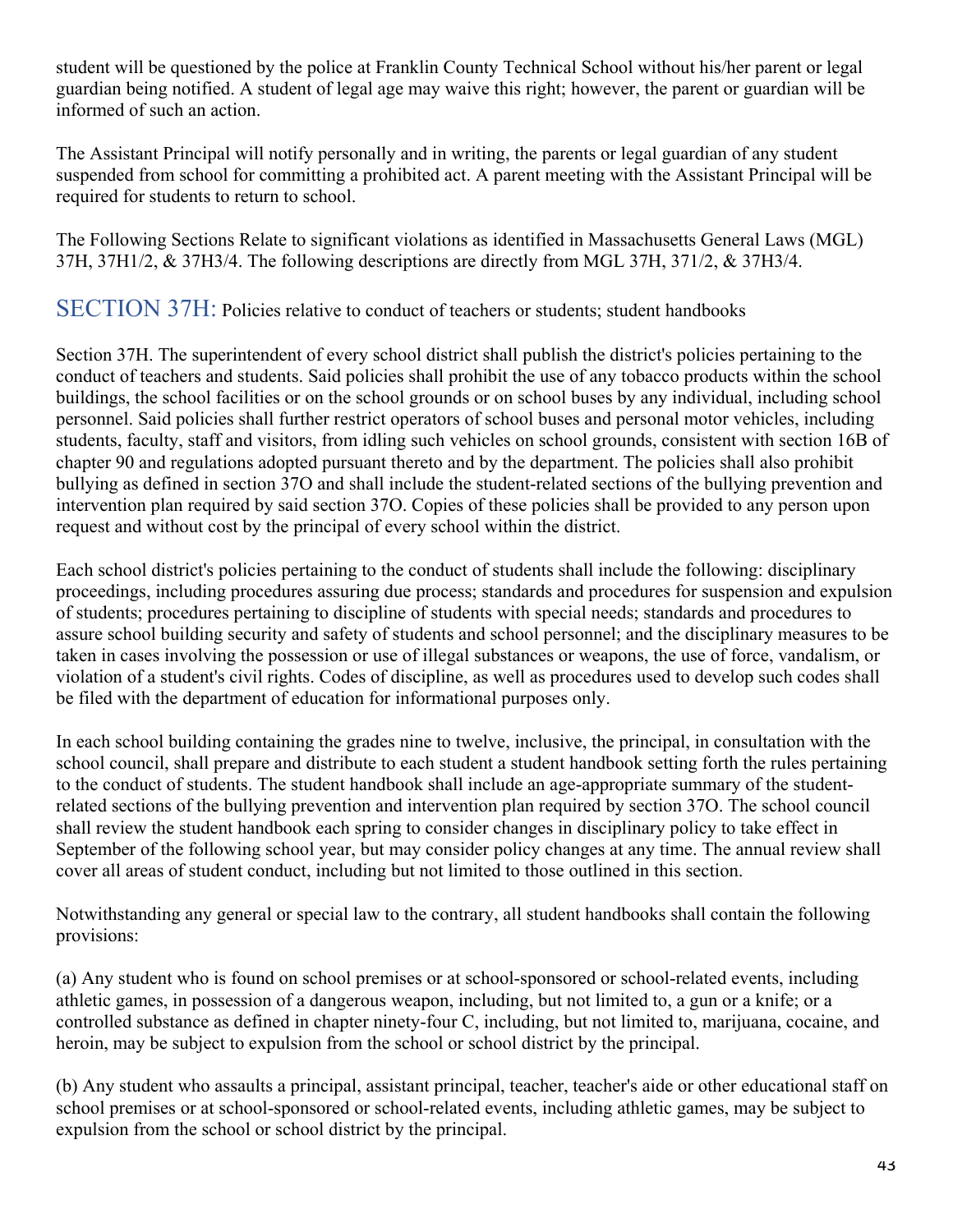(c) Any student who is charged with a violation of either paragraph (a) or (b) shall be notified in writing of an opportunity for a hearing; provided, however, that the student may have representation, along with the opportunity to present evidence and witnesses at said hearing before the principal.

After said hearing, a principal may, in his discretion, decide to suspend rather than expel a student who has been determined by the principal to have violated either paragraph (a) or (b).

(d) Any student who has been expelled from a school district pursuant to these provisions shall have the right to appeal to the superintendent. The expelled student shall have ten days from the date of the expulsion in which to notify the superintendent of his appeal. The student has the right to counsel at a hearing before the superintendent. The subject matter of the appeal shall not be limited solely to a factual determination of whether the student has violated any provisions of this section.

(e) Any school district that suspends or expels a student under this section shall continue to provide educational services to the student during the period of suspension or expulsion, under section 21 of chapter 76. If the student moves to another district during the period of suspension or expulsion, the new district of residence shall either admit the student to its schools or provide educational services to the student in an education service plan, under section 21 of chapter 76.

(f) Districts shall report to the department of elementary and secondary education the specific reasons for all suspensions and expulsions, regardless of duration or type, in a manner and form established by the commissioner. The department of elementary and secondary education shall use its existing data collection tools to obtain this information from districts and shall modify those tools, as necessary, to obtain the information. On an annual basis, the department of elementary and secondary education shall make district level de-identified data and analysis, including the total number of days each student is excluded during the school year, available to the public online in a machine-readable format. This report shall include district level data disaggregated by student status and categories established by the commissioner.

(g) Under the regulations promulgated by the department, for each school that suspends or expels a significant number of students for more than 10 cumulative days in a school year, the commissioner shall investigate and, as appropriate, shall recommend models that incorporate intermediary steps prior to the use of suspension or expulsion. The results of the analysis shall be publicly reported at the school district level.

# SECTION 37H1/2

Section 37H1/2: Felony complaint or conviction of student; suspension; expulsion; right to appeal Section 37H1/2. Notwithstanding the provisions of section eighty-four and sections sixteen and seventeen of chapter seventy-six:

(1) Upon the issuance of a criminal complaint charging a student with a felony or upon the issuance of a felony delinquency complaint against a student, the principal or headmaster of a school in which the student is enrolled may suspend such student for a period of time determined appropriate by said principal or headmaster if said principal or headmaster determines that the student's continued presence in school would have a substantial detrimental effect on the general welfare of the school. The student shall receive written notification of the charges and the reasons for such suspension prior to such suspension taking effect. The student shall also receive written notification of his right to appeal and the process for appealing such suspension; provided, however, that such suspension shall remain in effect prior to any appeal hearing conducted by the superintendent.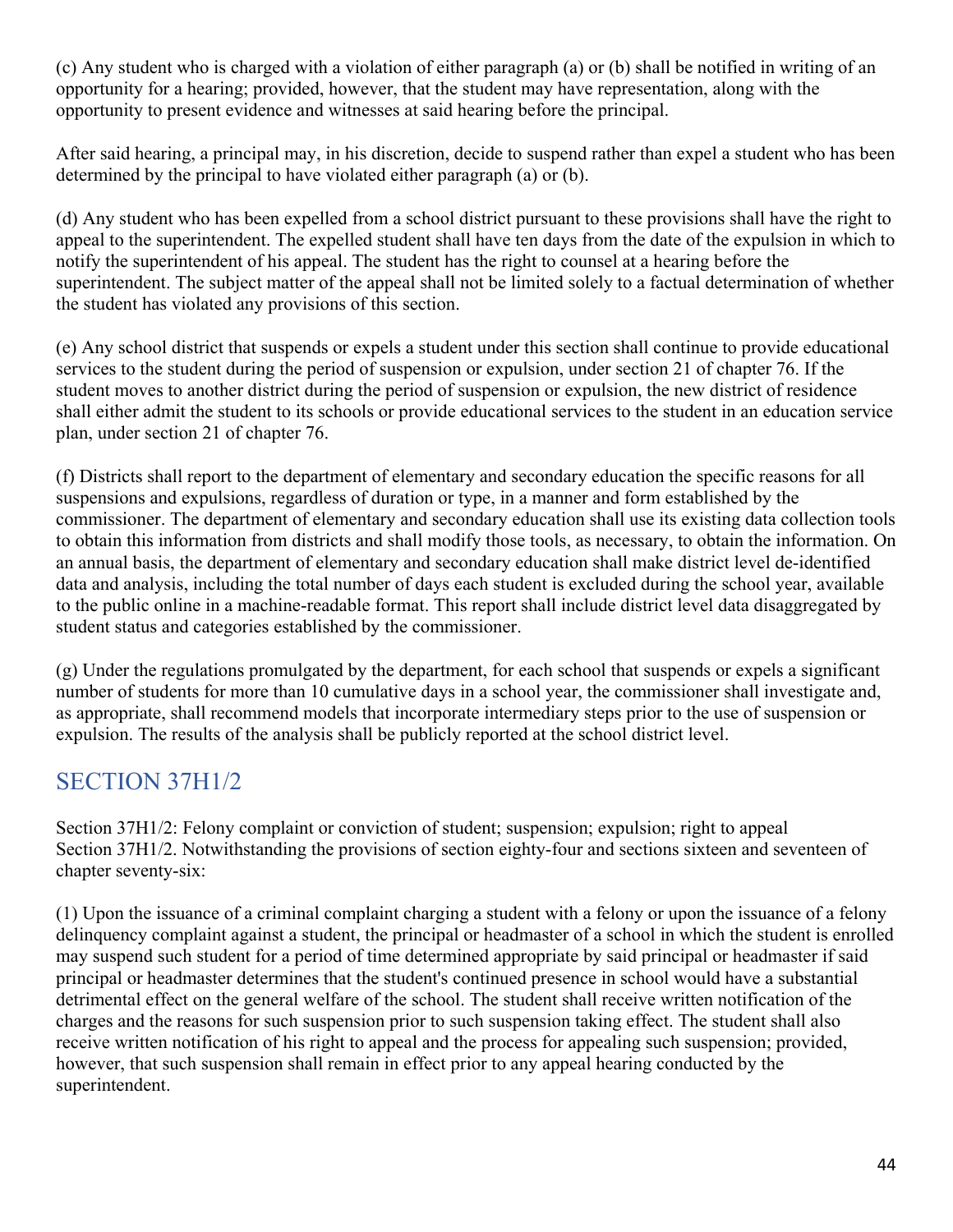The student shall have the right to appeal the suspension to the superintendent. The student shall notify the superintendent in writing of his request for an appeal no later than five calendar days following the effective date of the suspension. The superintendent shall hold a hearing with the student and the student's parent or guardian within three calendar days of the student's request for an appeal. At the hearing, the student shall have the right to present oral and written testimony on his behalf, and shall have the right to counsel. The superintendent shall have the authority to overturn or alter the decision of the principal or headmaster, including recommending an alternate educational program for the student. The superintendent shall render a decision on the appeal within five calendar days of the hearing. Such decision shall be the final decision of the city, town or regional school district with regard to the suspension.

(2) Upon a student being convicted of a felony or upon an adjudication or admission in court of guilt with respect to such a felony or felony delinquency, the principal or headmaster of a school in which the student is enrolled may expel said student if such principal or headmaster determines that the student's continued presence in school would have a substantial detrimental effect on the general welfare of the school. The student shall receive written notification of the charges and reasons for such expulsion prior to such expulsion taking effect. The student shall also receive written notification of his right to appeal and the process for appealing such expulsion; provided, however, that the expulsion shall remain in effect prior to any appeal hearing conducted by the superintendent.

The student shall have the right to appeal the expulsion to the superintendent. The student shall notify the superintendent, in writing, of his request for an appeal no later than five calendar days following the effective date of the expulsion. The superintendent shall hold a hearing with the student and the student's parent or guardian within three calendar days of the expulsion. At the hearing, the student shall have the right to present oral and written testimony on his behalf, and shall have the right to counsel. The superintendent shall have the authority to overturn or alter the decision of the principal or headmaster, including recommending an alternate educational program for the student. The superintendent shall render a decision on the appeal within five calendar days of the hearing. Such decision shall be the final decision of the city, town or regional school district with regard to the expulsion.

Any school district that suspends or expels a student under this section shall continue to provide educational services to the student during the period of suspension or expulsion, under section 21 of chapter 76. If the student moves to another district during the period of suspension or expulsion, the new district of residence shall either admit the student to its schools or provide educational services to the student under an education service plan, under section 21 of chapter 76.

SECTION 37H3/4: Suspension or expulsion on grounds other than those set forth in Secs. 37H or 37H1/2

Section 37H3/4. (a) This section shall govern the suspension and expulsion of students enrolled in a public school in the commonwealth who are not charged with a violation of subsections (a) or (b) of section 37H or with a felony under section 37H1/2.

(b) Any principal, headmaster, superintendent or other person acting as a decision-maker at a student meeting or hearing, when deciding the consequences for the student, shall exercise discretion; consider ways to re-engage the student in the learning process; and avoid using expulsion as a consequence until other remedies and consequences have been employed.

(c) For any suspension or expulsion under this section, the principal or headmaster of a school in which the student is enrolled, or a designee, shall provide, to the student and to the parent or guardian of the student, notice of the charges and the reason for the suspension or expulsion in English and in the primary language spoken in the home of the student. The student shall receive the written notification and shall have the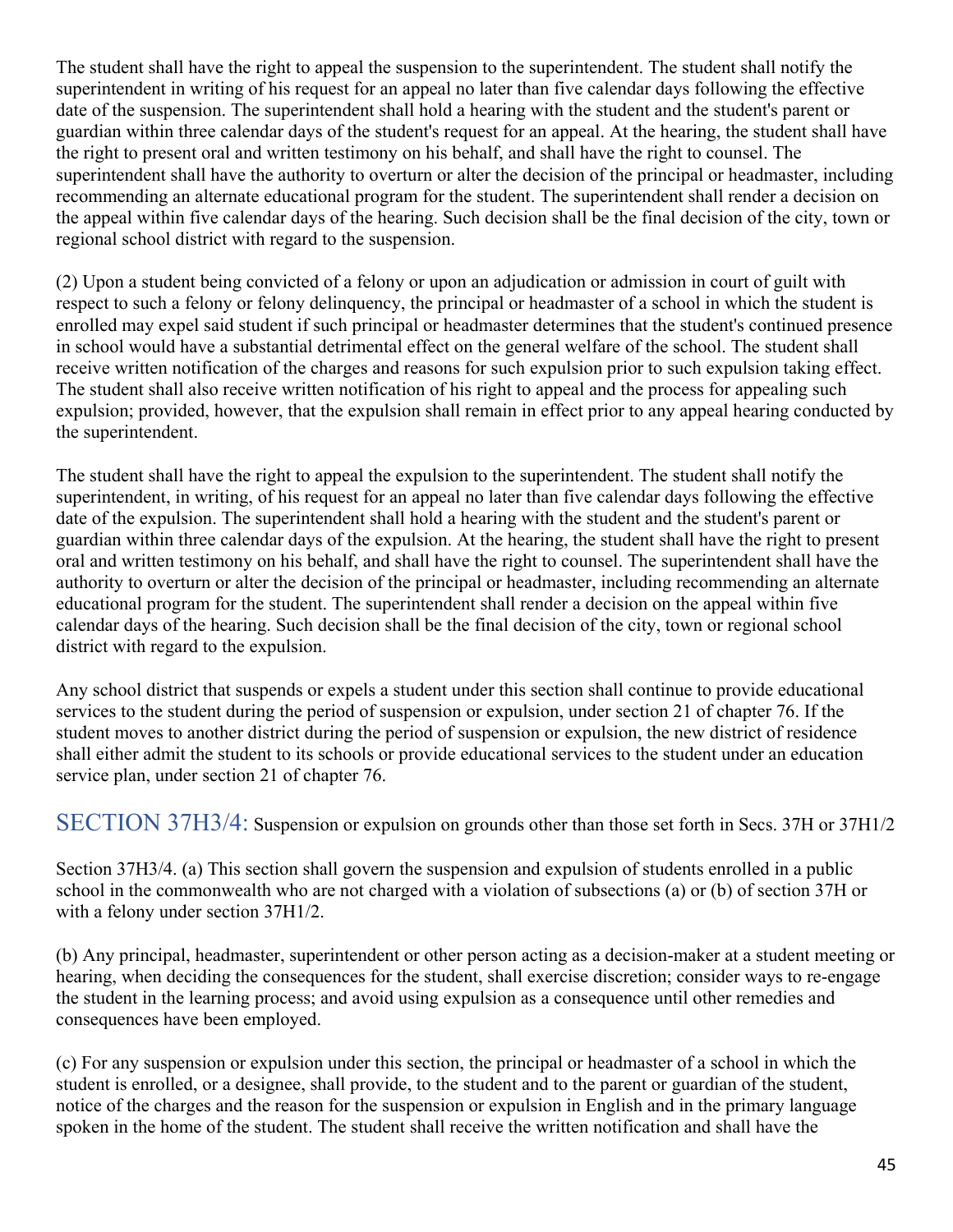opportunity to meet with the principal or headmaster, or a designee, to discuss the charges and reasons for the suspension or expulsion prior to the suspension or expulsion taking effect. The principal or headmaster, or a designee, shall ensure that the parent or guardian of the student is included in the meeting, provided that such meeting may take place without the parent or guardian only if the principal or headmaster, or a designee, can document reasonable efforts to include the parent or guardian in that meeting. The department shall promulgate rules and regulations that address a principal's duties under this subsection and procedures for including parents in student exclusion meetings, hearings or interviews under this subsection.

(d) If a decision is made to suspend or expel the student after the meeting, the principal or headmaster, or a designee, shall update the notification for the suspension or expulsion to reflect the meeting with the student. If a student has been suspended or expelled for more than 10 school days for a single infraction or for more than 10 school days cumulatively for multiple infractions in any school year, the student and the parent or guardian of the student shall also receive, at the time of the suspension or expulsion decision, written notification of a right to appeal and the process for appealing the suspension or expulsion in English and in the primary language spoken in the home of the student; provided, however, that the suspension or expulsion shall remain in effect prior to any appeal hearing. The principal or headmaster or a designee shall notify the superintendent in writing, including, but not limited to, by electronic means, of any out-of-school suspension imposed on a student enrolled in kindergarten through grade 3 prior to such suspension taking effect. That notification shall describe the student's alleged misconduct and the reasons for suspending the student out-of-school. For the purposes of this section, the term ''out-of-school suspension'' shall mean a disciplinary action imposed by school officials to remove a student from participation in school activities for 1 day or more.

(e) A student who has been suspended or expelled from school for more than 10 school days for a single infraction or for more than 10 school days cumulatively for multiple infractions in any school year shall have the right to appeal the suspension or expulsion to the superintendent. The student or a parent or guardian of the student shall notify the superintendent in writing of a request for an appeal not later than 5 calendar days following the effective date of the suspension or expulsion; provided, that a student and a parent or guardian of the student may request, and if so requested, shall be granted an extension of up to 7 calendar days. The superintendent or a designee shall hold a hearing with the student and the parent or guardian of the student within 3 school days of the student's request for an appeal; provided that a student or a parent or guardian of the student may request and, if so requested, shall be granted an extension of up to 7 calendar days; provided further, that the superintendent, or a designee, may proceed with a hearing without a parent or guardian of the student if the superintendent, or a designee, makes a good faith effort to include the parent or guardian. At the hearing, the student shall have the right to present oral and written testimony, cross-examine witnesses and shall have the right to counsel. The superintendent shall render a decision on the appeal in writing within 5 calendar days of the hearing. That decision shall be the final decision of the school district with regard to the suspension or expulsion.

(f) No student shall be suspended or expelled from a school or school district for a time period that exceeds 90 school days, beginning the first day the student is removed from an assigned school building.

# EASY GUIDE TO UNDERSTANDING 37H,37H1/2, & 37H3/4

### SUSPENSION OR EXPULSION FOR DISCIPLINARY OFFENSES UNDER M.G.L. 71 §§37H and 37H1⁄2

The due process notification and hearing requirements in the preceding sections do not apply to the following disciplinary offenses:

Possession of a dangerous weapon, possession of a controlled substance, or assault of staff A student may be subject to expulsion if found in possession of a dangerous weapon, possession of a controlled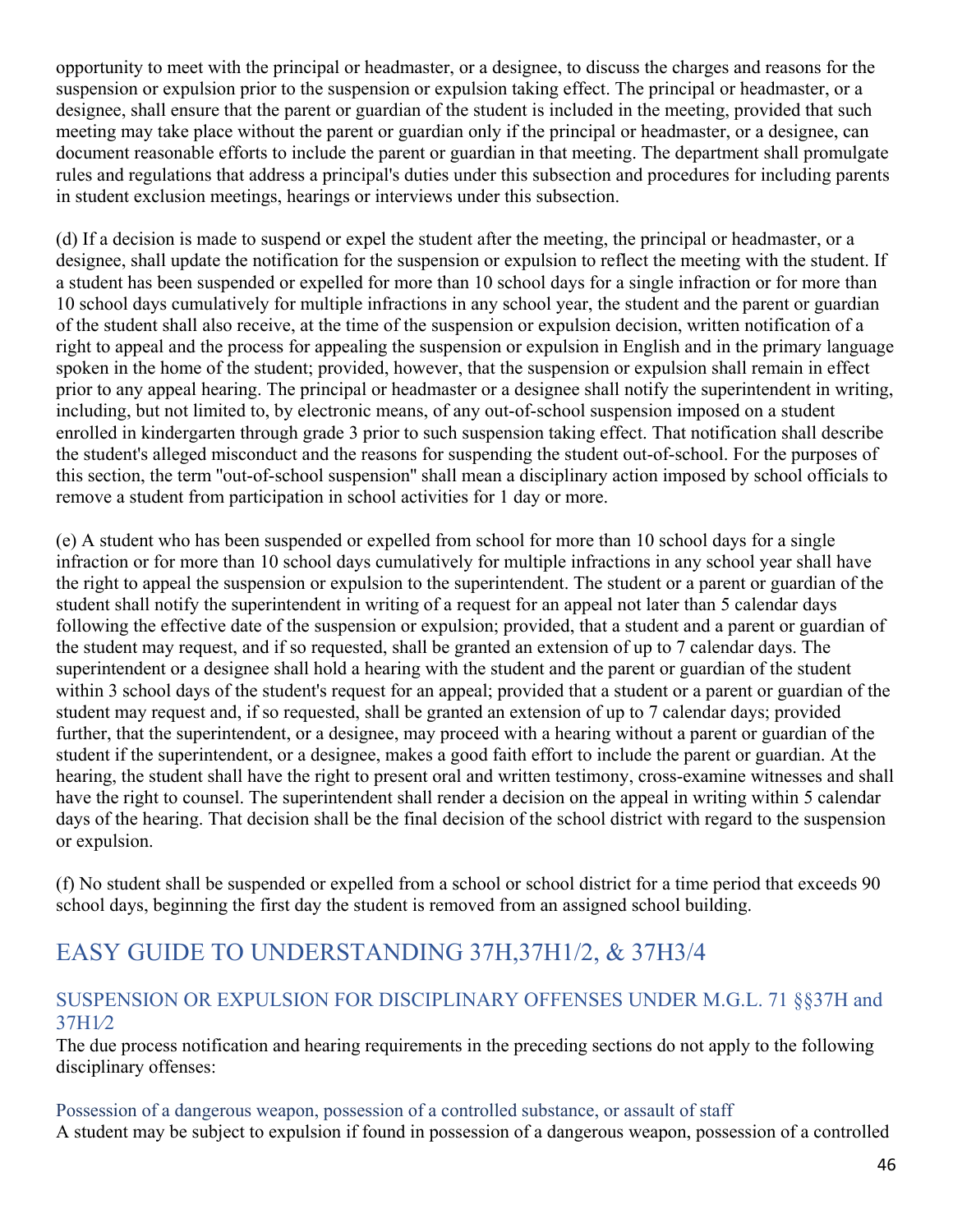substance, or the student assaults a member of educational staff, and the principal or designee determines the student's continued presence in school would have a substantial detrimental effect on the general welfare of the school.

The principal or designee shall notify the student and parent(s)/guardian(s) in writing of the opportunity for a hearing, and the right to have representation at the hearing, along with the opportunity to present evidence and witnesses. After said hearing, a principal or designee may, in his/her discretion, decide to levy a suspension rather than expulsion. A student expelled for such an infraction shall have the right to appeal the decision to the Superintendent. The expelled student shall have ten (10) calendar days from the date of the expulsion in which to notify the Superintendent of his/her appeal. The student has the right to counsel at the hearing before the Superintendent. The subject matter of the appeal shall not be limited solely to a factual determination of whether the student was guilty of the alleged offense.

### Felony complaint or issuance of felony delinquency complaint

Upon the issuance of a criminal complaint charging a student with a felony, or the issuance of a felony delinquency complaint against a student, the Principal may suspend a student for a period of time determined appropriate by the Principal if the Principal determines that the student's continued presence in school would have a substantial detrimental effect on the general welfare of the school.

The Principal shall notify the student in writing of the charges, the reasons for the suspension (prior to such suspension taking effect), and the right to appeal. The Principal will also provide the student and parent(s)/guardian(s) the process for appealing the suspension to the Superintendent. The request for appeal must be made in writing within five (5) calendar days. The hearing shall be held within three (3) days of the request. The suspension shall remain in effect prior to any appeal hearing before the Superintendent. At the hearing, the student shall have the right to present oral and written testimony, and the right to counsel. The Superintendent has the authority to overturn or alter the decision of the Principal. The Superintendent shall render a decision on the appeal within five (5) calendar days of the hearing.

## Felony conviction or adjudication/admission in court of guilt for a felony or felony delinquency

The Principal may expel a student convicted of a felony, or has an adjudication or admission of guilt regarding a felony, if the Principal determines that the student's continued presence in school would have a substantial detrimental effect on the general welfare of the school.

The student shall receive written notification of the charges and reasons for the proposed expulsion. The student shall also receive written notification of his right to appeal the decision to the Superintendent, as well as the appeal process. The expulsion shall remain in effect prior to any appeal hearing conducted by the Superintendent.

The student shall notify the Superintendent in writing of his/her request for an appeal of decision no later than five (5) calendar days following the date of the expulsion. The Superintendent hearing shall be held with the student and parent(s)/guardian(s) within three (3) calendar days of the expulsion. At the hearing, the student shall have the right to present oral and written testimony, and shall have the right to counsel. The Superintendent has the authority to overturn or alter the decision of the Principal. The Superintendent shall render a decision on the appeal within five (5) calendar days of the hearing.

## DUE PROCESS GUIDELINES 37H/ 37H 1⁄2 / 37H 3⁄4; 603 CMR 53.02(6) Notice of Proposed Suspension

Except in the case of an emergency removal or disciplinary offense defined under M.G.L. c. 71, §§37H or 37H 1⁄2 or an in-school suspension as defined by 603 CMR 53.02(6), the school shall provide the student and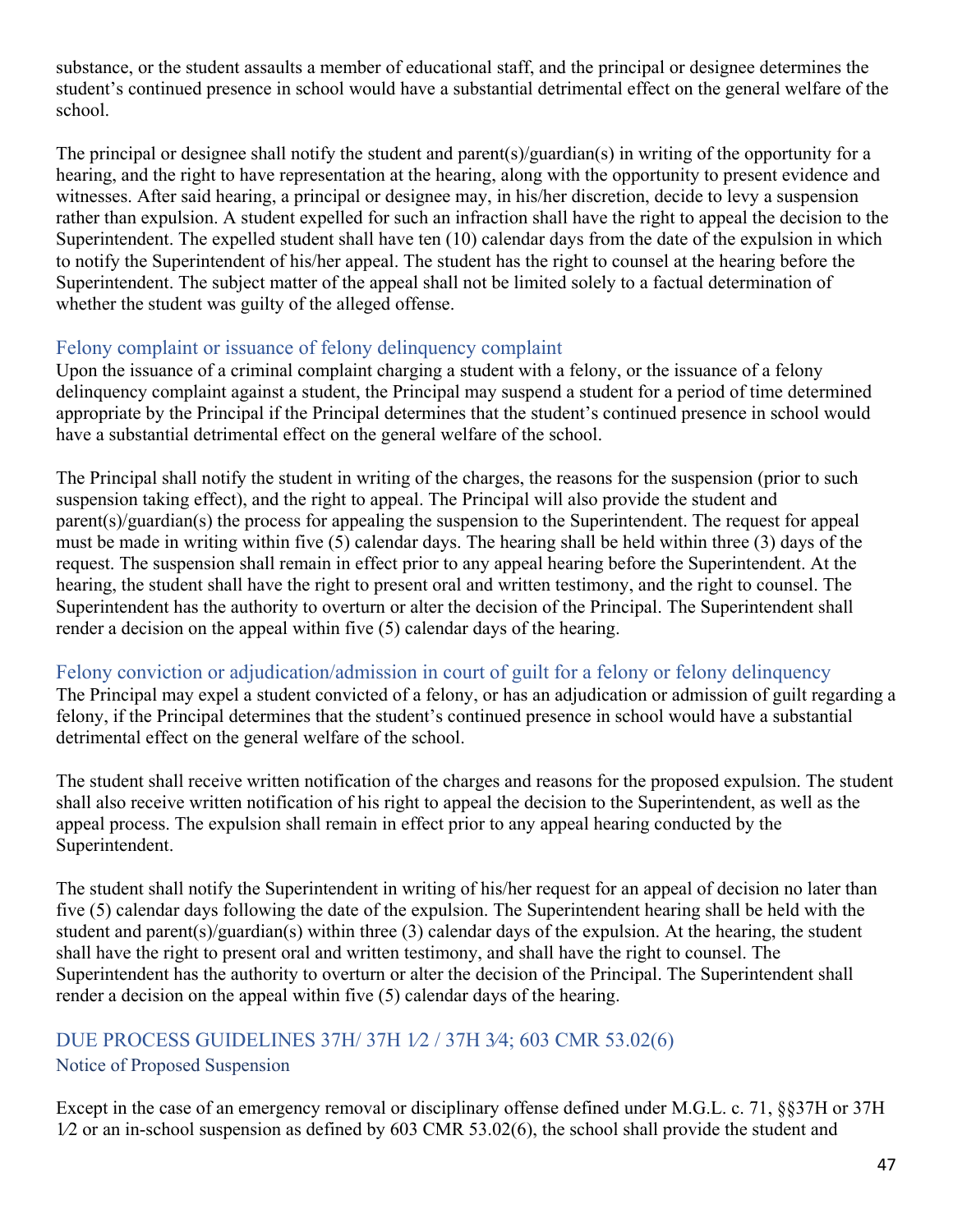parent/guardian with written and oral notice of the proposed out of school-suspension, an opportunity to be heard at hearing, and the opportunity to participate at the hearing. Notice shall set forth in plain language:

- the disciplinary offense;
- the basis for the charge;
- the potential consequences including the potential length of the students'
- suspension;
- the opportunity for the student to have a hearing with the principal or designee concerning the proposed suspension, including the opportunity to dispute the charges and to present the student's explanation of the alleged incident and for the parent/guardian to attend the hearing;
- the date, time and location of the hearing;
- the right of the student and student's parent/guardian to interpreter services at
- the hearing if needed to participate;

The principal or designee shall make reasonable efforts to notify the parent/guardian orally of the opportunity to attend the hearing. In order to conduct a hearing without the parent/guardian present, the principal or designee must be able to document reasonable efforts to include the parent/guardian. Reasonable effort is presumed if the principal or designee sent written notice and documented at least two attempts to contact the parent/guardian in the manner specified by the parent/guardian for emergency situations.

All written communications regarding notice of proposed suspension shall be either hand delivered or delivered by first-class mail, certified mail or email to address provided by the parent/guardian for school communications (or other method agreed to by the principal or designee and parent/guardian) in English, and in the primary language in the home if other than English, or other means of communication where appropriate.

### Special Education Laws regarding 37H & 37H1/2 & 504

37H and 37H1/2, must be applied in conjunction with IDEA and section 504, more than 10 days constitutes a change in placement and requires a team evaluation and parent consent to an interim placement, or a court order excluding approving the exclusion based on the school showing that the student's continued presence in the school is likely to result in injury. Gun free school act of 1994 a student may be placed in a 45-day program with or without the parent consent.

10 schools days for IDEA, under 504 a student's misconduct is a manifestation of his or her disability may be protected , if more than 10 days a ER team meeting must be held.

Long term suspension may not be imposed if, there is a relationship between the behavior and the disability, behavior related to student's special needs, or an inappropriate educational program, or IEP that is not fully implemented. If opposite it may be implemented.

School is required to offer an alternative plan to deliver sped services during the period the student is excluded. Parents have the right to request a hearing at the BSEA. If parents request a hearing the stay-put is placed into effect on the last agreed placement.

If student is a danger, the school may go to court to seek an injunction.

FAPE until 22.

Honig v. Doe, 484 US 305 (1988)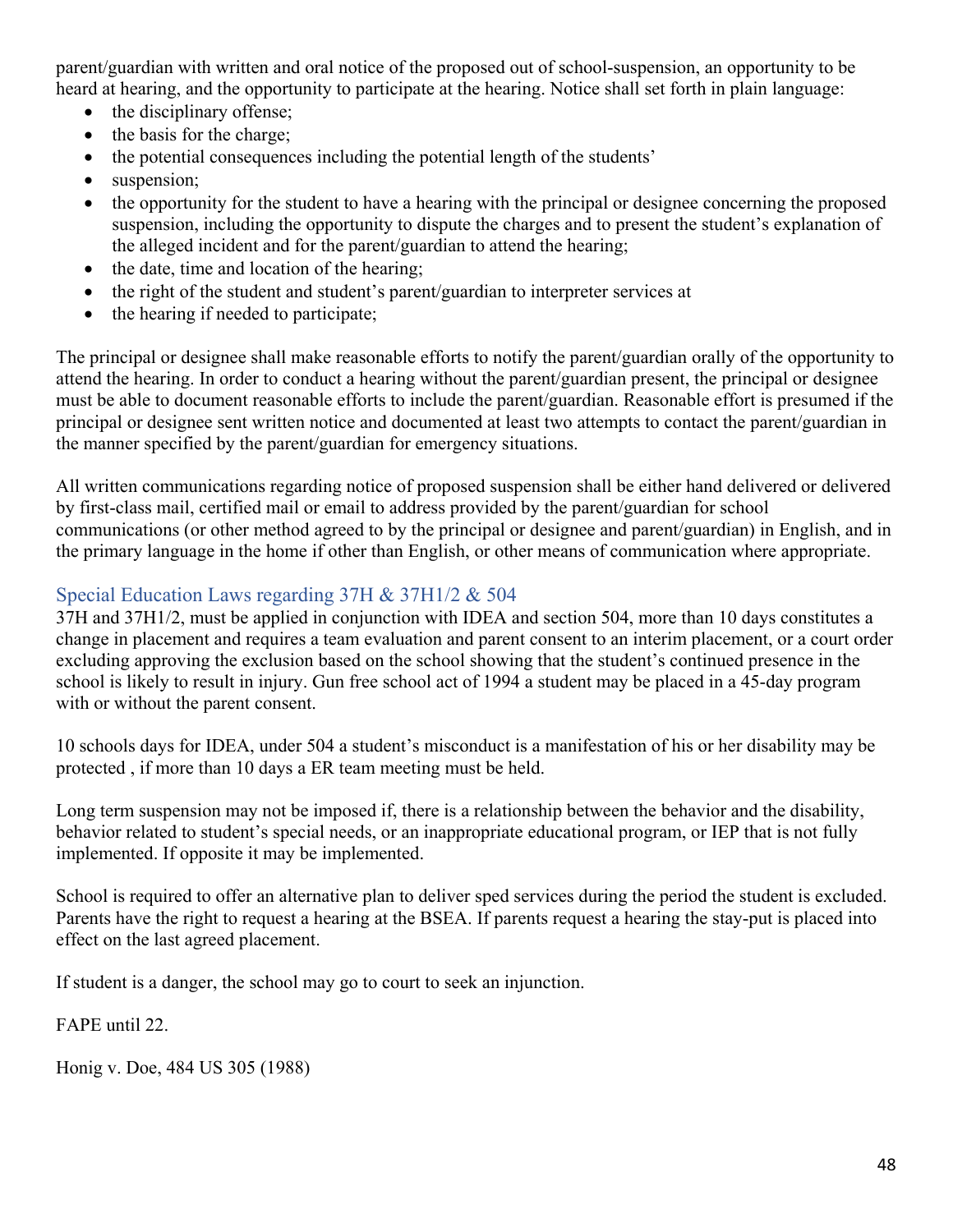### Policy of Disciplining Students with Special Needs and/or 504s

All students are expected to meet the requirements for behavior as set forth in this student handbook. In addition to those due process protections afforded to all students, the Individuals with Disabilities Education Act, Section 504 and related regulations require that additional provisions be made for students who have been found eligible for special education services or who the District knows or has reason to know might be eligible for such services.

If a student to be suspended is a special education and/ or 504 student the Director of Pupil Personnel will be notified and the number and duration of suspension is recorded and maintained by school officials. The Education Plan of every student with special needs and/or 504 indicates whether or not the student can be expected to meet the discipline code or if modification is required. If modification of the discipline code is required it will be written as part of the student's Educational Plan.

### Manifestation Determination Policy

Prior to any suspension of a student with disabilities beyond ten (10) days in any school, Special Education and Guidance will meet to:

- a. Develop or review a Functional Behavioral Assessment if needed of the student's behavior and to develop or modify a Behavior Intervention Plan.
- b. Identify appropriate alternative educational setting(s).
- Determine the relationship between the disability and the behavior: "A manifestation decision". The manifestation determination must determine if the conduct in question was caused by, or had a direct and substantial relationship to the child's disability or failure to implement an IEP.
- If the Team determines that the behavior is NOT a manifestation of a disability, then the school may suspend or exclude the student consistent with policies applied to any student without disabilities, except that the school must still offer an appropriate education program to the student with disabilities, which may be in some other setting.
- Regardless of the manifestation determination, the school may place the student in an interim alternative educational setting (as determined by the Team) for up to 45 school days:
- If the behavior involved weapons or illegal drugs or another controlled substance while at school or a school function.
- If the school provides evidence that the student is "substantially likely" to inflict serious bodily injury on another person at school, on school grounds, or at school functions, or others and a hearing officer orders the alternative placement.
- The interim alternative education setting enables the student to continue in the general curriculum, to continue receiving services identified on the I.E.P., and provides services to address the problem behavior.
- If the Team determines that the behavior is a manifestation of the disability, Franklin County Technical School will take steps (with the consent of the parent) to correct the I.E.P., and the placement, unless the parent and the school agree otherwise.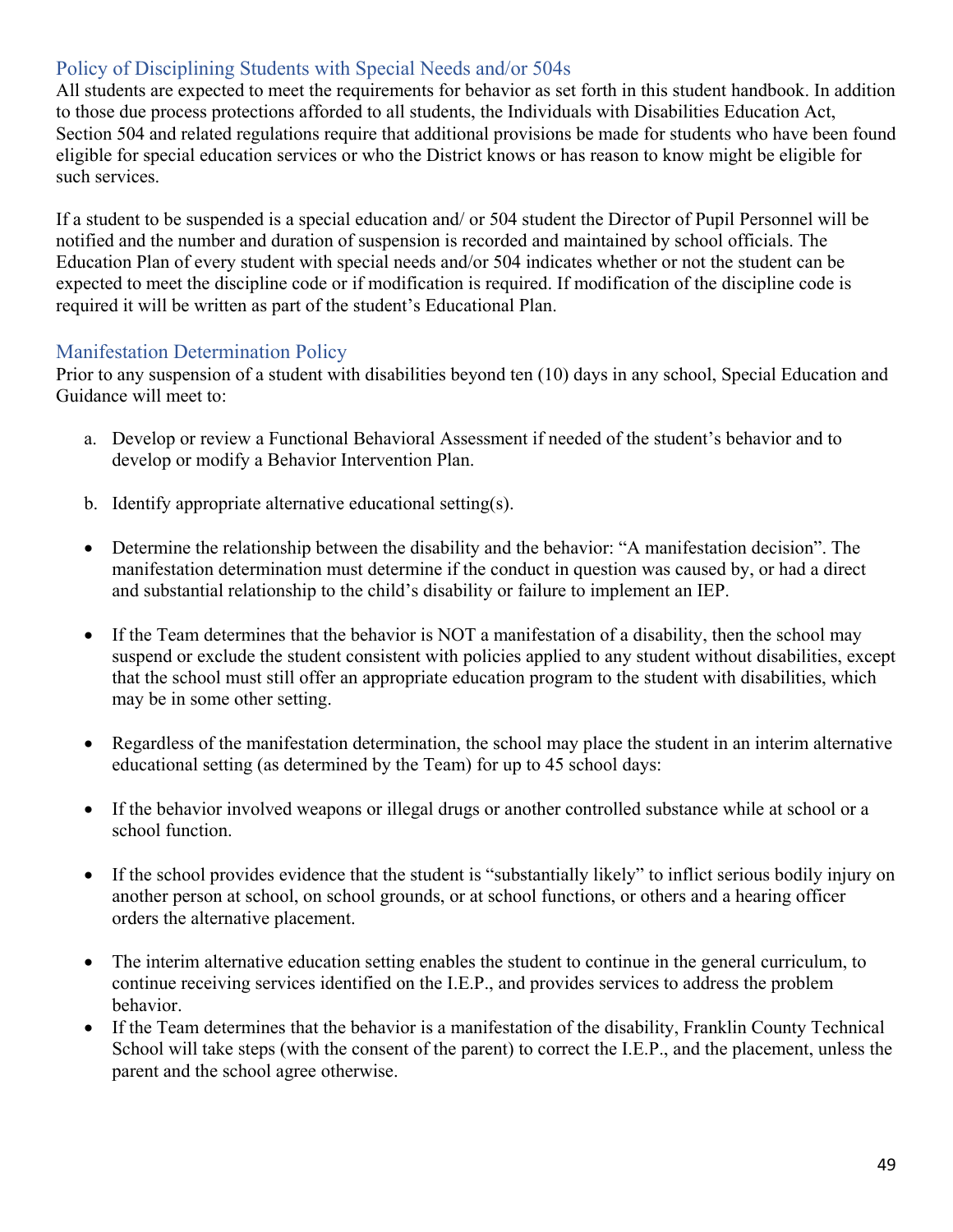Note: Definition: "Serious bodily injury" is defined in federal law as bodily injury which involves (1) substantive risk of death; (2) extreme physical pain; (3) protracted and obvious disfigurement; or (4) protracted loss or impairment of a bodily member, organ, or mental faculty.

## SHORT-TERM SUSPENSIONS: HEARING AND PRINCIPAL DETERMINATION

A short-term suspension is the removal of the student from the school premises and regular classroom activities for (10) consecutive days or less. Out-of-school short-term suspensions which do not cumulatively over the course of the school year exceed ten (10) days of suspension shall be conducted in accordance with this section.

Principal Hearing - The purpose of the hearing with the principal or designee is to hear and consider information regarding the alleged incident for which the student may be suspended, provide the student an opportunity to dispute the charges and explain the circumstances surrounding the alleged incident, determine if the student has committed the disciplinary offense, the basis for the charge, and any other pertinent information. The student shall have an opportunity to present information, including mitigating facts. A parent/guardian present at the hearing shall have the opportunity to discuss the student's conduct and offer information, including mitigating circumstances.

Based on the available information, including mitigating circumstances, the principal or designee will make a determination whether the student committed the disciplinary offense, and if so, the consequence. The principal or designee will provide notification in writing of his/her determination in the form of an update to the student and parent/guardian, and provide reasons for the determination. If the student is suspended, the principal or designee shall inform the parent/guardian of the type and duration of the suspension, and shall provide an opportunity for the student to make up assignments and other school work as needed to make academic progress during the period of removal.

All written communications regarding the hearing and principal or designee determination shall be either hand delivered or delivered by first-class mail, certified mail or email to address provided by the parent/guardian for school communications (or other method agreed to by the principal or designee and parent/guardian) in English, and in the primary language in the home if other than English, or other means of communication where appropriate.

## LONG-TERM SUSPENSIONS: HEARING AND PRINCIPAL DETERMINATION

A long-term suspension is the removal of the student from the school premises and regular classroom activities for more than ten (10) consecutive days, or for more than ten (10) school days cumulatively for multiple disciplinary offenses in any school year. The purpose of the hearing with the principal or designee is to hear and consider information regarding the alleged incident for which the student may be suspended, provide the student an opportunity to dispute the charges and explain the circumstances surrounding the alleged incident, determine if the student has committed the disciplinary offense, the basis for the charge, and any other pertinent information. The student shall have an opportunity to present information, including mitigating facts that the principal or designee will consider in determining whether alternatives to suspension such as loss of privileges, detention, an apology, a student contract, restitution, and/or probation are appropriate.

Additionally, the student shall have the following additional rights:

a. In advance of the hearing, the opportunity to review the student's record and the documents upon which the principal or designee may rely in making a determination to suspend the student or not;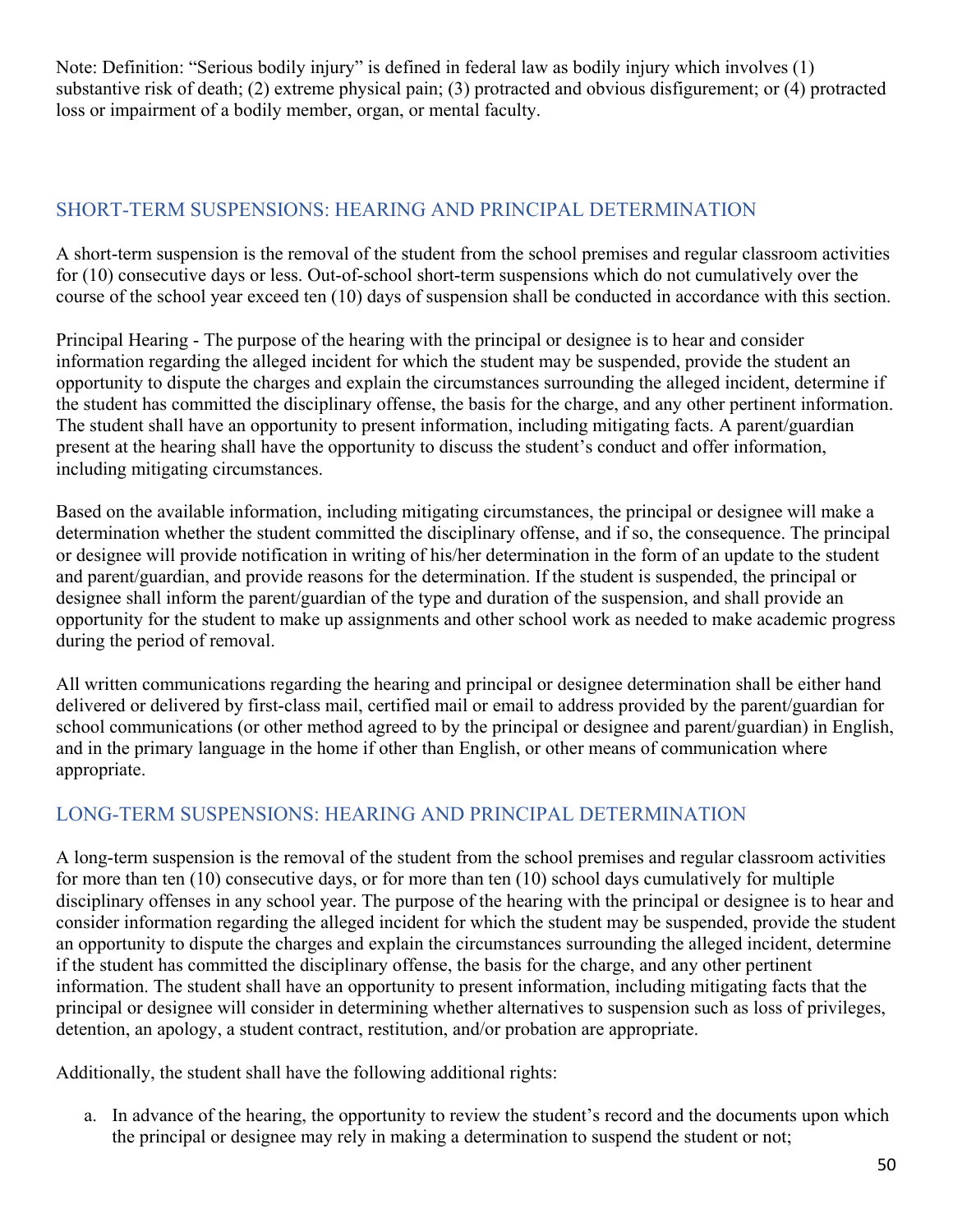- b. The right to be represented by counsel or a lay person of the student's choice, at the student's and or parent's/guardian's expense;
- c. The right to produce witness on his or her behalf and to present the student's explanation of the alleged incident, but the student may not be compelled to do so; and
- d. The right to cross-examine any witness presented by the school district; but the student may not be compelled to do so.
- e. The right to request that the hearing be recorded by the principal or designee. All participants shall be informed that the hearing is being recorded by audio. A copy of the audio recording will be provided to the student or parent/guardian upon request.

Based on the evidence submitted at the hearing the principal or designee shall make a determination as to whether the student committed the disciplinary offense and if so, after considering mitigating circumstances and alternatives to suspension (the use of evidence-based strategies and programs, such as mediation, conflict resolution, restorative justice, and positive interventions and supports) what remedy or consequence will be imposed. If the principal or designee decides to impose a long-term suspension, the written determination shall:

- a. Identify the disciplinary offense, the date on which the hearing took place, and the participants at the hearing;
- b. Set out key facts and conclusions reached by the principal or designee;
- c. Identify the length and effective date of the suspension, as well as a date of return to school;
- d. Include notice of the student's opportunity to receive a specific list of education services to make academic progress during removal, and the contact information of a school member who can provide more detailed information.
- e. Inform the student of the right to appeal the principal's or designee's decision to the superintendent or his/her designee (only if a long-term suspension has been imposed) within five (5) calendar days, which may be extended by parent/guardian request in writing to seven (7) calendar days.
- f. The long-term suspension will remain in effect unless and until the superintendent decides to reverse the principal's or designee's determination on appeal.

All written communications regarding the hearing and principal determination shall be either hand delivered or delivered by first-class mail, certified mail or email to address provided by the parent/guardian for school communications (or other method agreed to by the principal or designee and parent/guardian) in English, and in the primary language in the home if other than English, or other means of communication where appropriate.

## APPEAL OF LONG-TERM SUSPENSION

A student who is placed on a long-term suspension shall have the right to appeal the principal or designee's decision to the superintendent if properly and timely filed. A good faith effort shall be made to include the parent/guardian at the hearing. The appeal shall be held within three (3) calendar days of the request, unless the student or parent/guardian requests an extension of up to seven (7) additional calendar days, which the superintendent shall grant.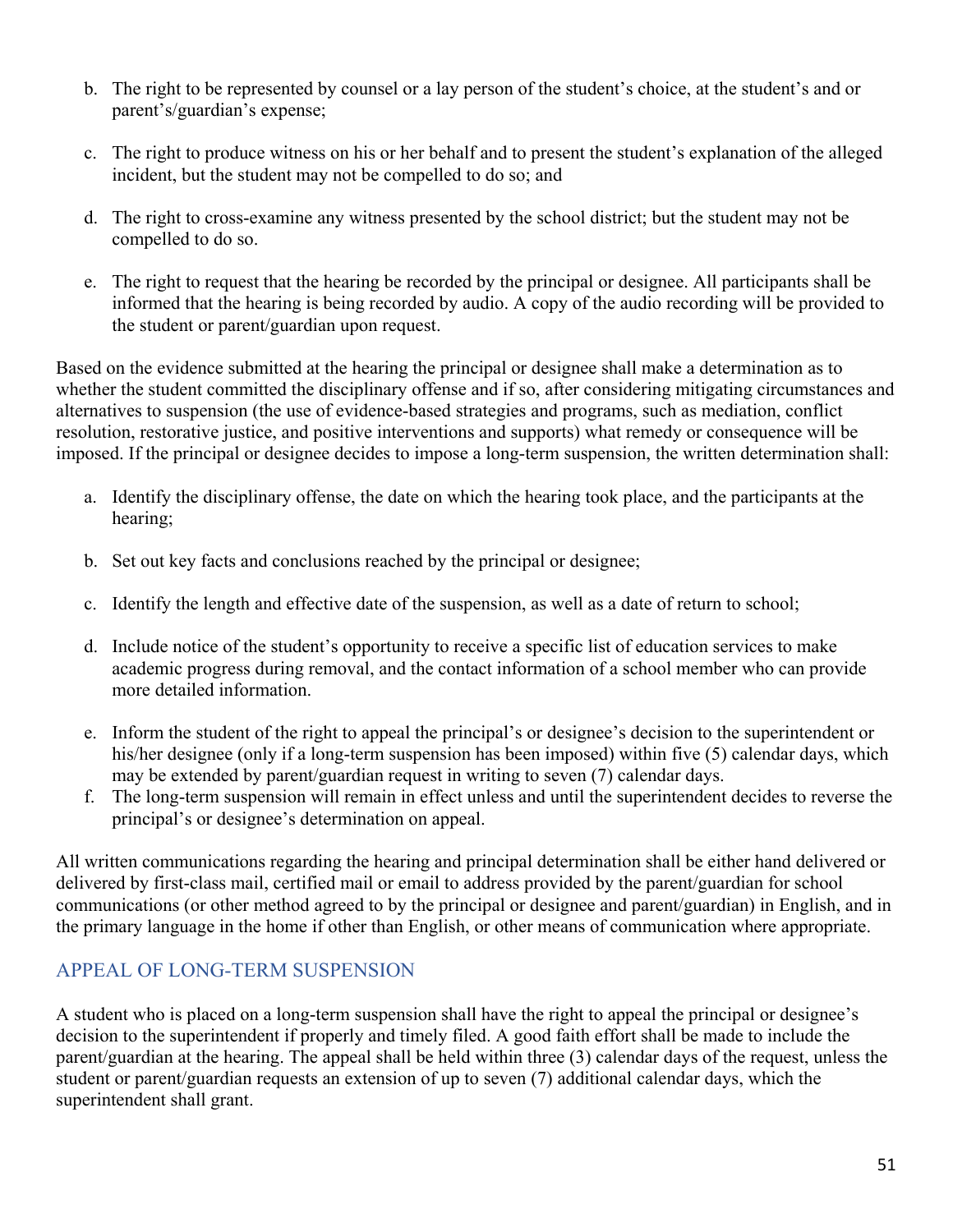The student and parent/guardian shall have the same rights afforded at the long-term suspension principal or designee hearing. Within five (5) calendar days of the hearing the superintendent shall issue his/her written decision which meets the criteria required of the principal or designee's determination. If the superintendent determines the student committed the disciplinary offense, the superintendent may impose the same or a lesser consequence than that of the principal or designee. The superintendent's decision shall be final.

## EMERGENCY REMOVAL

A student may be temporarily removed prior to notice and hearing when a student is charged with a disciplinary offense and the continued presence of the student poses a danger to persons or property, or materially and substantially disrupts the order of the school and, in the principal's judgment, there is no alternative available to alleviate the danger or disruption. The temporary removal shall not exceed two (2) school days, following the day of the emergency removal.

During the emergency removal, the principal shall make immediate and reasonable efforts to orally notify the student and student's parent/guardian of the emergency removal and the reason for the emergency removal. The principal shall also provide the due process requirements of written notice for suspensions and provide for a hearing which meets the due process requirements of a long-term suspension or short-term suspension, as applicable, within the two (2) school day time period, unless an extension of time for the hearing is otherwise agreed to by the principal, student, and parent/guardian.

A decision shall be rendered orally on the same day as the hearing, and in writing no later than the following school day. The decision shall meet all of the due process requirements of a principal's determination in a longterm suspension or short-term suspension, as applicable.

## IN-SCHOOL SUSPENSION UNDER 603 CMR 53:02(6) & 603 CMR 53.10

In-school suspension is defined as the removal of a student from regular classroom activities, but not the school premises, for not more than ten (10) consecutive school days, or no more than ten (10) school days cumulatively for multiple infractions over the course of the school year.

A Principal or designee may impose an in-school suspension as defined above according to the following procedures:

- 1. The principal or designee shall inform the student of the disciplinary offense charged and the basis for the charge, and provide the student an opportunity to dispute the charges and explain the circumstances surrounding the alleged incident. If the principal or designee determines that the student committed the disciplinary offense, the principal or designee shall inform the student of the length of the student's inschool suspension, which shall not exceed ten (10) days, cumulatively or consecutively, in a school year.
- 2. On the same day as the in-school suspension decision, the principal shall make reasonable efforts to notify the parent orally of the disciplinary offense, the reasons for concluding that the student committed the infraction, and the length of the in-school suspension. The principal or designee shall also invite the parent to a meeting to discuss the student's academic performance and behavior, strategies for student engagement, and possible responses to the behavior. Such meeting shall be scheduled on the day of the suspension if possible, and if not, as soon thereafter as possible. If the principal is unable to reach the parent after making and documenting at least two (2) attempts to do so, such attempts shall constitute reasonable efforts for purposes of orally informing the parent of the in-school suspension.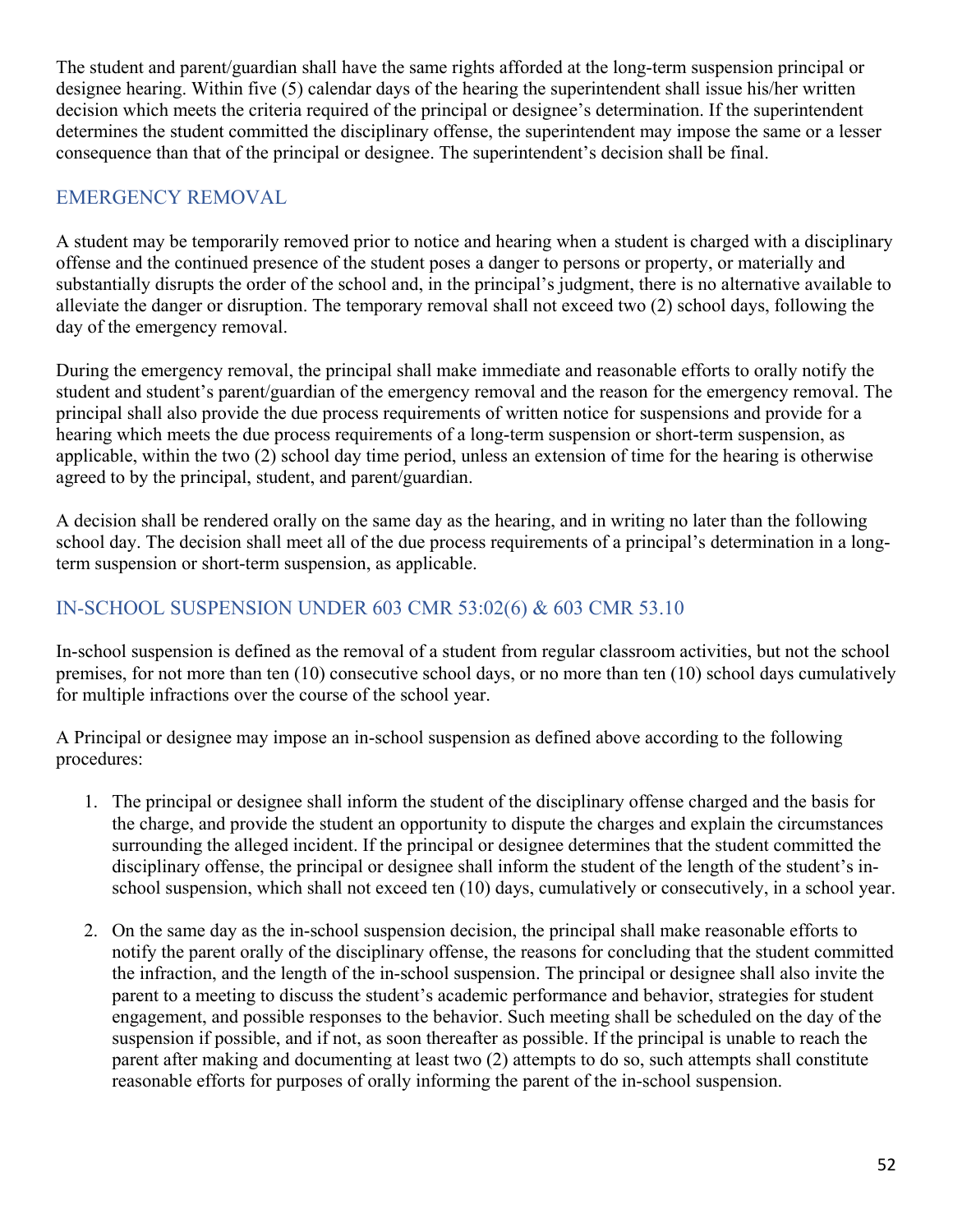3. The principal or designee shall send written notice to the student and parent about the in-school suspension, including the reason and the length of the in-school suspension, and inviting the parent to a meeting with the principal or designee for the purpose set forth above, if such meeting has not already occurred. The principal or designee shall deliver such notice on the day of the suspension by handdelivery, certified mail, first-class mail, email to an address provided by the parent for school communications or by other method of delivery agreed to by the principal and the parent.

### Dispositions Detention

Students are to report to the assigned detention room from 2:40 – 3:45 unless otherwise directed by teacher or Assistant Principal.

- ISS rules apply in office detention
- Violation will result in additional detention or suspension
- 24 hours written notice will be given to students
- It is the students responsibility to report on the assigned day
- Any need to postpone will be discussed with the Assistant Principal prior to the detention
- After school work is not an excuse to postpone
- If a student is absent on the day of detention or school is canceled, the detention
- is to be served on the next detention date.

#### Suspension

The administration reserves the right to determine when a suspension is warranted and whether the suspension will be in-school (ISS) or out of school (OSS),

All suspensions will render the student ineligible to participate in all athletic/curricular/extracurricular activities and school functions, whether on or off campus during the specific suspension time. The specified time period is defined to be the entire calendar day for which the suspension is scheduled.

When a multi-day suspension has been assigned on consecutive days, the eligibility period will include weekend and vacation days which fall during that period.

### In School Suspension (ISS)

- Students assigned to ISS will report to G1 upon arrival at school, no later than 8:05 am.
- Students will eat a separate supervised lunch.
- ISS is considered a suspension from school, please reference Due Process Guidelines.
- One function of ISS is to serve as a form of discipline. Therefore, the ISS monitor has been instructed to enforce the following rules:
- Students assigned to ISS are not allowed to talk to other students.
- No electronic devices will be used in ISS unless approved by Administration.
- They may talk to the monitor to make a request or to ask for help with homework.
- Work must be done; otherwise the ISS monitor may assign work.
- In most cases, students assigned to ISS are given a day to collect homework assignments before reporting to ISS. Students are not to receive passes.
- Students who are reported for discipline violations while assigned to ISS can expect additional consequences by administration.

### Out of School Suspension (OSS)

Out of School suspension and related consequences will be assigned based on Due Process Guidelines (please reference above). Students will be assigned out of school suspension for the following reasons: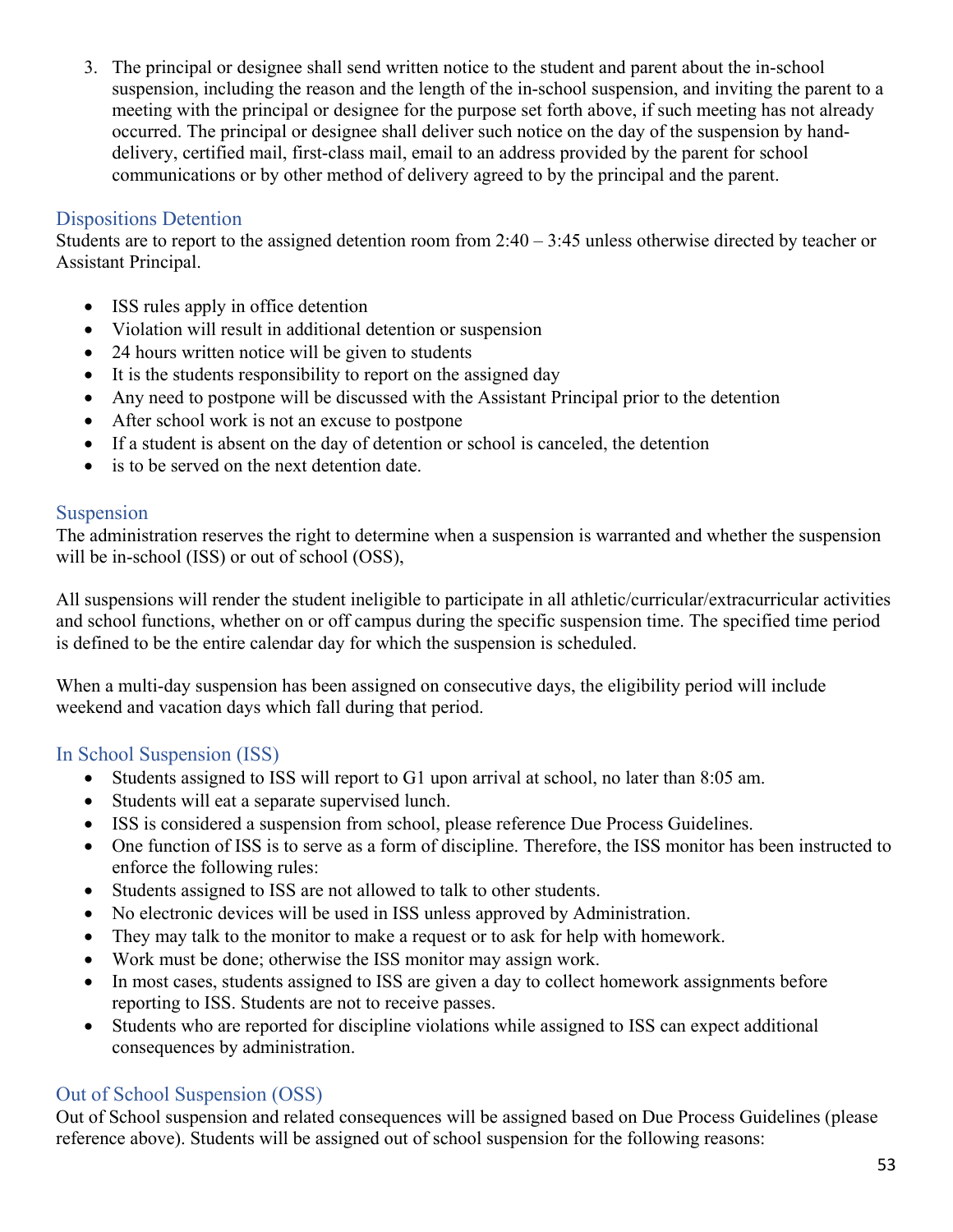- Continued infractions of Daily Misbehavior
- Committing a Prohibited Act and/ or Severe Misbehavior.

## Student Complaints and Grievances

Students and their parents and/or guardians, who believe that their students have received unfair treatment in the form of disciplinary action, will have the right to appeal. Any applicable provisions of the Massachusetts General Laws or federal law will be followed by school officials in conducting hearings and reviews of student grievances. In general, appeals procedures will begin with the authority imposing the penalty (for example, Assistant Principal or teacher) and may ultimately be referred to the Principal and on to the School Committee.

Every attempt will be made to seek a satisfactory solution to any legitimate grievance in a friendly and informal manner for all grievances, including complaints alleging discrimination based on sex or disability. In order to keep such discussions within a practical size, no more than six student representatives will be permitted to participate with the Principal, staff members, or school committee members who may be involved.

# Harassment of Students

Harassment of students by other students, employees, vendors and other third parties will not be tolerated in the **(Name of District)** Public Schools. The alleged harassment must involve conduct that occurred within the school's own program or activity, such as whether the harassment occurred at a location or under circumstances where the school owned, or substantially controlled the premises, exercised oversight, supervision or discipline over the location or participants, or funded, sponsored, promoted or endorsed the event where the alleged harassment occurred, against a person in the United States. This policy is in effect while students are on school grounds, School District property or property within the jurisdiction of the School District, school buses, or attending or engaging in school sponsored activities.

Harassment prohibited by the District includes, but is not limited to, harassment on the basis race, color, sex, sexual orientation, gender identity, religion, disability, age, genetic information, active military/veteran status, marital status, familial status, pregnancy, or pregnancy-related condition, homelessness, ancestry, ethnic background, national origin, or any other category protected by state or federal law. Students whose behavior is found to be in violation of this policy will be subject to disciplinary action up to and including suspension or expulsion pursuant to disciplinary codes. Employees who have been found to violate this policy will be subject to discipline up to and including, termination of employment, subject to contractual disciplinary obligations.

Employee-to-Student Harassment means conduct of a written, verbal or physical nature that is designed to embarrass distress, agitate, disturb or trouble students when:

- Submission to such conduct is made either explicitly or implicitly a term or condition of a student's participation in school programs or activities; or
- Submission to or rejection of such conduct by a student is used as the basis for decisions affecting the student.

Student- to-Student Harassment means conduct of a written, verbal, or physical nature that is designed to embarrass, distress, agitate, disturb or trouble students, when:

• Such conduct has the purpose or effect of unreasonably interfering with a student's performance or creating an intimidating or hostile learning environment.

Harassment as described above may include, but is not limited to:

- Written, verbal, or physical (including texting, blogging, or other technological methods) harassment or abuse;
- Repeated remarks of a demeaning nature;
- Implied or explicit threats concerning one's grades, achievements, or other school matter.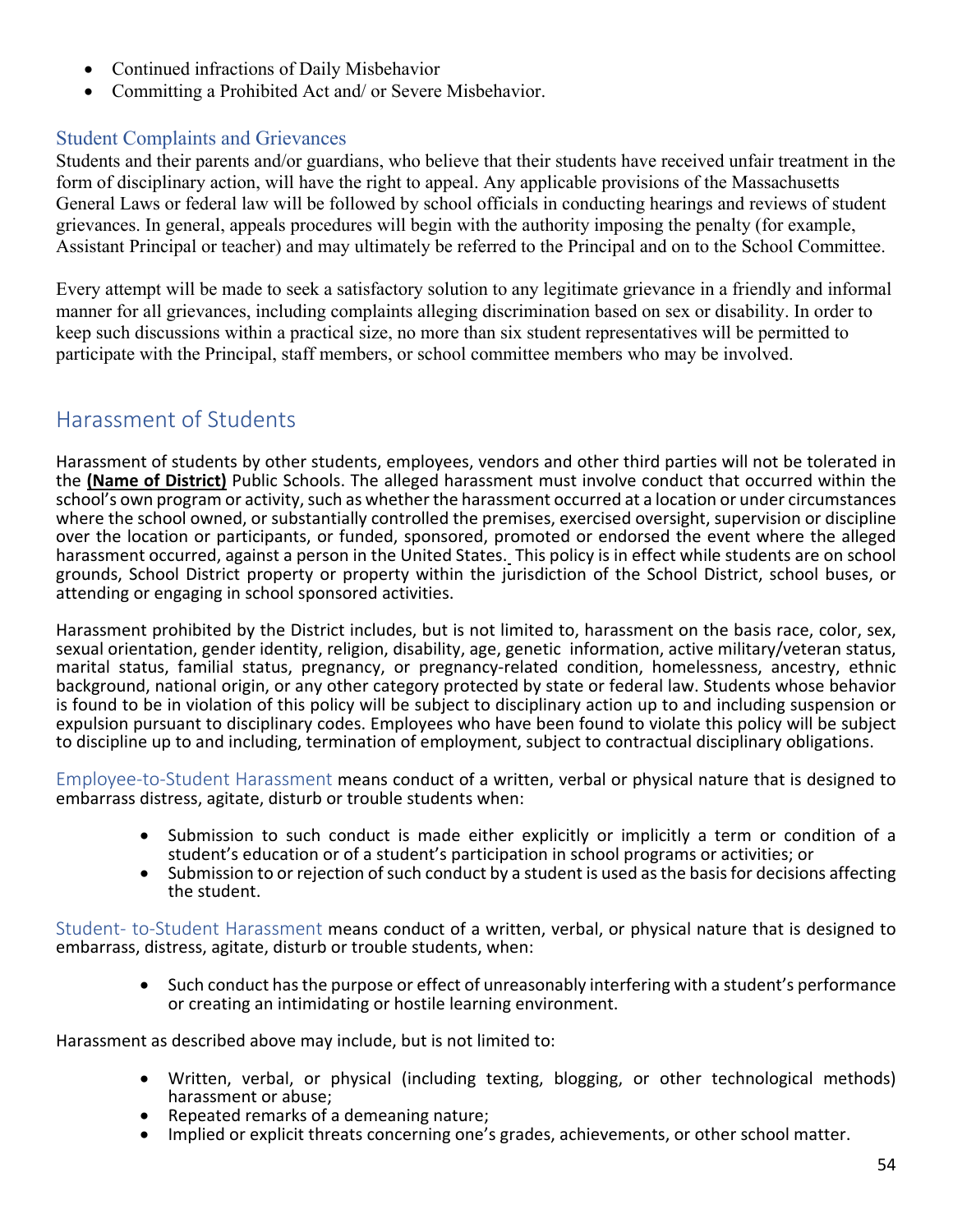• Demeaning jokes, stories, or activities directed at the student.

By law, what constitutes harassment is determined from the perspective of a reasonable person with the characteristic on which the harassment is based. Individuals should consider how their words and actions might reasonably be viewed by others.

The District will promptly and reasonably investigate allegations of harassment through designation of Title IX Coordinator or building based employees, who may include principals or their designees. The superintendent will recommend, in consultation with the principals, opportunities to the designated recipients for appropriate training. Where it is determined that discrimination or harassment has occurred, the District will act promptly to eliminate the conduct and will impose developmentally appropriate disciplinary, restorative and/or corrective action.

The District will respond promptly and reasonably investigate allegations of sexual harassment through designation of the Title IX Coordinator or building based employees to any reports or complaints of discrimination, including harassment and retaliation, or other violations of civil rights, pursuant to our detailed response protocol. Where it is determined that discrimination or harassment has occurred, the District will act promptly to eliminate the conduct and will impose developmentally- appropriate disciplinary, restorative, and/or corrective action.

| LEGAL REF.: | M.G.L. 151B:3A<br>Title IX of the Education Amendments of 1972<br>BESE 603 CMR 26:00<br>34 CFR 106.44 (a), (a)-(b)<br>34 CFR 106.45 (a)-(b) (1)<br>34 CFR 106.45 (b)(2)-(b)(3,4,5,6,7) as revised through June 2020 |
|-------------|---------------------------------------------------------------------------------------------------------------------------------------------------------------------------------------------------------------------|
| CROSS REF.: | AC, Non-Discrimination Policy Including Harassment and Retaliation                                                                                                                                                  |

# Sexual Harassment Policy

It is the policy of the Franklin County Technical School Committee to maintain and promote a working environment and educational environment free from all forms of sexual harassment. This policy shall apply to all persons associated with this school system including, but not necessarily limited to, the School Committee, the administration, the staff, and the students. All employees of the Franklin County Technical School have the right to work in an environment free from sexual harassment. All students of the Franklin County Technical School have the right to participate in an educational environment free from sexual harassment. Any person who engages in sexual harassment while acting as a member of the school community will be in violation of this policy.

In addition, the Franklin County Technical School Committee affirms its commitment to maintain a work environment free of all forms of harassment and discrimination based on a person's race, color, religion, sexual orientation, transgender, gender identity, national origin, age, sex or disability. All members of the school community are expected to conduct themselves in an appropriate manner with courtesy and respect for others.

The Franklin County School Committee and Franklin County Technical School are committed to maintaining an education and work environment for all school community members. that is free from all forms of harassment, including sexual harassment. The members of the school community include the School Committee, employees, administration, faculty, staff, students, volunteers in the schools, and parties contracted to perform work for the Franklin County Technical School.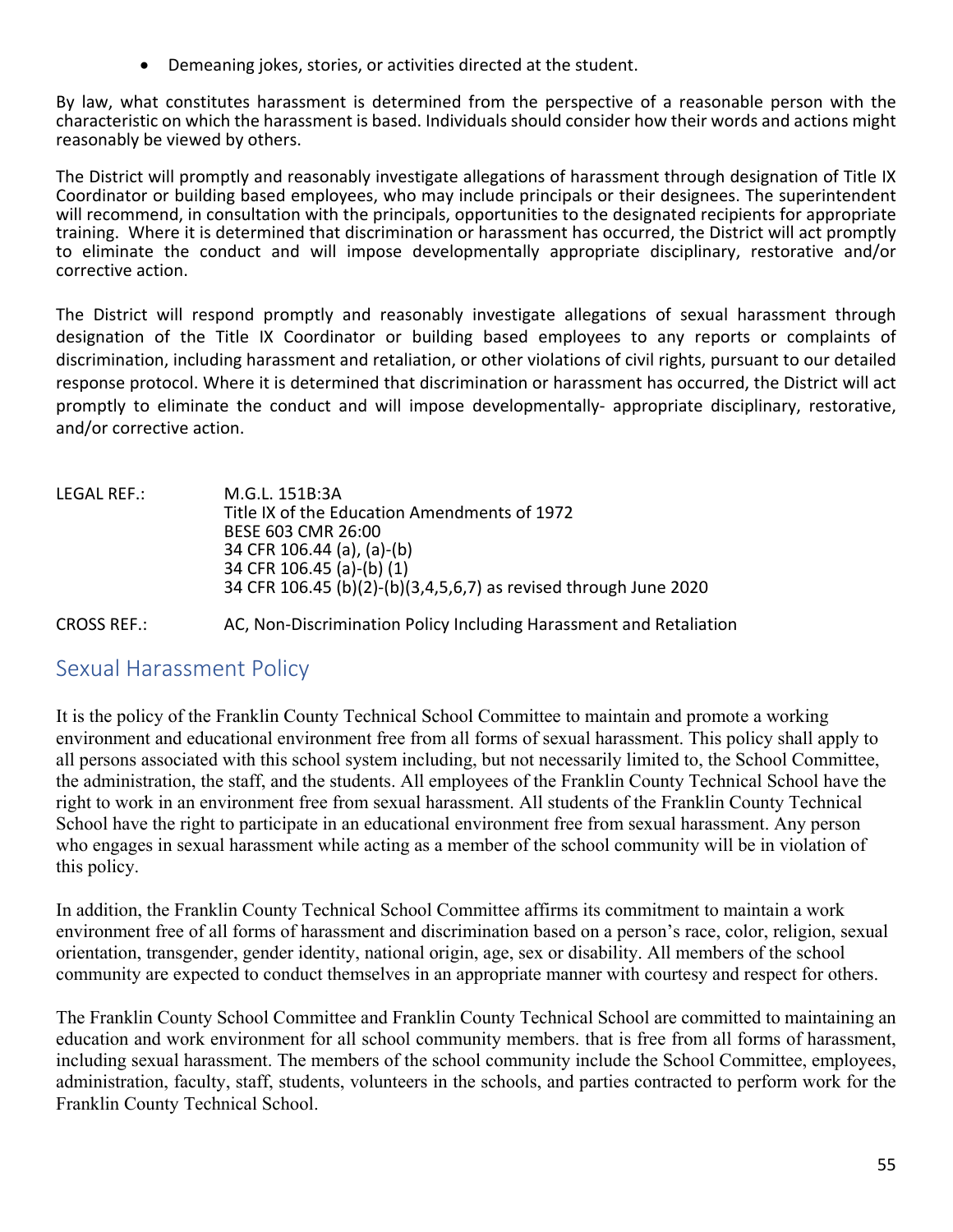Definition of Sexual Harassment is unwelcome conduct of a sexual nature. The definition includes unwelcome conduct on the basis of sex that is so severe, pervasive, and objectively offensive that it effectively denies a person equal access to the school's education program or activity it also, includes unwelcome sexual advances, requests for sexual favors, and other verbal, nonverbal, or physical conduct of a sexual nature. Sexual harassment includes conduct by an employee conditioning an educational benefit or service upon a person's participation in unwelcome sexual conduct, often called quid pro quo harassment and, sexual assault as the Federal Clergy Act defines that crime. Sexual violence is a form of sexual harassment. Sexual violence, as the Office of Civil Rights (OCR) uses the term, refers to physical sexual acts perpetrated against a person's will or where a person is incapable of giving consent (e.g., due to the student's age or use of drugs or alcohol, or because an intellectual or other disability prevents the student from having the capacity to give consent). A number of different acts fall into the category of sexual violence, including rape, sexual assault, sexual battery, sexual abuse and sexual coercion. Massachusetts General Laws Ch. 119, Section 51 A, requires that public schools report cases of suspected child abuse, immediately orally and file a report within 48 hours detailing the suspected abuse to the Department of Children and Families. For the category of sexual violence, in addition to Section 51A referrals these offences and any other serious matters shall be referred to local law enforcement. Schools must treat seriously all reports of sexual harassment that meet the definition of sexual harassment and the conditions of actual notice and jurisdiction as noted above. Holding a school liable under Title IX can occur only when the school knows of sexual harassment allegations and responds in a way that is deliberately indifferent (clearly unreasonable in light of known circumstance).

While it is not possible to list all those additional circumstances that may constitute sexual harassment, the following are some examples of conduct, which if unwelcome, may constitute sexual harassment, depending on the totality of the circumstances, including the severity of the conduct and its pervasiveness:

- Unwelcome sexual advances—whether they involve physical touching or not;
- Sexual epithets, jokes, written or oral references to sexual conduct, gossip regarding one's sex life; comment on an individual's body, comment about an individual's sexual activity, deficiencies, or prowess;
- Displaying sexually suggestive objects, pictures, cartoons;
- Unwelcome leering, whistling, brushing against the body, sexual gestures, suggestive or insulting comments;
- Inquiries into one's sexual experiences; and,
- Discussion of one's sexual activities.

The legal definition of sexual harassment is broad and in addition to the above examples, other sexually oriented conduct, whether it is intended or not, that is unwelcome and has the effect of creating an environment that is hostile, offensive, intimidating, to male, female, or gender non-conforming students or employees may also constitute sexual harassment.

Because the District takes allegations of harassment, including sexual harassment, seriously, we will respond promptly to complaints of harassment including sexual harassment, and following an investigation where it is determined that such inappropriate conduct has occurred, we will act promptly to eliminate the conduct and impose corrective action as is necessary, including disciplinary action where appropriate.

Please note that while this policy sets forth our goals of promoting an environment that is free of harassment including sexual harassment, the policy is not designed or intended to limit our authority to discipline or take remedial action for conduct which we deem unacceptable, regardless of whether that conduct satisfies the definition of harassment or sexual harassment.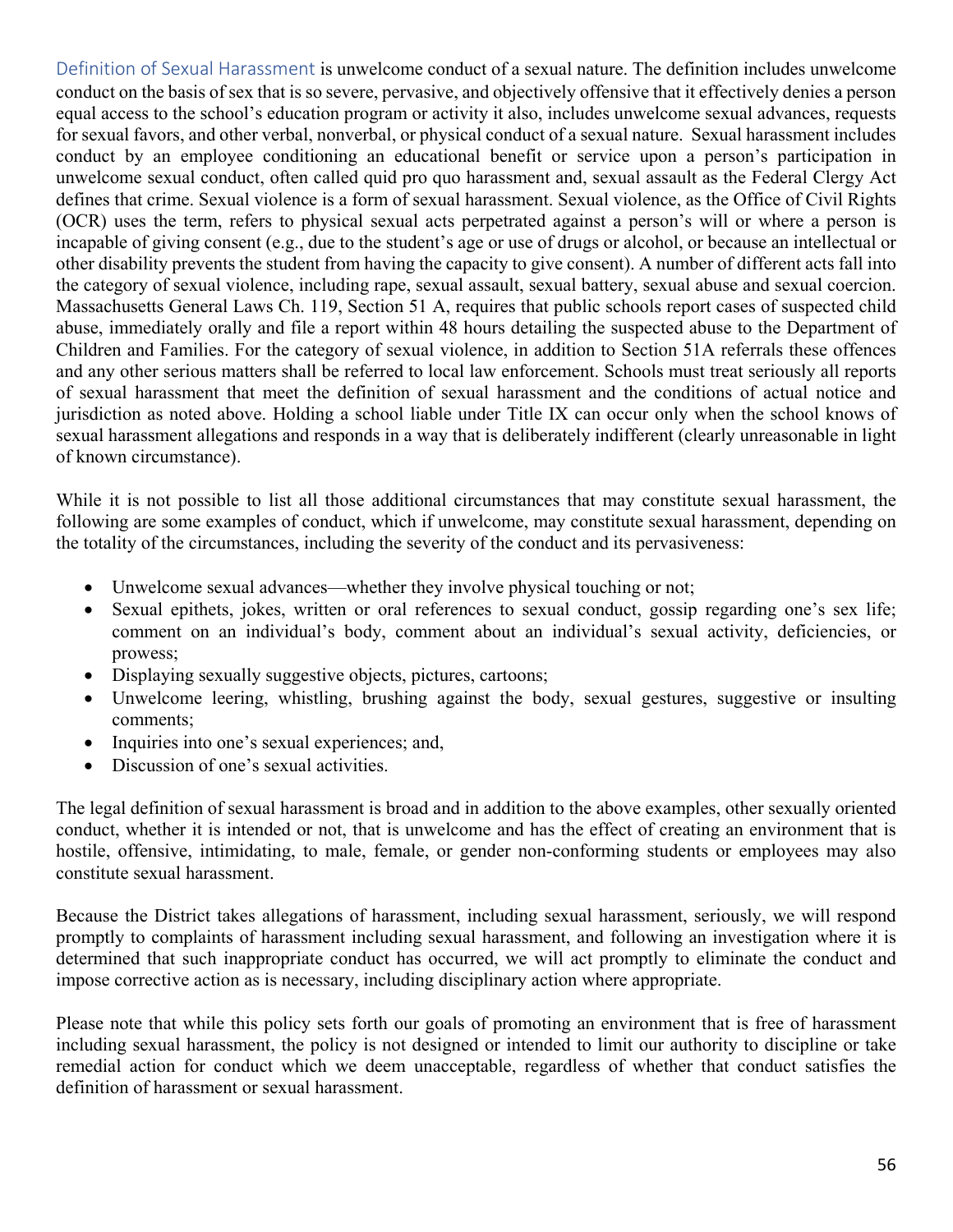Retaliation against a complainant, because they have filed a harassment or sexual harassment complaint or assisted or participated in a harassment or sexual harassment investigation or proceeding, is also prohibited. A student or employee who is found to have retaliated against another in violation of this policy will be subject to disciplinary action up to and including student suspension and expulsion or employee termination.

The complainant does not have to be the person at whom the unwelcome sexual conduct is directed. The complainant, regardless of gender, may be a witness to and personally offended by such conduct.

### Notice of Sexual Harassment

The regulations require a school district to respond when the district has actual notice of sexual harassment. School districts have actual notice when an allegation is made known to any school employee. Schools must treat seriously all reports of sexual harassment that meet the definition of harassment and the conditions of actual notice and jurisdiction as noted whether or not the complainant files a formal complaint. Holding a school liable under Title IX can occur only when the school knows of sexual harassment allegations and responds in a way that is deliberately indifferent (clearly unreasonable in light of known circumstances). Schools are required to investigate every formal complaint and respond meaningfully to every known report of sexual harassment.

The regulation highlights the importance of supportive measures designed to preserve or restore access to the school's education program or activity, with or without a formal complaint. Where there has been a finding of responsibility, the regulation would require remedies designed to restore or preserve access to the school's education program or activity.

## Discrimination and Harassment Grievance Procedure

The following grievance procedure should be used by an individual who wishes to file a complaint alleging sexual harassment:

- 1. Any alleged act of sexual harassment of a student by a school employee or volunteer should be reported in writing and in duplicate to the building principal or designee. Prompt reporting makes the investigation and resolution to the problem easier.
- 2. If the alleged offender is the principal or designee, the grievance should be made to the Superintendent.
- 3. The grievance should contain as much information as possible about the alleged incident; (name(s), address, location, date and description of the problem, witnesses, etc.)
- 4. The building principal or designee or Superintendent will interview the complainant within one (1) workday of the receipt of the complaint.
- 5. The building principal or designee will respond in writing and in duplicate to the complainant and/or his or her representative within fifteen (15) working days of the interview regarding the status of the ongoing investigation. A meeting may be arranged.
- 6. The building principal or designee will report all alleged incidents of sexual harassment to the Superintendent.

### Identity of State and Federal Authorities Against Discrimination

The Massachusetts Commission Against Discrimination (MCAD) enforces the state law prohibiting sexual harassment. The MCAD can be reached as follows, if you wish to file a formal complaint with them:

Massachusetts Commission Against Discrimination 436 Dwight Street, Suite 220 Springfield, MA 01103 Telephone (413) 739-2145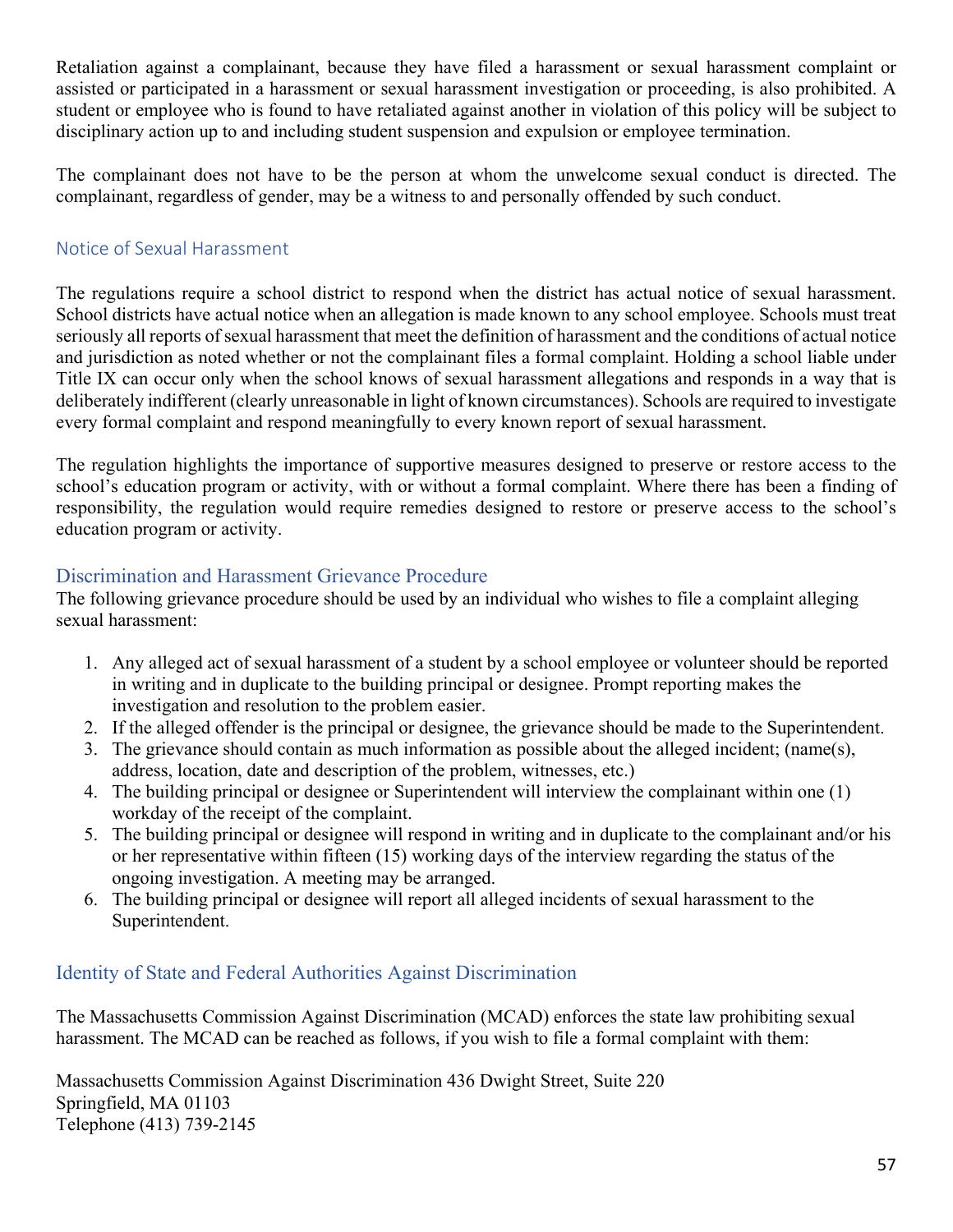**OR** 

One Ashburn Place, Room 601 Boston, MA 02108-1532 Telephone (617) 727-3990

The Equal Employment Opportunity Commission (EEOC) enforces the federal law prohibiting sexual harassment. The EEOC can be reached as follows, if you wish to file a formal complaint with them:

Equal Employment Opportunity Commission One Congress Street, Room 1001 Boston, MA 02114 **OR** Telephone (617) 565-3200

Amended 12/96

1801 L Street, N.W. Washington, DC 20507 Telephone (202) 663-4900

### Sexual Harassment Due Process

Due process protections include the following:

- 1) A presumption of innocence throughout the grievance process, with the burden of proof on the school;
- 2) A prohibition of the single investigator model, instead requiring a decision-maker separate from the Title IX Coordinator or investigator;
- 3) The clear and convincing evidence or preponderance of the evidence, subject to limitations;
- 4) The opportunity to test the credibility of parties and witnesses through cross examination, subject to "rape shield" protections;
- 5) Written notice of allegations and an equal opportunity to review the evidence;
- 6) Title IX Coordinators, investigators, and decision-makers must be free from bias or conflict of interest;
- 7) Equal opportunity for parties to appeal, where schools offer appeals;
- 8) Upon filing a formal complaint the school must give written notice to the parties containing sufficient details to permit a party to prepare for any initial interview and proceed with a factual investigation. For K-12 schools a hearing is optional but the parties must be allowed to submit written questions to challenge each other's credibility before the decision-maker makes a determination. After the investigation, a written determination must be sent to both parties explaining each allegation, whether the respondent is responsible or not responsible, including the facts and evidence on which the conclusion was based by applying either the preponderance of the evidence or the clear and convincing standard; however, a school can use the lower preponderance standards only if it uses that standard for conduct code violations that do not involve sexual harassment but carry the same maximum disciplinary sanction. As long as the process is voluntary for all parties, after being fully informed and written consent is provided by both parties, a school may facilitate informal resolution of a sexual complaint.

A district may establish an informal investigation process that may, upon the request of the complainant be followed by a formal process.

The Superintendent in consultation with the Title IX Coordinator shall designate the principal of each school in the district, or their designee (or some other appropriate employee(s)) as the initial entity to receive the sexual harassment complaint. Also, in a matter of sexual harassment, the district shall require that the Title IX Coordinator be informed, as soon as possible, of the filing of the complaint. Nothing in this policy shall prevent any person from reporting the prohibited conduct to someone other than those above designated complaint recipients. The investigating officer may receive the complaint orally or in writing, and the investigation shall be conducted in such a way as to maintain confidentiality to the extent practicable under the circumstances and in compliance with applicable law. The investigation will be prompt, thorough, and impartial, and will include, at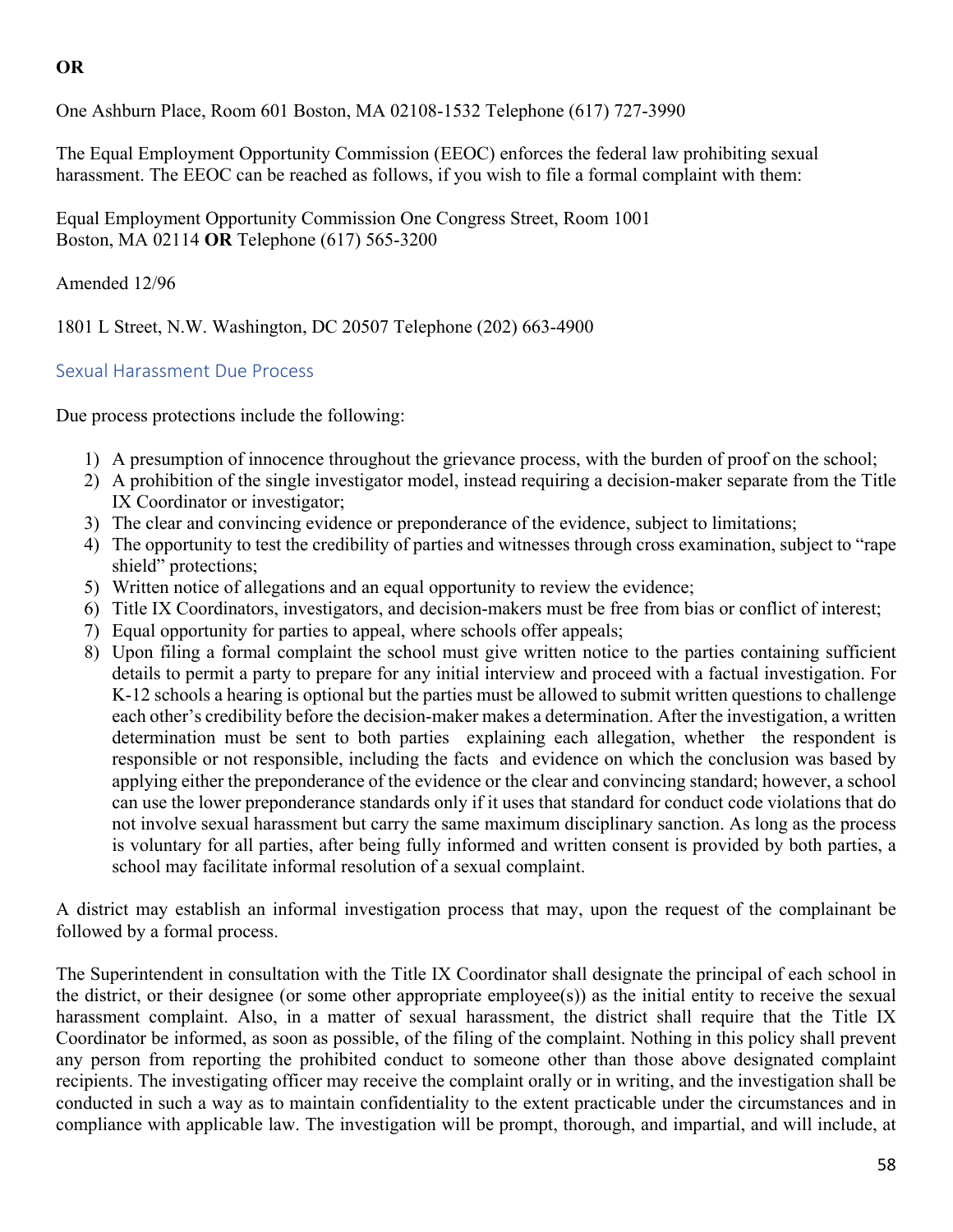least, a private interview with the person filing the complaint and with witnesses. Also, the alleged harasser will be interviewed. When the investigation is completed, the complaint recipient will, to the extent appropriate, inform the person filing the complaint and the person alleged to have committed the conduct of the results of that investigation.

#### Sexual Harassment Investigative Team:

Title IX Coordinator: Nathan May, Director of Pupil Services: [nmay@fcts.us](mailto:nmay@fcts.us) Tel#: 413-863-9561 ext. 123 Title IX Investigators: Amber Coburn, Asst. Principal: [acrochier@fcts.us](mailto:acrochier@fcts.us) Tel#: 413-863-9561 ext. 130 Matt West, CTE Director: [mwest@fcts.us](mailto:mwest@fcts.us) Tel#: 413-863-9561 ext. 115 Brian Spadafino, Principal: [bspadafino@fcts.us](mailto:bspadafino@fcts.us) Tel#: 413-863-9561 ext. 112 Nathan May, PPS Director: [nmay@fcts.us](mailto:nmay@fcts.us) Tel#: 413-863-9561 ext. 123 John Carey, Asst. Principal: [jcarey@fcts.us](mailto:jcarey@fcts.us) Tel#: 413-863-9561 ext. 114

# MOTOR VEHICLE RESPONSIBILITIES

The school is concerned about the dangers involved in the use of automobiles and motorcycles by students. For those students bringing motor vehicles to school, the following regulations are to be enforced.

## Driving Eligibility

Students driving to school must obtain a parking permit from the Main Office.

- 1. If at the time the semester report card is sent home, a student is failing any subject or shop class, that student will be ineligible to drive until progress reports indicate passing.
- 2. Suspension from school for more than four (4) days cumulative may result in driving suspension.
- 3. Absences and tardies in excess of 10% may result in driving suspension.
- 4. Students are not allowed to drive on school grounds in excess of 15 mph.
- 5. Once a student has parked his/her car, he/she is not allowed to enter it again for any reason during the school day without Administrative authorization.
- 6. School buses have the right of way at all times. It is illegal to pass buses with red lights flashing.
- 7. Students with driving permits do not have the permission of the administration to transport other students to or from school.
- 8. Students will park in designated student parking areas only. Permission from the administration is required to park elsewhere.
- 9. Students are required to attach the parking sticker in their rear window, upper right corner.
- 10. Seat belts are required to be worn appropriately by operator and passengers on school property.
- 11. Driving rules extend to the Industrial Boulevard which is considered to be within the school zone.

Note: Students who are excessively tardy to school or excessively absent from school will have their driving privileges revoked.

#### Driving Suspensions

A student, whose driving privileges have been suspended, is not allowed to drive any vehicle, nor can that student's vehicle be driven by anyone else on Franklin County Technical School property during school hours  $(7:00 \text{ am} - 5:30 \text{ pm}).$ 

Depending on the severity of the Motor Vehicle infraction, the Turners Falls Police and/or the Massachusetts Registry of Motor Vehicles may be contacted with a criminal complaint from Franklin County Technical School. FCTS reserves the right to tow any vehicle in violation of any of the above.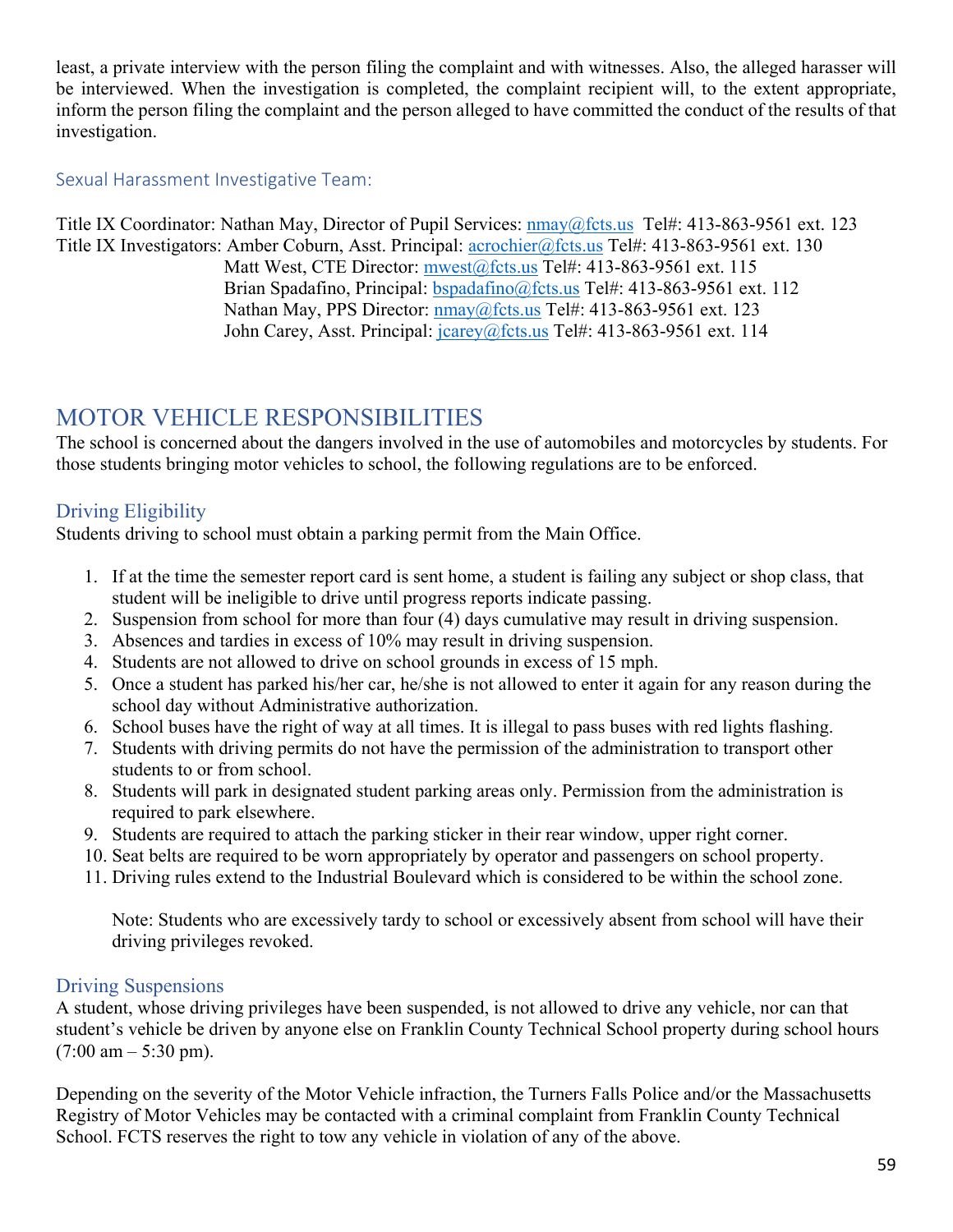## BUS RULES AND RESPONSIBILITIES

The school bus is considered part of Franklin County Technical School and the following rules and responsibilities apply. Any infraction of these rules will be dealt with by the Assistant Principal and the Manager of the bus company.

### Bus Rules

- 1. Be at the stopping place five minutes prior to designated pick up time and be ready to get into the bus with the least possible delay in order to keep the bus on schedule and minimize traffic hazard.
- 2. Do not stand or play in the roadway while waiting for the bus.
- 3. Remain at least five feet from the bus when it stops to pick up, and move forward
- 4. only when the door opens.
- 5. After boarding the bus, take a seat as quickly as possible.
- 6. Do not bring animals, glass, reptiles, or prohibited or illegal items on the bus.
- 7. Obey the bus operator at all times while under his or her supervision.
- 8. Maintain an acceptable manner of conduct at all times. Yelling, smoking, vulgarity, boisterous behavior, spitting, or throwing objects out the windows or other insubordinate behavior will not be permitted.
- 9. Remain seated while the bus is in motion.
- 10. Do not extend any part of the body out of the bus window at any time.
- 11. Keep aisles clear of lunch boxes, musical instruments, books, etc.
- 12. Assist the bus driver in keeping the bus clean by not eating or drinking while on the bus.
- 13. Do not deface or damage any part of the bus.
- 14. Remain absolutely quiet when approaching a railroad crossing.
- 15. Do not play a radio or other audio device on the bus without headphones or driver permission.
- 16. Do not tamper with or try to operate either the service door or the emergency door. This is the responsibility of the bus operator.
- 17. Students loading the bus on the street where the bus passes in both directions are to wait until the bus passes on their side so they will not have to cross the road.
- 18. Students having to cross the road when loading and discharging are to cross in front of the bus (not the rear) upon the driver's signal. All pupils are advised to use extreme caution by looking at traffic both ways before crossing.
- 19. Permission must be received from the administration to ride a bus other than the one assigned or to disembark at a stop other than the one assigned.

## Student School Bus Behavior Expectations

All students riding school buses within the district are expected to follow a few basic guidelines while riding the bus. These guidelines are put in place to assist the school bus driver with the safest possible transportation to and from school each day. All students are expected to follow "school rules" whenever they are on the bus. In addition, the following simple rules must be adhered to:

- Students must remain seated, facing forward, while the bus is in motion.
- Students must keep their hands to themselves.
- Students must use "inside voices", meaning yelling and screaming must be avoided.
- Students' personal belongings must be kept inside their book bag or knapsack.
- Weapons of any sort may not be transported on the school bus.
- Vandalism of vehicle or its contents is not permitted.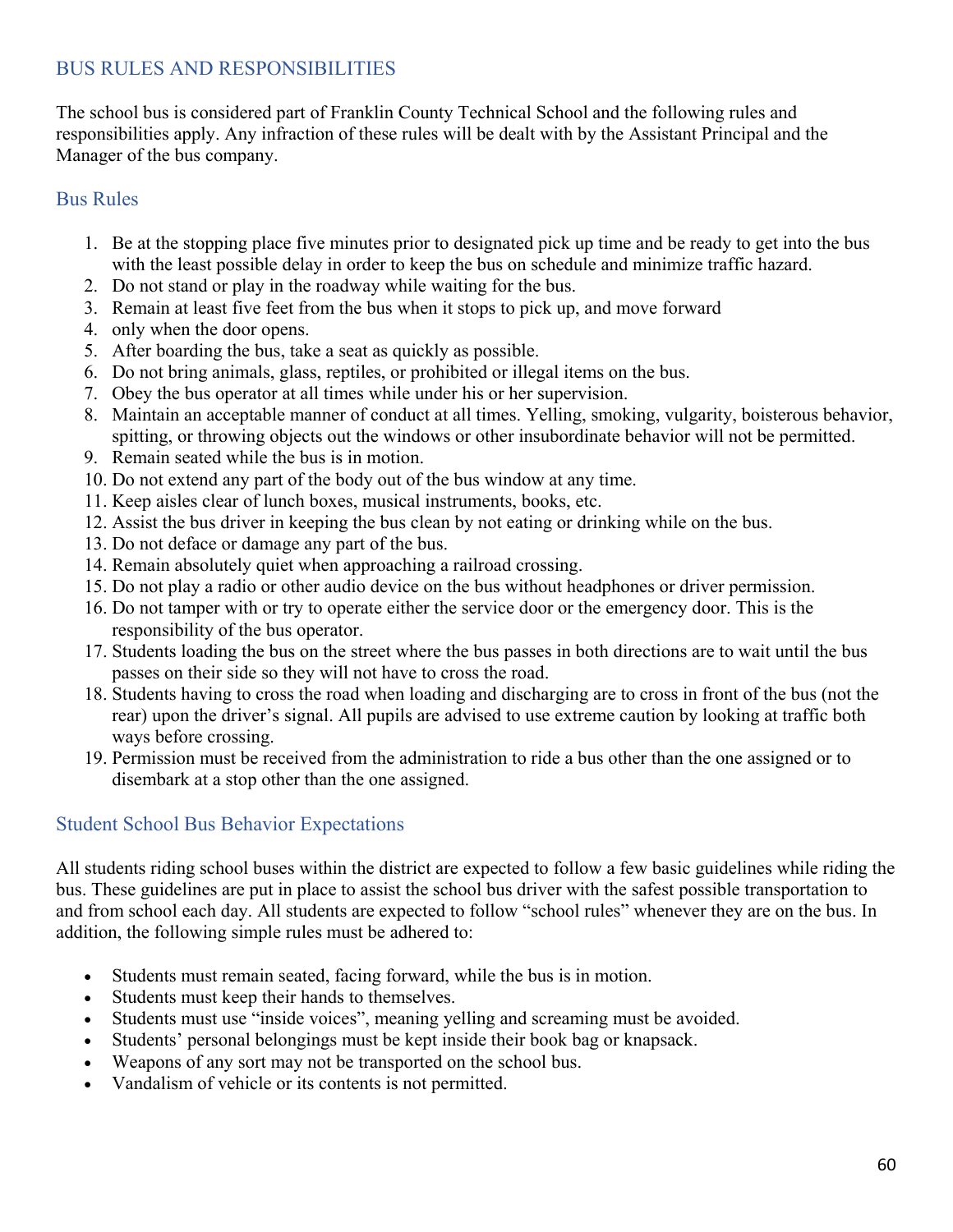## Consequences for Violation of Expectations for Students on the Bus

Any student found in violation of the above Safety Rules will receive Bus Conduct Reports with the following consequences:

**1st Report**- School official meets with the student to discuss the inappropriate behavior. Notations regarding meeting are made on the Conduct Report and it is signed by the student and parent and returned to the bus driver.

**2nd Report**- Parents must meet with the School Official to discuss the inappropriate behavior. Notations regarding meeting are made on the Conduct Report and it is signed by the student and parent and returned to the bus driver.

**3rd Report-** Student bus privileges are suspended for a minimum of two school days. Parent must meet with the School Official *prior to student's bus privileges being reinstated.* Notations regarding meeting are made on the Conduct Report and it is signed by the student and parent and returned to the bus driver by the Assistant Principal.

# APPENDICES

# APPENDIX A (Tobacco, VAPE, Smoking Products)

#### **Mass. General Laws Chapter 71, § 37 H**

The Commonwealth of Massachusetts Use of Tobacco Products on School Premises

An Act Prohibiting The Use of Tobacco, VAPE, or any smoking products in The Public Schools.

Shall prohibit the use of any tobacco products within the school buildings, the school facilities or on the school grounds or on school buses by any individual, including school personnel.

A student determined to be in violation of this policy shall be subject to disciplinary action pursuant to the student discipline code. This policy shall be promulgated to all staff and students in appropriate handbook(s) and publications. Signs shall be posted in all school buildings informing the general public of the district policy and requirements of state law.

# APPENDIX B (Safety Glasses)

CHAP. 71 § 55C. Wearing eye protection devices while attending certain classes (Last am.1966,21). Each teacher and pupil of any school, public or private, shall, while attending school class in industrial art or vocational shops or laboratories in which caustic or explosive chemicals, hot liquids or solids, hot molten metals, or explosive are used or in which welding of any type, repair or servicing of, vehicles, heat treatment or tempering of metals, or the milling, sawing, stapling or cutting of solid materials, or any similar dangerous process is taught, exposure to which may be a source of danger to the eyes, wear an industrial quality eye protective device, approved by the Department of Public Safety. Each visitor to any such classroom or laboratory shall also be required to wear such a protective device.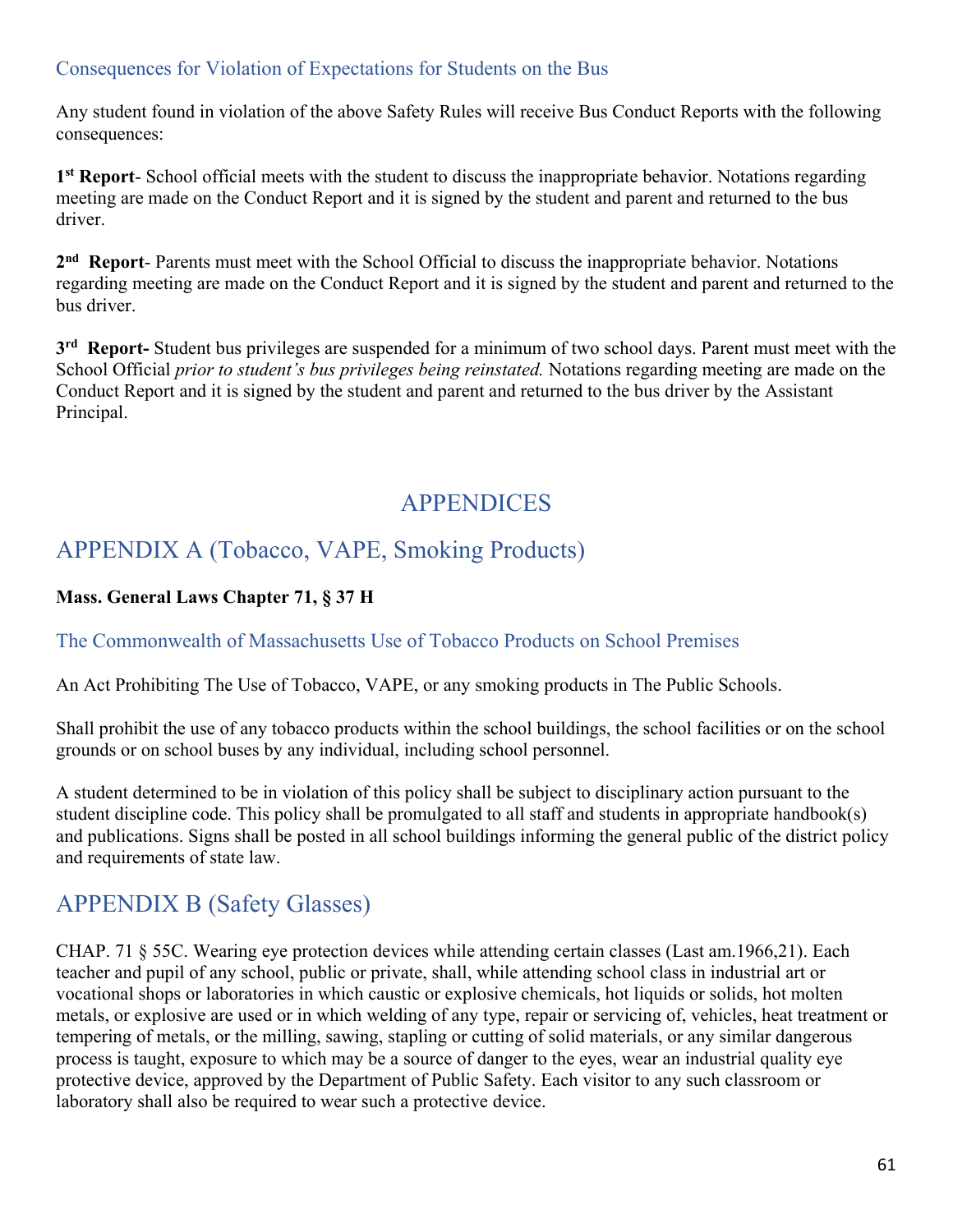# APPENDIX C (Student Searches)

The U.S. Supreme Court has ruled that under the Fourth Amendment of the U.S. Constitution, searches of students by school officials need not adhere to the strict standard of "probable cause" imposed upon law enforcement officers. Rather, the legality of such searches will depend upon the "reasonableness" of the search in light of all the circumstances. There must be reasonable grounds to believe that the search will reveal a violation of school rules or produce evidence of unlawful activity.

Search of a student based upon an anonymous phone call that he was carrying drugs was justified at its inception.

## Search and Seizure Legal Basis

The right to a safe and healthy school environment necessarily vests certain responsibilities in those administering public education. Among these responsibilities is a duty to protect school children from antisocial behavior on the part of irresponsible classmates. See In re State in Interest of G.C., 121 N.J. Super. 108, 296 A.2d 102, 106 (Juv. & Dom.Rel.Ct.1972). This duty requires Administrators to take preventive and disciplinary measures that must be swift and informal to be effective. Swiftness and informality are especially important in dealing with problems such as weapons that may pose the threat of immediate physical harm to other students, see Com. v. Carey, 407 Mass. 528, 554 N.E.2d 1199, 1203 n.4 (1990), or drugs that could easily be destroyed or otherwise disposed of should a search be delayed, see State v. McKinnon, 88 Wash. 2d 75, 558 P. 2d 781, 785 (1977). Flexibility is critical because of the importance of protecting children from dangers such as drugs and weapons when they are in the charge of public school officials. States of New Hampshire v. Jacob Drake, 662 A. 2d 265 (1995). [7:10-96]

A high school student has a reasonable expectation of privacy in his school locker entitling him to challenge a school official's unwarranted search. The Court found that search by the Principal and Assistant Principal based upon information furnished to them by a known informant was sufficient to justify the search and confront the student. Commonwealth v. Syder, 413 Mass. 521 (1992).

### Searches

The storage, on one's person, in one's belongings or in school property, of contraband such as, but not limited to, illegal substances or articles or any item prohibited by district policy or building rules, is strictly forbidden. Violations will result in confiscation of such materials. The student in violation will be subject to disciplinary action.

### School Property

Lockers, desks, computers, books and other items issued to students by the district for their temporary use, remain the property of the school. As such, students should have no expectation of privacy as it relates to their use. School property may be randomly inspected without notice by School Administrators or designees to insure cleanliness, safety and adherence to federal, state and local laws and regulations. School property may also be searched when an Administrator or designee has reason to believe that contraband, as described above, may be stored within.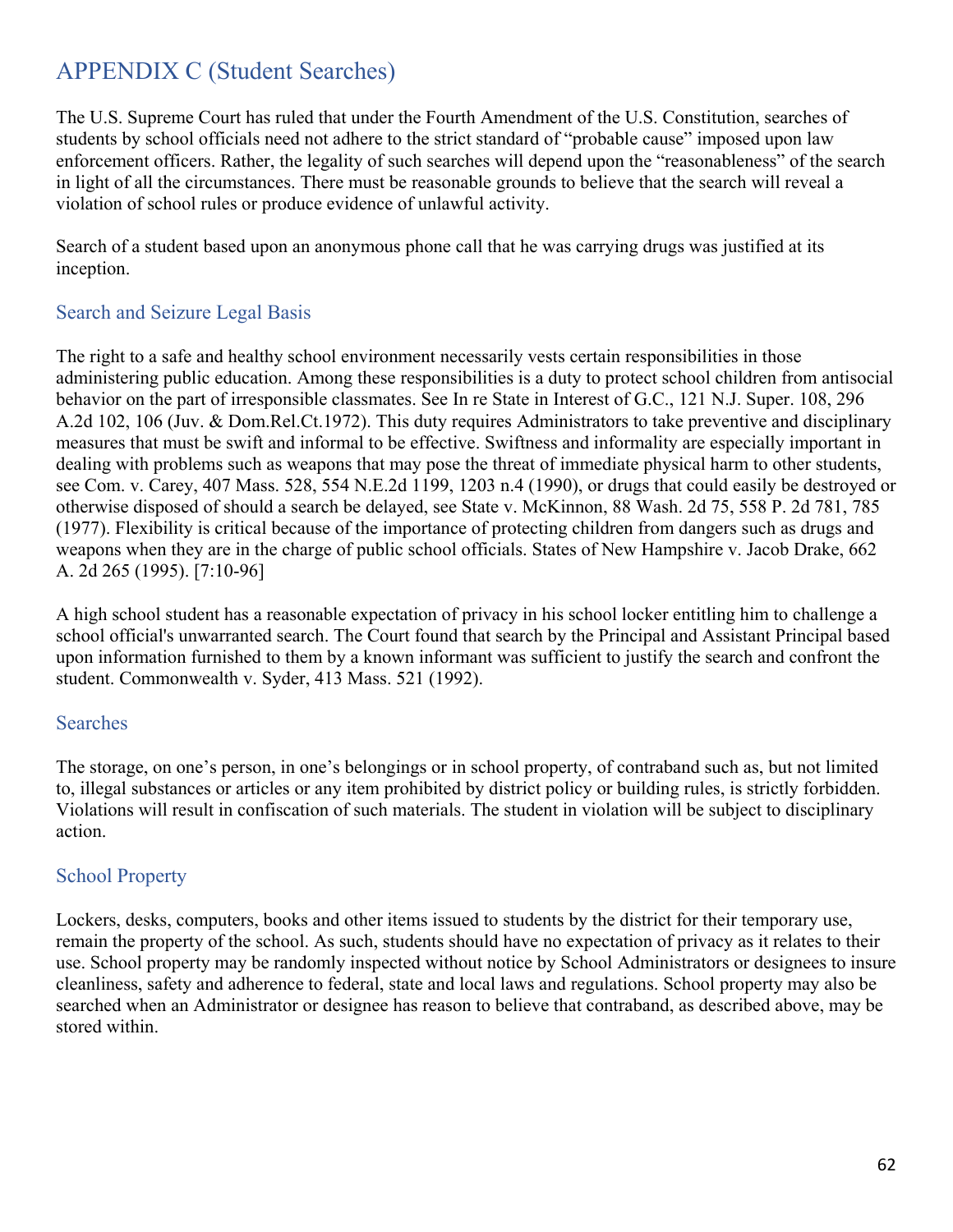#### Person/Personal Possessions

When an Administrator or designee has reason to believe that contraband as described above is being stored on one's person or in one's possessions, he/she may conduct a personal search appropriate to the nature of the potential violation.

## APPENDIX D (Firearms) Mass. General Laws - Chapter 269, § 10

Whoever not being a law enforcement officer, and not withstanding any license obtained by him under the provisions of chapter one hundred and forty, carries on his person a firearm as here in after defined, loaded or unloaded, in any building or on the grounds of any secondary school, college, or university without the written authorization of the board or officer in charge of such secondary school college or university shall be punished by a fine of not more than one thousand dollars or by imprisonment for not more than one year, or both. For the purpose of this paragraph, "firearm" shall mean any pistol, revolver, rifle or smooth bore arm from which a shot, bullet or pellet can be discharged by whatever means.

Whoever, except as provided by law, carries on his person, or carries on his person or under his control in a vehicle, any stiletto, dagger, or a device or case which enables a knife with a locking blade to be drawn at a locked position, any ballistic knife, or any knife with a detachable blade capable of being propelled by any mechanism, dirk knife, any knife having a double-edged blade, or a switch knife, or any knife having an automatic spring release device by which the blade is released from the handle, having a blade over one and one-half inches, or a slung shot, blowgun, blackjack, metallic knuckles or knuckles of any substance which could be put to the same use with the same or similar effect as metallic knuckles, nanchaku, zoobow, also known as klackers or kung fu sticks, or any similar weapon consisting of two sticks of wood, plastic or metal connected at one end by a length of rope, chain, wire or leather, a shuriken or any similar pointed starlike object intended to injure a person when thrown, or any armband, made with leather which has metallic spikes, points or studs or any similar device made from any other substance or a cestus or similar material weighted with metal or other substance and worn on the hand, or a manrikigusari or similar length of chain having weighted ends; or whoever, when arrested upon a warrant for an alleged crime, or when arrested while committing a breach or disturbance of the public peace, is armed with or has on his person, or has on his person or under his control in a vehicle, a billy or other dangerous weapon other than those herein mentioned and those mentioned in paragraph (a), shall be punished by imprisonment for not less than two and one-half years nor more than five years in the state prison, or for not less than six months nor more than two and one-half years in a jail or house of correction, except that, if the court finds that the defendant has not been previously convicted of a felony, he may be punished by a fine of not more than fifty dollars or by imprisonment for not more than two and one-half years in a jail or house of correction.

Any student who is found on school premises or at school-sponsored or school-related events, including athletic games, in possession of a dangerous weapon, including, but not limited to, a gun or a knife; or a controlled substance as defined in chapter ninety-four C, including, but not limited to, marijuana, cocaine, and heroin, may be subject to expulsion from the school or school district by the Principal.

# APPENDIX E (Assault & Expulsion)

Any student who assaults or batters a Principal, Assistant Principal, teacher, teacher's aide or other educational staff on school premises or at school-sponsored or school-related events, including athletic games, may be subject to expulsion from the school or school district by the Principal.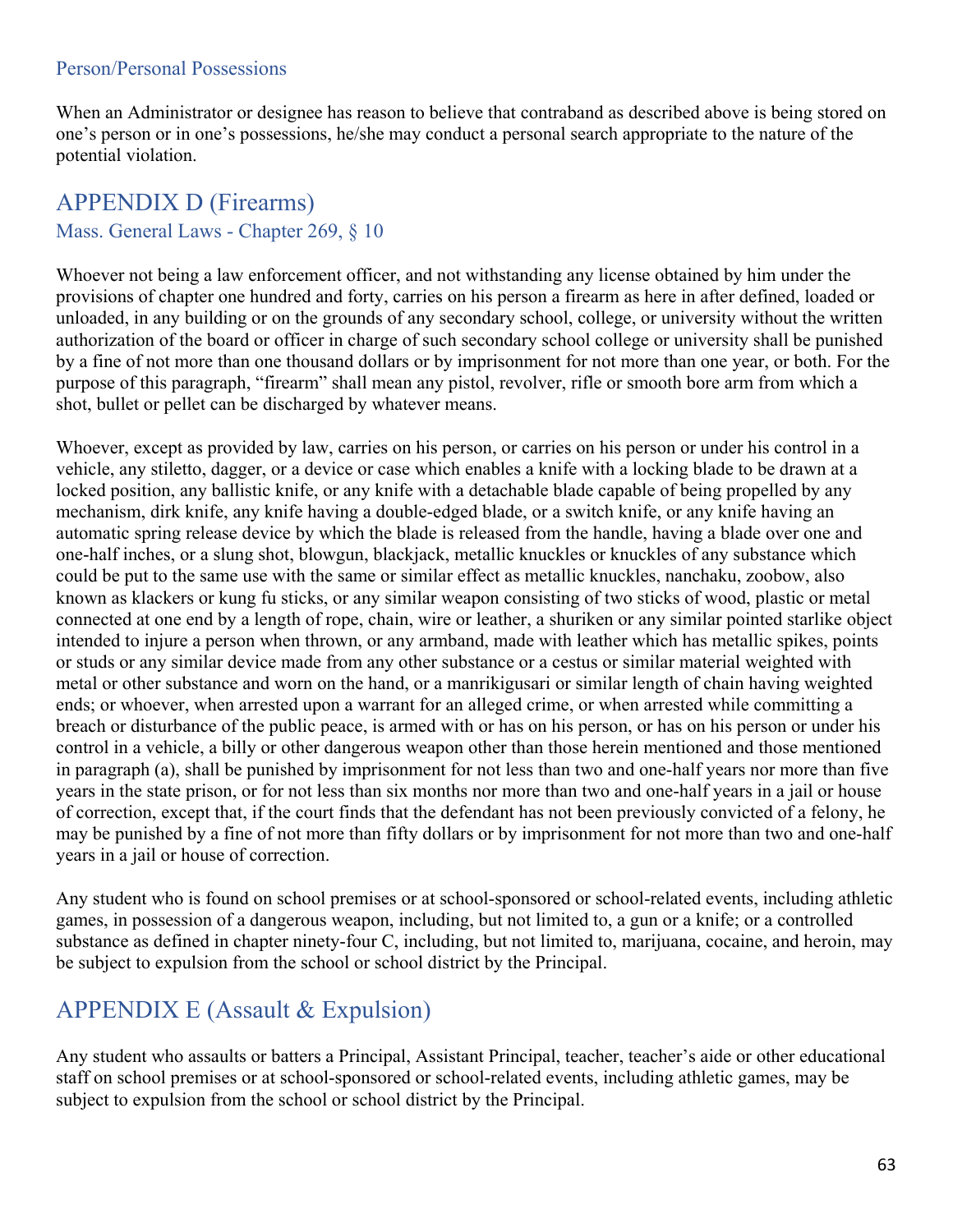# APPENDIX F (Hazing)

### **Ch. 269, § 17. Crime of Hazing; Definition; Penalty**

Whoever is a principal organizer or participant in the crime of hazing as defined herein shall be punished by a fine of not more than one thousand dollars or by imprisonment in a house of correction for not more than one hundred days, or by both such fine and imprisonment.

The term "hazing" as used in this section and in sections eighteen and nineteen, shall mean any conduct or method of initiation into any student organization, whether on public or private property, which willfully or recklessly endangers the physical or mental health of any student or other person. Such conduct shall include whipping, beating, branding, forced calisthenics, exposure to the weather, forced consumption of any food, liquor, beverage, drug or other substance, or any other brutal treatment or forced physical activity which is likely to adversely affect the physical health or safety of any such student or other person, or which subjects such student or other person to extreme mental stress, including extended deprivation of sleep or rest or extended isolation. Added by St. 1985, c. 536.

# APPENDIX G (Report Hazing)

### **Ch. 269, § 18 Duty to Report Hazing**

Whoever knows that another person is the victim of hazing as defined in section seventeen and is at the scene of such crime shall, to the extent that such person can do so without danger or peril to himself or others, report such crime to an appropriate law enforcement official as soon as reasonably practicable. Whoever fails to report such crime shall be punished by a fine of not more than five hundred dollars. Added by St. 1985, c.536.

# APPENDIX H (Equal Access)

An important item of state legislation affecting the public school system was passed in August 1971. This law, Chapter 622 of the General Laws, act of 1971, is referred to as "An Act to Prohibit Discrimination in the Public Schools". The law reads as follows:

No person shall be excluded from or discriminated against in admission to a public school of any town, or in obtaining advantages, privileges and courses of study of such public school on account of race, color, sex, gender, religion, or national origin, transgender, gender identity or sexual orientation.

This law makes it clear that all aspects of a public school education must be fully open and available to members of both sexes and minority groups. No school may exclude a child from any course, activity, service, or resource available in public school on account of race, color, sex, gender, religion, transgender, gender identity, or national origin of such child.

Effective March 10, 1994, the state law prohibiting discrimination against students in public schools includes protection against discrimination based on sexual orientation. As the result of enactment of Chapter 282 of the Acts of 1993, General Laws Chapter 76, section 5 now includes the following provision:

No person shall be excluded from or discriminated against in admission to a public school of any town, or in obtaining the advantages, privileges and courses of study of such public school on account of race, color, sex, religion, national origin or sexual orientation, transgender or gender identity.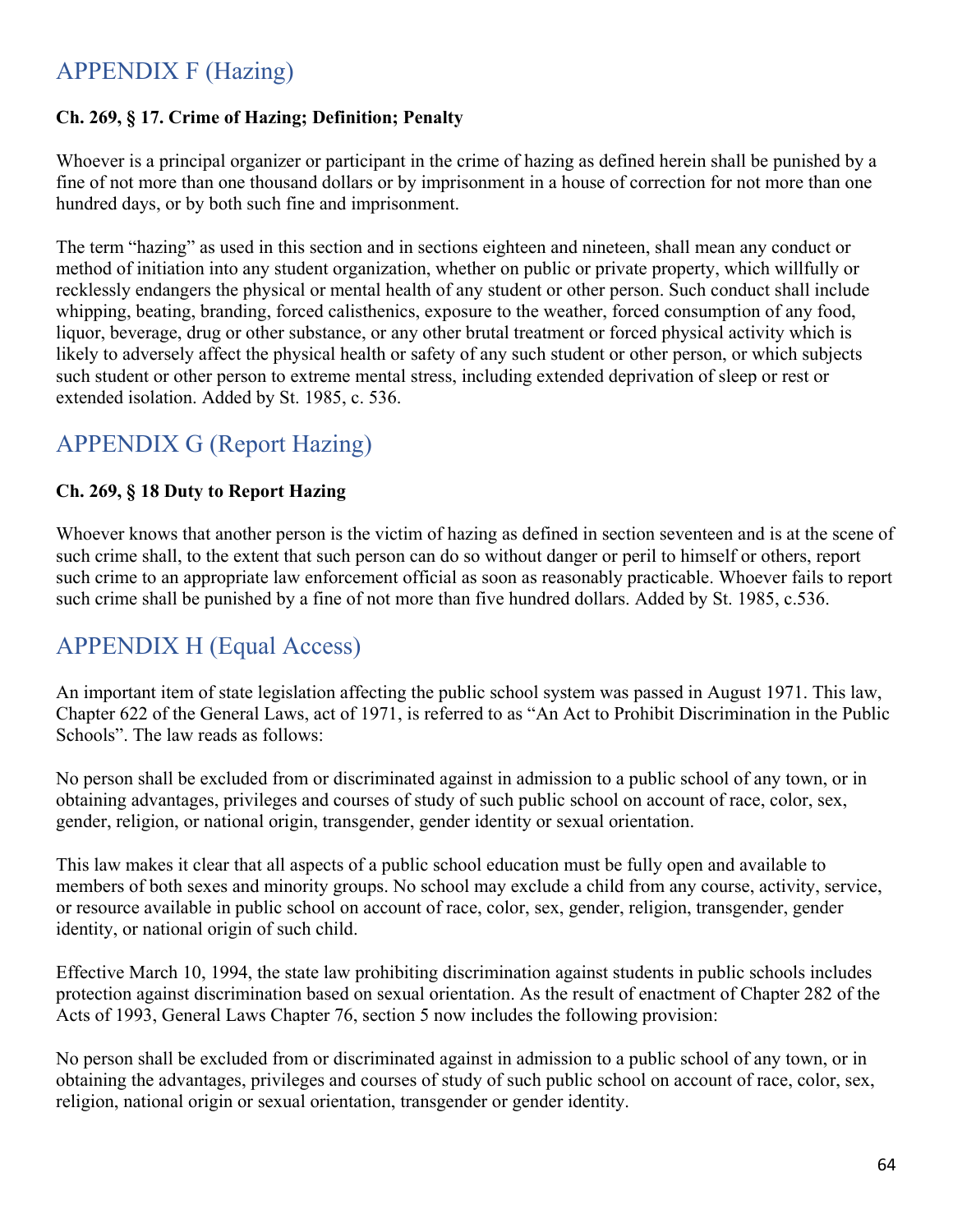Enactment of this law advances efforts to ensure that all students can attend school in a safe, supportive environment that is conducive to serious learning.

The Franklin County Technical School has been and will continue to be in compliance with Chapter 622, as well as the Board of Education regulations implementing it.

The district receives Federal financial assistance. In order to continue receiving such Federal financial assistance, this district must comply with Title IX and the regulations promulgated throughout the U.S. Department of Education, as well as interpretations of Title IX by the department's Office of Civil Rights. If any program or activity of the district fails to comply with Title IX or the Federal administration regulations implementing Title IX, public hearings would be held by the Federal Government which could result in the termination of the Federal funds to this district.

Title IX contact is as follows: Nathan May, Director of Pupil Services 413-863-9561 Ext. 123

# APPENDIX I (Corporal Punishment Prohibited)

## **Ch. 71, § 37G.**

- 1. a) The power of the School Committee or of any teacher or any other employee or agent of the School Committee to maintain discipline upon school property shall not include the right to inflict corporal punishment upon any pupil.
- 2. b) The provisions of this section shall not preclude any member of the School Committee or any teacher or any employee or agent of the School Committee from using such reasonable force as is necessary to protect pupils, other persons, and themselves from an assault by a pupil. When such an assault has occurred, the Principal shall file a detailed report of such with the School Committee. Added by St. 1972, c.107, s 1; amended by St.1982, c.303.

# APPENDIX J (Physical Restraint)

The Franklin County Technical School complies with the DOE restraint regulations, 603 CMR 46.00 et seq. (Regulations), to the extent required by law. According to their terms, the Regulations apply not only at school but also at school-sponsored events and activities, whether or not on school property. A brief overview of the Regulations is provided below.

## Methods and Conditions for Implementation Physical Restraint

- 1. School staff may use physical restraint/ only: When non-physical interventions would be ineffective and the student's behavior poses a threat of imminent, serious harm to self and/or others.
- 2. Pursuant to a student's IEP or other written plan developed in accordance with state and federal law and approved by the school and parent or guardian.

Physical restraint may not be used as a means of punishment or as a response to property destruction, disruption of school order, a student's refusal to comply with a school rule or staff directive, or verbal threats that do not constitute a threat of imminent, serious, physical harm. Chemical and mechanical restraints may only be used if explicitly authorized by a physician and approved by a parent or guardian. Seclusion is prohibited.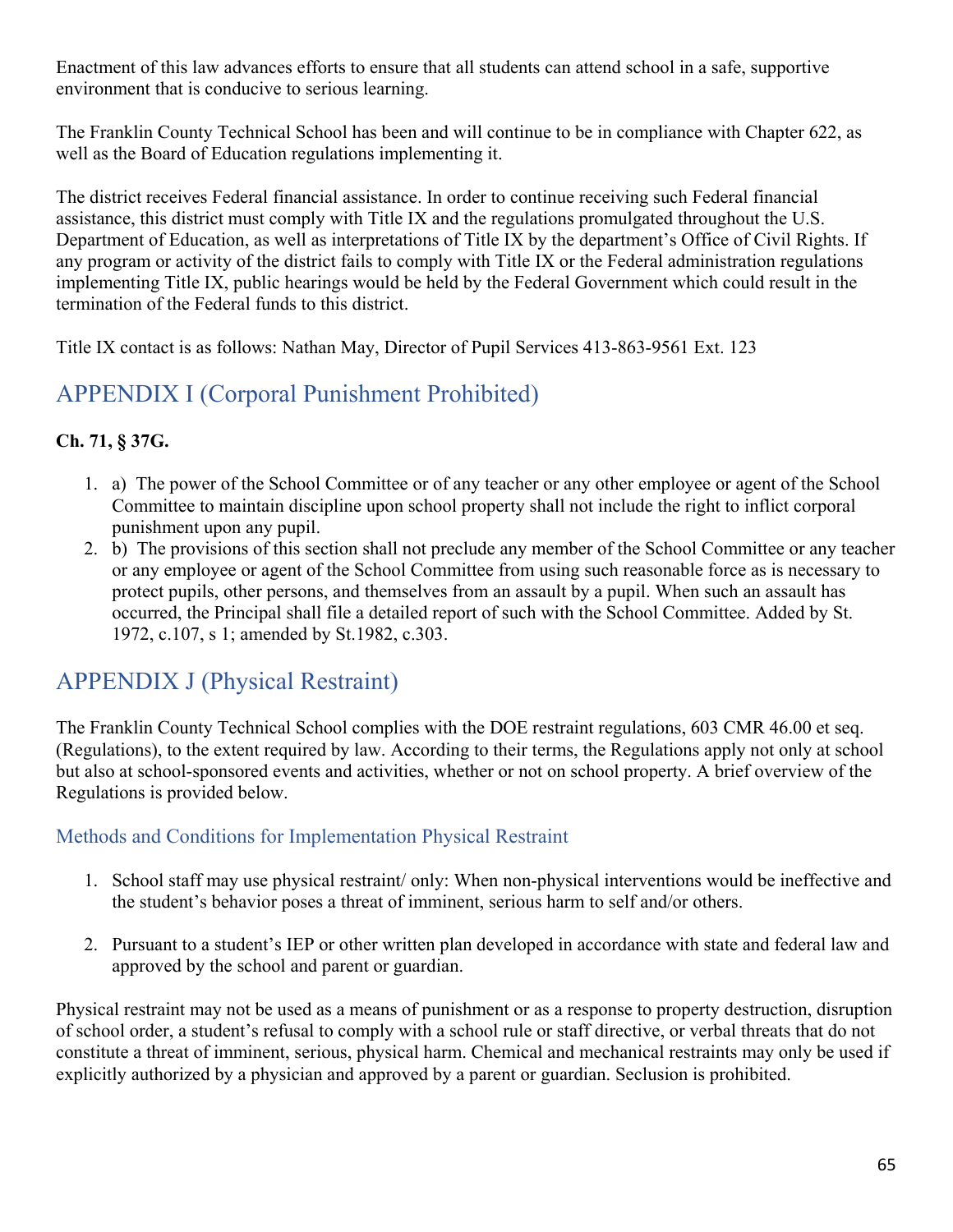The Regulations do not prevent a teacher, employee or agent of the District from using reasonable force to protect students, other persons or themselves from assault or imminent serious harm or from restraining students as otherwise provided in the Regulations.

## Staff Training for Physical Restraint

All school staff must receive training with respect to the District's restraint policy (i.e. following the Regulations), including receiving information about interventions that may preclude the need for restraint, types of restraint and related safety considerations, and administering physical restraint in accordance with known medical or psychological limitations and/or behavioral intervention plans applicable to an individual student. Additionally, the school must identify specific staff to serve as school-wide resources to assist in ensuring proper administration of physical restraint. These individuals must participate in in-depth training with respect to restraint and implementation of the Regulations.

## Reporting Requirements and Follow-Up for Physical Restraint

In all instances where a physical restraint occurs, the school staff must report the physical restraint to the Superintendent/Director and Principal. The Superintendent/Director and Principal must maintain an ongoing record of all such reported instances, which will be made available in accordance with state and federal law and regulations. The Superintendent/Director and Principal must also verbally inform the student's parent or guardian of the restraint as soon as possible, and by written report postmarked no later than three school working days following the use of the restraint. The written restraint report must be provided to the parent or guardian in the language in which report cards and other necessary school-related information are customarily provided.

In the event that a physical restraint (1) last longer than 20 minutes or (2) results in serious injury to the student or staff member, the school must, within five school working days of the reported restraint, provide a copy of the written report to DESE along with a copy of the school's record of physical restraints covering the thirtyday period prior to the date of the restraint.

For students who require the frequent use of restraint because they present a high risk of frequent, dangerous behaviors, school staff may seek and obtain the parent or guardian's consent to waive reporting requirements for restraints administered to an individual student that do not result in serious injury to the student or staff member or constitute extended restraint (longer than 20 minutes).

Follow-up procedures for restraint include not only the reporting requirements set forth above, but also reviewing the incident with the student, staff and consideration of whether follow-up is appropriate for students who witnessed the incident.

## Complaints regarding Physical Restraint

Complaints and investigations regarding restraint practices are covered by Franklin County Technical School District Policy for investigations regarding restraint practices.

Additional information, including a copy of other regulations can be obtained from the Main Office.

*A copy of the regulations may also be obtained at: http://www.doe.mass.edu/lawsregs/603cmr46.html*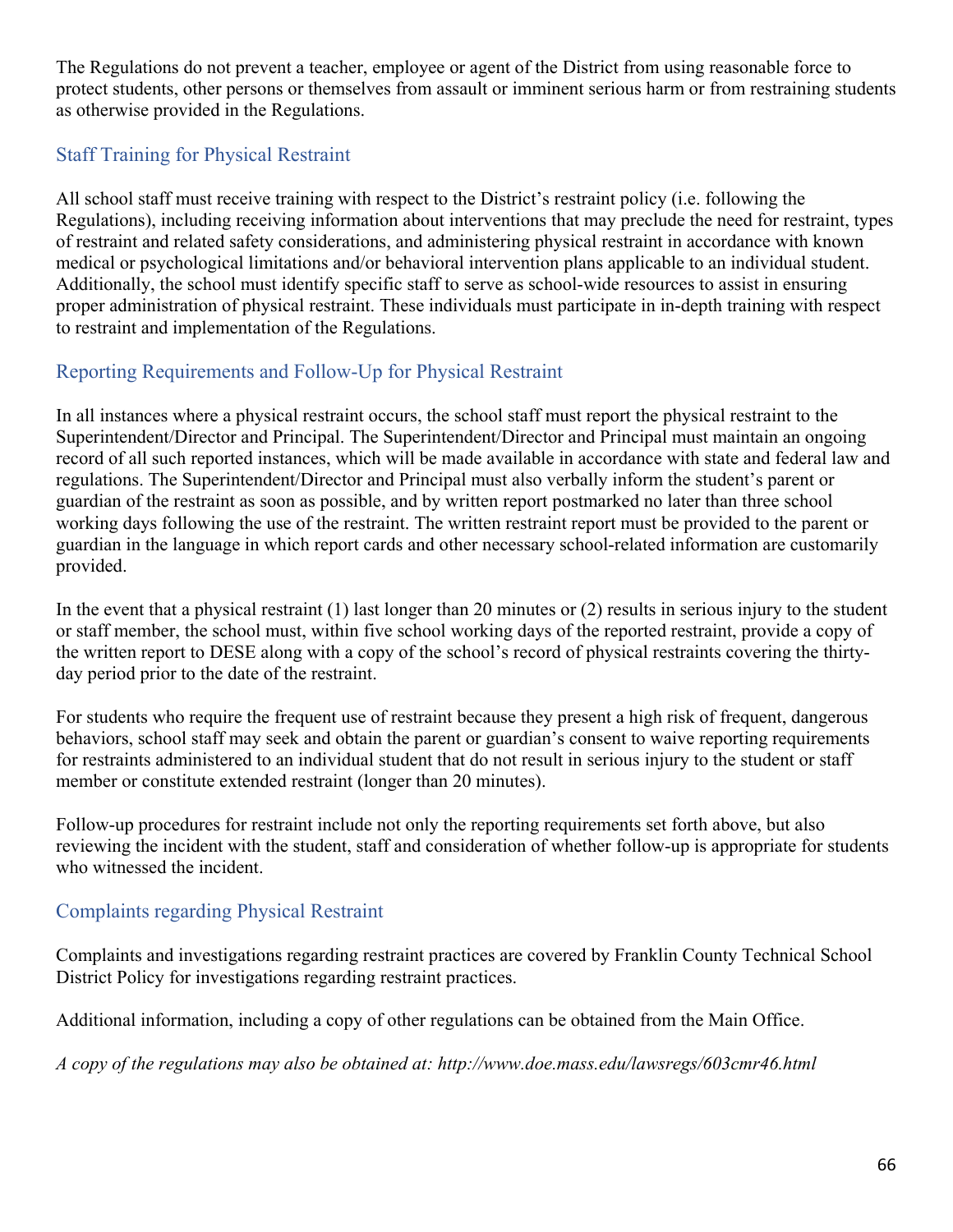# APPENDIX K (Sexual Harassment)

It is the policy of the Franklin County Technical School Committee to maintain and promote a working environment and educational environment free from all forms of sexual harassment. This policy shall apply to all persons associated with this school system including, but not necessarily limited to, the School Committee, the administration, the staff, and the students. All employees of the Franklin County Technical School have the right to work in an environment free from sexual harassment. All students of the Franklin County Technical School have the right to participate in an educational environment free from sexual harassment. Any person who engages in sexual harassment while acting as a member of the school community will be in violation of this policy.

In addition, the Franklin County Technical School Committee affirms its commitment to maintain a work environment free of all forms of harassment and discrimination based on a person's race, color, religion, sexual orientation, transgender, gender identity, national origin, age, sex or disability. All members of the school community are expected to conduct themselves in an appropriate manner with courtesy and respect for others.

The Franklin County School Committee and Franklin County Technical School are committed to maintaining an education and work environment for all school community members. that is free from all forms of harassment, including sexual harassment. The members of the school community include the School Committee, employees, administration, faculty, staff, students, volunteers in the schools, and parties contracted to perform work for the Franklin County Technical School.

Definition of Sexual Harassment is unwelcome conduct of a sexual nature. The definition includes unwelcome conduct on the basis of sex that is so severe, pervasive, and objectively offensive that it effectively denies a person equal access to the school's education program or activity it also, includes unwelcome sexual advances, requests for sexual favors, and other verbal, nonverbal, or physical conduct of a sexual nature. Sexual harassment includes conduct by an employee conditioning an educational benefit or service upon a person's participation in unwelcome sexual conduct, often called quid pro quo harassment and, sexual assault as the Federal Clergy Act defines that crime. Sexual violence is a form of sexual harassment. Sexual violence, as the Office of Civil Rights (OCR) uses the term, refers to physical sexual acts perpetrated against a person's will or where a person is incapable of giving consent (e.g., due to the student's age or use of drugs or alcohol, or because an intellectual or other disability prevents the student from having the capacity to give consent). A number of different acts fall into the category of sexual violence, including rape, sexual assault, sexual battery, sexual abuse and sexual coercion. Massachusetts General Laws Ch. 119, Section 51 A, requires that public schools report cases of suspected child abuse, immediately orally and file a report within 48 hours detailing the suspected abuse to the Department of Children and Families. For the category of sexual violence, in addition to Section 51A referrals these offences and any other serious matters shall be referred to local law enforcement. Schools must treat seriously all reports of sexual harassment that meet the definition of sexual harassment and the conditions of actual notice and jurisdiction as noted above. Holding a school liable under Title IX can occur only when the school knows of sexual harassment allegations and responds in a way that is deliberately indifferent (clearly unreasonable in light of known circumstance).

While it is not possible to list all those additional circumstances that may constitute sexual harassment, the following are some examples of conduct, which if unwelcome, may constitute sexual harassment, depending on the totality of the circumstances, including the severity of the conduct and its pervasiveness:

- Unwelcome sexual advances—whether they involve physical touching or not;
- Sexual epithets, jokes, written or oral references to sexual conduct, gossip regarding one's sex life; comment on an individual's body, comment about an individual's sexual activity, deficiencies, or prowess;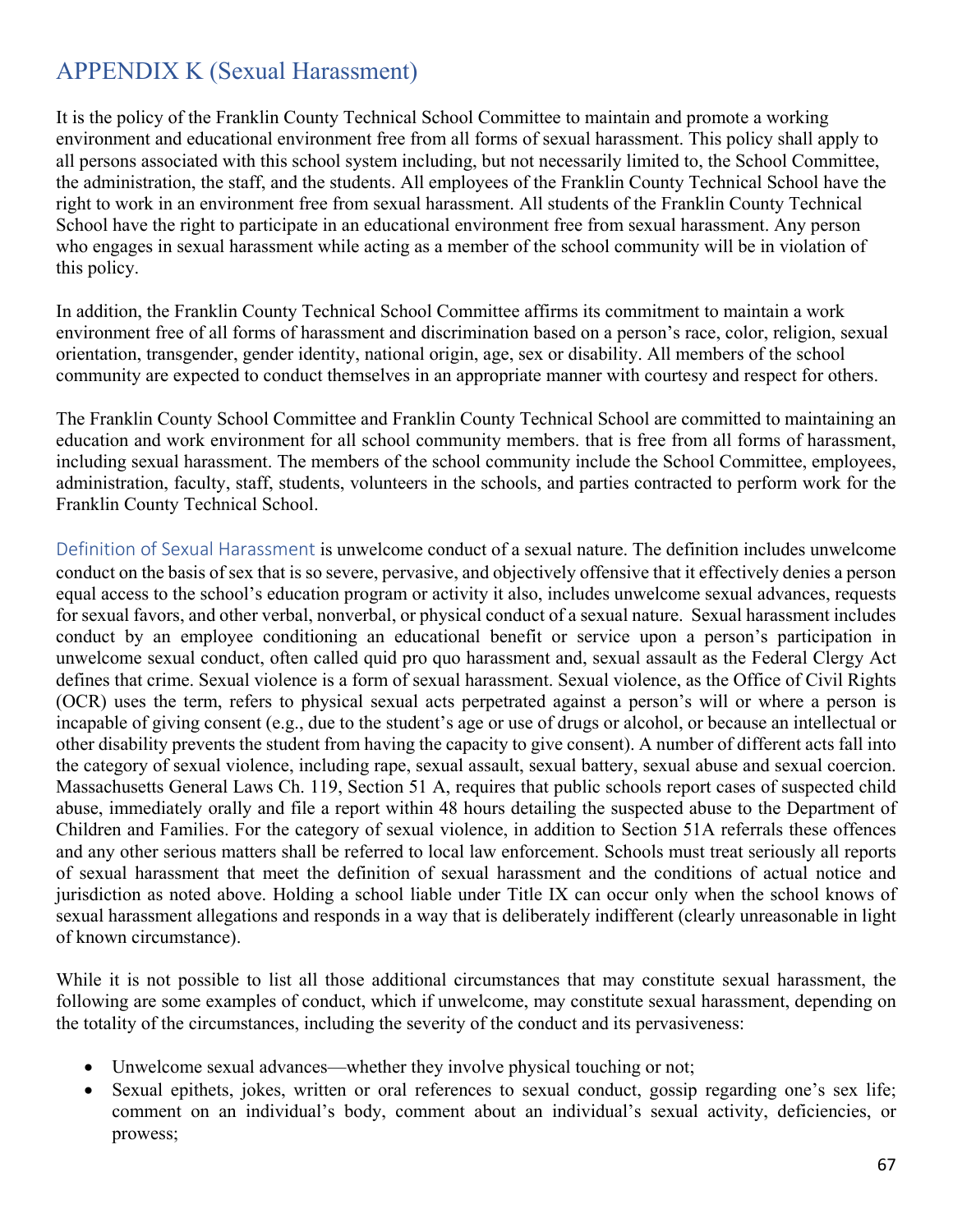- Displaying sexually suggestive objects, pictures, cartoons;
- Unwelcome leering, whistling, brushing against the body, sexual gestures, suggestive or insulting comments;
- Inquiries into one's sexual experiences; and,
- Discussion of one's sexual activities.

The legal definition of sexual harassment is broad and in addition to the above examples, other sexually oriented conduct, whether it is intended or not, that is unwelcome and has the effect of creating an environment that is hostile, offensive, intimidating, to male, female, or gender non-conforming students or employees may also constitute sexual harassment.

Because the District takes allegations of harassment, including sexual harassment, seriously, we will respond promptly to complaints of harassment including sexual harassment, and following an investigation where it is determined that such inappropriate conduct has occurred, we will act promptly to eliminate the conduct and impose corrective action as is necessary, including disciplinary action where appropriate.

Please note that while this policy sets forth our goals of promoting an environment that is free of harassment including sexual harassment, the policy is not designed or intended to limit our authority to discipline or take remedial action for conduct which we deem unacceptable, regardless of whether that conduct satisfies the definition of harassment or sexual harassment.

Retaliation against a complainant, because they have filed a harassment or sexual harassment complaint or assisted or participated in a harassment or sexual harassment investigation or proceeding, is also prohibited. A student or employee who is found to have retaliated against another in violation of this policy will be subject to disciplinary action up to and including student suspension and expulsion or employee termination.

The complainant does not have to be the person at whom the unwelcome sexual conduct is directed. The complainant, regardless of gender, may be a witness to and personally offended by such conduct.

### Notice of Sexual Harassment

The regulations require a school district to respond when the district has actual notice of sexual harassment. School districts have actual notice when an allegation is made known to any school employee. Schools must treat seriously all reports of sexual harassment that meet the definition of harassment and the conditions of actual notice and jurisdiction as noted whether or not the complainant files a formal complaint. Holding a school liable under Title IX can occur only when the school knows of sexual harassment allegations and responds in a way that is deliberately indifferent (clearly unreasonable in light of known circumstances). Schools are required to investigate every formal complaint and respond meaningfully to every known report of sexual harassment.

The regulation highlights the importance of supportive measures designed to preserve or restore access to the school's education program or activity, with or without a formal complaint. Where there has been a finding of responsibility, the regulation would require remedies designed to restore or preserve access to the school's education program or activity.

## Identity of State and Federal Authorities Against Discrimination

The Massachusetts Commission Against Discrimination (MCAD) enforces the state law prohibiting sexual harassment. The MCAD can be reached as follows, if you wish to file a formal complaint with them: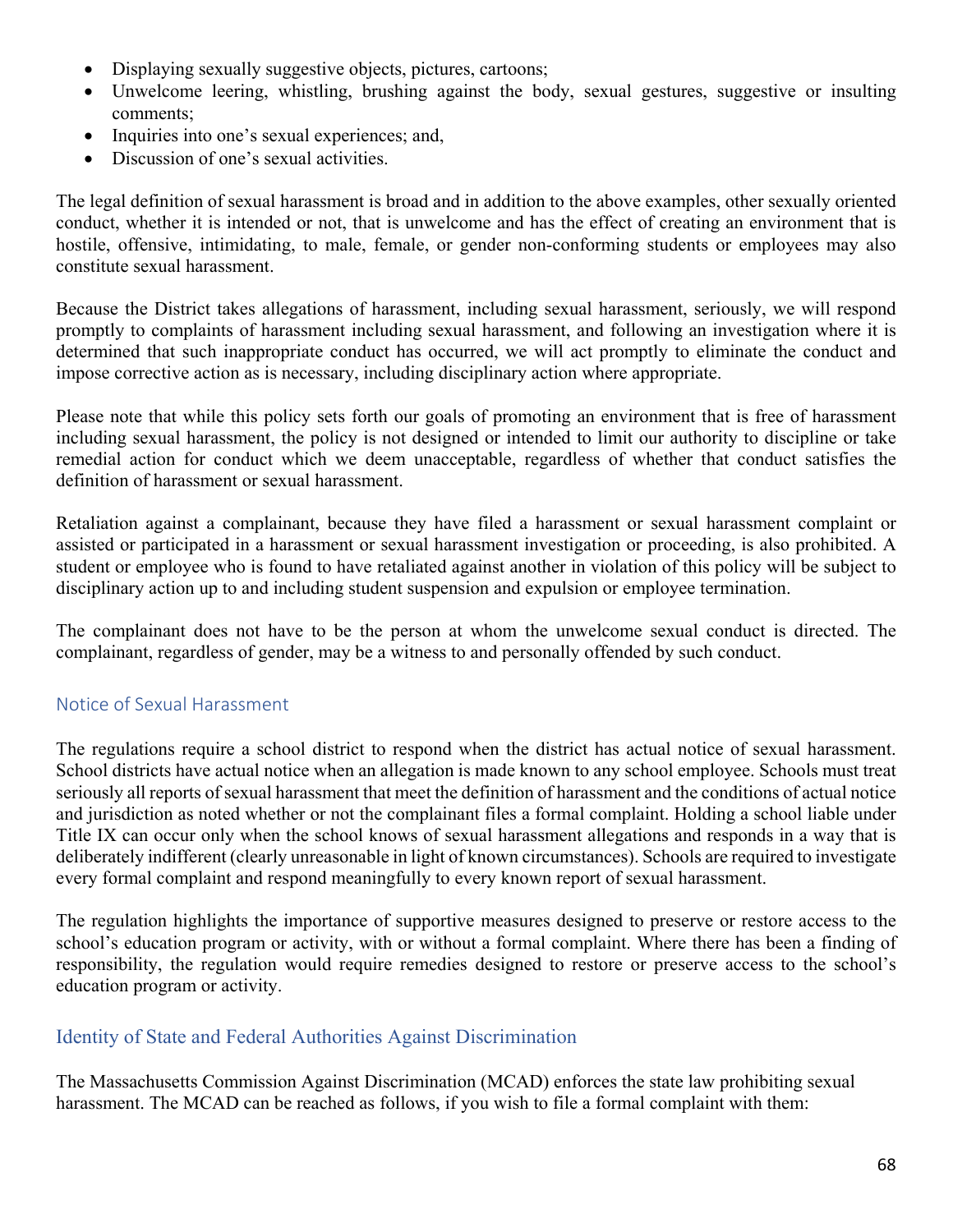Massachusetts Commission Against Discrimination 436 Dwight Street, Suite 220 Springfield, MA 01103 Telephone (413) 739-2145

### **OR**

One Ashburn Place, Room 601 Boston, MA 02108-1532 Telephone (617) 727-3990

The Equal Employment Opportunity Commission (EEOC) enforces the federal law prohibiting sexual harassment. The EEOC can be reached as follows, if you wish to file a formal complaint with them:

Equal Employment Opportunity Commission One Congress Street, Room 1001 Boston, MA 02114 **OR** Telephone (617) 565-3200

Amended 12/96

1801 L Street, N.W. Washington, DC 20507 Telephone (202) 663-4900

### Sexual Harassment Due Process

Due process protections include the following:

- 9) A presumption of innocence throughout the grievance process, with the burden of proof on the school;
- 10) A prohibition of the single investigator model, instead requiring a decision-maker separate from the Title IX Coordinator or investigator;
- 11) The clear and convincing evidence or preponderance of the evidence, subject to limitations;
- 12) The opportunity to test the credibility of parties and witnesses through cross examination, subject to "rape shield" protections;
- 13) Written notice of allegations and an equal opportunity to review the evidence;
- 14) Title IX Coordinators, investigators, and decision-makers must be free from bias or conflict of interest;
- 15) Equal opportunity for parties to appeal, where schools offer appeals;
- 16) Upon filing a formal complaint the school must give written notice to the parties containing sufficient details to permit a party to prepare for any initial interview and proceed with a factual investigation. For K-12 schools a hearing is optional but the parties must be allowed to submit written questions to challenge each other's credibility before the decision-maker makes a determination. After the investigation, a written determination must be sent to both parties explaining each allegation, whether the respondent is responsible or not responsible, including the facts and evidence on which the conclusion was based by applying either the preponderance of the evidence or the clear and convincing standard; however, a school can use the lower preponderance standards only if it uses that standard for conduct code violations that do not involve sexual harassment but carry the same maximum disciplinary sanction. As long as the process is voluntary for all parties, after being fully informed and written consent is provided by both parties, a school may facilitate informal resolution of a sexual complaint.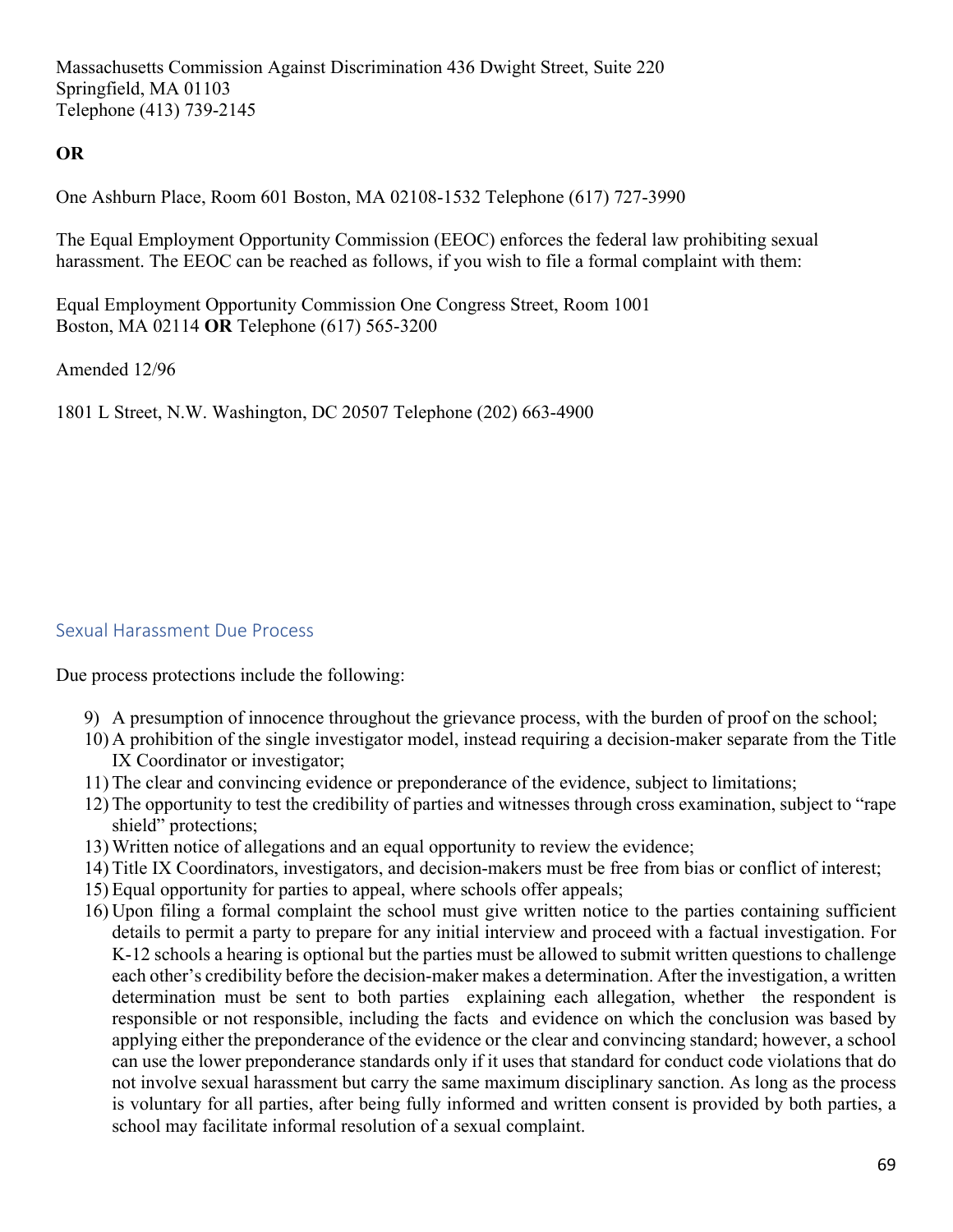A district may establish an informal investigation process that may, upon the request of the complainant be followed by a formal process.

The Superintendent in consultation with the Title IX Coordinator shall designate the principal of each school in the district, or their designee (or some other appropriate employee(s)) as the initial entity to receive the sexual harassment complaint. Also, in a matter of sexual harassment, the district shall require that the Title IX Coordinator be informed, as soon as possible, of the filing of the complaint. Nothing in this policy shall prevent any person from reporting the prohibited conduct to someone other than those above designated complaint recipients. The investigating officer may receive the complaint orally or in writing, and the investigation shall be conducted in such a way as to maintain confidentiality to the extent practicable under the circumstances and in compliance with applicable law. The investigation will be prompt, thorough, and impartial, and will include, at least, a private interview with the person filing the complaint and with witnesses. Also, the alleged harasser will be interviewed. When the investigation is completed, the complaint recipient will, to the extent appropriate, inform the person filing the complaint and the person alleged to have committed the conduct of the results of that investigation.

#### Sexual Harassment Investigative Team:

Title IX Coordinator: Nathan May, Director of Pupil Services: [nmay@fcts.us](mailto:nmay@fcts.us) Tel#: 413-863-9561 ext. 123 Title IX Investigators: Amber Coburn, Asst. Principal: [acrochier@fcts.us](mailto:acrochier@fcts.us) Tel#: 413-863-9561 ext. 130 Matt West, CTE Director: [mwest@fcts.us](mailto:mwest@fcts.us) Tel#: 413-863-9561 ext. 115 Brian Spadafino, Principal: [bspadafino@fcts.us](mailto:bspadafino@fcts.us) Tel#: 413-863-9561 ext. 112 Nathan May, PPS Director: [nmay@fcts.us](mailto:nmay@fcts.us) Tel#: 413-863-9561 ext. 123 John Carey, Asst. Principal:  $\frac{1}{2}$  [carey(@fcts.us Tel#: 413-863-9561 ext. 114

# APPENDIX L (General Harassment)

Including but not limited to race, color, religion, sexual orientation, transgender, gender identity, national origin, age, sex or disability.

Harassment can cover a range of behaviors, including sexual insults and name-calling, jokes, intimidation by words or actions, offensive touching, and pressure for sexual activity. Harassment may be perpetrated by peers, school staff, or others with whom the victim must interact in order to fulfill school or job duties. In schools, harassment may be student to student, staff to student, student to staff, or staff to staff.

It is important to remember that harassment or the existence of a hostile environment, which is created by acts that are sufficiently severe or pervasive to impair the educational or employment benefits provided by the school, is determined from the viewpoint of a reasonable person in the victim's situation.

When an individual complains about harassment or a hostile environment, school officials must assess all the facts and circumstances from that viewpoint. Procedures for the reporting, investigation, and resolution of complaints arising from discrimination will be identical to those regarding complaints of sexual harassment. Any of the following people may be contacted: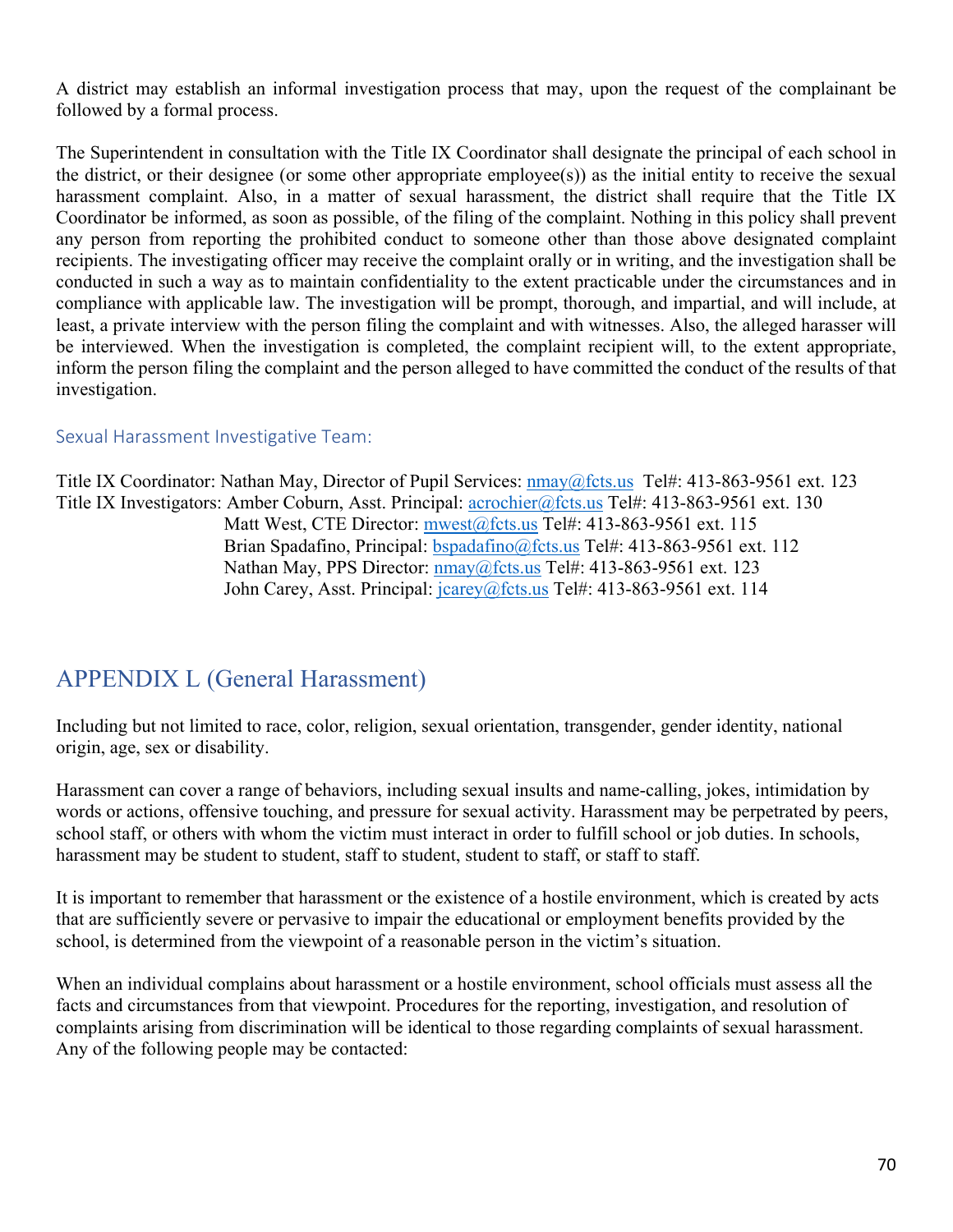**Brian Spadafiino:** Principal Franklin County Technical School 82 Industrial Boulevard, Turners Falls, MA 01376 (413) 863-9561, Ext. 119

**Nathan May:** Coordinator of Pupil Personnel Services/Special Education Franklin County Technical School 82 Industrial Boulevard Turners Falls, MA 01376 (413) 863-9561, Ext. 122

**Amber Crochier:** Dean of Students 82 Industrial Boulevard Turners Falls, MA 01376 (413) 863-9561, Ext. 130

# APPENDIX M (Access of Third Parties)

Except for the provision of 603 CMR 23.07 (4)(a) through  $23.07(4)$ (h), no third party shall have access to information in or from a student record without the specific, informed written consent of the eligible student or the parent. When granting consent, the eligible student or parent shall have the right to designate which parts of the student record shall be released to the third party. A copy of such consent shall be retained by the eligible student or parent and a duplicate placed in the temporary record. Except for information described in 603 CMR 23.07(4)(a), personally identifiable information from a student record shall only be released to a third party on the condition that he/she will not permit any other third party to have access to such information without the written consent of the eligible student or parent. A school may release a student's name, address, telephone listing, date and place of birth, major field of study, dates of attendance, weight and height of members of athletic teams, class, participation in officially recognized activities and sports, degrees, honors and awards, and post-high school plans without the consent of the eligible student or parent; provided that the school gives public notice of the types of information it may release under 603 CMR

23.07 and allows eligible students and parents a reasonable time after such notice to request that this information not be released without the prior consent of the eligible student or parent. Such notice may be included in the routine information letter required under 603 CMR 23.10.

# APPENDIX N An Act Relative to Sex Education

#### Section 32A

Every city, town, regional school district or vocational school district implementing or maintaining curriculum which primarily involves human sexual education or human sexuality issues shall adopt a policy ensuring parental/guardian notification. Such policy shall afford parents or guardians the flexibility to exempt their children from any portion of said curriculum through written notification to the school Principal. No child so exempted shall be penalized by reason of such exemption.

Said policy shall be in writing, formally adopted by the School Committee as a school district policy and distributed by September 1st, 1997 and each year thereafter to each principal in the district. A copy of each school district's policy must be sent to the Department of Education after adoption. To the extent practicable, program instruction materials for said curricula shall be made reasonably accessible to parents, guardians, educators, school administrators, and others for inspection and review.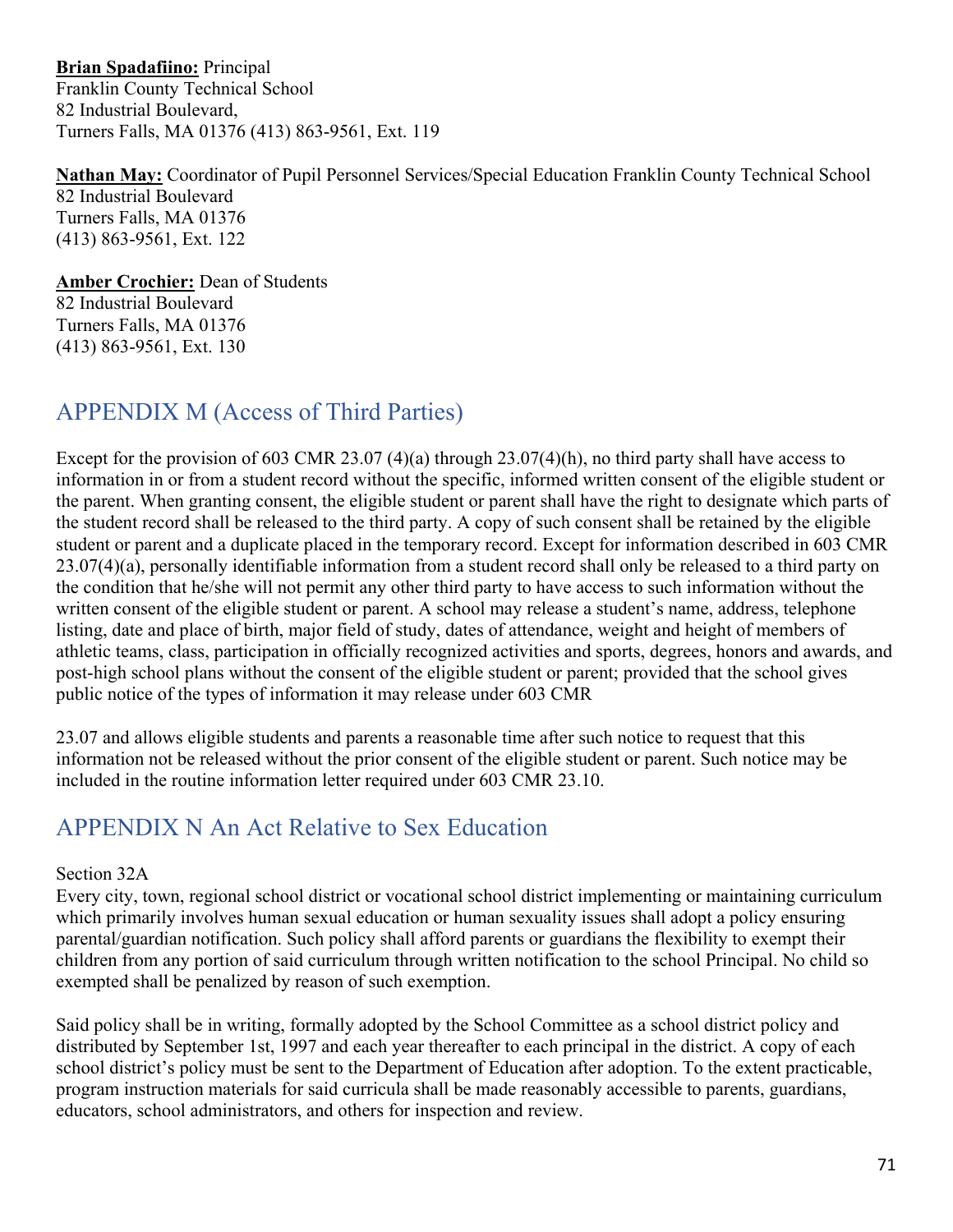The Department of Education shall promulgate regulations for adjudicatory proceedings to resolve any and all disputes arising under this section.

# APPENDIX O: Electronic Resources Acceptable Use Policy

I. Introduction: This document is a joint effort of the greater Franklin County public schools, drafted and approved by the school Superintendents and Technology Coordinators for the purpose of guiding appropriate use of technology in education. The electronic resources at the public schools in greater Franklin County are provided by and in consonance with their mission which is:

- To improve education for all students through access to unique resources and partnerships;
- To improve learning and teaching through research, teacher training, collaboration and distribution of successful education practices, methods and materials.

These resources — including, but not limited to, computers and internet access—allow users access to local, national, and international sources of information and collaboration vital to intellectual inquiry and democracy, and are intended solely for educational purposes. Every user has the responsibility to respect and protect the rights of every other user in our school communities and on the Internet.

A consequence of access to computers and individuals outside of the school/district network may be the availability of controversial or inappropriate material, on a global network it is impossible to regulate all materials, and an industrious user or innocent error may uncover controversial subject matter inimical to our educational mission. Ultimately, the parent(s) or guardian(s) of minors are responsible for setting and conveying the standards that their child(ren) should follow. To that end, we support and respect each family's right to decide whether their child shall have Internet access. Students will be given an account on the network and access to the Internet unless a parent or legal guardian submits a signed Refusal Form.

Use of our computer networks and the Internet are privileges which may be revoked unless students, faculty and staff agree and cooperate with these terms. If a member of the school community fails to comply, limited network/Internet access, suspended network/internet access, or other disciplinary action may be taken.

### II. General provisions

All users should be aware of the following standard practices:

## A. Network and Internet monitoring

Our schools have software and systems in place to monitor and record all Internet usage. Our security systems are capable of recording (for each and every user) each web site visit, chat, newsgroup. e-mail message, and file transfer into and out of our internal networks. Given reasonable cause, we will monitor Internet traffic and other usage of electronic resources, for instance, by tracking destination URLs of individual users. Users should have no expectation of privacy when browsing the web, sending or receiving e-mail, or using other electronic resources.

## B. Filtering

In accordance with the Children's Internet Protection Act (CIPA), passed by the U.S. Legislature in January 2001 (public Law 106-554), our schools shall employ filtering software to block access to inappropriate content on all computers with Internet access.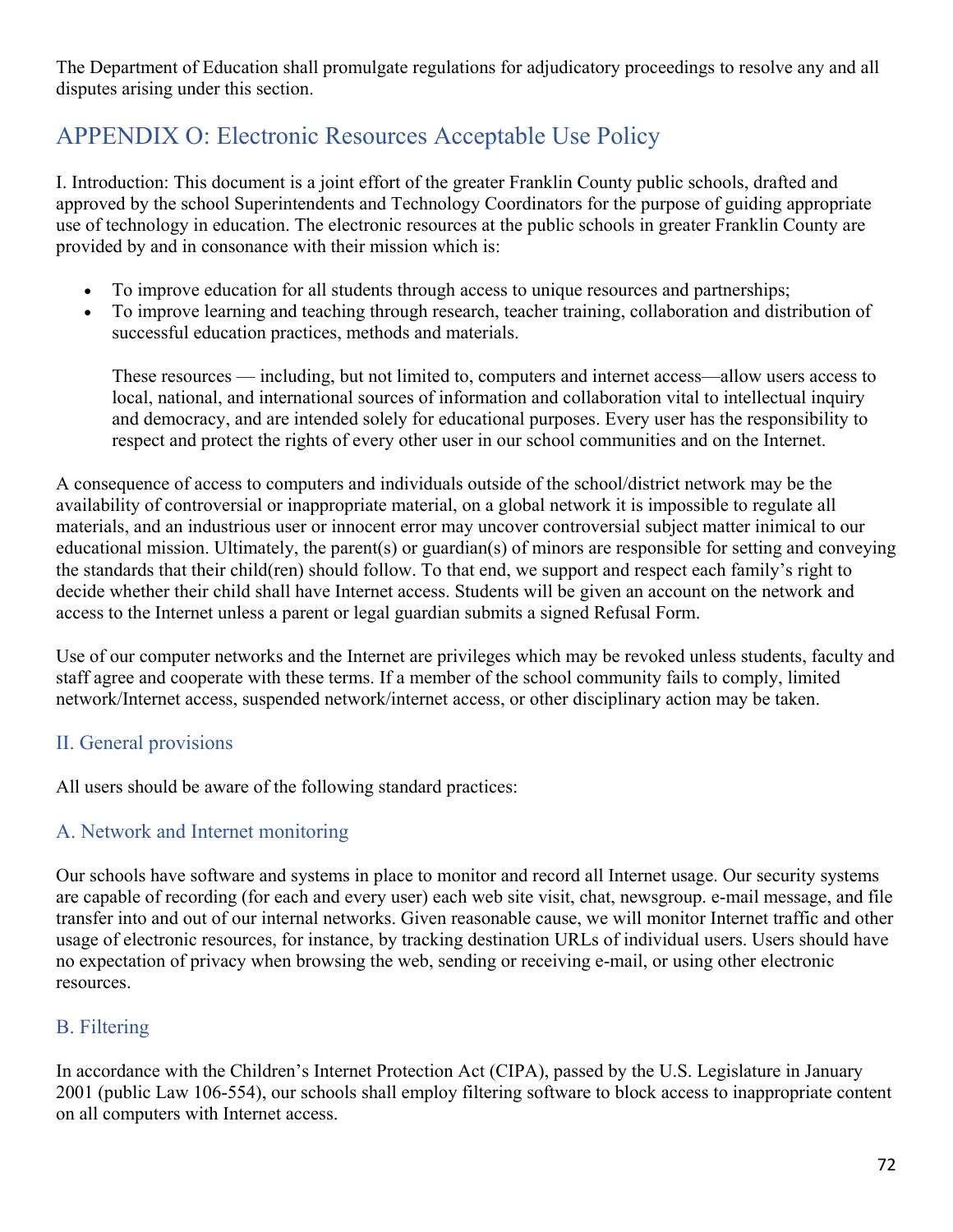## III. User-specific provisions

#### A. All users

Parents, students, staff and faculty may not:

- Use the network to access and/or transmit material in violation of any U.S. or Commonwealth law or regulation. This includes, but is not limited to, copyrighted material, obscene material, pornographic material, or material that advocates illegal acts, violence or discrimination towards other people.
- Degrade, damage or disrupt equipment or system performance.
- Gain unauthorized access to network resources.
- Use an account owned by another user or vandalize another user's data.
- Waste electronic storage space by saving unnecessary files or programs.
- Download, install, load or use programs without written permission of the technology administrator.
- Use the Internet for personal commercial purposes (e.g., to advertise a personal business) or for political lobbying.
- Use inappropriate, offensive, foul or abusive language.
- Harass by posting or sending annoying, obscene, libelous, threatening or anonymous messages.
- Forward chain letters.
- Forward e-mail messages of broad interest (e.g., virus alerts. "Joke of the Day" e-mails, etc.) to the entire school community (see number 5 below).
- Knowingly make use of pirated software or violate software licensing agreements. Parents, students, staff and faculty must:
	- 1. Use the Internet and other electronic resources only for legitimate educational purposes.
	- 2. Respect commonly accepted practices of Internet etiquette including, but not limited to, use of appropriate language.
	- 3. Be aware of potential security risks at all times and take all reasonable steps to minimize risks such as logging off the network when a computer is unattended.
	- 4. Avoid bulk e-mailing.
	- 5. Forward all e-mails of broad interest (e.g., virus alerts) to a technology administrator for appropriate distribution to the entire school community.
	- 6. Treat all computer areas and equipment with the utmost care and respect.

Students may access the Internet only with adult supervision, and must notify a teacher or technology administrator immediately if they come across inappropriate content. In addition, students may not use the Internet to give out personal information such as a home address, telephone number, or picture about themselves or other students. Student use of electronic resources is restricted to teacher-approved projects and research.

### IV. Software policies

#### A. Supported software

Software upon which the District has standardized will be given priority in terms of installation, troubleshooting and training.

#### B. Downloaded software

Students and staff are prevented from downloading software.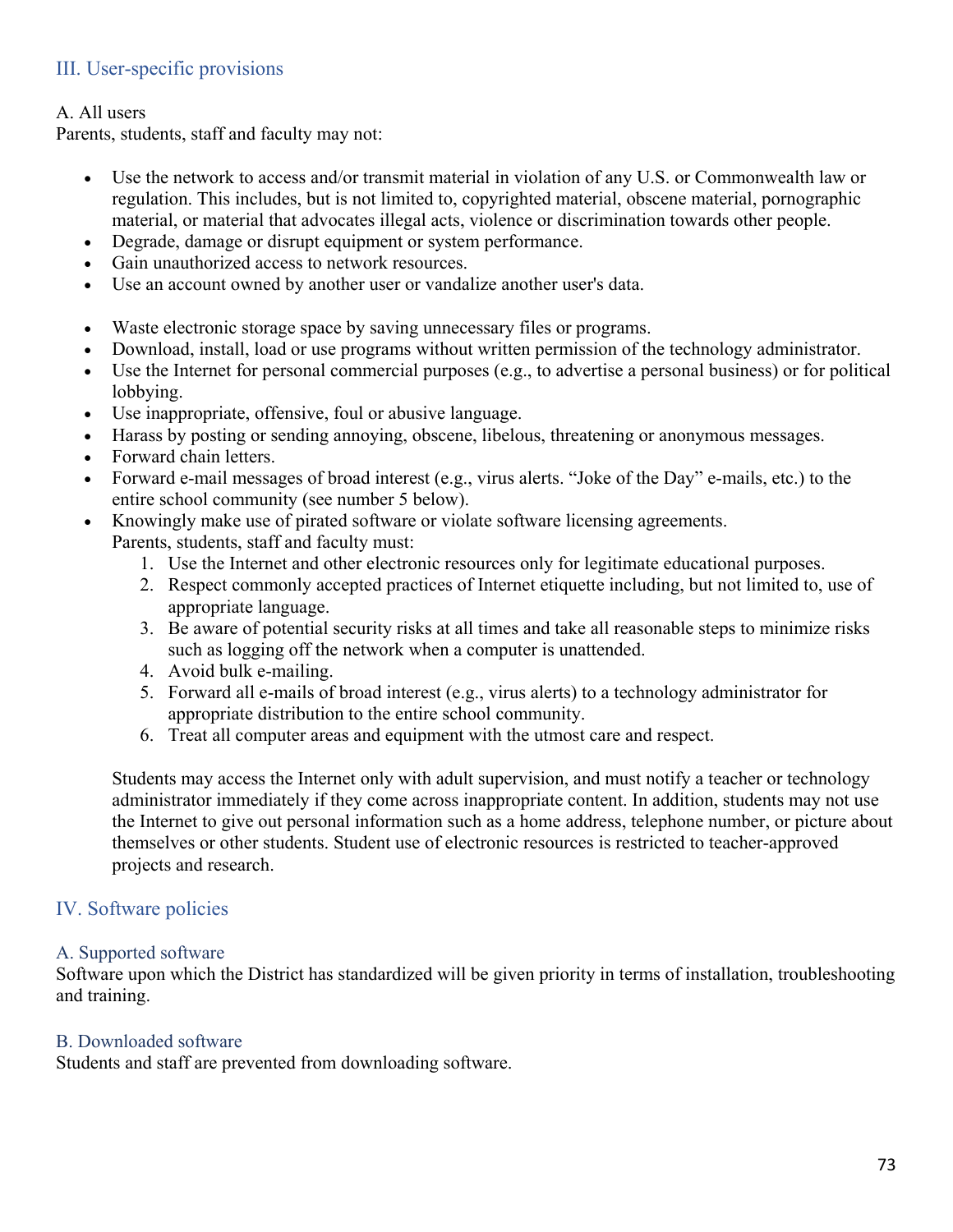## A. General guidelines for student, teacher & classroom sites

#### 1. Posting

All web pages produced by faculty or staff that reference or depict the school/district are assumed to be schoolor district-owned educational resources, created for the sole purpose of education, and shall be posted on a school-maintained web site, with the exception of school-authorized sites whose purpose is to simplify the process by which a page/site is posted. All student web sites/pages must be approved by authorized school personnel for posting prior to being posted.

#### 2. Disclaimers

If your home page is housed on a school/district server, but has links to sites/pages which are not-housed on a school/district server, you must include the following disclaimer:

"The Franklin County Technical School District is not responsible for any content which is not hosted on our servers. "

Any school-related web page produced by staff but not housed on the school web site must be posted to an authorized site and must include the following disclaimer:

'The contents of this site/page express the views of the author(s) only and do not necessarily express the views of the Franklin County Technical School District."

The school/district is not responsible for content on school-related web sites not housed on our site or on another authorized site.

#### 3. Student pictures and work

Use of student photos on any web page is to be at the discretion of individual schools and districts, in all cases, however, a signed release form must be on record at the school before a student's photo can be placed on a web page.

#### 4. Content

Do not advertise, endorse or link to any product or organization whose primary function is not to disseminate educational content (e.g., commercial enterprises or political groups). Certain fund raising information and links may be allowed and certain exceptions may be made for commercial entities who have significantly contributed to the school.

#### 5. Copyright issues

Make certain that your use of copyrighted material conforms to the "fair use" test (http://www.benedict.com/basic/fairuse/fairtest.htm) and that all copyrighted material on your site is appropriately credited.

#### **B. Design guidelines**

Title: Make sure your page has a title. This is what appears in the browser's title bar.

- Links: Check all links. Keep in mind that web sites come and go at an alarming rate and frustrated users will stop visiting your page if they consistently find links which are out of date.
- Updating: Update time-sensitive information in a timely fashion.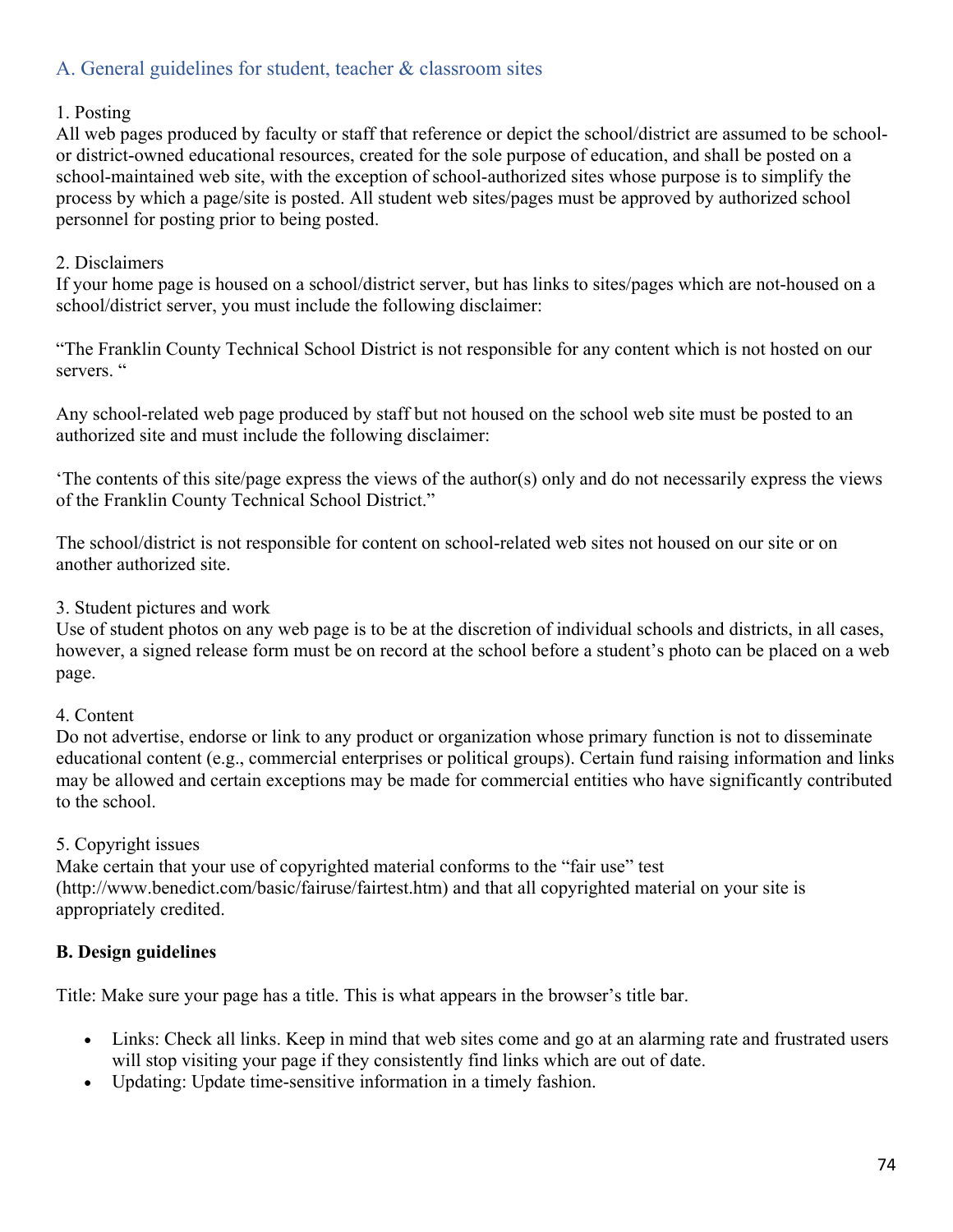- Accessibility: Make sure your sites are Bobby-compliant. Bobby is a free service provided by the Center for Applied Special Technology (CAST) to help web page authors identify and repair significant barriers to access by individuals with disabilities. YOU can check your pages at http://www.cast.org/bobby.
- Spelling/grammar: Proof your content and use a spell checker before posting. As an educational institution with a potentially broad audience, it is incumbent upon us to have grammatically correct content. Viewers often have high expectations and we must maintain a high level of accountability to our community.

# APPENDIX P (Annual School Reporting)

All states and districts receiving Title I funds must prepare and disseminate annual report cards. Report cards are important tools for communication; information about teacher quality, student demographics, student academic performance, and other indicators to parents, community members, and other stakeholders. The Franklin County Technical School will provide this required information to parents of attending students yearly.

Required information for district report cards include:

Assessment Information. For each grade and subject tested, districts must include the following information for all students in the grades tested in the district as a whole and all students in the grades tested in each school served by the district (disaggregated by the following subgroups: All students, major racial and ethnic groups, students with disabilities, limited English proficient, low income, migrant, and gender):

- Information on the percentage of students tested;
- Information on student achievement at each MCAS performance level
- (Advanced, Proficient, Needs Improvement, Warning/Failing);
- Information that shows how students in the district achieved on MCAS as compared to students in
- Massachusetts as a whole; and for each school in the district information that shows how students in the school achieved on MCAS as a whole as compared to the district and to the state; and
- The most recent 2-year trend data in student achievement for each subject and for each grade.

Accountability Data. Districts must include the following information for the districts as a whole and for each school in the district:

- A comparison between student achievement levels and the Massachusetts performance targets for English language arts (ELA) and math;
- Data on student attendance and Competency Determination (CD) Attainment rates; and
- Information on the Adequate Yearly Progress (AYP) history and Accountability Status for each Title I school identified for improvement, corrective action or restructuring under NCLB.

#### Teacher Quality Data.

Districts must include the following information for every public elementary and secondary school teacher in the district, including: the total number of teachers in core academic areas; the percentage of teachers licensed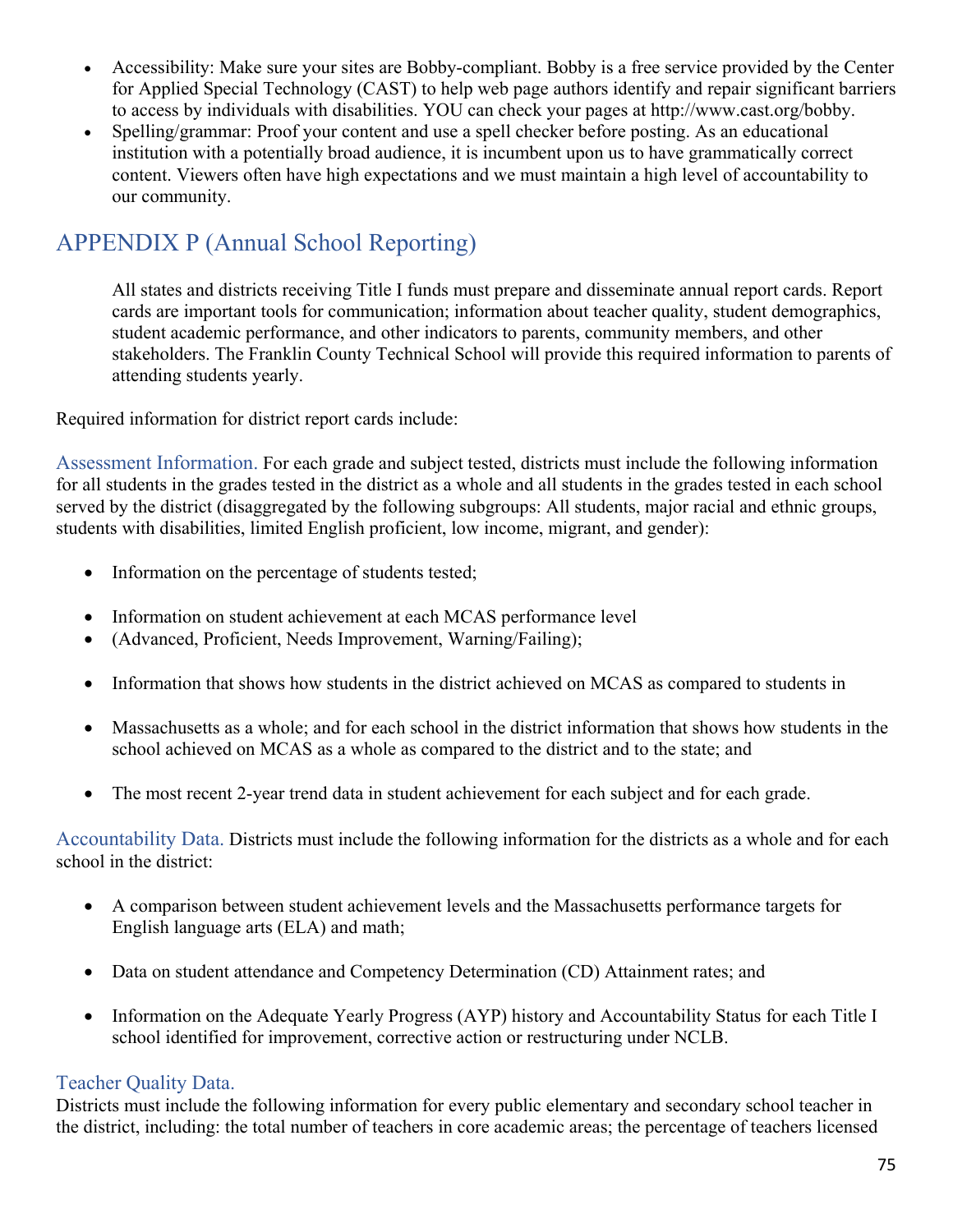in their teaching assignment; the student-teacher ratio; and the percentage of core academic teachers identified as highly qualified. Furthermore, selected teacher quality data must be disaggregated by high-poverty compared to low-poverty schools (schools in the top quartile and the bottom quartile of poverty in the state).

## APPENDIX Q Early Entrance Request Form

Interested students must submit to their Guidance Counselor the Early Entrance Request/ Permission prior to the beginning of the  $2<sup>nd</sup>$  Semester of their  $11<sup>th</sup>$  grade year.

| <b>Student Name</b>      |  |
|--------------------------|--|
| <b>Student Signature</b> |  |
| Parent Name              |  |
| Parent Signature         |  |
| Shop Instructor          |  |
| Guidance Counselor       |  |

*Section will be completed upon submission of Early Entrance/ Dual Enrollment Memorandum of Understanding prior to June 15th* 

Coordinator of Guidance\_\_\_\_\_\_\_\_\_\_\_\_\_\_\_\_\_\_\_\_\_\_\_\_\_\_\_\_\_\_\_

| Principal |  |
|-----------|--|
|           |  |

## HANDBOOK SIGN-OFF

I have received a copy of the 2021 – 2022 Franklin County Technical School Student/Parent Handbook and understand that I am responsible for its content.